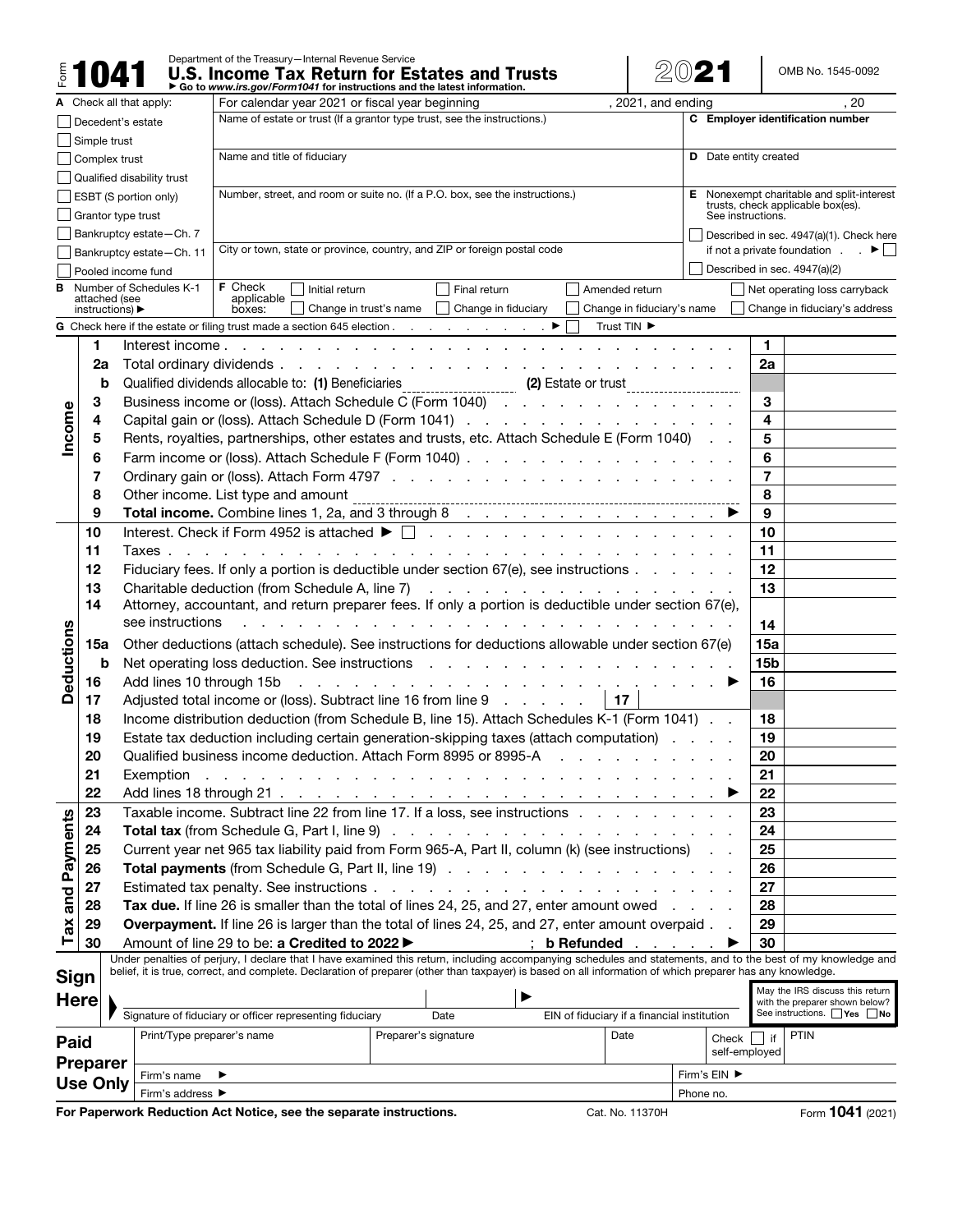|          | Form 1041 (2021)                                                                                                                                                                                                               | Page 2                       |
|----------|--------------------------------------------------------------------------------------------------------------------------------------------------------------------------------------------------------------------------------|------------------------------|
|          | <b>Schedule A</b><br><b>Charitable Deduction.</b> Don't complete for a simple trust or a pooled income fund.                                                                                                                   |                              |
| 1        | Amounts paid or permanently set aside for charitable purposes from gross income. See instructions                                                                                                                              | 1.                           |
| 2        | Tax-exempt income allocable to charitable contributions. See instructions                                                                                                                                                      | $\mathbf{2}$                 |
| 3        |                                                                                                                                                                                                                                | 3                            |
| 4        | Capital gains for the tax year allocated to corpus and paid or permanently set aside for charitable                                                                                                                            |                              |
|          |                                                                                                                                                                                                                                | 4                            |
| 5        |                                                                                                                                                                                                                                | 5                            |
| 6        | Section 1202 exclusion allocable to capital gains paid or permanently set aside for charitable                                                                                                                                 |                              |
|          | purposes. See instructions references and contact the contact of the contact of the contact of the contact of the contact of the contact of the contact of the contact of the contact of the contact of the contact of the con | 6                            |
| 7        | <b>Charitable deduction.</b> Subtract line 6 from line 5. Enter here and on page 1, line 13                                                                                                                                    | $\overline{7}$               |
|          | <b>Schedule B</b> Income Distribution Deduction                                                                                                                                                                                |                              |
| 1        |                                                                                                                                                                                                                                | 1.                           |
| 2        | Adjusted tax-exempt interest entersted as a series of the contract of the contract of the contract of the contract of the contract of the contract of the contract of the contract of the contract of the contract of the cont | $\mathbf{2}$                 |
| 3        | Total net gain from Schedule D (Form 1041), line 19, column (1). See instructions                                                                                                                                              | 3                            |
| 4        | Enter amount from Schedule A, line 4 (minus any allocable section 1202 exclusion)                                                                                                                                              | $\overline{\mathbf{4}}$      |
| 5        | Capital gains for the tax year included on Schedule A, line 1. See instructions                                                                                                                                                | 5                            |
| 6        | Enter any gain from page 1, line 4, as a negative number. If page 1, line 4, is a loss, enter the loss as a                                                                                                                    |                              |
|          |                                                                                                                                                                                                                                | 6                            |
| 7        | Distributable net income. Combine lines 1 through 6. If zero or less, enter -0-                                                                                                                                                | $\overline{7}$               |
| 8        | If a complex trust, enter accounting income for the tax year as determined                                                                                                                                                     |                              |
|          | under the governing instrument and applicable local law<br>8                                                                                                                                                                   |                              |
| 9        |                                                                                                                                                                                                                                | 9                            |
| 10       | Other amounts paid, credited, or otherwise required to be distributed                                                                                                                                                          | 10                           |
| 11       | Total distributions. Add lines 9 and 10. If greater than line 8, see instructions                                                                                                                                              | 11                           |
| 12       |                                                                                                                                                                                                                                | 12                           |
| 13       | Tentative income distribution deduction. Subtract line 12 from line 11                                                                                                                                                         | 13                           |
| 14       | Tentative income distribution deduction. Subtract line 2 from line 7. If zero or less, enter -0-                                                                                                                               | 14                           |
| 15       | Income distribution deduction. Enter the smaller of line 13 or line 14 here and on page 1, line 18 .                                                                                                                           | 15                           |
|          | <b>Schedule G</b> Tax Computation and Payments (see instructions)                                                                                                                                                              |                              |
|          | Part I - Tax Computation                                                                                                                                                                                                       |                              |
| 1        | Tax:                                                                                                                                                                                                                           |                              |
| a        | Tax on taxable income. See instructions<br>and a straightful and a straight and<br>1a                                                                                                                                          |                              |
| b        | Tax on lump-sum distributions. Attach Form 4972<br>1 <sub>b</sub>                                                                                                                                                              |                              |
| c        | 1 <sub>c</sub><br>Alternative minimum tax (from Schedule I (Form 1041), line 54)                                                                                                                                               |                              |
| d        | Total. Add lines 1a through 1c.                                                                                                                                                                                                | 1d                           |
| 2a       | Foreign tax credit. Attach Form 1116<br>2a                                                                                                                                                                                     |                              |
| b        | 2 <sub>b</sub><br>General business credit. Attach Form 3800                                                                                                                                                                    |                              |
| c        | Credit for prior year minimum tax. Attach Form 8801<br>2c                                                                                                                                                                      |                              |
| d        | 2d<br>Bond credits. Attach Form 8912                                                                                                                                                                                           |                              |
| е        | Total credits. Add lines 2a through 2d (end of end of end of end of end of end of end of end of end of end of the bottom of the bottom of the bottom of the bottom of the bottom of the bottom of the bottom of the bottom of  | 2e                           |
| 3        |                                                                                                                                                                                                                                | 3<br>$\overline{\mathbf{4}}$ |
| 4        | Tax on the ESBT portion of the trust (from ESBT Tax Worksheet, line 17). See instructions                                                                                                                                      | $\overline{5}$               |
| 5        |                                                                                                                                                                                                                                | 6                            |
| 6<br>7   | Recapture taxes. Check if from: $\Box$ Form 4255 $\Box$ Form 8611 $\ldots$ $\ldots$ $\ldots$ $\ldots$<br>Household employment taxes. Attach Schedule H (Form 1040)                                                             | $\overline{7}$               |
| 8        | Other taxes and amounts due education and an education of the contract of the contract of the contract of the contract of the contract of the contract of the contract of the contract of the contract of the contract of the  | 8                            |
| 9        | Total tax. Add lines 3 through 8. Enter here and on page 1, line 24 ▶                                                                                                                                                          | 9                            |
|          | Part II - Payments                                                                                                                                                                                                             |                              |
| 10       | 2021 estimated tax payments and amount applied from 2020 return                                                                                                                                                                | 10                           |
| 11       |                                                                                                                                                                                                                                |                              |
|          |                                                                                                                                                                                                                                |                              |
|          | Estimated tax payments allocated to beneficiaries (from Form 1041-T)                                                                                                                                                           | 11                           |
| 12       |                                                                                                                                                                                                                                | 12                           |
| 13       |                                                                                                                                                                                                                                | 13                           |
| 14       | Federal income tax withheld. If any is from Form(s) 1099, check here $\blacktriangleright \Box$                                                                                                                                | 14                           |
| 15       | Current year net 965 tax liability from Form 965-A, Part I, column (f) (see instructions)                                                                                                                                      | 15                           |
| 16       |                                                                                                                                                                                                                                | 16c                          |
| 17<br>18 | Credit for qualified sick and family leave wages for leave taken before April 1, 2021<br>Credit for qualified sick and family leave wages for leave taken after March 31, 2021                                                 | 17<br>18                     |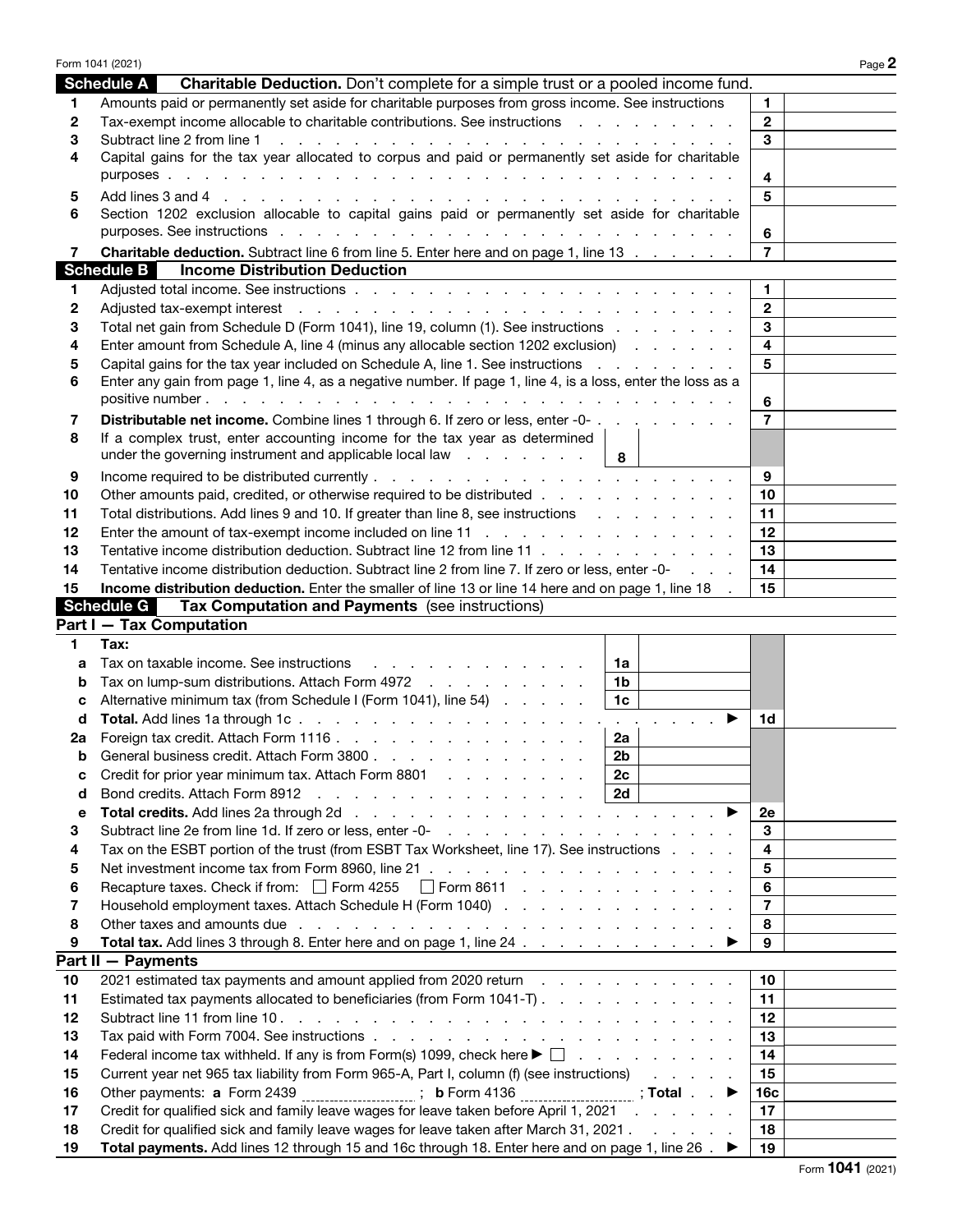| Form 1041 (2021)<br>Page 3 |                                                                                                                                                                                                                                                                                                                                                                                                          |     |           |  |  |
|----------------------------|----------------------------------------------------------------------------------------------------------------------------------------------------------------------------------------------------------------------------------------------------------------------------------------------------------------------------------------------------------------------------------------------------------|-----|-----------|--|--|
|                            | <b>Other Information</b>                                                                                                                                                                                                                                                                                                                                                                                 | Yes | <b>No</b> |  |  |
| 1.                         | Did the estate or trust receive tax-exempt income? If "Yes," attach a computation of the allocation of expenses.                                                                                                                                                                                                                                                                                         |     |           |  |  |
| $\mathbf{2}$               | Enter the amount of tax-exempt interest income and exempt-interest dividends $\ldots$ $\blacktriangleright$ \$<br>Did the estate or trust receive all or any part of the earnings (salary, wages, and other compensation) of any                                                                                                                                                                         |     |           |  |  |
| 3                          | At any time during calendar year 2021, did the estate or trust have an interest in or a signature or other authority<br>over a bank, securities, or other financial account in a foreign country?                                                                                                                                                                                                        |     |           |  |  |
|                            | See the instructions for exceptions and filing requirements for FinCEN Form 114. If "Yes," enter the name of the<br>foreign country $\blacktriangleright$                                                                                                                                                                                                                                                |     |           |  |  |
| 4                          | During the tax year, did the estate or trust receive a distribution from, or was it the grantor of, or transferor to, a<br>foreign trust? If "Yes," the estate or trust may have to file Form 3520. See instructions                                                                                                                                                                                     |     |           |  |  |
| 5                          | Did the estate or trust receive, or pay, any qualified residence interest on seller-provided financing? If "Yes," see<br>the instructions for the required attachment<br>the contract of the contract of the contract of the contract of the contract of the contract of the contract of the contract of the contract of the contract of the contract of the contract of the contract of the contract o  |     |           |  |  |
| 6<br>7<br>8                | If this is an estate or a complex trust making the section 663(b) election, check here. See instructions $\Box$<br>To make a section 643(e)(3) election, attach Schedule D (Form 1041), and check here. See instructions $\ldots \blacktriangleright \Box$<br>If the decedent's estate has been open for more than 2 years, attach an explanation for the delay in closing the<br>estate, and check here |     |           |  |  |
| 9<br>10                    | Are any present or future trust beneficiaries skip persons? See instructions<br>Was the trust a specified domestic entity required to file Form 8938 for the tax year (see the Instructions for                                                                                                                                                                                                          |     |           |  |  |
| 11a<br>b<br>12             | Did the estate or trust distribute S corporation stock for which it made a section 965(i) election?<br>If "Yes," did each beneficiary enter into an agreement to be liable for the net tax liability? See instructions<br>Did the estate or trust make a section 965(i) election for S corporation stock held on the last day of the tax year?<br>See instructions                                       |     |           |  |  |
| 13<br>14                   | <b>ESBTs only.</b> Does the ESBT have a nonresident alien grantor? If "Yes," see instructions<br><b>ESBTs only.</b> Did the S portion of the trust claim a qualified business income deduction? If "Yes," see instructions                                                                                                                                                                               |     |           |  |  |

Form 1041 (2021)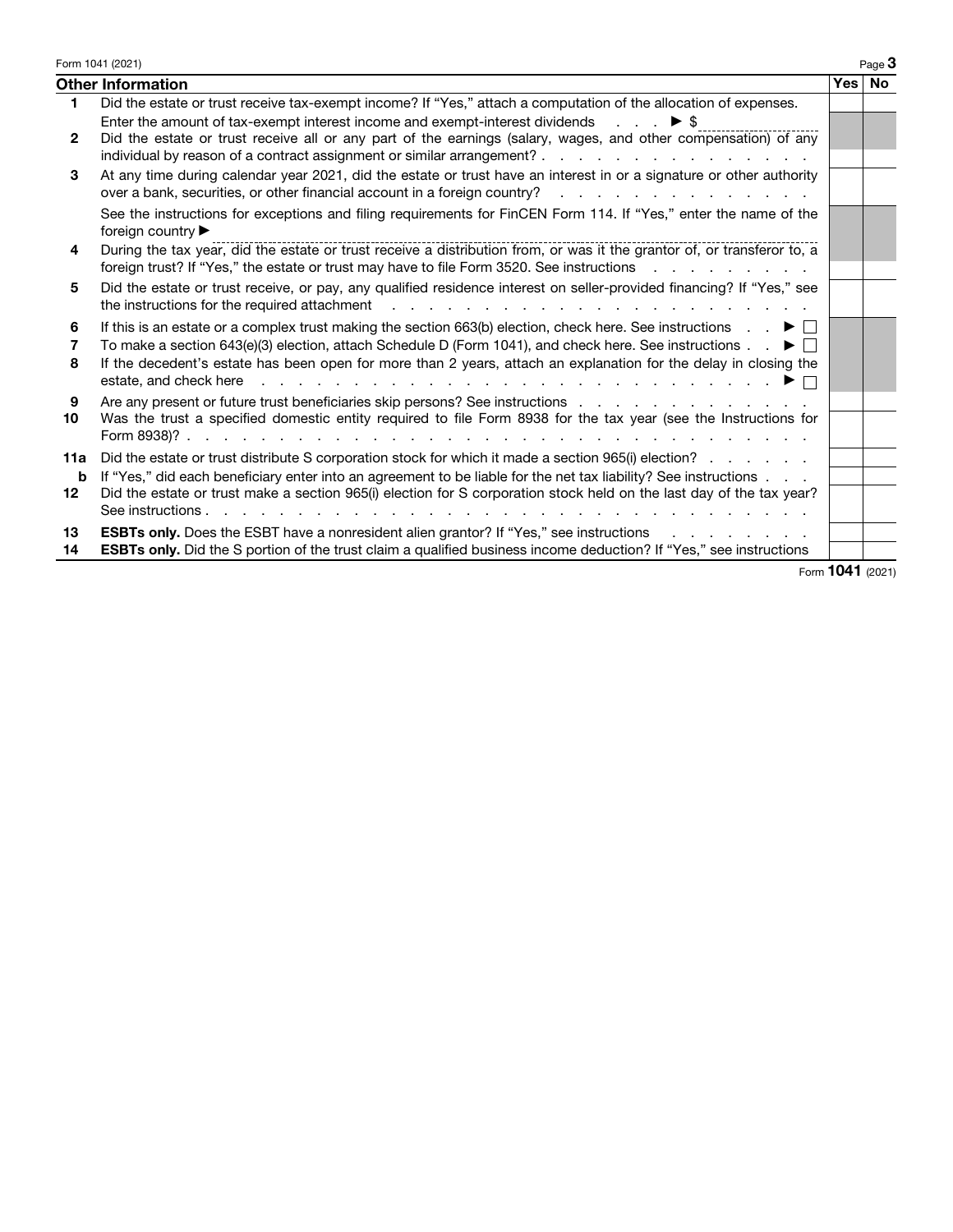# 2021 **Instructions for Form 1041 and Schedules A, B, G, J, and K-1**

## U.S. Income Tax Return for Estates and Trusts

Section references are to the Internal Revenue Code unless otherwise noted.

| What's New<br>1<br>$\overline{2}$<br>Photographs of Missing Children 2<br>Unresolved Tax Issues 2<br>How To Get Forms and<br>Publications<br>3<br>General Instructions 3<br>Purpose of Form 3<br>Income Taxation of Trusts and<br>Decedents' Estates 3<br>Abusive Trust Arrangements 3<br>Who Must File 4<br>Electronic Filing 8<br>When To File 8<br>Period Covered 8<br>Where To File 9<br>Who Must Sign 8<br>Accounting Methods 9<br>Accounting Periods 9<br>Rounding Off to Whole Dollars 9<br>Estimated Tax 9<br>Interest and Penalties 10<br>Other Forms That May Be<br>Other Forms That May Be<br>Required<br>Additional Information<br>11<br>12<br>Assembly and Attachments<br>12<br>Special Reporting Instructions<br>13<br>Specific Instructions<br>17<br>Name of Estate or Trust<br>17<br>Name and Title of Fiduciary<br>17<br>17<br>A. Type of Entity<br>17<br>B. Number of Schedules K-1<br>Attached<br>18<br>C. Employer Identification<br>Number<br>18<br>D. Date Entity Created<br>18<br>E. Nonexempt Charitable and<br>Split-Interest Trusts<br>18<br>F. Initial Return, Amended Return,<br>etc.<br><u> 19</u><br>G. Section 645 Election<br>19<br>$\overline{a}$<br>20<br>Income<br>.<br>Deductions<br><u> 21</u><br>.<br>Limitations on Deductions<br>22<br>Tax and Payments<br>27<br>l<br>Schedule A-Charitable<br>28 | Contents  | Page |
|-------------------------------------------------------------------------------------------------------------------------------------------------------------------------------------------------------------------------------------------------------------------------------------------------------------------------------------------------------------------------------------------------------------------------------------------------------------------------------------------------------------------------------------------------------------------------------------------------------------------------------------------------------------------------------------------------------------------------------------------------------------------------------------------------------------------------------------------------------------------------------------------------------------------------------------------------------------------------------------------------------------------------------------------------------------------------------------------------------------------------------------------------------------------------------------------------------------------------------------------------------------------------------------------------------------------------------------------|-----------|------|
|                                                                                                                                                                                                                                                                                                                                                                                                                                                                                                                                                                                                                                                                                                                                                                                                                                                                                                                                                                                                                                                                                                                                                                                                                                                                                                                                           |           |      |
|                                                                                                                                                                                                                                                                                                                                                                                                                                                                                                                                                                                                                                                                                                                                                                                                                                                                                                                                                                                                                                                                                                                                                                                                                                                                                                                                           |           |      |
|                                                                                                                                                                                                                                                                                                                                                                                                                                                                                                                                                                                                                                                                                                                                                                                                                                                                                                                                                                                                                                                                                                                                                                                                                                                                                                                                           |           |      |
|                                                                                                                                                                                                                                                                                                                                                                                                                                                                                                                                                                                                                                                                                                                                                                                                                                                                                                                                                                                                                                                                                                                                                                                                                                                                                                                                           |           |      |
|                                                                                                                                                                                                                                                                                                                                                                                                                                                                                                                                                                                                                                                                                                                                                                                                                                                                                                                                                                                                                                                                                                                                                                                                                                                                                                                                           |           |      |
|                                                                                                                                                                                                                                                                                                                                                                                                                                                                                                                                                                                                                                                                                                                                                                                                                                                                                                                                                                                                                                                                                                                                                                                                                                                                                                                                           |           |      |
|                                                                                                                                                                                                                                                                                                                                                                                                                                                                                                                                                                                                                                                                                                                                                                                                                                                                                                                                                                                                                                                                                                                                                                                                                                                                                                                                           |           |      |
|                                                                                                                                                                                                                                                                                                                                                                                                                                                                                                                                                                                                                                                                                                                                                                                                                                                                                                                                                                                                                                                                                                                                                                                                                                                                                                                                           |           |      |
|                                                                                                                                                                                                                                                                                                                                                                                                                                                                                                                                                                                                                                                                                                                                                                                                                                                                                                                                                                                                                                                                                                                                                                                                                                                                                                                                           |           |      |
|                                                                                                                                                                                                                                                                                                                                                                                                                                                                                                                                                                                                                                                                                                                                                                                                                                                                                                                                                                                                                                                                                                                                                                                                                                                                                                                                           |           |      |
|                                                                                                                                                                                                                                                                                                                                                                                                                                                                                                                                                                                                                                                                                                                                                                                                                                                                                                                                                                                                                                                                                                                                                                                                                                                                                                                                           |           |      |
|                                                                                                                                                                                                                                                                                                                                                                                                                                                                                                                                                                                                                                                                                                                                                                                                                                                                                                                                                                                                                                                                                                                                                                                                                                                                                                                                           |           |      |
|                                                                                                                                                                                                                                                                                                                                                                                                                                                                                                                                                                                                                                                                                                                                                                                                                                                                                                                                                                                                                                                                                                                                                                                                                                                                                                                                           |           |      |
|                                                                                                                                                                                                                                                                                                                                                                                                                                                                                                                                                                                                                                                                                                                                                                                                                                                                                                                                                                                                                                                                                                                                                                                                                                                                                                                                           |           |      |
|                                                                                                                                                                                                                                                                                                                                                                                                                                                                                                                                                                                                                                                                                                                                                                                                                                                                                                                                                                                                                                                                                                                                                                                                                                                                                                                                           |           |      |
|                                                                                                                                                                                                                                                                                                                                                                                                                                                                                                                                                                                                                                                                                                                                                                                                                                                                                                                                                                                                                                                                                                                                                                                                                                                                                                                                           |           |      |
|                                                                                                                                                                                                                                                                                                                                                                                                                                                                                                                                                                                                                                                                                                                                                                                                                                                                                                                                                                                                                                                                                                                                                                                                                                                                                                                                           |           |      |
|                                                                                                                                                                                                                                                                                                                                                                                                                                                                                                                                                                                                                                                                                                                                                                                                                                                                                                                                                                                                                                                                                                                                                                                                                                                                                                                                           |           |      |
|                                                                                                                                                                                                                                                                                                                                                                                                                                                                                                                                                                                                                                                                                                                                                                                                                                                                                                                                                                                                                                                                                                                                                                                                                                                                                                                                           |           |      |
|                                                                                                                                                                                                                                                                                                                                                                                                                                                                                                                                                                                                                                                                                                                                                                                                                                                                                                                                                                                                                                                                                                                                                                                                                                                                                                                                           |           |      |
|                                                                                                                                                                                                                                                                                                                                                                                                                                                                                                                                                                                                                                                                                                                                                                                                                                                                                                                                                                                                                                                                                                                                                                                                                                                                                                                                           |           |      |
|                                                                                                                                                                                                                                                                                                                                                                                                                                                                                                                                                                                                                                                                                                                                                                                                                                                                                                                                                                                                                                                                                                                                                                                                                                                                                                                                           |           |      |
|                                                                                                                                                                                                                                                                                                                                                                                                                                                                                                                                                                                                                                                                                                                                                                                                                                                                                                                                                                                                                                                                                                                                                                                                                                                                                                                                           |           |      |
|                                                                                                                                                                                                                                                                                                                                                                                                                                                                                                                                                                                                                                                                                                                                                                                                                                                                                                                                                                                                                                                                                                                                                                                                                                                                                                                                           |           |      |
|                                                                                                                                                                                                                                                                                                                                                                                                                                                                                                                                                                                                                                                                                                                                                                                                                                                                                                                                                                                                                                                                                                                                                                                                                                                                                                                                           |           |      |
|                                                                                                                                                                                                                                                                                                                                                                                                                                                                                                                                                                                                                                                                                                                                                                                                                                                                                                                                                                                                                                                                                                                                                                                                                                                                                                                                           |           |      |
|                                                                                                                                                                                                                                                                                                                                                                                                                                                                                                                                                                                                                                                                                                                                                                                                                                                                                                                                                                                                                                                                                                                                                                                                                                                                                                                                           |           |      |
|                                                                                                                                                                                                                                                                                                                                                                                                                                                                                                                                                                                                                                                                                                                                                                                                                                                                                                                                                                                                                                                                                                                                                                                                                                                                                                                                           |           |      |
|                                                                                                                                                                                                                                                                                                                                                                                                                                                                                                                                                                                                                                                                                                                                                                                                                                                                                                                                                                                                                                                                                                                                                                                                                                                                                                                                           |           |      |
|                                                                                                                                                                                                                                                                                                                                                                                                                                                                                                                                                                                                                                                                                                                                                                                                                                                                                                                                                                                                                                                                                                                                                                                                                                                                                                                                           |           |      |
|                                                                                                                                                                                                                                                                                                                                                                                                                                                                                                                                                                                                                                                                                                                                                                                                                                                                                                                                                                                                                                                                                                                                                                                                                                                                                                                                           |           |      |
|                                                                                                                                                                                                                                                                                                                                                                                                                                                                                                                                                                                                                                                                                                                                                                                                                                                                                                                                                                                                                                                                                                                                                                                                                                                                                                                                           |           |      |
|                                                                                                                                                                                                                                                                                                                                                                                                                                                                                                                                                                                                                                                                                                                                                                                                                                                                                                                                                                                                                                                                                                                                                                                                                                                                                                                                           |           |      |
|                                                                                                                                                                                                                                                                                                                                                                                                                                                                                                                                                                                                                                                                                                                                                                                                                                                                                                                                                                                                                                                                                                                                                                                                                                                                                                                                           |           |      |
|                                                                                                                                                                                                                                                                                                                                                                                                                                                                                                                                                                                                                                                                                                                                                                                                                                                                                                                                                                                                                                                                                                                                                                                                                                                                                                                                           |           |      |
|                                                                                                                                                                                                                                                                                                                                                                                                                                                                                                                                                                                                                                                                                                                                                                                                                                                                                                                                                                                                                                                                                                                                                                                                                                                                                                                                           |           |      |
|                                                                                                                                                                                                                                                                                                                                                                                                                                                                                                                                                                                                                                                                                                                                                                                                                                                                                                                                                                                                                                                                                                                                                                                                                                                                                                                                           |           |      |
|                                                                                                                                                                                                                                                                                                                                                                                                                                                                                                                                                                                                                                                                                                                                                                                                                                                                                                                                                                                                                                                                                                                                                                                                                                                                                                                                           |           |      |
|                                                                                                                                                                                                                                                                                                                                                                                                                                                                                                                                                                                                                                                                                                                                                                                                                                                                                                                                                                                                                                                                                                                                                                                                                                                                                                                                           |           |      |
|                                                                                                                                                                                                                                                                                                                                                                                                                                                                                                                                                                                                                                                                                                                                                                                                                                                                                                                                                                                                                                                                                                                                                                                                                                                                                                                                           |           |      |
|                                                                                                                                                                                                                                                                                                                                                                                                                                                                                                                                                                                                                                                                                                                                                                                                                                                                                                                                                                                                                                                                                                                                                                                                                                                                                                                                           |           |      |
|                                                                                                                                                                                                                                                                                                                                                                                                                                                                                                                                                                                                                                                                                                                                                                                                                                                                                                                                                                                                                                                                                                                                                                                                                                                                                                                                           |           |      |
|                                                                                                                                                                                                                                                                                                                                                                                                                                                                                                                                                                                                                                                                                                                                                                                                                                                                                                                                                                                                                                                                                                                                                                                                                                                                                                                                           |           |      |
|                                                                                                                                                                                                                                                                                                                                                                                                                                                                                                                                                                                                                                                                                                                                                                                                                                                                                                                                                                                                                                                                                                                                                                                                                                                                                                                                           |           |      |
|                                                                                                                                                                                                                                                                                                                                                                                                                                                                                                                                                                                                                                                                                                                                                                                                                                                                                                                                                                                                                                                                                                                                                                                                                                                                                                                                           |           |      |
|                                                                                                                                                                                                                                                                                                                                                                                                                                                                                                                                                                                                                                                                                                                                                                                                                                                                                                                                                                                                                                                                                                                                                                                                                                                                                                                                           |           |      |
|                                                                                                                                                                                                                                                                                                                                                                                                                                                                                                                                                                                                                                                                                                                                                                                                                                                                                                                                                                                                                                                                                                                                                                                                                                                                                                                                           |           |      |
|                                                                                                                                                                                                                                                                                                                                                                                                                                                                                                                                                                                                                                                                                                                                                                                                                                                                                                                                                                                                                                                                                                                                                                                                                                                                                                                                           | Deduction |      |

#### **Contents Page**

| Schedule B-lncome Distribution<br>Deduction 29                                                |  |
|-----------------------------------------------------------------------------------------------|--|
| Schedule G-Tax Computation<br>and Payments 30                                                 |  |
| Net Investment Income Tax 34                                                                  |  |
| Other Information  35                                                                         |  |
| Schedule J (Form 1041) -<br><b>Accumulation Distribution for</b><br>Certain Complex Trusts 37 |  |
| Schedule K-1 (Form 1041)-<br>Beneficiary's Share of<br>Income, Deductions, Credits,           |  |
| etc.<br>. <b>39</b>                                                                           |  |
|                                                                                               |  |

## **Future Developments**

For the latest information about developments related to Form 1041 and Schedules A, B, G, J, K-1 and its instructions, such as legislation enacted after they were published, go to *[IRS.gov/Form1041](https://www.irs.gov/form1041)*.

## **What's New**

**Due date of return.** Calendar year estates and trusts must file Form 1041 by April 18, 2022. The due date is April 18, instead of April 15, because of the Emancipation Day holiday in the District of Columbia – even if you don't live in the District of Columbia. If you live in Maine or Massachusetts, you have until April 19, 2022. That is because of the Patriots' Day holiday in those states.

**Capital gains and qualified dividends.** For tax year 2021, the 20% maximum capital gains rate applies to estates and trusts with income above \$13,250. The 0% and 15% rates apply to certain threshold amounts. The 0% rate applies to amounts up to \$2,700. The 15% rate applies to amounts over \$2,700 and up to \$13,250.

**Bankruptcy estate filing threshold.**  For tax year 2021, the requirement to file a return for a bankruptcy estate applies only if gross income is at least \$12,550.

**Qualified disability trust.** For tax year 2021, a qualified disability trust can



**Net operating loss (NOL) carryback.**  Generally, an NOL arising in a tax year beginning in 2021 or later may not be carried back and instead must be carried forward indefinitely. However, farming losses arising in tax years beginning in 2021 or later may be carried back 2 years and carried forward indefinitely.

For special rules for NOLs arising in 2018, 2019 or 2020, see Pub. 536, Net Operating Losses (NOLs) for Individuals, Estates, and Trusts, for more information.

**Section 965.** Section 965(a) inclusion amounts are not applicable for tax year 2021 and later years. However, section 965 may still apply to certain estates and trusts (including the S portion of ESBTs) where a section 965(h) or section 965(i) election has been made.

**Section 1061 reporting.** Section 1061 recharacterizes certain long-term capital gains of applicable partnership interests held by an estate or trust as short-term capital gains. See *[Section 1061](https://www.irs.gov/businesses/partnerships/section-1061-reporting-guidance-faqs)  [Reporting Guidance FAQs](https://www.irs.gov/businesses/partnerships/section-1061-reporting-guidance-faqs)*.

**Qualified sick and family leave credits extended.** These credits have been extended for qualified leave wages paid for leave taken after March 31, 2021, and before October 1, 2021.

**Employee retention credit.** Recent legislation modified the applicability of the employee retention credit. The credit now applies to qualified wages paid before October 1, 2021 (or, in the case of wages paid by an eligible employer which is a recovery startup business, before January 1, 2022). For more information, see Form 941 and its instructions.

**Forgiveness of Paycheck Protection Program (PPP) Loans.** Trusts and estates report certain information related to PPP loans. Rev. Proc. 2021-48 permits trusts and estates to treat tax-exempt income resulting from

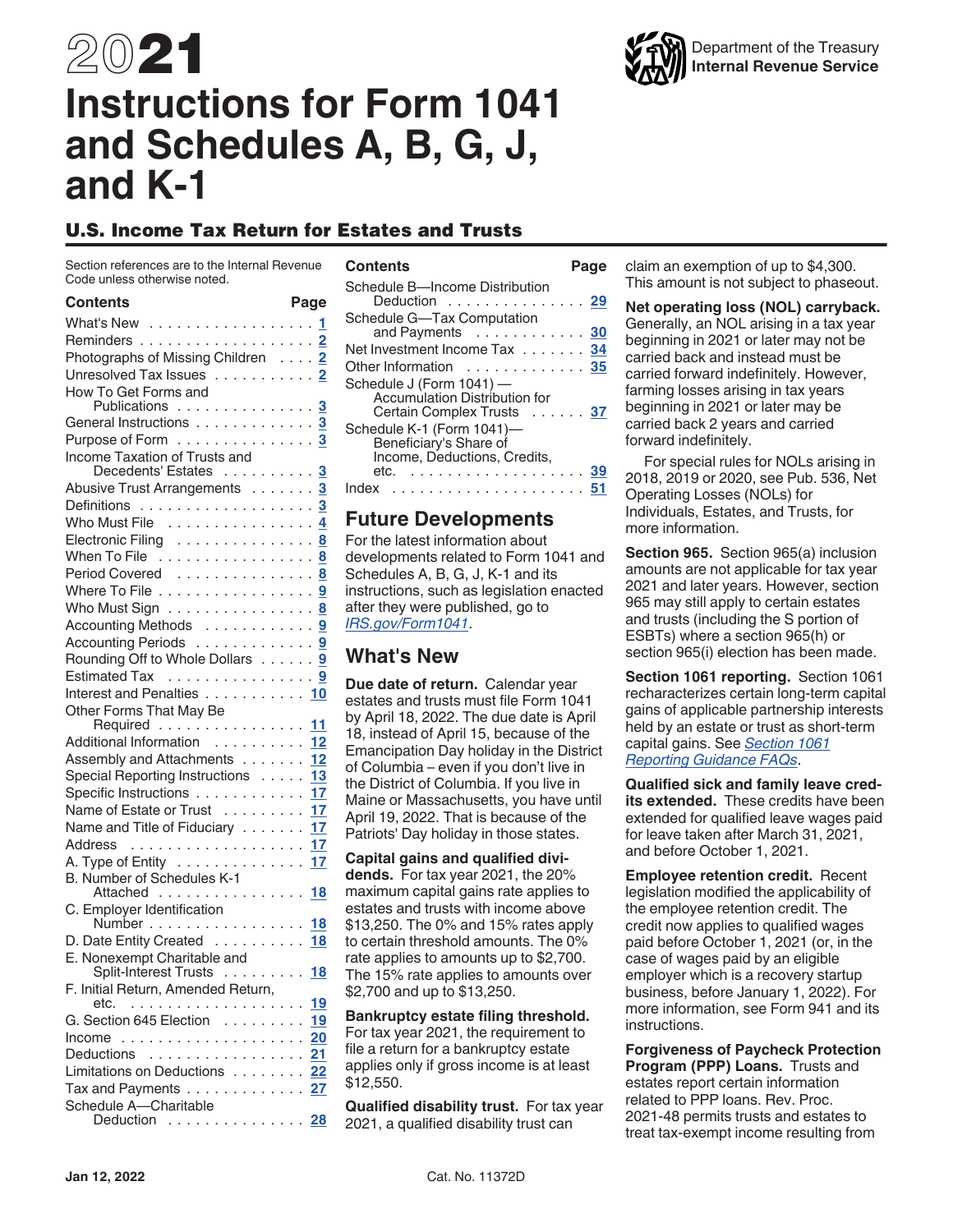the forgiveness of a PPP loan as received or accrued: (1) as, and to the extent that, eligible expenses are paid or incurred; (2) when the trust or estate applies for forgiveness of the PPP loan; or (3) when forgiveness of the PPP loan is granted. See the instructions for *Other Information*, *Question 1*, and *Schedule K-1, Box 14—Other Information* for PPP reporting instructions. For additional details about the timing of tax-exempt income related to forgiven PPP loans, see *[Rev. Proc.](https://www.irs.gov/pub/irs-drop/rp-21-48.pdf)  [2021-48, 2021-49 I.R.B. 835](https://www.irs.gov/pub/irs-drop/rp-21-48.pdf)*

## **Reminders**

• Review a copy of the will or trust instrument, including any amendments or codicils, before preparing an estate's or trust's return.

• We encourage you to use Form 1041-V, Payment Voucher, to accompany your payment of a balance of tax due on Form 1041, particularly if your payment is made by check or money order.

#### **Excess deductions on termination.**

Under *[Final Regulations - TD9918](https://www.govinfo.gov/content/pkg/FR-2020-10-19/pdf/2020-21162.pdf)*, each excess deduction on termination of an estate or trust retains its separate character as an amount allowed in arriving at adjusted gross income, a non-miscellaneous itemized deduction, or a miscellaneous itemized deduction. Box 11, code A, was revised to read *Excess deductions–Section 67(e) expenses* and a new Box 11, code B, *Excess deductions–Non-miscellaneous itemized deductions*, was added.

See *Box 11, Code A Excess Deductions on Termination - Section 67(e) Expenses* and *Box 11, Code B Excess Deductions on Termination - Non-Miscellaneous Itemized Deductions* later, for more information.

**Business interest deduction.** Every taxpayer who deducts business interest is required to file Form 8990, Limitation on Business Interest Expense Under Section 163(j), unless an exception for filing is met. For more information, see Form 8990 and its instructions.

**Line 20–Qualified Business Income Deduction.** Line 20 is used to report the qualified business income deduction attributable to the entity's share of qualified items. Pass-through entity reporting statements are included in these instructions to assist the trust or estate in reporting the proper qualified business income items and other information to its beneficiaries. These statements, or substantially similar statements, must be attached to each

beneficiary's Schedule K-1 reporting their allocable share of each item and other information as applicable.

**ESBT Worksheet.** An *Electing Small Business Trust (ESBT) Tax Worksheet*  is in the instructions to calculate the ESBT tax.

**Qualified Opportunity Investment.** If you held a qualified investment in a qualified opportunity fund (QOF) at any time during the year, you must file your return with Form 8997, Initial and Annual Statement of Qualified Opportunity Fund Investments, attached to your return. For more information, see Form 8997 and its instructions.

**Extension of time to file.** The extension of time to file an estate (other than a bankruptcy estate) or trust return is 51/2 months.

**Item A. Type of Entity.** On page 1 of Form 1041, Item A, taxpayers should select more than one box, when appropriate, to reflect the type of entity.

**Item F. Net operating loss (NOL) carryback.** If an amended return is filed for an NOL carryback, check the box in Item F, *Net operating loss carryback*. See *Amended Return*, later, for complete information.

**Item G. Section 645 election.** If the estate has made a section 645 election the executor must check Item G and provide the taxpayer identification number (TIN) of the electing trust with the highest total asset value in the box provided.

The executor must also attach a statement to Form 1041 providing the following information for each electing trust (including the electing trust provided in Item G): (a) the name of the electing trust, (b) the TIN of the electing trust, and (c) the name and address of the trustee of the electing trust.

**Form 1041** *e-filing***.** When e-filing Form 1041 use either Form 8453-FE, U.S. Estate or Trust Declaration for an IRS *e-efile* Return, or Form 8879-F, IRS *e-file* Signature Authorization for Form 1041.

**Note.** Form 8879-F can only be associated with a single Form 1041. Form 8879-F can no longer be used with multiple Forms 1041.

For more information about e-filing returns through MeF, see Pub. 4164, Modernized e-File (MeF) Guide for Software Developers and Transmitters.

## **Photographs of Missing Children**

The Internal Revenue Service is a proud partner with the *[National Center for](http://www.missingkids.com/home)  [Missing & Exploited Children®](http://www.missingkids.com/home) [\(NCMEC\)](http://www.missingkids.com/home)*. Photographs of missing children selected by the Center may appear in instructions on pages that would otherwise be blank. You can help bring these children home by looking at the photographs and calling 1-800-THE-LOST (1-800-843-5678) if you recognize a child.

## **Unresolved Tax Issues**

If you have attempted to deal with an IRS problem unsuccessfully, you should contact the Taxpayer Advocate Service (TAS). The Taxpayer Advocate independently represents the estate's or trust's interests and concerns within the IRS by protecting its rights and resolving problems that have not been fixed through normal channels.

While Taxpayer Advocates can't change the tax law or make a technical tax decision, they can clear up problems that resulted from previous contacts and ensure that the estate's or trust's case is given a complete and impartial review.

The estate's or trust's assigned personal advocate will listen to its point of view and will work with the estate or trust to address its concerns. The estate or trust can expect the advocate to provide:

- An impartial and independent look at your problem,
- **Timely acknowledgment,<br>• The name and phone nur**
- The name and phone number of the individual assigned to its case,
- Updates on progress,
- Timeframes for action,
- Speedy resolution, and
- Courteous service.

When contacting the Taxpayer Advocate, you should provide the following information.

• The estate's or trust's name, address, and employer identification number (EIN).

• The name and telephone number of an authorized contact person and the hours he or she can be reached.

- The type of tax return and year(s) involved.
- A detailed description of the problem.
- Previous attempts to solve the problem and the office that had been contacted.

• A description of the hardship the estate or trust is facing and supporting documentation (if applicable).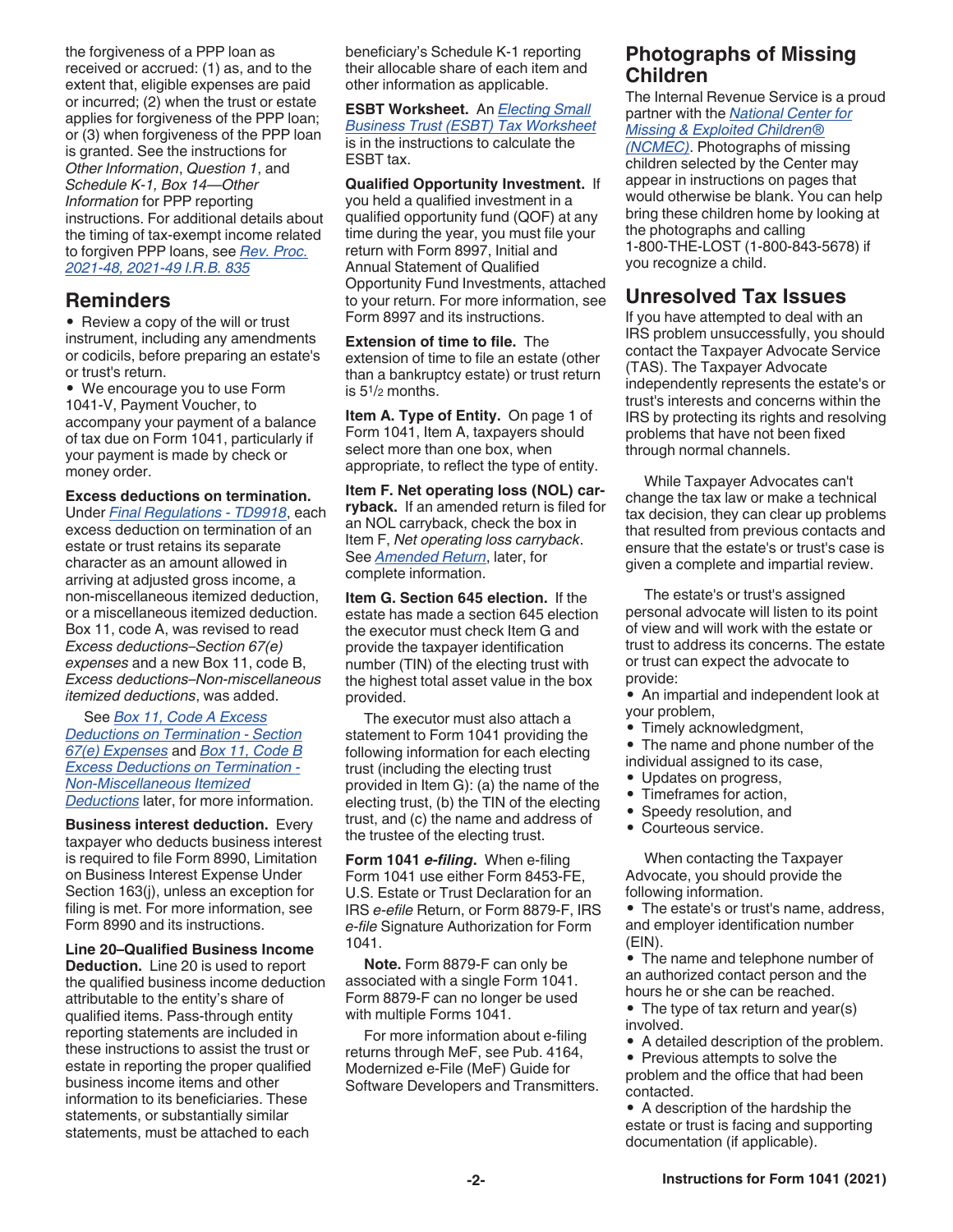You can contact a Taxpayer Advocate as follows.

• Call the Taxpayer Advocate's toll-free number: 877-777-4778.

• Call, write, or fax the Taxpayer Advocate office in its area (see Pub. 1546, Taxpayer Advocate Service, Your Voice At The IRS, for addresses and phone numbers).

• TTY/TDD help is available by calling 800-829-4059. • Visit the website at *[IRS.gov/](https://www.irs.gov/advocate)*

*[advocate](https://www.irs.gov/advocate)*.

## **How To Get Forms and Publications**



**Internet.** You can access the IRS website 24 hours a day, 7 days a week, at *[IRS.gov](https://www.irs.gov)* to:

• Download forms, including talking tax forms, instructions, and publications; • Order IRS products;

- Use the online Internal Revenue Code, regulations, and other official guidance;
- Research your tax questions;

• Search publications by topic or keyword;

• Apply for an Employer Identification Number (EIN); and

• Sign up to receive local and national tax news by email.

# **General Instructions**

## **Purpose of Form**

The fiduciary of a domestic decedent's estate, trust, or bankruptcy estate uses Form 1041 to report:

• The income, deductions, gains, losses, etc. of the estate or trust;

• The income that is either accumulated or held for future distribution or distributed currently to the beneficiaries;

• Any income tax liability of the estate or trust;

• Employment taxes on wages paid to household employees; and

• Net Investment Income Tax. See Schedule G, Part I, line 5, and the Instructions for Form 8960.

## **Income Taxation of Trusts and Decedents' Estates**

A trust or a decedent's estate is a separate legal entity for federal tax purposes. A decedent's estate comes into existence at the time of death of an individual. A trust may be created during an individual's life (*inter vivos*) or at the time of his or her death under a will (testamentary). If the trust instrument

contains certain provisions, then the person creating the trust (the grantor) is treated as the owner of the trust's assets. Such a trust is a grantor type trust. See *Grantor Type Trusts*, later, under *Special Reporting Instructions.*

A trust or decedent's estate figures its gross income in much the same manner as an individual. Most deductions and credits allowed to individuals are also allowed to estates and trusts. However, there is one major distinction. A trust or decedent's estate is allowed an income distribution deduction for distributions to beneficiaries. To figure this deduction, the fiduciary must complete Schedule B. The income distribution deduction determines the amount of any distributions taxed to the beneficiaries.

For this reason, a trust or decedent's estate sometimes is referred to as a "pass-through" entity. The beneficiary, and not the trust or decedent's estate, pays income tax on his or her distributive share of income. Schedule K-1 (Form 1041) is used to notify the beneficiaries of the amounts to be included on their income tax returns.

Before preparing Form 1041, the fiduciary must figure the accounting income of the estate or trust under the will or trust instrument and applicable local law to determine the amount, if any, of income that is required to be distributed, because the income distribution deduction is based, in part, on that amount.

## **Abusive Trust Arrangements**

Certain trust arrangements claim to reduce or eliminate federal taxes in ways that are not permitted under the law. Abusive trust arrangements typically are promoted by the promise of tax benefits with no meaningful change in the taxpayer's control over or benefit from the taxpayer's income or assets. The promised benefits may include reduction or elimination of income subject to tax; deductions for personal expenses paid by the trust; depreciation deductions of an owner's personal residence and furnishings; a stepped-up basis for property transferred to the trust; the reduction or elimination of self-employment taxes; and the reduction or elimination of gift and estate taxes. These promised benefits are inconsistent with the tax rules applicable to trust arrangements.

Abusive trust arrangements often use trusts to hide the true ownership of

assets and income or to disguise the substance of transactions. These arrangements frequently involve more than one trust, each holding different assets of the taxpayer (for example, the taxpayer's business, business equipment, home, automobile, etc.). Some trusts may hold interests in other trusts, purport to involve charities, or are foreign trusts. Funds may flow from one trust to another trust by way of rental agreements, fees for services, purchase agreements, and distributions.

Some of the abusive trust arrangements that have been identified include unincorporated business trusts (or organizations), equipment or service trusts, family residence trusts, charitable trusts, and final trusts. In each of these trusts, the original owner of the assets nominally subject to the trust effectively retains the authority to cause financial benefits of the trust to be directly or indirectly returned or made available to the owner. For example, the trustee may be the promoter, a relative, or a friend of the owner who simply carries out the directions of the owner whether or not permitted by the terms of the trust.

When trusts are used for legitimate business, family, or estate planning purposes, either the trust, the beneficiary, or the transferor of assets to the trust will pay the tax on income generated by the trust property. Trusts can't be used to transform a taxpayer's personal, living, or educational expenses into deductible items, and can't seek to avoid tax liability by ignoring either the true ownership of income and assets or the true substance of transactions. Therefore, the tax results promised by the promoters of abusive trust arrangements are not allowable under the law, and the participants in and promoters of these arrangements may be subject to civil or criminal penalties in appropriate cases.

For more details, including the legal principles that control the proper tax treatment of these abusive trust arrangements, see Notice 97-24, 1997-1 C.B. 409.

For additional information about abusive tax arrangements, visit the IRS website at *[IRS.gov](https://www.irs.gov)* and type "Abusive Trusts" in the search box.

## **Definitions**

#### **Adjusted gross income (AGI).**

Compute the AGI of an estate or non-grantor trust by subtracting the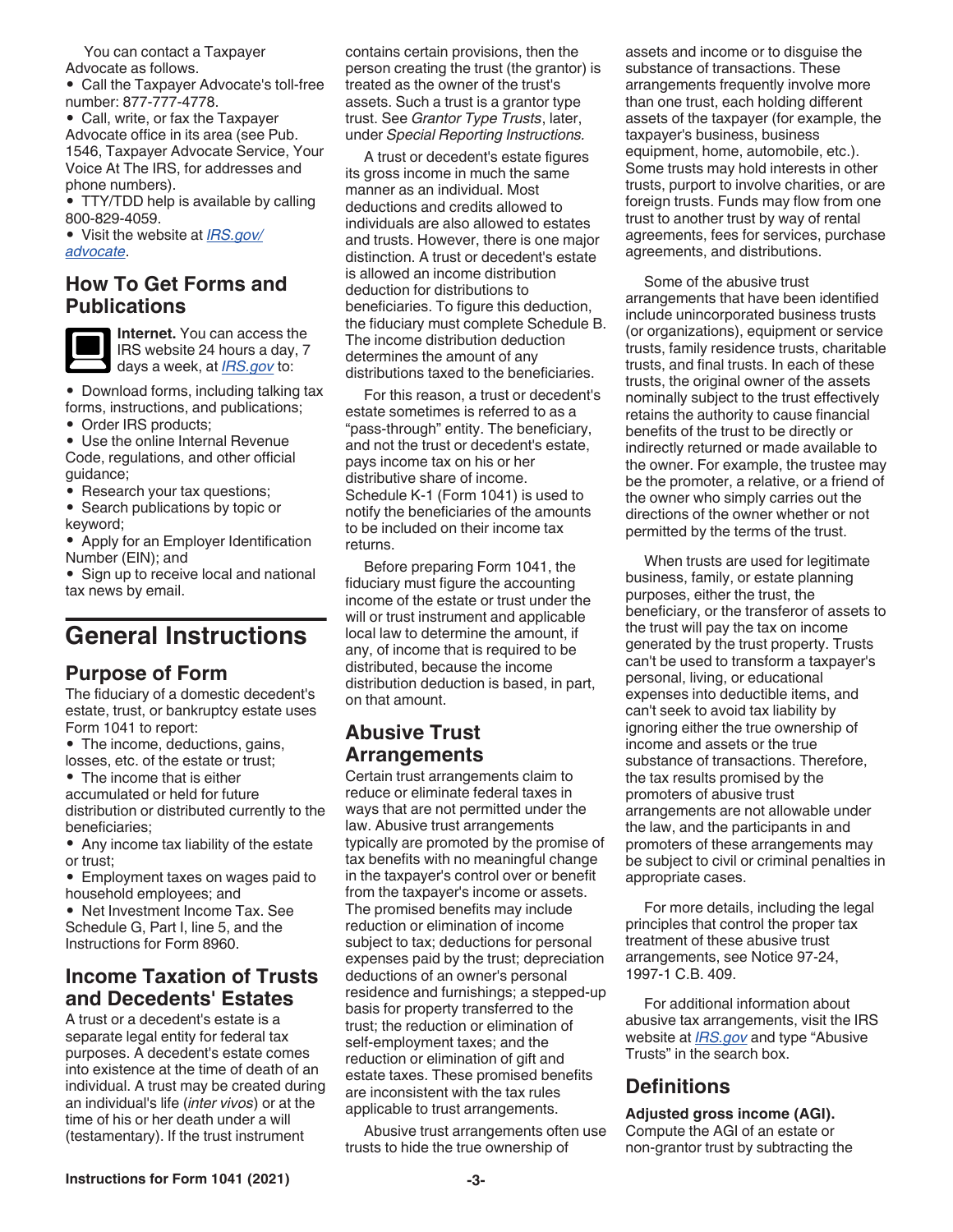following from total income on line 9 of page 1:

1. The administration costs of the estate or trust (the total of lines 12, 14, and 15a to the extent they are costs incurred in the administration of the estate or trust) that wouldn't have been incurred if the property were not held by the estate or trust;

2. The income distribution deduction (line 18);

3. The amount of the exemption (line 21);

4. The net operating loss deduction (NOLD) claimed on line 15b.

*Electing small business trust (ESBT).* Compute the AGI of the S portion of an ESBT in the same manner as an individual taxpayer, except that administration costs allocable to the S portion (to the extent they are costs incurred in the administration of the trust that wouldn't have been incurred if the property were not held by the estate or trust) shall be deducted in arriving at AGI.

**Beneficiary.** A beneficiary includes an heir, a legatee, or a devisee.

**Decedent's estate.** The decedent's estate is an entity that is formed at the time of an individual's death and generally is charged with gathering the decedent's assets, paying the decedent's debts and expenses, and distributing the remaining assets. Generally, the estate consists of all the property, real or personal, tangible or intangible, wherever situated, that the decedent owned an interest in at death.

**Distributable net income (DNI).** The income distribution deduction allowable to estates and trusts for amounts paid, credited, or required to be distributed to beneficiaries is limited to DNI. This amount, which is figured on Schedule B, line 7, is also used to determine how much of an amount paid, credited, or required to be distributed to a beneficiary will be includible in his or her gross income.

#### **Income in respect of a decedent.**

When completing Form 1041, you must take into account any items that are income in respect of a decedent (IRD).

In general, IRD is income that a decedent was entitled to receive but that was not properly includible in the decedent's final income tax return under the decedent's method of accounting.

IRD includes:

• All accrued income of a decedent who reported his or her income on the cash method of accounting,

• Income accrued solely because of the decedent's death in the case of a decedent who reported his or her income on the accrual method of accounting, and

• Income to which the decedent had a contingent claim at the time of his or her death.

Some examples of IRD for a decedent who kept his or her books on the cash method are:

• Deferred salary payments that are payable to the decedent's estate,

• Uncollected interest on U.S. savings bonds,

• Proceeds from the completed sale of farm produce, and

• The portion of a lump-sum distribution to the beneficiary of a decedent's IRA that equals the balance in the IRA at the time of the owner's death. This includes unrealized appreciation and income accrued to that date, less the aggregate amount of the owner's nondeductible contributions to the IRA. Such amounts are included in the beneficiary's gross income in the tax year that the distribution is received.

The IRD has the same character it would have had if the decedent had lived and received such amount.

*Deductions and credits in respect of a decedent.* The following deductions and credits, when paid by the decedent's estate, are allowed on Form 1041 even though they were not allowable on the decedent's final income tax return.

• Business expenses deductible under section 162.

• Interest deductible under section 163.

• Taxes deductible under section 164. • Percentage depletion allowed under section 611.

• Foreign tax credit.

For more information on IRD, see section 691 and Pub. 559, Survivors, Executors, and Administrators.

**Income required to be distributed currently.** Income required to be distributed currently is income that is required under the terms of the governing instrument and applicable local law to be distributed in the year it is received. The fiduciary must be under a duty to distribute the income currently, even if the actual distribution is not made until after the close of the trust's tax year. See Regulations section 1.651(a)-2.

**Fiduciary.** A fiduciary is a trustee of a trust, or an executor, executrix, administrator, administratrix, personal representative, or person in possession of property of a decedent's estate.

**Note.** Any reference in these instructions to "you" means the fiduciary of the estate or trust.

**Trust.** A trust is an arrangement created either by a will or by an *inter vivos* declaration by which trustees take title to property for the purpose of protecting or conserving it for the beneficiaries under the ordinary rules applied in chancery or probate courts.

**Revocable living trust.** A revocable living trust is an arrangement created by a written agreement or declaration during the life of an individual and can be changed or ended at any time during the individual's life. A revocable living trust is generally created to manage and distribute property. Many people use this type of trust instead of (or in addition to) a will.

Because this type of trust is revocable, it is treated as a grantor type trust for tax purposes. See *Grantor Type Trusts* under *Special Reporting Instructions*, later, for special filing instructions that apply to grantor trusts.

*Be sure to read* Optional Filing Methods for Certain Grantor Type Trusts. *Generally, most people that have revocable living trusts will be able to use Optional Method 1. This method is the easiest and least burdensome way to meet your obligations.* **TIP**

#### **Who Must File**

#### **Decedent's Estate**

The fiduciary (or one of the joint fiduciaries) must file Form 1041 for a domestic estate that has:

1. Gross income for the tax year of \$600 or more, or

2. A beneficiary who is a nonresident alien.

3. If you held a qualified investment in a qualified opportunity fund (QOF) at any time during the year, you must file your return with Form 8997 attached. See the Form 8997 instructions.

An estate is a domestic estate if it isn't a foreign estate. A foreign estate is one the income of which is from sources outside the United States that isn't effectively connected with the conduct of a U.S. trade or business and isn't includible in gross income. If you are the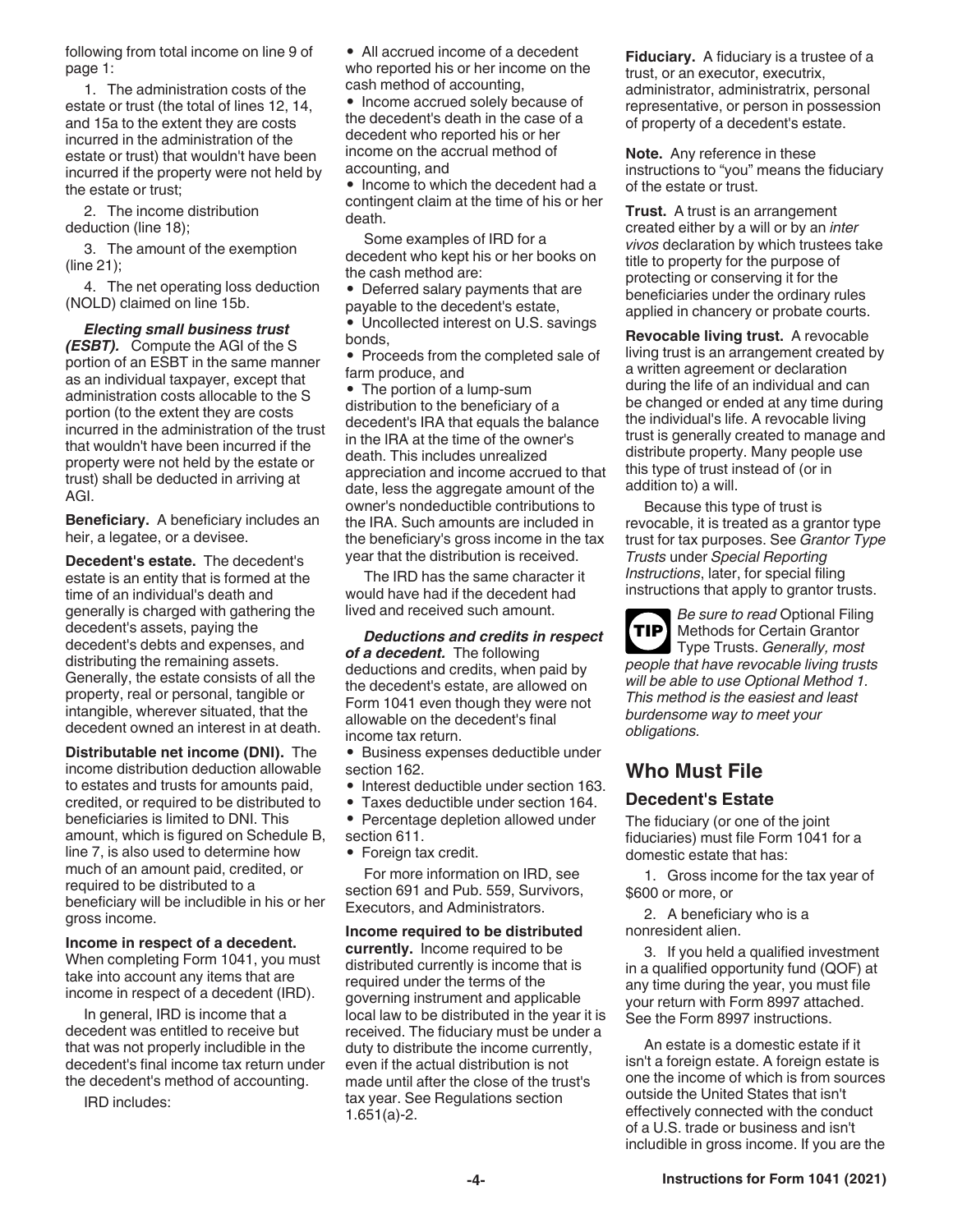fiduciary of a foreign estate, file Form 1040-NR, U.S. Nonresident Alien Income Tax Return, instead of Form 1041.

#### **Trust**

The fiduciary (or one of the joint fiduciaries) must file Form 1041 for a domestic trust taxable under section 641 that has:

1. Any taxable income for the tax year,

2. Gross income of \$600 or more (regardless of taxable income), or

3. A beneficiary who is a nonresident alien.

4. If you held a qualified investment in a qualified opportunity fund (QOF) at any time during the year, you must file your return with Form 8997 attached. See the Form 8997 instructions.

Two or more trusts are treated as one trust if the trusts have substantially the same grantor(s) and substantially the same primary beneficiary(ies) and a principal purpose of such trusts is avoidance of tax. This provision applies only to that portion of the trust that is attributable to contributions to corpus made after March 1, 1984.

A trust is a domestic trust if:

• A U.S. court is able to exercise primary supervision over the administration of the trust (court test), and

• One or more U.S. persons have the authority to control all substantial decisions of the trust (control test).

See Regulations section 301.7701-7 for more information on the court and control tests.

Also treated as a domestic trust is a trust (other than a trust treated as wholly owned by the grantor) that:

- Was in existence on August 20, 1996,
- Was treated as a domestic trust on

August 19, 1996, and

• Elected to continue to be treated as a domestic trust.

A trust that isn't a domestic trust is treated as a foreign trust. If you are the trustee of a foreign trust, file Form 1040-NR instead of Form 1041. Also, a foreign trust with a U.S. owner generally must file Form 3520-A, Annual Information Return of Foreign Trust With a U.S. Owner.

If a domestic trust becomes a foreign trust, it is treated under section 684 as having transferred all of its assets to a foreign trust, except to the extent a grantor or another person is treated as

the owner of the trust when the trust becomes a foreign trust.

### **Grantor Type Trusts**

If all or any portion of a trust is a grantor type trust, then that trust or portion of a trust must follow the special reporting requirements discussed later, under *Special Reporting Instructions.* See *Grantor Type Trust* under *Specific Instructions* for more details on what makes a trust a grantor type trust.

**Note.** A trust may be part grantor trust and part "other" type of trust, for example, simple or complex, or electing small business trust (ESBT).

**Qualified subchapter S trusts (QSSTs).** QSSTs must follow the special reporting requirements for these trusts discussed later, under *Special Reporting Instructions*.

#### **Special Rule for Certain Revocable Trusts**

Section 645 provides that if both the executor (if any) of an estate (the related estate) and the trustee of a qualified revocable trust (QRT) elect the treatment in section 645, the trust must be treated and taxed as part of the related estate during the election period. This election may be made by a QRT even if no executor is appointed for the related estate.

In general, Form 8855, Election To Treat a Qualified Revocable Trust as Part of an Estate, must be filed by the due date for Form 1041 for the first tax year of the related estate. This applies even if the combined related estate and electing trust don't have sufficient income to be required to file Form 1041. However, if the estate is granted an extension of time to file Form 1041 for its first tax year, the due date for Form 8855 is the extended due date.

Once made, the election is irrevocable.

**Qualified revocable trusts (QRT).** In general, a QRT is any trust (or part of a trust) that, on the day the decedent died, was treated as owned by the decedent because the decedent held the power to revoke the trust as described in section 676. An electing trust is a QRT for which a section 645 election has been made.

**Election period.** The election period is the period of time during which an electing trust is treated as part of its related estate.

The election period begins on the date of the decedent's death and terminates on the earlier of:

• The day on which the electing trust and related estate, if any, distribute all of their assets, or

• The day before the applicable date. To determine the applicable date, first determine whether a Form 706, United States Estate (and Generation-Skipping Transfer) Tax Return, is required to be filed as a result of the decedent's death. If no Form 706 is required to be filed, the applicable date is 2 years after the date of the decedent's death. If Form 706 is required, the applicable date is the later of 2 years after the date of the decedent's death or 6 months after the final determination of liability for estate tax. For additional information, see Regulations section 1.645-1(f).

**Taxpayer identification number (TIN).** All QRTs must obtain a new TIN following the death of the decedent whether or not a section 645 election is made. (Use Form W-9, Request for Taxpayer Identification Number and Certification, to notify payers of the new TIN.)

An electing trust that continues after the termination of the election period doesn't need to obtain a new TIN following the termination unless:

• An executor was appointed and agreed to the election after the electing trust made a valid section 645 election, and the electing trust filed a return as an estate under the trust's TIN, or

• No executor was appointed and the QRT was the filing trust (as explained later).

A related estate that continues after the termination of the election period doesn't need to obtain a new TIN.

For more information about TINs, including trusts with multiple owners, see Regulations sections 1.645-1 and 301.6109-1(a).

#### **General procedures for completing Form 1041 during the election period.**

*If there is an executor.* The following rules apply to filing Form 1041 while the election is in effect.

• The executor of the related estate is responsible for filing Form 1041 for the estate and all electing trusts. The return is filed under the name and TIN of the related estate. Be sure to check the Decedent's estate box at the top of Form 1041 and Item G if the estate has made a section 645 election. The executor continues to file Form 1041 during the election period even if the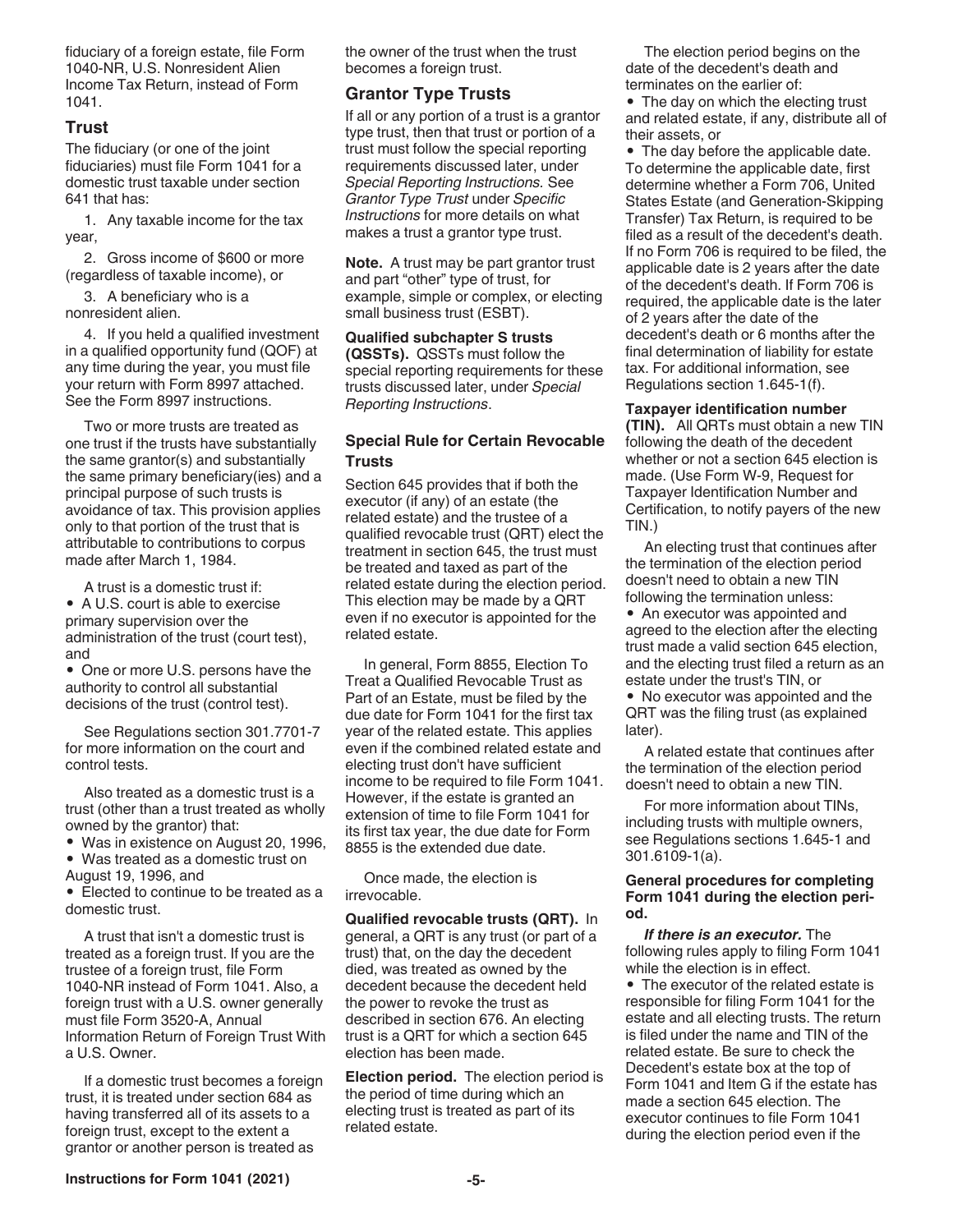estate distributes all of its assets before the end of the election period.

• The Form 1041 includes all items of income, deduction, and credit for the estate and all electing trusts.

• For Item G, the executor must provide the TIN of the electing trust with the highest total asset value.

• The executor must attach a statement to Form 1041 providing the following information for each electing trust (including the electing trust provided in Item G): (a) the name of the electing trust, (b) the TIN of the electing trust, and (c) the name and address of the trustee of the electing trust.

• The related estate and the electing trust are treated as separate shares for purposes of computing DNI and applying distribution provisions. Also, each of those shares can contain two or more separate shares. For more information, see *Separate share rule*, later, and Regulations section 1.645-1(e)(2)(iii).

• The executor is responsible for insuring that the estate's share of the combined tax obligation is paid.

For additional information, including treatment of transfers between shares and charitable contribution deductions, see Regulations section 1.645-1(e).

*If there isn't an executor.* If no executor has been appointed for the related estate, the trustee of the electing trust files Form 1041 as if it was an estate. File using the TIN that the QRT obtained after the death of the decedent. The trustee can choose a fiscal year as the trust's tax year during the election period. Be sure to check the Decedent's estate box at the top of Form 1041 and Item G if the filing trust has made a section 645 election. For Item G, the filing trustee must provide the TIN of the electing trust with the highest total asset value. The electing trust is entitled to a single \$600 personal exemption on returns filed for the election period.

If there is more than one electing trust, the trusts must appoint one trustee as the filing trustee. Form 1041 is filed under the name and TIN of the filing trustee's trust. A statement providing the same information about the electing trusts (except the filing trust) that is listed under, *If there is an executor*, above must be attached to these Forms 1041. All electing trusts must choose the same tax year.

If there is more than one electing trust, the filing trustee is responsible for ensuring that the filing trust's share of the combined tax liability is paid.

For additional information on filing requirements when there is no executor, including application of the separate share rule, see Regulations section 1.645-1(e). For information on the requirements when an executor is appointed after an election is made and the executor doesn't agree to the election, see below.

*Responsibilities of the trustee when there is an executor (or there isn't an executor and the trustee isn't the filing trustee).* When there is an executor (or there isn't an executor and the trustee isn't the filing trustee), the trustee of an electing trust is responsible for the following during the election period.

• To timely provide the executor with all the trust information necessary to allow the executor to file a complete, accurate, and timely Form 1041.

• To ensure that the electing trust's share of the combined tax liability is paid.

The trustee does not file a Form 1041 during the election period (except for a final return if the trust terminates during the election period as explained later).

#### **Procedure for completing Form 1041 for the year in which the election terminates.**

*If there is an executor.* If there is an executor, the Form 1041 filed under the name and TIN of the related estate for the tax year in which the election terminates includes (a) the items of income, deduction, and credit for the related estate for its entire tax year, and (b) the income, deductions, and credits for the electing trust for the period that ends with the last day of the election period. If the estate won't continue after the close of the tax year, indicate that this Form 1041 is a final return.

At the end of the last day of the election period, the combined entity is deemed to distribute the share comprising the electing trust to a new trust. All items of income, including net capital gains, that are attributable to the share comprising the electing trust are included in the calculation of DNI of the electing trust and treated as distributed. The distribution rules of sections 661 and 662 apply to this deemed distribution. The combined entity is entitled to an income distribution deduction for this deemed distribution, and the "new" trust must include its share of the distribution in its income. See Regulations sections 1.645-1(e)(2) (iii) and 1.645-1(h) for more information.

If the electing trust continues in existence after the termination of the election period, the trustee must file Form 1041 under the name and TIN of the trust, using the calendar year as its accounting period, if it is otherwise required to file.

*If there isn't an executor.* If there isn't an executor, the following rules apply to filing Form 1041 for the tax year in which the election period ends.

• The tax year of the electing trust closes on the last day of the election period, and the Form 1041 filed for that tax year includes all items of income, deduction, and credit for the electing trust for the period beginning with the first day of the tax year and ending with the last day of the election period.

• The deemed distribution rules discussed above apply.

• Check the box to indicate that this Form 1041 is a final return.

• If the filing trust continues after the termination of the election period, the trustee must obtain a new TIN. If the trust meets the filing requirements, the trustee must file a Form 1041 under the new TIN for the period beginning with the day after the close of the election period and, in general, ending December 31 of that year.

*Responsibilities of the trustee when there is an executor (or there isn't an executor and the trustee isn't the filing trustee).* In addition to the requirements listed above under this same heading, the trustee is responsible for the following.

• If the trust will not continue after the close of the election period, the trustee must file a Form 1041 under the name and TIN of the trust. Complete the entity information and items *A, C, D,* and *F*. Indicate in item *F* that this is a final return. Don't report any items of income, deduction, or credit.

• If the trust will continue after the close of the election period, the trustee must file a Form 1041 for the trust for the tax year beginning the day after the close of the election period and, in general, ending December 31 of that year. Use the TIN obtained after the decedent's death. Follow the general rules for completing the return.

#### **Special filing instructions.**

*When the election isn't made by the due date of the QRT's Form 1041.* If the section 645 election hasn't been made by the time the QRT's first income tax return would be due for the tax year beginning with the decedent's death, but the trustee and executor (if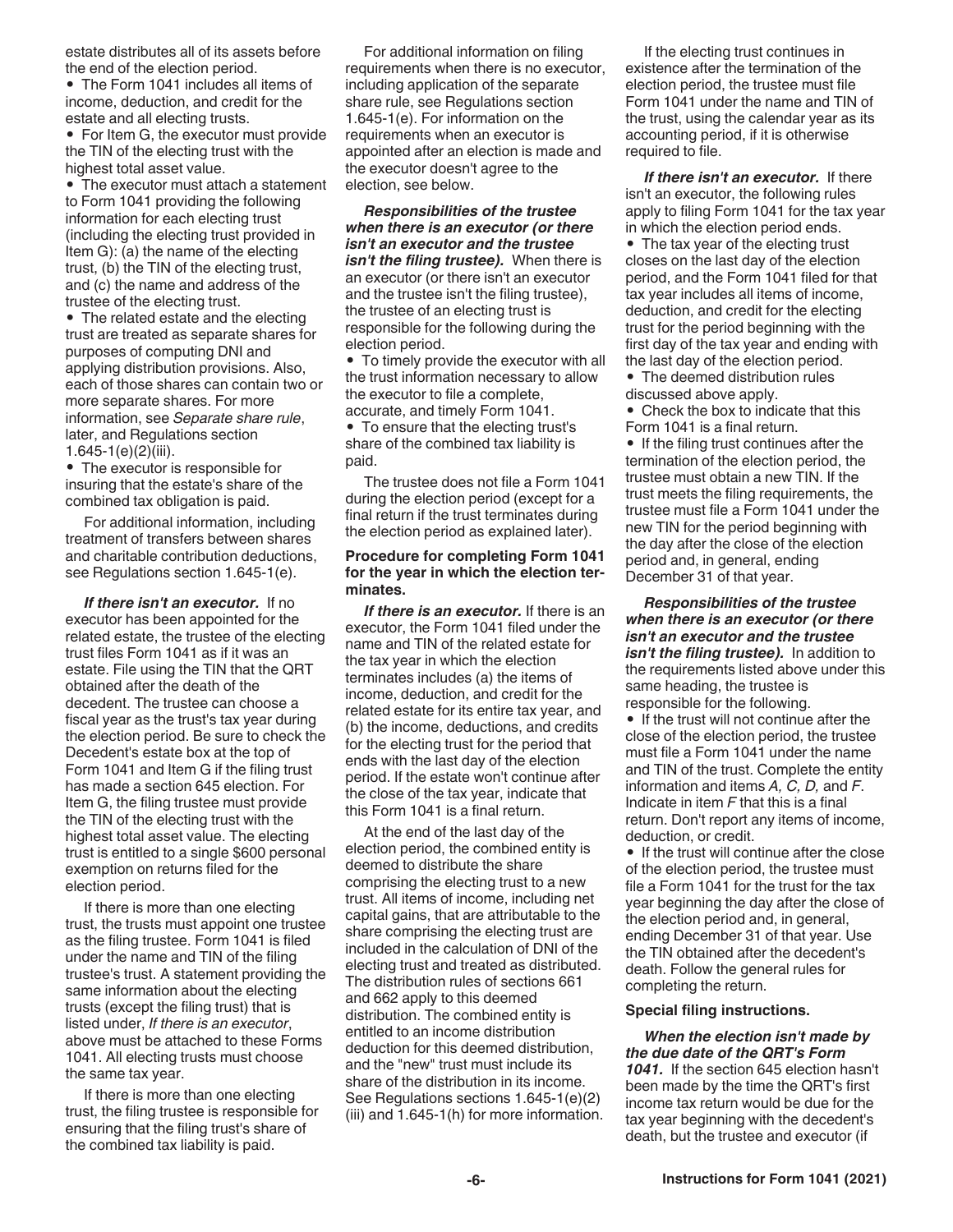any) have decided to make a section 645 election, then the QRT isn't required to file a Form 1041 for the short tax year beginning with the decedent's death and ending on December 31 of that year. However, if a valid election isn't subsequently made, the QRT may be subject to penalties and interest for failure to file and failure to pay.

If the QRT files a Form 1041 for this short period, and a valid section 645 election is subsequently made, then the trustee must file an amended Form 1041 for the electing trust, excluding all items of income, deduction, and credit of the electing trust. These amounts are then included on the first Form 1041 filed by the executor for the related estate (or the filing trustee for the electing trust filing as an estate).

*Later appointed executor.* If an executor for the related estate isn't appointed until after the trustee has made a valid section 645 election, the executor must agree to the trustee's election and they must file a revised Form 8855 within 90 days of the appointment of the executor. If the executor doesn't agree to the election, the election terminates as of the date of appointment of the executor.

If the executor agrees to the election, the trustee must amend any Form 1041 filed under the name and TIN of the electing trust for the period beginning with the decedent's death. The amended returns are still filed under the name and TIN of the electing trust, and they must include the items of income, deduction, and credit for the related estate for the periods covered by the returns. Also, attach a statement to the amended Forms 1041 identifying the name and TIN of the related estate, and the name and address of the executor. Check the Final return box on the amended return for the tax year that ends with the appointment of the executor. Except for this amended return, all returns filed for the combined entity after the appointment of the executor must be filed under the name and TIN of the related estate.

If the election terminates as the result of a later appointed executor, the executor of the related estate must file Forms 1041 under the name and TIN of the related estate for all tax years of the related estate beginning with the decedent's death. The electing trust's election period and tax year terminate the day before the appointment of the executor. The trustee isn't required to amend any of the returns filed by the electing trust for the period prior to the

appointment of the executor. The trust must file a final Form 1041 following the instructions above for completing Form 1041 in the year in which the election terminates and there is no executor.

*Termination of the trust during the election period.* If an electing trust terminates during the election period, the trustee of that trust must file a final Form 1041 by completing the entity information (using the trust's EIN), checking the Final return box, and signing and dating the form. Don't report items of income, deduction, and credit. These items are reported on the related estate's return.

#### **Alaska Native Settlement Trusts**

The trustee of an Alaska Native Settlement Trust may elect the special tax treatment for the trust and its beneficiaries provided for in section 646. The election must be made by the due date (including extensions) for filing the trust's tax return for its first tax year ending after June 7, 2001. Don't use Form 1041. Use Form 1041-N, U.S. Income Tax Return for Electing Alaska Native Settlement Trusts, to make the election. Additionally, Form 1041-N is the trust's income tax return and satisfies the section 6039H information reporting requirement for the trust.

## **Bankruptcy Estate**

The bankruptcy trustee or debtor-inpossession must file Form 1041 for the estate of an individual involved in bankruptcy proceedings under chapter 7 or 11 of title 11 of the United States Code if the estate has gross income for the tax year of \$12,550 or more. See *Bankruptcy Estates*, later, for details.

## **Charitable Remainder Trusts**

A section 664 charitable remainder trust (CRT) doesn't file Form 1041. Instead, a CRT files Form 5227, Split-Interest Trust Information Return. If the CRT has any unrelated business taxable income, it also must file Form 4720, Return of Certain Excise Taxes Under Chapters 41 and 42 of the Internal Revenue Code.

## **Common Trust Funds**

Don't file Form 1041 for a common trust fund maintained by a bank. Instead, the fund may use Form 1065, U.S. Return of Partnership Income, for its return. For more details, see section 584 and Regulations section 1.6032-1.

## **Electing Small Business Trusts**

Electing small business trusts file Form 1041. However, see *Electing Small Business Trusts (ESBTs)*, later, for a discussion of the special reporting requirements for these trusts.

### **Pooled Income Funds**

Pooled income funds file Form 1041. See *Pooled Income Funds*, later, for the special reporting requirements for these trusts. Additionally, pooled income funds must file Form 5227, Split-Interest Trust Information Return.

### **Qualified Funeral Trusts**

Trustees of pre-need funeral trusts who elect treatment under section 685 file Form 1041-QFT, U.S. Income Tax Return for Qualified Funeral Trusts. All other pre-need funeral trusts, see *Grantor Type Trusts*, later, for Form 1041 reporting requirements.

### **Qualified Settlement Funds**

The trustee of a designated or qualified settlement fund (QSF) generally must file Form 1120-SF, U.S. Income Tax Return for Settlement Funds, instead of Form 1041.

**Special election.** If a QSF has only one transferor, the transferor may elect to treat the QSF as a grantor type trust.

To make the grantor trust election. the transferor must attach an election statement to a timely filed Form 1041, including extensions, that the administrator files for the QSF for the tax year in which the settlement fund is established. If Form 1041 isn't filed because *Optional Method 1* or *2*  (described later) was chosen, attach the election statement to a timely filed income tax return, including extensions, of the transferor for the tax year in which the settlement fund is established.

*Election statement.* The election statement may be made separately or, if filed with Form 1041, on the attachment described under *Grantor Type Trusts*, later. At the top of the election statement, write "Section 1.468B-1(k) Election" and include the transferor's: • Name,

- 
- Address, • TIN, and

• A statement that he or she will treat the qualified settlement fund as a grantor type trust.

## **Widely Held Fixed Investment Trust (WHFITs)**

Trustees and middlemen of WHFITs don't file Form 1041. Instead, they report all items of gross income and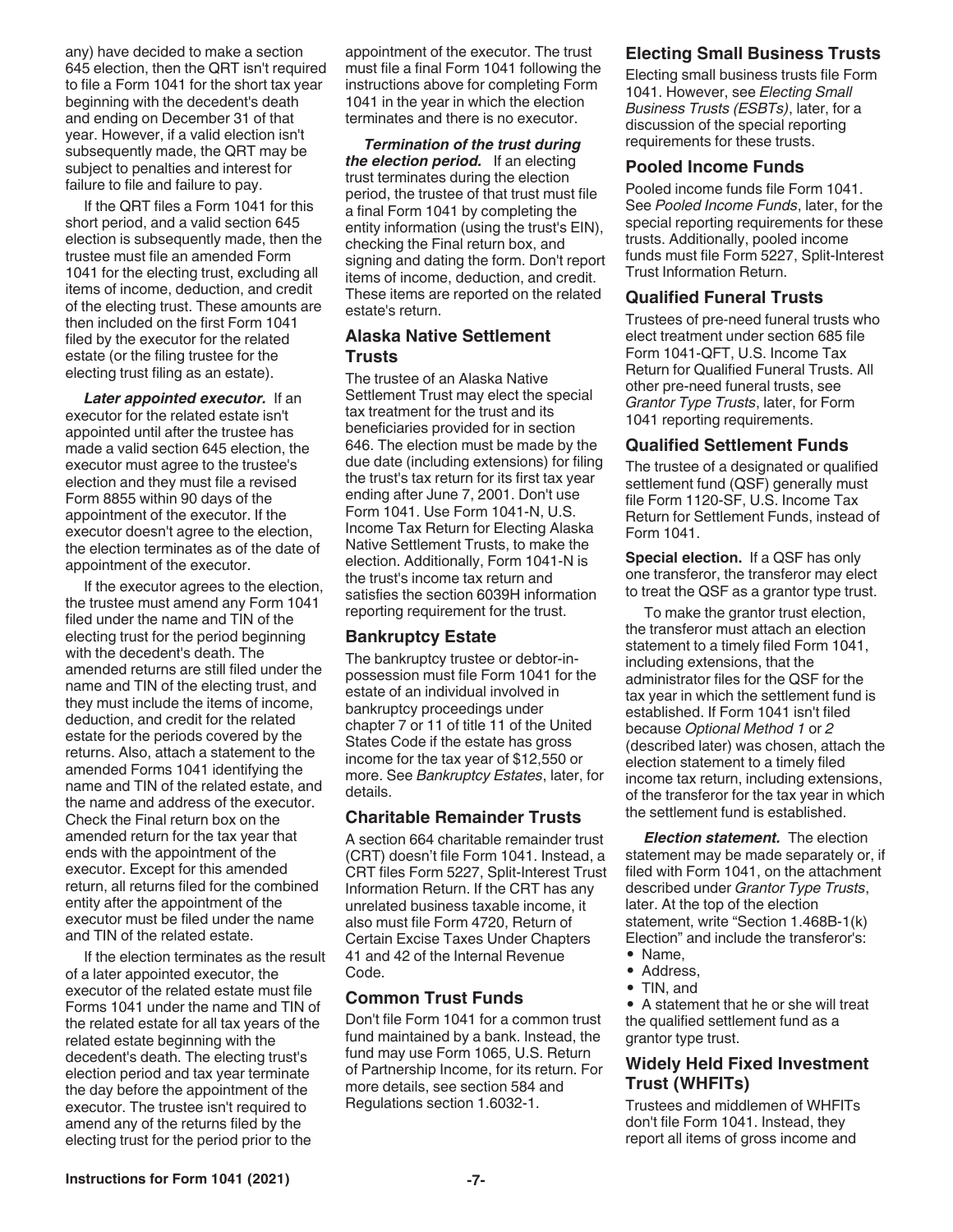proceeds on the appropriate Form 1099. For the definition of a WHFIT, see Regulations section 1.671-5(b)(22). A tax information statement that includes the information given to the IRS on Forms 1099, as well as additional information identified in Regulations section 1.671-5(e) must be given to trust interest holders. See the General Instructions for Certain Information Returns for more information.

## **Electronic Filing**

Qualified fiduciaries or transmitters may be able to file Form 1041 and related schedules electronically. To become an *e-file* provider complete the following steps.

1. Create an IRS *[e-Services](https://www.irs.gov/e-file-providers/become-an-authorized-e-file-provider#phase1) [account](https://www.irs.gov/e-file-providers/become-an-authorized-e-file-provider#phase1)*.

2. Submit your *[e-file provider](https://www.irs.gov/e-file-providers/become-an-authorized-e-file-provider#phase2)  [application](https://www.irs.gov/e-file-providers/become-an-authorized-e-file-provider#phase2)* online.

3. Pass a *[suitability check](https://www.irs.gov/e-file-providers/become-an-authorized-e-file-provider#phase3)*.

The online application process takes 4-6 weeks to complete.

**Note.** Existing *e-file* providers must now use *e*-Services to make account updates.

Help is available online at *[e-services](https://www.irs.gov/e-services)*  or through the e-Help Desk at 866-255-0654 (512-416-7750 for international calls), Monday through Friday, 6:30 a.m.- 6:00 p.m. (Central time). *[Frequently asked questions](https://www.irs.gov/individuals/faqs-about-e-services-and-secure-access)* and *[On-line Tutorials](https://www.irs.gov/individuals/secure-access-how-to-register-for-certain-online-self-help-tools)* are available to answer questions or to guide users through the application process.

If you file Form 1041 electronically, you may sign the return electronically by using a personal identification number (PIN). See Form 8879-F, IRS *e-file*  Signature Authorization for Form 1041, for details.



*Form 8879-F can only be associated with a single Form*  **2013** associated with a single Form 8879-F can't be *used with multiple Forms 1041.*

Form 1041 may also be e-Filed using Form 8453-FE, U.S. Estate or Trust Declaration for an IRS e-file return.

For more information about e-filing returns through MeF, see Publication 4164, Modernized e-File (MeF) Guide for Software Developers and Transmitters.

If Form 1041 is *e-filed* and there is a balance due, the fiduciary may authorize an electronic funds withdrawal with the return.

## **Private Delivery Services**

You can use certain private delivery services (PDS) designated by the IRS to meet the "timely mailing as timely filing/ paying" rule for tax returns and payments. Go to *[IRS.gov/PDS](https://www.irs.gov/uac/private-delivery-services-pds)* for the current list of designated services.

The PDS can tell you how to get written proof of the mailing date.

For the IRS mailing address to use if you're using PDS, go to *[IRS.gov/](https://www.irs.gov/pdsstreetaddresses) [PDSstreetAddresses](https://www.irs.gov/pdsstreetaddresses)*.

*Private delivery services can't deliver items to P.O. boxes. You*  **caution** deliver items to P.O. boxe *Service to mail any item to an IRS P.O. box address.*

## **When To File**

For calendar year estates and trusts, file Form 1041 and Schedule(s) K-1 by **April 18, 2022**.

**Note.** If you live in Maine or Massachusetts, you have until April 19, 2022. That is because of the Patriots' Day holiday in those states.

For fiscal year estates and trusts, file Form 1041 by the 15th day of the 4th month following the close of the tax year. For example, an estate that has a tax year that ends on June 30, 2022, must file Form 1041 by October 15, 2022. If the due date falls on a Saturday, Sunday, or legal holiday, file on the next business day.

## **Extension of Time To File**

If more time is needed to file the estate or trust return, use Form 7004, Application for Automatic Extension of Time To File Certain Business Income Tax, Information, and Other Returns, to apply for an automatic 51/2-month extension of time to file.

## **Period Covered**

File the 2021 return for calendar year 2021 and fiscal years beginning in 2021 and ending in 2022. If the return is for a fiscal year or a short tax year (less than 12 months), fill in the tax year space at the top of the form.

The 2021 Form 1041 may also be used for a tax year beginning in 2022 if:

1. The estate or trust has a tax year of less than 12 months that begins and ends in 2022, and

2. The 2022 Form 1041 isn't available by the time the estate or trust is required to file its tax return. However, the estate or trust must show its 2022 tax year on the 2021 Form 1041 and

incorporate any tax law changes that are effective for tax years beginning after 2021.

## **Who Must Sign**

## **Fiduciary**

The fiduciary, or an authorized representative, must sign Form 1041. If there are joint fiduciaries, only one is required to sign the return.

A financial institution that submitted estimated tax payments for trusts for which it is the trustee must enter its EIN in the space provided for the EIN of the fiduciary. Don't enter the EIN of the trust. For this purpose, a financial institution is one that maintains a Treasury Tax and Loan (TT&L) account. If you are an attorney or other individual functioning in a fiduciary capacity, leave this space blank. Don't enter your individual social security number (SSN).

#### **Paid Preparer**

Generally, anyone who is paid to prepare a tax return must sign the return and fill in the other blanks in the "Paid Preparer Use Only" area of the return.

The person required to sign the return must:

• Complete the required preparer information,

• Sign it in the space provided for the preparer's signature (a facsimile signature is acceptable), and

• Give you a copy of the return for your records.

If you, as fiduciary, fill in Form 1041, leave the "Paid Preparer Use Only" space blank.

If someone prepares this return and doesn't charge you, that person should not sign the return.

## **Paid Preparer Authorization**

If the fiduciary wants to allow the IRS to discuss the estate's or trust's 2021 tax return with the paid preparer who signed it, check the "Yes," box in the signature area of the return. This authorization applies only to the individual whose signature appears in the *Paid Preparer Use Only* area of the estate's or trust's return. It doesn't apply to the firm, if any, shown in that section.

If the "Yes," box is checked, the fiduciary is authorizing the IRS to call the paid preparer to answer any questions that may arise during the processing of the estate's or trust's return. The fiduciary is also authorizing the paid preparer to: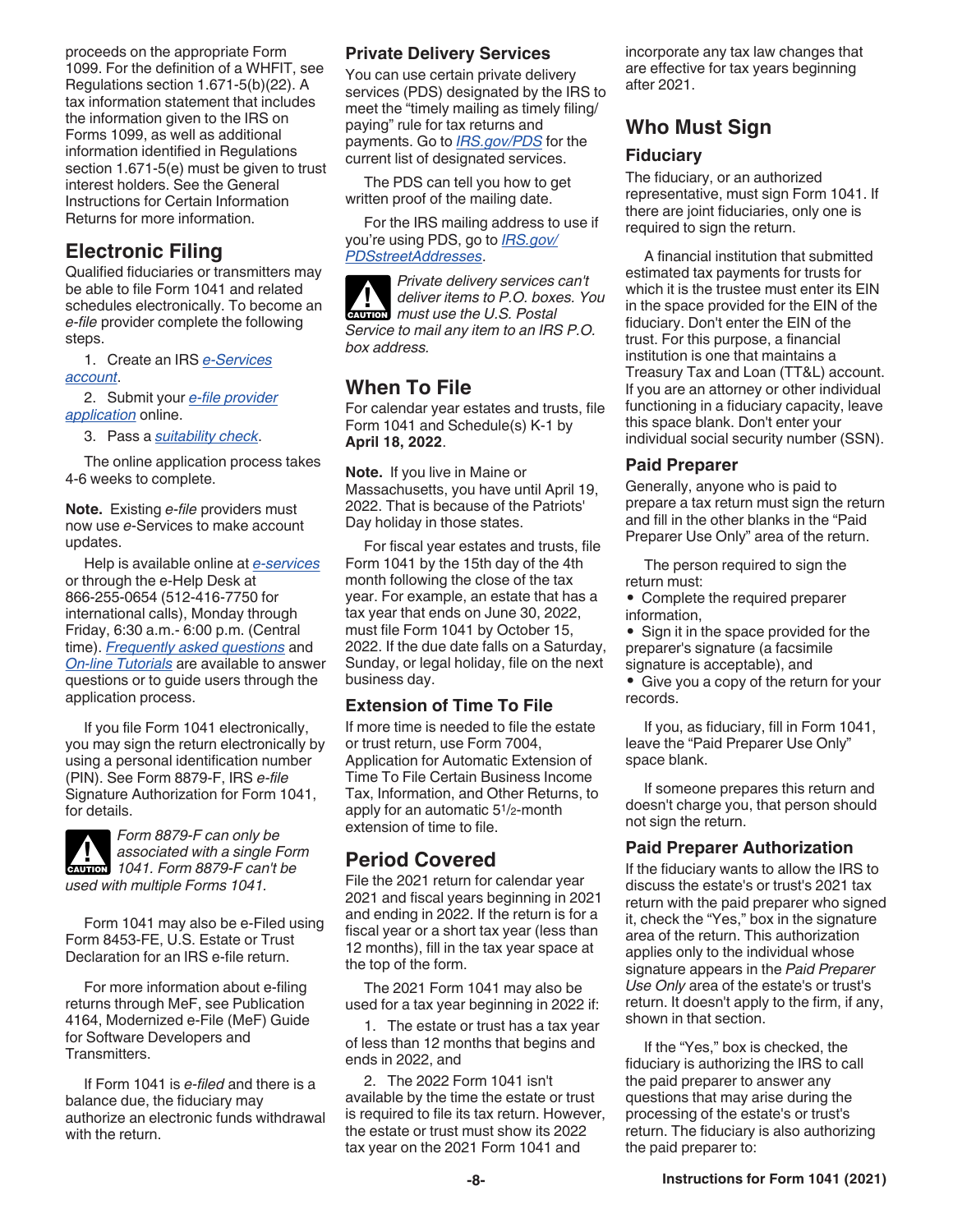## **Where To File**

For all estates and trusts, including charitable and split-interest trusts (other than Charitable Remainder Trusts).

|                                                                                                                                                                                                                                                                                                                                | THEN use this address if you:                                                        |                                                                                      |  |  |  |  |
|--------------------------------------------------------------------------------------------------------------------------------------------------------------------------------------------------------------------------------------------------------------------------------------------------------------------------------|--------------------------------------------------------------------------------------|--------------------------------------------------------------------------------------|--|--|--|--|
| IF you are located in                                                                                                                                                                                                                                                                                                          | Are not enclosing a check or<br>money order                                          | Are enclosing a check or money<br>order                                              |  |  |  |  |
| Connecticut, Delaware,<br>District of Columbia.<br>Georgia, Illinois, Indiana,<br>Kentucky, Maine,<br>Maryland, Massachusetts,<br>Michigan, New Hampshire,<br>New Jersey, New York,<br>North Carolina, Ohio,<br>Pennsylvania, Rhode<br>Island. South Carolina.<br>Tennessee, Vermont,<br>Virginia, West Virginia,<br>Wisconsin | Department of the Treasury<br>Internal Revenue Service<br>Kansas City, MO 64999-0048 | Department of the Treasury<br>Internal Revenue Service<br>Kansas City, MO 64999-0148 |  |  |  |  |
| Alabama, Alaska, Arizona,<br>Arkansas, California.<br>Colorado, Florida, Hawaii,<br>Idaho, Iowa, Kansas,<br>Louisiana, Minnesota,<br>Mississippi, Missouri,<br>Montana. Nebraska.<br>Nevada, New Mexico,<br>North Dakota, Oklahoma.<br>Oregon, South Dakota,<br>Texas, Utah, Washington,<br>Wyoming                            | Department of the Treasury<br>Internal Revenue Service<br>Ogden, Utah 84201-0048     | Department of the Treasury<br>Internal Revenue Service<br>Ogden, Utah 84201-0148     |  |  |  |  |
| A foreign country or United<br>States possession                                                                                                                                                                                                                                                                               | Internal Revenue Service<br>P.O. Box 409101<br>Ogden, Utah 84409                     | Internal Revenue Service<br>P.O. Box 409101<br>Ogden, Utah 84409                     |  |  |  |  |

• Give the IRS any information that is missing from the estate's or trust's return,

• Call the IRS for information about the processing of the estate's or trust's return or the status of its refund or payment(s), and

• Respond to certain IRS notices that the fiduciary has shared with the preparer about math errors, offsets, and return preparation. The notices won't be sent to the preparer.

The fiduciary isn't authorizing the paid preparer to receive any refund check, bind the estate or trust to anything (including any additional tax liability), or otherwise represent the estate or trust before the IRS.

The authorization will automatically end no later than the due date (without regard to extensions) for filing the estate's or trust's 2022 tax return. If the fiduciary wants to expand the paid preparer's authorization or revoke the authorization before it ends, see Pub. 947, Practice Before the IRS and Power of Attorney.

## **Accounting Methods**

Figure taxable income using the method of accounting regularly used in keeping the estate's or trust's books and records. Generally, permissible methods include the cash method, the accrual method, or any other method authorized by the Internal Revenue Code. In all cases, the method used must clearly reflect income.

Generally, the estate or trust may change its accounting method (for income as a whole or for any material item) only by getting consent on Form 3115, Application for Change in Accounting Method. For more information, see Pub. 538, Accounting Periods and Methods.

## **Accounting Periods**

For a decedent's estate, the moment of death determines the end of the decedent's tax year and the beginning of the estate's tax year. As executor or administrator, you choose the estate's tax period when you file its first income tax return. The estate's first tax year may be any period of 12 months or less that ends on the last day of a month. If you select the last day of any month

other than December, you are adopting a fiscal tax year.

To change the accounting period of an estate, use Form 1128, Application To Adopt, Change, or Retain a Tax Year.

Generally, a trust must adopt a calendar year. The following trusts are exempt from this requirement.

• A trust that is exempt from tax under section 501(a).

• A charitable trust described in section 4947(a)(1).

• A trust that is treated as wholly owned by a grantor under the rules of sections 671 through 679.

## **Rounding Off to Whole Dollars**

You may round off cents to whole dollars on the estate's or trust's return and schedules. If you do round to whole dollars, you must round all amounts. To round, drop amounts under 50 cents and increase amounts from 50 to 99 cents to the next dollar. For example, \$1.39 becomes \$1 and \$2.50 becomes \$3.

If you have to add two or more amounts to figure the amount to enter on a line, include cents when adding the amounts and round off only the total.

If you are entering amounts that include cents, make sure to include the decimal point. There is no cents column on the form.

## **Estimated Tax**

Generally, an estate or trust must pay estimated income tax for 2022 if it expects to owe, after subtracting any withholding and credits, at least \$1,000 in tax, and it expects the withholding and credits to be less than the smaller of:

1. 90% of the tax shown on the 2022 tax return, or

2. 100% of the tax shown on the 2021 tax return (110% of that amount if the estate's or trust's adjusted gross income on that return is more than  $$150,000$ , and less than  $2/3$  of gross income for 2021 or 2022 is from farming or fishing).

However, if a return was not filed for 2021 or that return didn't cover a full 12 months, item 2 doesn't apply.

For this purpose, include household employment taxes in the tax shown on the tax return, but only if either of the following is true:

• The estate or trust will have federal income tax withheld for 2022 (see the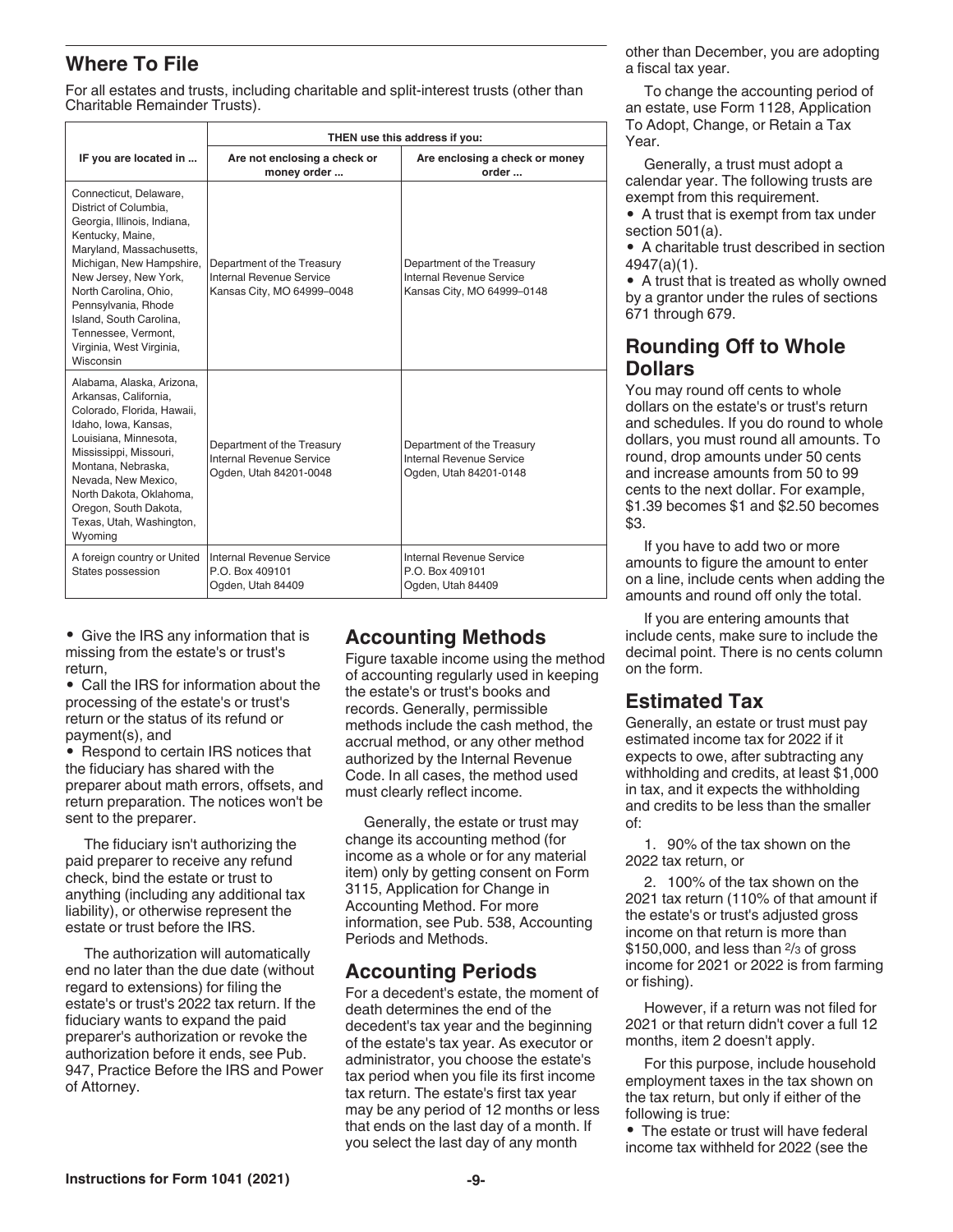instructions for Schedule G, Part II, line 14), or

• The estate or trust would be required to make estimated tax payments for 2022 even if it didn't include household employment taxes when figuring estimated tax.

#### **Exceptions**

Estimated tax payments aren't required from:

1. An estate of a domestic decedent or a domestic trust that had no tax liability for the full 12-month 2021 tax year;

2. A decedent's estate for any tax year ending before the date that is 2 years after the decedent's death; or

3. A trust that was treated as owned by the decedent if the trust will receive the residue of the decedent's estate under the will (or if no will is admitted to probate, the trust primarily responsible for paying debts, taxes, and expenses of administration) for any tax year ending before the date that is 2 years after the decedent's death.

For more information, see Form 1041-ES, Estimated Income Tax for Estates and Trusts.

#### **Electronic Deposits**

A financial institution that has been designated as an authorized federal tax depository, and acts as a fiduciary for at least 200 taxable trusts that are required to pay estimated tax, is required to deposit the estimated tax payments electronically using the Electronic Federal Tax Payment System (EFTPS).

A fiduciary that isn't required to make electronic deposits of estimated tax on behalf of a trust or an estate may voluntarily participate in EFTPS. To enroll in or get more information about EFTPS, visit the EFTPS website at *[eftps.gov](https://www.eftps.gov)* or call 1-800-555-4477. Also, see Pub. 966, Electronic Federal Tax Payment System: A Guide to Getting Started.

**Depositing on time.** For a deposit using EFTPS to be on time, the deposit must be submitted by 8:00 p.m. Eastern time the day before the due date of the deposit.

#### **Section 643(g) Election**

Fiduciaries of trusts that pay estimated tax may elect under section 643(g) to have any portion of their estimated tax payments allocated to any of the beneficiaries.

The fiduciary of a decedent's estate may make a section 643(g) election only for the final year of the estate.

Make the election by filing Form 1041-T, Allocation of Estimated Tax Payments to Beneficiaries, by the 65th day after the close of the estate's or trust's tax year. Then, include that amount on Schedule K-1 (Form 1041), box 13, code A, for any beneficiaries for whom it was elected.

If Form 1041-T was timely filed, the payments are treated as paid or credited to the beneficiary on the last day of the tax year and must be included as an other amount paid, credited, or required to be distributed on Form 1041, Schedule B, line 10. See the instructions for Schedule B, line 10, later.

Failure to make a timely election will result in the estimated tax payments not being transferred to the beneficiary(ies) even if you entered the amount on Schedule K-1.

See the instructions for line Schedule G, Part II, line 11 for more details.

## **Interest and Penalties**

#### **Interest**

Interest is charged on taxes not paid by the due date, even if an extension of time to file is granted.

Interest is also charged on penalties imposed for failure to file, negligence, fraud, substantial valuation misstatements, substantial understatements of tax, and reportable transaction understatements. Interest is charged on the penalty from the due date of the return (including extensions). The interest charge is figured at a rate determined under section 6621.

#### **Late Filing of Return**

The law provides a penalty of 5% of the tax due for each month, or part of a month, for which a return isn't filed up to a maximum of 25% of the tax due (15% for each month, or part of a month, up to a maximum of 75% if the failure to file is fraudulent). If the return is more than 60 days late, the minimum penalty is the smaller of \$435 or the tax due.

The penalty won't be imposed if you can show that the failure to file on time was due to reasonable cause. If you receive a notice about penalty and interest after you file this return, send us an explanation and we will determine if you meet reasonable-cause criteria.

**Don't** attach an explanation when you file Form 1041.

#### **Late Payment of Tax**

Generally, the penalty for not paying tax when due is  $1/2$  of 1% of the unpaid amount for each month or part of a month it remains unpaid. The maximum penalty is 25% of the unpaid amount. The penalty applies to any unpaid tax on the return. Any penalty is in addition to interest charges on late payments.

*If you include interest on either of these penalties with your payment, identify and enter these amounts in the bottom margin of Form 1041, page 1. Don't include the interest or penalty amount in the balance of tax due on line 28.* **TIP**

#### **Failure To Provide Information Timely**

You must provide Schedule K-1 (Form 1041), on or before the day you are required to file Form 1041, to each beneficiary who receives a distribution of property or an allocation of an item of the estate.

For each failure to provide Schedule K-1 to a beneficiary when due and each failure to include on Schedule K-1 all the information required to be shown (or the inclusion of incorrect information), a \$280 penalty may be imposed with regard to each Schedule K-1 for which a failure occurs. The maximum penalty is \$3,426,000 for all such failures during a calendar year. If the requirement to report information is intentionally disregarded, each \$280 penalty is increased to \$570 or, if greater, 10% of the aggregate amount of items required to be reported, and the \$3,426,000 maximum doesn't apply.

The penalty won't be imposed if the fiduciary can show that not providing information timely was due to reasonable cause and not due to willful neglect.

#### **Underpaid Estimated Tax**

If the fiduciary underpaid estimated tax, use Form 2210, Underpayment of Estimated Tax by Individuals, Estates, and Trusts, to figure any penalty. Enter the amount of any penalty on Form 1041, line 27.

## **Trust Fund Recovery Penalty**

This penalty may apply if certain excise, income, social security, and Medicare taxes that must be collected or withheld aren't collected or withheld, or these taxes aren't paid. These taxes are generally reported on Forms 720, 941,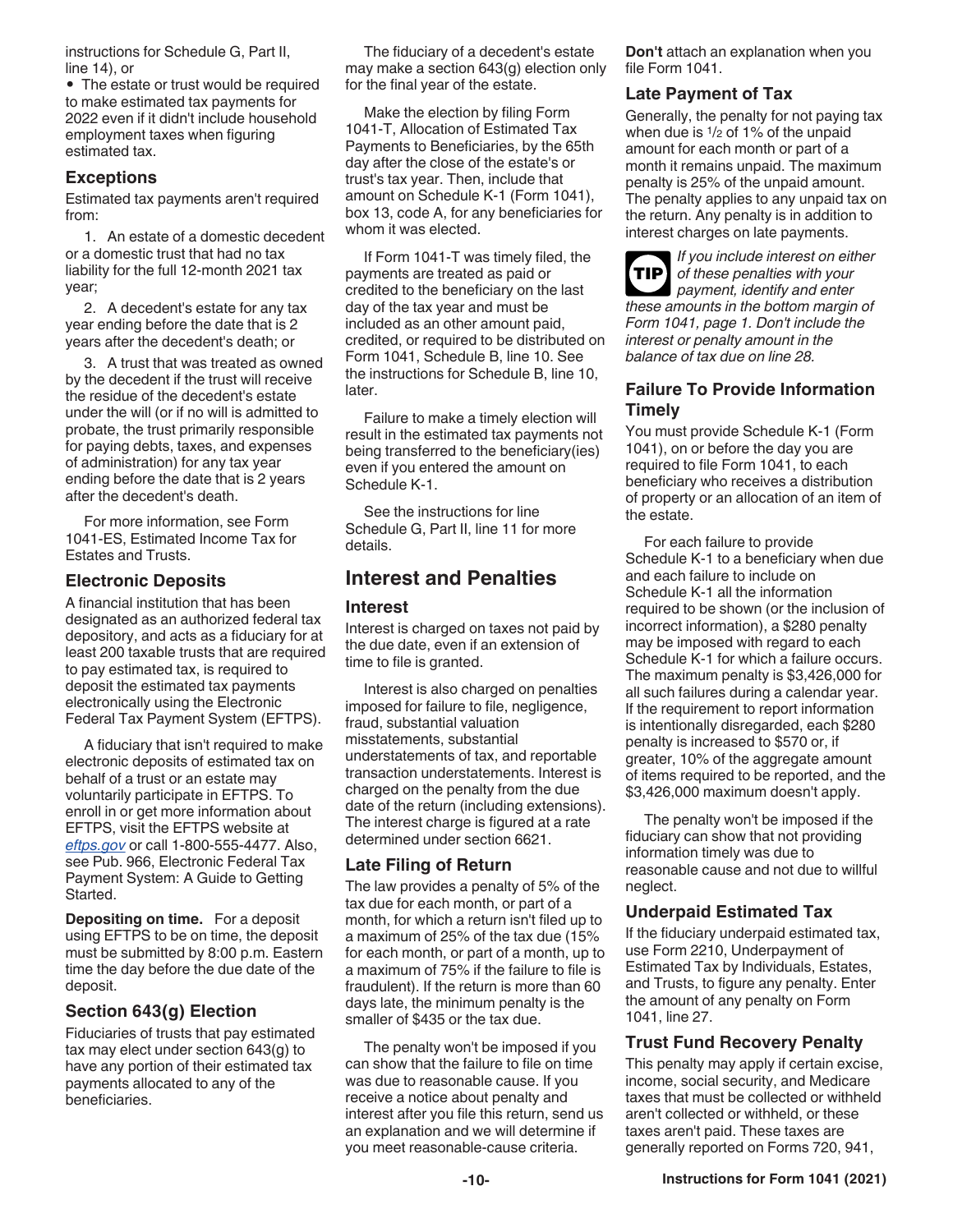943, 944, or 945. The trust fund recovery penalty may be imposed on all persons who are determined by the IRS to have been responsible for collecting, accounting for, or paying over these taxes, and who acted willfully in not doing so. The penalty is equal to the unpaid trust fund tax. See the Instructions for Form 720, Pub. 15 (Circular E), Employer's Tax Guide, or Pub. 51 (Circular A), Agricultural Employer's Tax Guide, for more details, including the definition of responsible persons.

#### **Other Penalties**

Other penalties can be imposed for negligence, substantial understatement of tax, and fraud. See Pub. 17, Your Federal Income Tax, for details on these penalties.

## **Other Forms That May Be Required**

Form W-2, Wage and Tax Statement, and Form W-3, Transmittal of Wage and Tax Statements.

Form 56, Notice Concerning Fiduciary Relationship. You must notify the IRS of the creation or termination of a fiduciary relationship. You may use Form 56 to provide this notice to the IRS.

Form 461, Limitation on Business Losses.

Form 706, United States Estate (and Generation-Skipping Transfer) Tax Return, or Form 706-NA, United States Estate (and Generation-Skipping Transfer) Tax Return, Estate of nonresident not a citizen of the United States.

Form 706-GS(D), Generation-Skipping Transfer Tax Return for Distributions.

Form 706-GS(D-1), Notification of Distribution From a Generation-Skipping Trust.

Form 706-GS(T), Generation-Skipping Transfer Tax Return for Terminations.

Form 709, United States Gift (and Generation-Skipping Transfer) Tax Return.

Form 720, Quarterly Federal Excise Tax Return. Use Form 720 to report environmental excise taxes, communications and air transportation taxes, fuel taxes, luxury tax on passenger vehicles, manufacturers' taxes, ship passenger tax, and certain other excise taxes.

**Caution.** See *Trust Fund Recovery Penalty* earlier.

Form 926, Return by a U.S. Transferor of Property to a Foreign Corporation. Use this form to report certain information required under section 6038B.

Form 940, Employer's Annual Federal Unemployment (FUTA) Tax Return. The estate or trust may be liable for FUTA tax and may have to file Form 940 if it paid wages of \$1,500 or more in any calendar quarter during the calendar year (or the preceding calendar year) or one or more employees worked for the estate or trust for some part of a day in any 20 different weeks during the calendar year (or the preceding calendar year).

Form 941, Employer's QUARTERLY Federal Tax Return. Employers must file this form quarterly to report income tax withheld on wages and employer and employee social security and Medicare taxes. Certain small employers must file Form 944, Employer's ANNUAL Federal Tax Return, instead of Form 941. For more information, see the Instructions for Form 944. Agricultural employers must file Form 943, Employer's Annual Federal Tax Return for Agricultural Employees, instead of Form 941, to report income tax withheld and employer and employee social security and Medicare taxes on farmworkers.

**Caution.** See *Trust Fund Recovery Penalty* earlier.

Form 945, Annual Return of Withheld Federal Income Tax. Use this form to report income tax withheld from nonpayroll payments, including pensions, annuities, IRAs, gambling winnings, and backup withholding.

**Caution.** See *Trust Fund Recovery Penalty* earlier.

Form 965-A, Individual Report of Net 965 Tax Liability.

Form 982, Reduction of Tax Attributes Due to Discharge of Indebtedness (and Section 1082 Basis Adjustment).

Form 1040, U.S. Individual Income Tax Return.

Form 1040-NR, U.S. Nonresident Alien Income Tax Return.

Form 1040-SR, U.S. Tax Return for Seniors.

Form 1041-A, U.S. Information Return Trust Accumulation of Charitable Amounts.

Form 1042, Annual Withholding Tax Return for U.S. Source Income of Foreign Persons, and Form 1042-S, Foreign Person's U.S. Source Income Subject to Withholding. Use these forms to report and transmit withheld tax on payments or distributions made to nonresident alien individuals, foreign partnerships, or foreign corporations to the extent such payments or distributions constitute gross income from sources within the United States that isn't effectively connected with a U.S. trade or business. For more information, see sections 1441 and 1442, and Pub. 515, Withholding of Tax on Nonresident Aliens and Foreign Entities.

Forms 1099-A, B, INT, LTC, MISC, NEC, OID, Q, R, S, and SA. You may have to file these information returns to report acquisitions or abandonments of secured property; proceeds from broker and barter exchange transactions; interest payments; payments of long-term care and accelerated death benefits; nonemployee compensation; miscellaneous income payments; original issue discount; distributions from Coverdell ESAs; distributions from pensions, annuities, retirement or profit-sharing plans, IRAs (including SEPs, SIMPLEs, Roth IRAs, Roth Conversions, and IRA recharacterizations), insurance contracts, etc.; proceeds from real estate transactions; and distributions from an HSA, Archer MSA, or Medicare Advantage MSA.

Also, use certain of these returns to report amounts received as a nominee on behalf of another person, except amounts reported to beneficiaries on Schedule K-1 (Form 1041).

Form 8275, Disclosure Statement. File Form 8275 to disclose items or positions, except those contrary to a regulation, that are not otherwise adequately disclosed on a tax return. The disclosure is made to avoid parts of the accuracy-related penalty imposed for disregard of rules or substantial understatement of tax. Form 8275 is also used for disclosures relating to preparer penalties for understatements due to unrealistic positions or disregard of rules.

Form 8275-R, Regulation Disclosure Statement, is used to disclose any item on a tax return for which a position has been taken that is contrary to Treasury regulations.

Form 8288, U.S. Withholding Tax Return for Dispositions by Foreign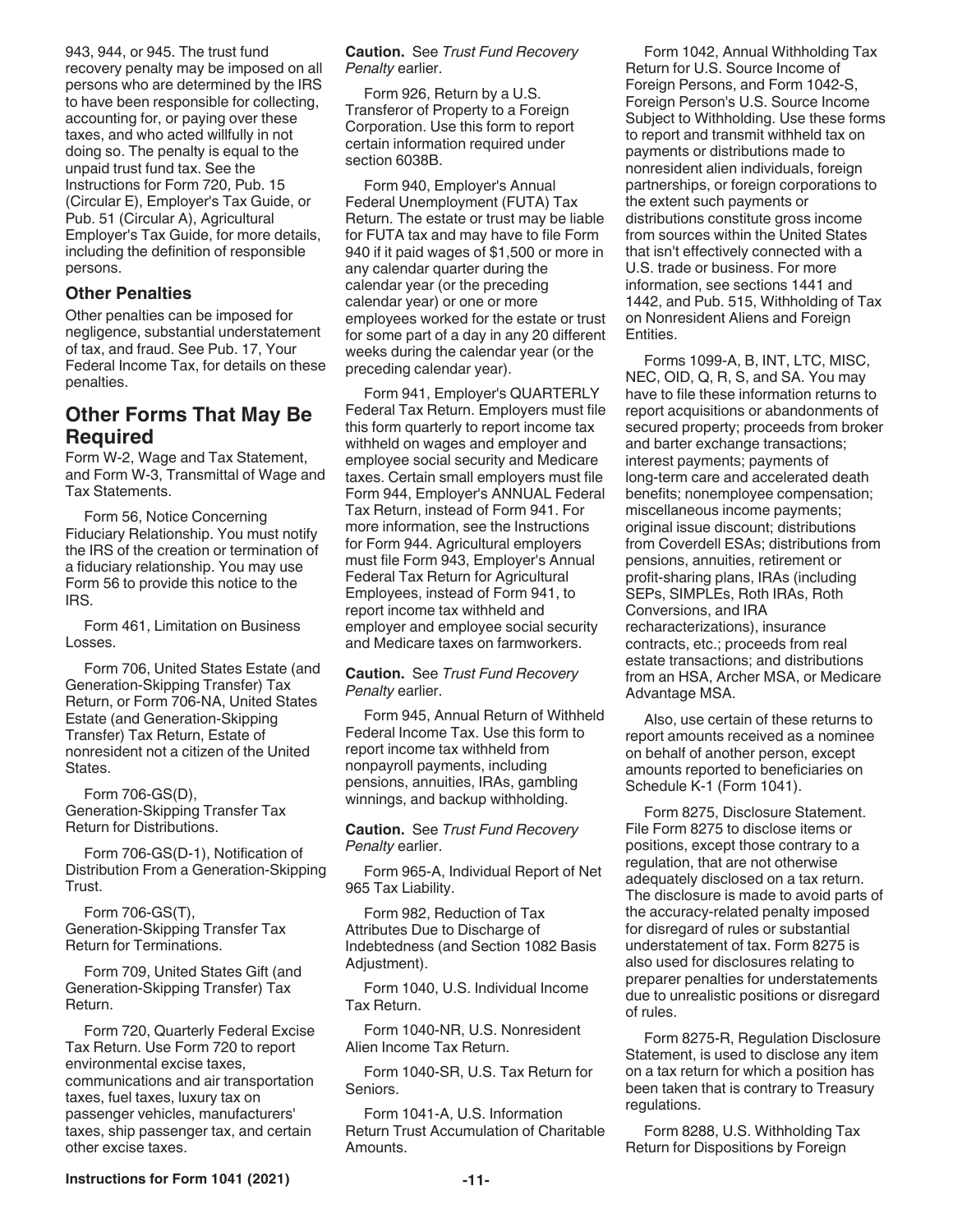Persons of U.S. Real Property Interests, and Form 8288-A, Statement of Withholding on Dispositions by Foreign Persons of U.S. Real Property Interests. Use these forms to report and transmit withheld tax on the sale of U.S. real property by a foreign person. Also, use these forms to report and transmit tax withheld from amounts distributed to a foreign beneficiary from a "U.S. real property interest account" that a domestic estate or trust is required to establish under Regulations section 1.1445-5(c)(1)(iii).

Form 8300, Report of Cash Payments Over \$10,000 Received in a Trade or Business. Generally, this form is used to report the receipt of more than \$10,000 in cash or foreign currency in one transaction (or a series of related transactions).

Form 8855, Election To Treat a Qualified Revocable Trust as Part of an Estate. This election allows a qualified revocable trust to be treated and taxed (for income tax purposes) as part of its related estate during the election period.

Form 8865, Return of U.S. Persons With Respect to Certain Foreign Partnerships. The estate or trust may have to file Form 8865 if it:

1. Controlled a foreign partnership (that is, owned more than a 50% direct or indirect interest in a foreign partnership);

2. Owned at least a 10% direct or indirect interest in a foreign partnership while U.S. persons controlled that partnership;

3. Had an acquisition, disposition, or change in proportional interest in a foreign partnership that:

a. Increased its direct interest to at least 10%;

b. Reduced its direct interest of at least 10% to less than 10%; or

c. Changed its direct interest by at least a 10% interest.

4. Contributed property to a foreign partnership in exchange for a partnership interest if:

a. Immediately after the contribution, the estate or trust owned, directly or indirectly, at least a 10% interest in the foreign partnership or

b. The fair market value (FMV) of the property the estate or trust contributed to the foreign partnership, for a partnership interest, when added to other contributions of property made to the foreign partnership during the preceding 12-month period, exceeds \$100,000.

Also, the estate or trust may have to file Form 8865 to report certain dispositions by a foreign partnership of property it previously contributed to that foreign partnership if it was a partner at the time of the disposition.

For more details, including penalties for failing to file Form 8865, see Form 8865 and its separate instructions.

Form 8886, Reportable Transaction Disclosure Statement. Use Form 8886 to disclose information for each reportable transaction in which the trust participated, directly or indirectly. Form 8886 must be filed for each tax year that the federal income tax liability of the estate or trust is affected by its participation in the transaction. The estate or trust may have to pay a penalty if it has a requirement to file Form 8886 but you fail to file it. The following are reportable transactions.

• Any transaction that is the same as or substantially similar to tax avoidance transactions identified by the IRS as listed transactions.

• Any transaction offered under conditions of confidentiality and for which the estate or trust paid a minimum fee (confidential transaction).

• Any transaction for which the estate or trust or a related party has contractual protection against disallowance of the tax benefits (transaction with contractual protection).

• Any transaction resulting in a loss of at least \$2 million in any single year or \$4 million in any combination of years (\$50,000 in any single year if the loss is generated by a section 988 transaction) (loss transactions).

• Any transaction substantially similar to one of the types of transactions identified by the IRS as a transaction of interest.

See the Instructions for Form 8886 for more details and exceptions.

Form 8918, Material Advisor Disclosure Statement. Material advisors who provide material aid, assistance, or advice on organizing, managing, promoting, selling, implementing, insuring, or carrying out any reportable transaction, and who directly or indirectly receive or expect to receive a minimum fee, must use Form 8918 to disclose any reportable transaction under Regulations section 301.6111-3. For more information, see Form 8918 and its instructions.

Form 8938, Statement of Specified Foreign Financial Assets.

Form 8939, Allocation of Increase in Basis for Property Acquired From a

Decedent. This form is used to allocate any additional basis when an executor makes the special section 1022 election for property acquired from a decedent who died in 2010.

Form 8960, Net Investment Income Tax—Individuals, Estates, and Trusts.

Form 8971, Information Regarding Beneficiaries Acquiring Property From a Decedent.

Form 8975, Country-by-Country Report.

Schedule A (Form 8975), Tax Jurisdiction and Constituent Entity Information.

Form 8978, Partner's Additional Reporting Year Tax.

Form 8990, Limitation on Business Interest Expense Under Section 163(j).

Form 8992, U.S. Shareholder Calculation of Global Intangible Low-Taxed Income (GILTI).

Form 8995, Qualified Business Income Deduction - Simplified Computation.

Form 8995-A, Qualified Business Income Deduction.

Form 8997, Initial Annual Statement of Qualified Opportunity Fund (QOF) Investments.

## **Additional Information**

The following publications may assist you in preparing Form 1041:

• Pub. 550, Investment Income and Expenses,

• Pub. 559, Survivors, Executors, and Administrators,

• Pub. 590-A, Contributions to Individual Retirement Arrangements (IRAs),

• Pub. 590-B, Distributions from Individual Retirement Arrangements (IRAs), and

• Pub. 4895, Tax Treatment of Property Acquired From a Decedent Dying in 2010.

## **Assembly and Attachments**

Assemble any schedules, forms, and attachments behind Form 1041 in the following order:

- 1. Schedule I (Form 1041);
- 2. Schedule D (Form 1041);
- 3. Form 4952;
- 4. Schedule H (Form 1040);
- 5. Form 3800;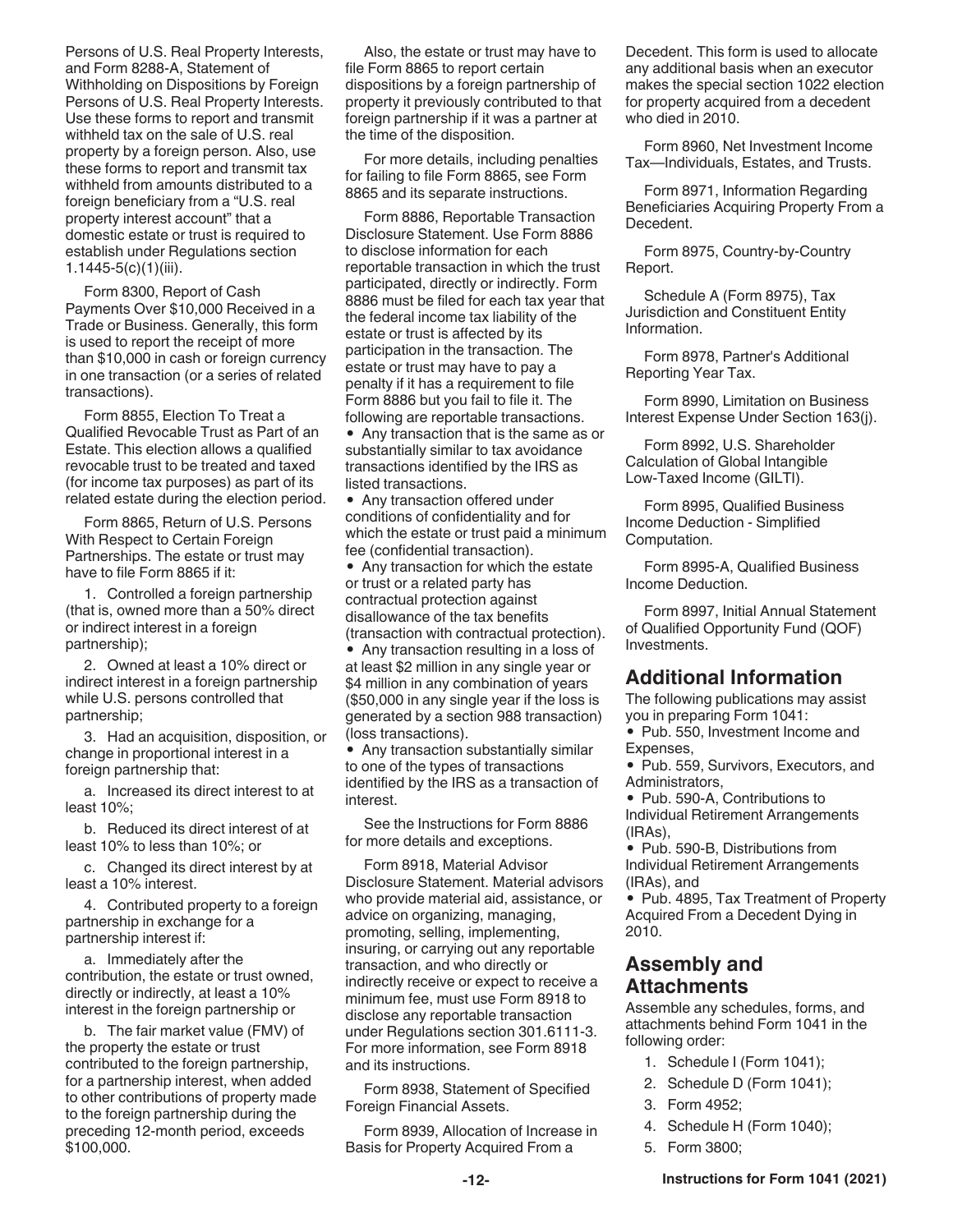- 6. Form 4136;
- 7. Form 8855;
- 8. Form 8960;

9. All other schedules and forms; and

10. All attachments.

#### **Attachments**

If you need more space on the forms or schedules, attach separate sheets. Use the same size and format as on the printed forms. But show the totals on the printed forms.

Attach these separate sheets after all the schedules and forms. Enter the estate's or trust's EIN on each sheet.

Don't file a copy of the decedent's will or the trust instrument unless the IRS requests it.

## **Special Reporting Instructions**

Grantor type trusts, the S portion of electing small business trusts (ESBTs), and bankruptcy estates all have reporting requirements that are significantly different than other Subchapter J trusts and decedent's estates. Additionally, grantor type trusts have optional filing methods available. Pooled income funds have many similar reporting requirements that other Subchapter J trusts (other than grantor type trusts and electing small business trusts) have but there are some very important differences. These reporting differences and optional filing methods are discussed below by entity.

## **Grantor Type Trusts**

A trust is a grantor trust if the grantor retains certain powers or ownership benefits. This can also apply to only a portion of a trust. See *Grantor Type Trust*, later, for details on what makes a trust a grantor trust.

In general, a grantor trust is ignored for income tax purposes and all of the income, deductions, etc., are treated as belonging directly to the grantor. This also applies to any portion of a trust that is treated as a grantor trust.

**Note.** If only a portion of the trust is a grantor type trust, indicate both grantor trust *and* the other type of trust, for example, simple or complex trust, as the type of entities checked in Section A on page 1 of Form 1041.



*The following instructions apply only to grantor type trusts that are not using an optional filing* 

**How to report.** If the entire trust is a grantor trust, fill in only the entity information of Form 1041. Don't show any dollar amounts on the form itself; show dollar amounts only on an attachment to the form. Don't use Schedule K-1 (Form 1041) as the attachment.

If only part of the trust is a grantor type trust, the portion of the income, deductions, etc., that is allocable to the non-grantor part of the trust is reported on Form 1041, under normal reporting rules. The amounts that are allocable directly to the grantor are shown only on an attachment to the form. Don't use Schedule K-1 (Form 1041) as the attachment. However, Schedule K-1 is used to reflect any income distributed from the portion of the trust that isn't taxable directly to the grantor or owner.

The fiduciary must give the grantor (owner) of the trust a copy of the attachment.

*Attachment.* On the attachment, show:

• The name, identifying number, and address of the person(s) to whom the income is taxable;

• The income of the trust that is taxable to the grantor or another person under sections 671 through 678. Report the income in the same detail as it would be reported on the grantor's return had it been received directly by the grantor; and

• Any deductions or credits that apply to this income. Report these deductions and credits in the same detail as they would be reported on the grantor's return had they been received directly by the grantor.

The income taxable to the grantor or another person under sections 671 through 678 and the deductions and credits that apply to that income must be reported by that person on their own income tax return.

*Example.* The John Doe Trust is a grantor type trust. During the year, the trust sold 100 shares of ABC stock for \$1,010 in which it had a basis of \$10 and 200 shares of XYZ stock for \$10 in which it had a \$1,020 basis.

The trust doesn't report these transactions on Form 1041. Instead, a schedule is attached to the Form 1041 showing each stock transaction separately and in the same detail as

John Doe (grantor and owner) will need to report these transactions on his Form 8949, Sales and Other Dispositions of Capital Assets and Schedule D (Form 1040). The trust doesn't net the capital gains and losses, nor does it issue John Doe a Schedule K-1 (Form 1041) showing a \$10 long-term capital loss.

**QSSTs.** Income allocated to S corporation stock held by the trust is treated as owned by the income beneficiary of the portion of the trust that owns the stock. Report this income following the rules discussed above for grantor type trusts. A QSST can't elect any of the optional filing methods discussed below.

However, the trust, and not the income beneficiary, is treated as the owner of the S corporation stock for figuring and attributing the tax results of a disposition of the stock. For example, if the disposition is a sale, the QSST election ends as to the stock sold and any gain or loss recognized on the sale will be that of the trust. For more information on QSSTs, see Regulations section 1.1361-1(j).

#### **Optional Filing Methods for Certain Grantor Type Trusts**

Generally, if a trust is treated as owned by one grantor or other person, the trustee may choose *Optional Method 1*  or *Optional Method 2* as the trust's method of reporting instead of filing Form 1041. A husband and wife will be treated as one grantor for purposes of these two optional methods if:

• All of the trust is treated as owned by the husband and wife, and

• The husband and wife file their income tax return jointly for that tax year.

Generally, if a trust is treated as owned by two or more grantors or other persons, the trustee may choose *Optional Method 3* as the trust's method of reporting instead of filing Form 1041.

Once you choose the trust's filing method, you must follow the rules under *Changing filing methods* if you want to change to another method.

**Exceptions.** The following trusts can't report using the optional filing methods.

- A common trust fund (as defined in section 584(a)).
- A foreign trust or a trust that has any of its assets located outside the United States.
- A qualified subchapter S trust (as defined in section 1361(d)(3)).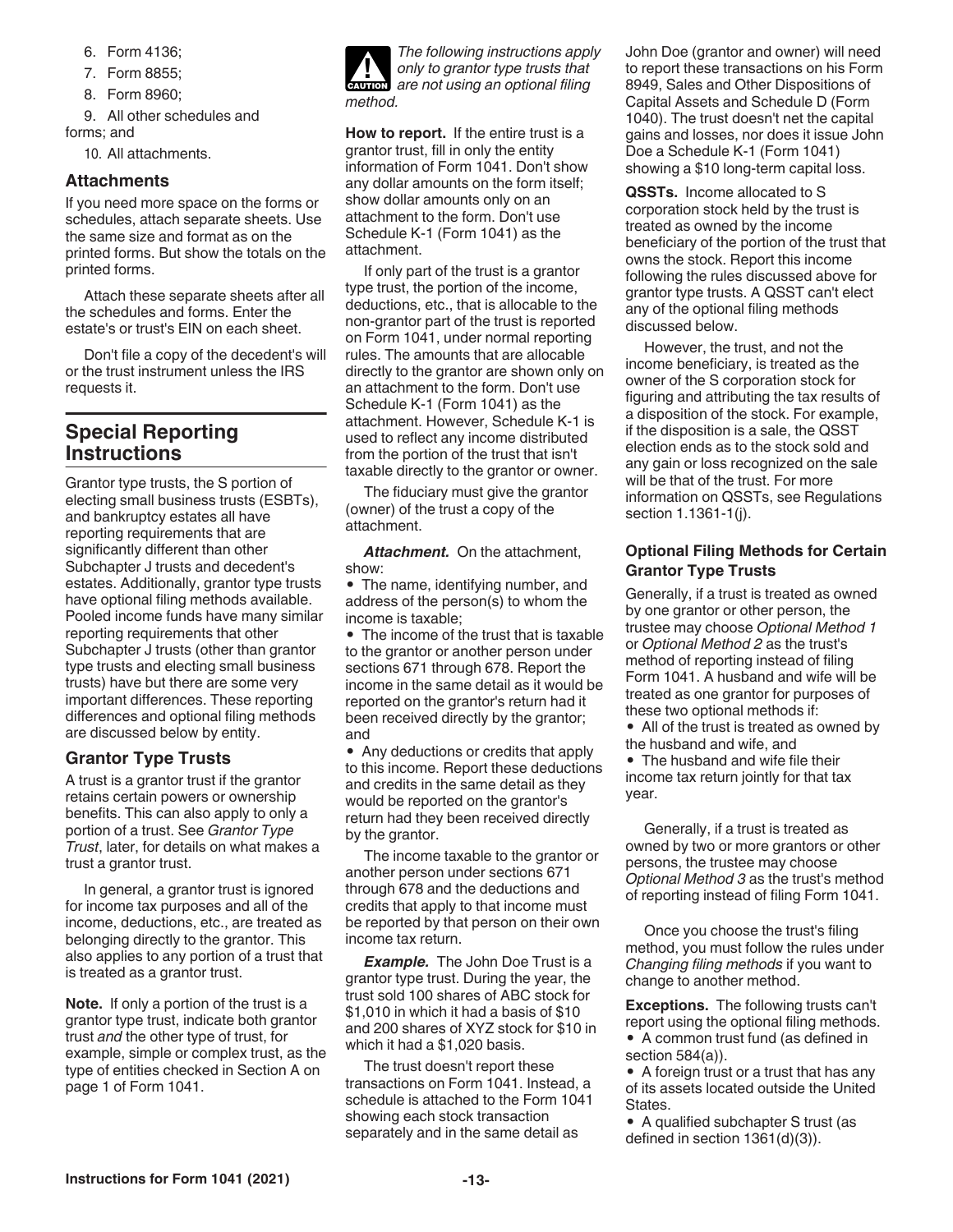• A trust all of which is treated as owned by one grantor or one other person whose tax year is other than a calendar year.

• A trust all of which is treated as owned by one or more grantors or other persons, one of which isn't a U.S. person.

• A trust all of which is treated as owned by one or more grantors or other persons if at least one grantor or other person is an exempt recipient for information reporting purposes, unless at least one grantor or other person isn't an exempt recipient and the trustee reports without treating any of the grantors or other persons as exempt recipients.

**Optional Method 1.** For a trust treated as owned by one grantor or by one other person, the trustee must give all payers of income during the tax year the name and TIN of the grantor or other person treated as the owner of the trust and the address of the trust. This method may be used only if the owner of the trust provides the trustee with a signed Form W-9, Request for Taxpayer Identification Number and Certification. In addition, unless the grantor or other person treated as owner of the trust is the trustee or a co-trustee of the trust, the trustee must give the grantor or other person treated as owner of the trust a statement that:

• Shows all items of income, deduction, and credit of the trust;

• Identifies the payer of each item of income;

• Explains how the grantor or other person treated as owner of the trust takes those items into account when figuring the grantor's or other person's taxable income or tax; and

• Informs the grantor or other person treated as the owner of the trust that those items must be included when figuring taxable income and credits on his or her income tax return.



*Grantor trusts that haven't applied for an EIN and are going*  **TIP** *to file under Optional Method 1 don't need an EIN for the trust as long as they continue to report under that method.*

**Optional Method 2.** For a trust treated as owned by one grantor or by one other person, the trustee must give all payers of income during the tax year the name, address, and TIN of the trust. The trustee also must file with the IRS the appropriate Forms 1099 to report the income or gross proceeds paid to the trust during the tax year that shows

the trust as the payer and the grantor, or other person treated as owner, as the payee. The trustee must report each type of income in the aggregate and each item of gross proceeds separately. The due date for any Forms 1099 required to be filed with the IRS by a trustee under this method is February 28, 2022 (March 31, 2022, if filed electronically).

In addition, unless the grantor, or other person treated as owner of the trust, is the trustee or a co-trustee of the trust, the trustee must give the grantor or other person treated as owner of the trust a statement that:

• Shows all items of income, deduction, and credit of the trust;

• Explains how the grantor or other person treated as owner of the trust takes those items into account when figuring the grantor's or other person's taxable income or tax; and

• Informs the grantor or other person treated as the owner of the trust that those items must be included when figuring taxable income and credits on his or her income tax return. This statement satisfies the requirement to give the recipient copies of the Forms 1099 filed by the trustee.

**Optional Method 3.** For a trust treated as owned by two or more grantors or other persons, the trustee must give all payers of income during the tax year the name, address, and TIN of the trust. The trustee also must file with the IRS the appropriate Forms 1099 to report the income or gross proceeds paid to the trust by all payers during the tax year attributable to the part of the trust treated as owned by each grantor, or other person, showing the trust as the payer and each grantor, or other person treated as owner of the trust, as the payee. The trustee must report each type of income in the aggregate and each item of gross proceeds separately. The due date for any Forms 1099 required to be filed with the IRS by a trustee under this method is February 28, 2022 (March 31, 2022, if filed electronically).

In addition, the trustee must give each grantor or other person treated as owner of the trust a statement that:

• Shows all items of income, deduction, and credit of the trust attributable to the part of the trust treated as owned by the grantor or other person;

• Explains how the grantor or other person treated as owner of the trust takes those items into account when figuring the grantor's or other person's taxable income or tax; and

• Informs the grantor or other person treated as the owner of the trust that those items must be included when figuring taxable income and credits on his or her income tax return. This statement satisfies the requirement to give the recipient copies of the Forms 1099 filed by the trustee.

**Changing filing methods.** A trustee who previously had filed Form 1041 can change to one of the optional methods by filing a final Form 1041 for the tax year that immediately precedes the first tax year for which the trustee elects to report under one of the optional methods. On the front of the final Form 1041, the trustee must write "Pursuant to section 1.671-4(g), this is the final Form 1041 for this grantor trust," and check the Final return box in item F.

For more details on changing reporting methods, including changes from one optional method to another, see Regulations section 1.671-4(g).

**Backup withholding.** The following grantor trusts are treated as payors for purposes of backup withholding.

1. A trust established after 1995, all of which is owned by two or more grantors (treating spouses filing a joint return as one grantor).

2. A trust with 10 or more grantors established after 1983 but before 1996.

The trustee must withhold a certain percentage of reportable payments made to any grantor who is subject to backup withholding.

For more information, see section 3406 and its regulations.

#### **Pooled Income Funds**

If you are filing for a pooled income fund, attach a statement to support the following:

• The calculation of the yearly rate of return,

• The computation of the deduction for

distributions to the beneficiaries, and • The computation of any charitable deduction.

See section 642 and the regulations thereunder for more information.

You don't have to complete Schedules A or B of Form 1041.

Also, you must file Form 5227, Split-Interest Trust Information Return, for the pooled income fund. However, if all amounts were transferred in trust before May 27, 1969, or if an amount was transferred to the trust after May 26, 1969, for which no deduction was allowed under any of the sections listed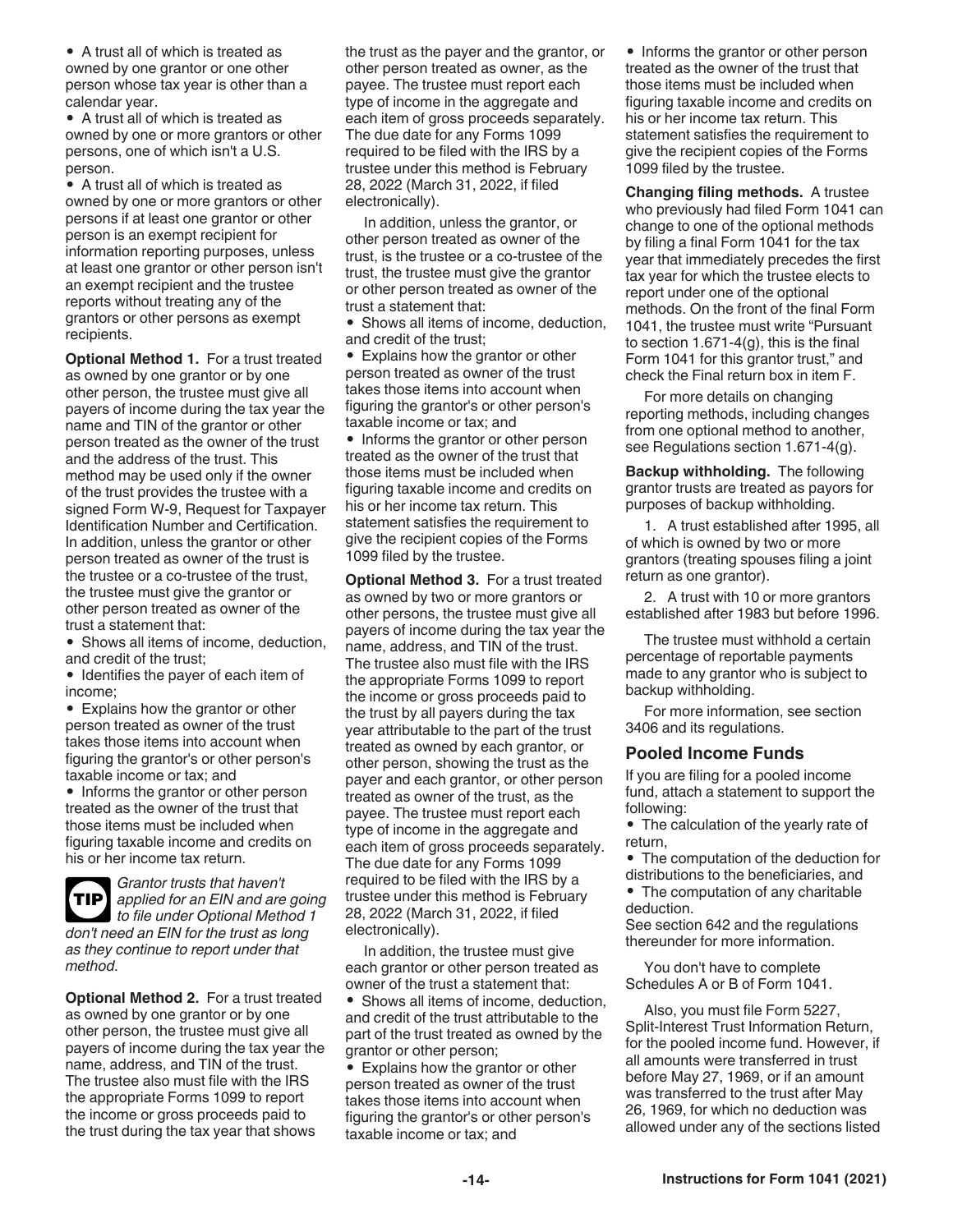under section 4947(a)(2), then Form 5227 does not have to be filed.

**Note.** Form 1041-A is no longer filed by pooled income funds.

### **Electing Small Business Trusts (ESBTs)**

Special rules apply when figuring the tax on the S portion of an ESBT. The S portion of an ESBT is the portion of the trust that consists of stock in one or more S corporations and isn't treated as a grantor type trust. The tax on the S portion:

• Must be figured separately from the tax on the remainder of the ESBT (if any) and attached to the return, and

• Is entered on Schedule G, Part I, line 4.

The tax on the remainder (non-S portion) of the ESBT is figured in the normal manner on Form 1041.

**Tax computation attachment.** Attach to the return the tax computation for the S portion of the ESBT.

If you need to complete and attach a tax form or worksheet for the S portion of the trust, write "ESBT" in the top margin of the tax form, worksheet, or attachment.

To compute the tax on the S portion: • Treat that portion of the ESBT as if it were a separate trust;

• Include only the income, losses, deductions, and credits allocated to the ESBT as an S corporation shareholder and gain or loss from the disposition of S corporation stock;

• Aggregate items of income, losses, deductions, and credits allocated to the ESBT as an S corporation shareholder if the S portion of the ESBT has stock in more than one S corporation;

• Deduct state and local income taxes directly related to the S portion or allocated to the S portion if the allocation is reasonable in light of all the circumstances and administrative expenses that wouldn't have been incurred if the S corporation shares were not held by the trust;

• Deduct interest expense paid or accrued on indebtedness incurred to acquire stock in an S corporation;

• Deduct charitable contributions attributable to the S portion. See Pub. 526 to figure the amount of the deduction if either of the following apply.

1. Cash contributions or contributions of ordinary income property are more than 30% of the AGI of the S portion.

2. Gifts of capital gain property are more than 20% of the AGI of the S portion.

• Don't claim a deduction for capital losses in excess of capital gains;

• Don't claim an income distribution

deduction or an exemption amount;

• Don't claim an exemption amount in figuring the AMT; and

• Don't use the tax rate schedule to figure the tax. The tax is 37% of the S portion's taxable income except in figuring the maximum tax on qualified dividends and capital gains.

For additional information, see Regulations section 1.641(c)-1.

**Other information.** When figuring the tax and DNI on the remaining (non-S) portion of the trust, disregard the S corporation items.

Don't apportion to the beneficiaries any of the S corporation items.

If the ESBT consists entirely of stock in one or more S corporations, don't make any entries on lines 1–23 of page 1. Instead:

• Complete the entity portion;

• Follow the instructions above for figuring the tax on the S corporation items;

• Enter the ESBT tax on Schedule G, Part I, line 4;

• Carry the Total tax from line 9 of Schedule G, Part I, to line 24 on page 1; and

Complete the rest of the return.

The grantor portion (if any) of an ESBT will follow the rules discussed under *Grantor Type Trusts*, earlier.

#### **Bankruptcy Estates**

The bankruptcy estate that is created when an individual debtor files a petition under either chapter 7 or 11 of title 11 of the U.S. Code is treated as a separate taxable entity. The bankruptcy estate is administered by a trustee or a debtor-in-possession. If the case is later dismissed by the bankruptcy court, the individual debtor is treated as if the bankruptcy petition had never been filed.

A separate taxable entity isn't created if a partnership or corporation files a petition under any chapter of title 11 of the U.S. Code.

For additional information about bankruptcy estates, see Pub. 908, Bankruptcy Tax Guide.

#### **Who Must File**

Every trustee (or debtor-in-possession) for an individual's bankruptcy estate under chapter 7 or 11 of title 11 of the

U.S. Code must file a return if the bankruptcy estate has gross income of \$12,550 or more for tax years beginning in 2021.

Failure to do so may result in an estimated Request for Administrative Expenses being filed by the IRS in the bankruptcy proceeding or a motion to compel filing of the return.

*The filing of a tax return for the bankruptcy estate doesn't PAUTION relieve the individual debtor(s) of his, her, or their individual tax obligations.*

#### **EIN**

Every bankruptcy estate of an individual required to file a return must have its own EIN. The SSN of the individual debtor can't be used as the EIN for the bankruptcy estate.

#### **Accounting Period**

A bankruptcy estate is allowed to have a fiscal year. However, this period can't be longer than 12 months.

### **When To File**

File Form 1041 on or before the 15th day of the 4th month following the close of the tax year. Use Form 7004 to apply for an automatic 6-month extension of time to file.

#### **Disclosure of Return Information**

Under section 6103(e)(5), tax returns of individual debtors who have filed for bankruptcy under chapters 7 or 11 of title 11 are, upon written request, open to inspection by or disclosure to the trustee.

The returns subject to disclosure to the trustee are those for the year the bankruptcy begins and prior years. Use Form 4506, Request for Copy of Tax Return, to request copies of the individual debtor's tax returns.

If the bankruptcy case wasn't voluntary, disclosure can't be made before the bankruptcy court has entered an order for relief, unless the court rules that the disclosure is needed for determining whether relief should be ordered.

#### **Transfer of Tax Attributes From the Individual Debtor to the Bankruptcy Estate**

The bankruptcy estate succeeds to the following tax attributes of the individual debtor: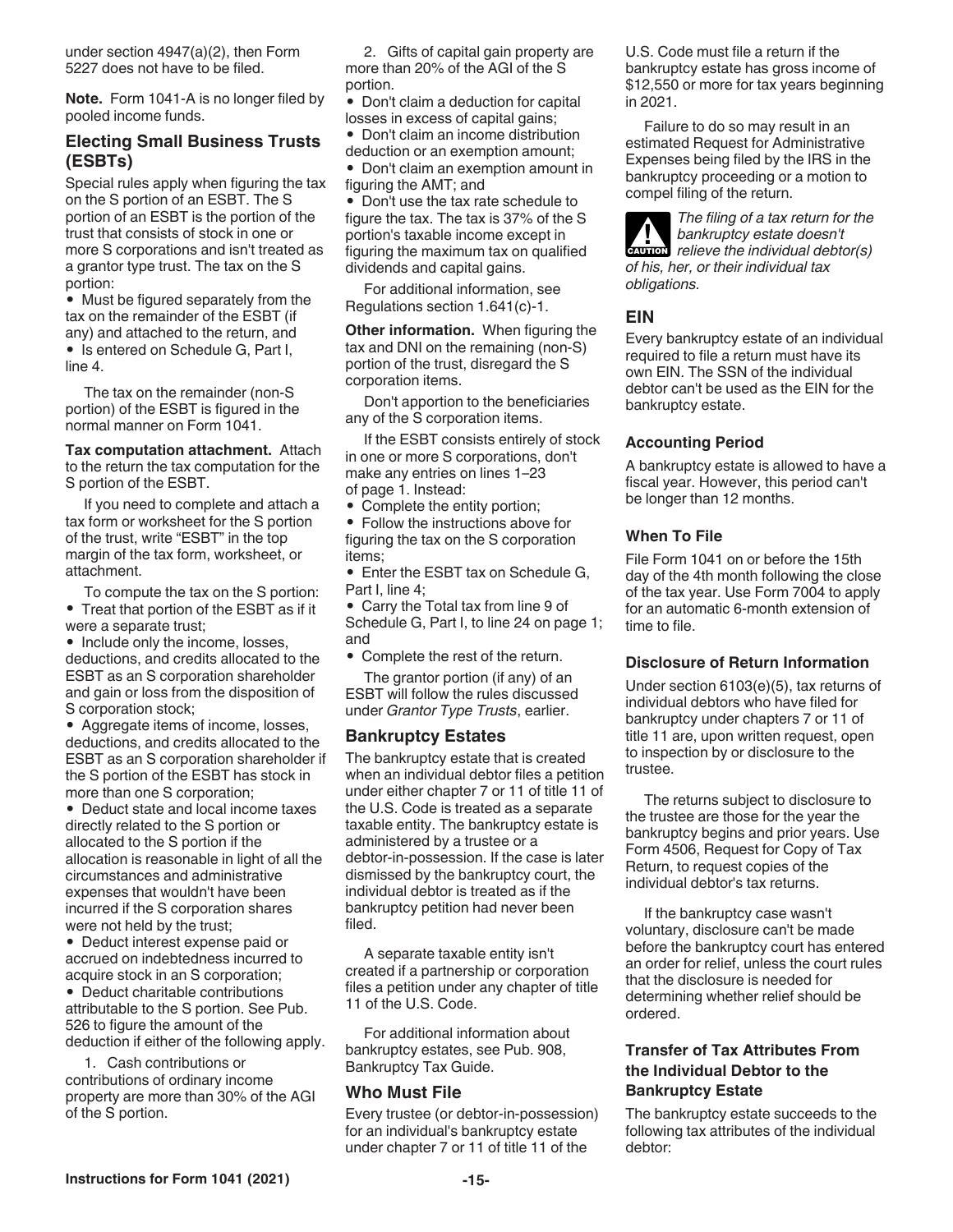1. Net operating loss (NOL) carryovers;

2. Charitable contribution carryovers;

- 3. Recovery of tax benefit items;
- 4. Credit carryovers;
- 5. Capital loss carryovers;

6. Basis, holding period, and character of assets;

- 7. Method of accounting;
- 8. Unused passive activity losses;

9. Unused passive activity credits; and

10. Unused section 465 losses.

#### **Income, Deductions, and Credits**

Under section 1398(c), the taxable income of the bankruptcy estate generally is figured in the same manner as that of an individual. The gross income of the bankruptcy estate includes any income included in property of the estate as defined in U.S. Code, title 11, sections 541 and 1115.

Under section 1115 of title 11, property of the bankruptcy estate includes (a) earnings from services performed by the debtor after the beginning of the case (both wages and self-employment income) and before the case is closed, dismissed, or converted to a case under a different chapter and (b) property described in section 541 of title 11 and income earned therefrom that the debtor acquires after the beginning of the case and before the case is closed, dismissed, or converted. If section 1115 of title 11 applies, the bankruptcy estate's gross income includes, as described above, (a) the debtor's earnings from services performed after the beginning of the case and (b) the income from property acquired after the beginning of the case.

The income from property owned by the debtor when the case began is also included in the bankruptcy estate's gross income. However, if this property is exempted from the bankruptcy estate or is abandoned by the trustee or debtor-in-possession, the income from the property isn't included in the bankruptcy estate's gross income. Also included in income is gain from the sale of the bankruptcy estate's property. To figure gain, the trustee or debtor-in-possession must determine the correct basis of the property.

To determine whether any amount paid or incurred by the bankruptcy

estate is allowable as a deduction or credit, or is treated as wages for employment tax purposes, treat the amount as if it were paid or incurred by the individual debtor in the same trade or business or other activity the debtor engaged in before the bankruptcy proceedings began.

**Administrative expenses.** The bankruptcy estate is allowed a deduction for any administrative expense allowed under section 503 of title 11 of the U.S. Code, and any fee or charge assessed under chapter 123 of title 28 of the U.S. Code, to the extent not disallowed under an Internal Revenue Code provision (for example, section 263, 265, or 275).

Bankruptcy administrative expenses and fees, including accounting fees, attorney fees, and court costs are deductible on Schedule 1 (Form 1040), as allowable in arriving at adjusted gross income because they would not have been incurred if property had not been held by the bankruptcy estate. See Internal Revenue Code section 67(e) and *[Final Regulations - TD9918](https://www.govinfo.gov/content/pkg/FR-2020-10-19/pdf/2020-21162.pdf)*.

Administrative expenses of the bankruptcy estate attributable to conducting a trade or business or for the production of estate rents or royalties are deductible in arriving at adjusted gross income on Form 1040, Schedules C, E, and F.

**Administrative expense loss.** When figuring an NOL, nonbusiness deductions (including administrative expenses) are limited under section 172(d)(4) to the bankruptcy estate's nonbusiness income. The excess nonbusiness deductions are an administrative expense loss that may be carried back to each of the 3 preceding tax years and forward to each of the 7 succeeding tax years of the bankruptcy estate. The amount of an administrative expense loss that may be carried to any tax year is determined after the NOL deductions allowed for that year. An administrative expense loss is allowed only to the bankruptcy estate and can't be carried to any tax year of the individual debtor.

#### **Carryback of NOLs and credits.**

*Generally, an NOL arising in a tax year beginning in 2021 or*  **later may not be carried back cause of the carried back** *and instead must be carried forward indefinitely. However, farming losses arising in tax years beginning in 2021 or later may be carried back 2 years and carried forward indefinitely. See Pub.* 

#### *536 and Pub. 225, Farmer's Tax Guide, for more information.*

If the bankruptcy estate itself incurs an NOL (apart from losses carried forward to the estate from the individual debtor), it can carry back its NOLs not only to previous tax years of the bankruptcy estate, but also to tax years of the individual debtor prior to the year in which the bankruptcy proceedings began.

Excess credits, such as the foreign tax credit, also may be carried back to pre-bankruptcy years of the individual debtor.

**Standard deduction.** A bankruptcy estate that doesn't itemize deductions is allowed a standard deduction of \$12,550 for tax year 2021.

**Discharge of indebtedness.** In a title 11 case, gross income doesn't include amounts that normally would be included in gross income resulting from the discharge of indebtedness. However, any amounts excluded from gross income must be applied to reduce certain tax attributes in a certain order. Attach Form 982, Reduction of Tax Attributes Due to Discharge of Indebtedness (and Section 1082 Basis Adjustment), to show the reduction of tax attributes.

#### **Tax Rate Schedule**

Figure the tax for the bankruptcy estate using the tax rate schedule below. Enter the tax on Form 1040 or 1040-SR, line 16.

#### **If taxable income is:**

| Over-   | <b>But not</b><br>over- | The tax is:        | Of the<br>amount |
|---------|-------------------------|--------------------|------------------|
|         |                         |                    | over-            |
| \$0     | \$9.950                 | 10%                | \$0              |
| 9.950   | 40.525                  | $$995.00 + 12\%$   | 9.950            |
| 40.525  | 86.375                  | $4.664.00 + 22%$   | 40.525           |
| 86.375  | 164.925                 | $14.751.00 + 24\%$ | 86.375           |
| 164.925 | 209.425                 | $33.603.00 + 32\%$ | 164.925          |
| 209.425 | 314.150                 | 47,843.00 + 35%    | 209.425          |
| 314.150 | .                       | 84,496.75 + 37%    | 314.150          |

### **Prompt Determination of Tax Liability**

To request a prompt determination of the tax liability of the bankruptcy estate, the trustee or debtor-in-possession must file a written request for the determination with the IRS. The request must be submitted in duplicate and executed under penalties of perjury. The request must include a statement indicating that it is a request for prompt determination of tax liability and (a) the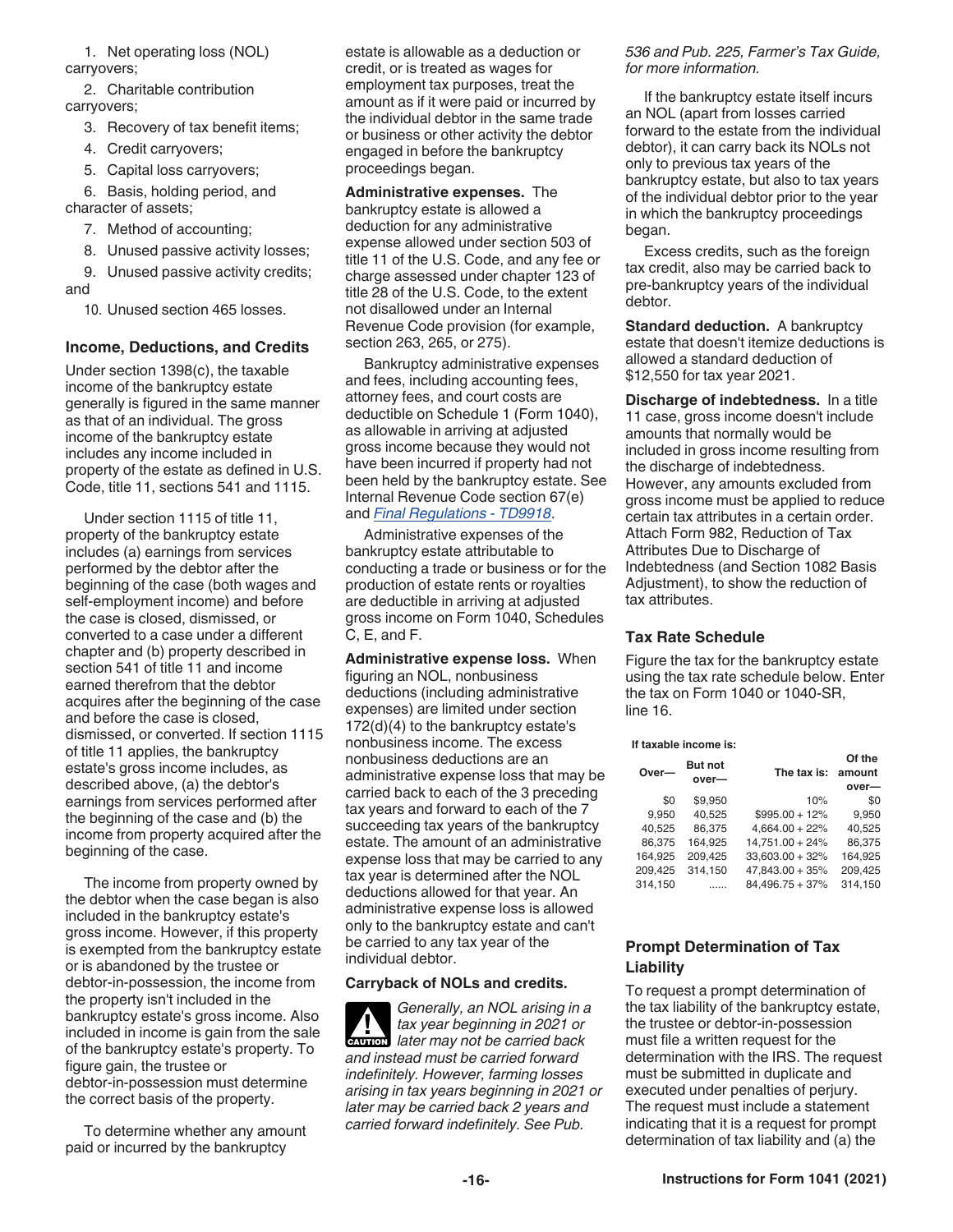return type, and all the tax periods for which prompt determination is sought; (b) the name and location of the office where the return was filed; (c) the debtor's name; (d) the debtor's SSN, TIN, or EIN; (e) the type of bankruptcy estate; (f) the bankruptcy case number; and (g) the court where the bankruptcy is pending. Send the request to the Centralized Insolvency Operation, P.O. Box 7346, Philadelphia, PA 19101-7346 (marked "Request for Prompt Determination").

The IRS will notify the trustee or debtor-in-possession within 60 days from receipt of the request if the return filed by the trustee or debtor-in-possession has been selected for examination or has been accepted as filed. If the return is selected for examination, it will be examined as soon as possible. The IRS will notify the trustee or debtor-in-possession of any tax due within 180 days from receipt of the request or within any additional time permitted by the bankruptcy court.

See Rev. Proc. 2006-24, 2006-22 I.R.B. 943, available at *[IRS.gov/irb/](https://www.irs.gov/irb/2006-22_IRB/ar12.html) [2006-22\\_IRB/ar12.html](https://www.irs.gov/irb/2006-22_IRB/ar12.html)*, modified by Announcement 2011–77, available at *[IRS.gov/irb/2011-51\\_IRB/ar13.](https://www.irs.gov/irb/2011-51_IRB/ar13.html#d0e1775)*

#### **Special Filing Instructions for Bankruptcy Estates**

Use Form 1041 only as a transmittal for Form 1040 or 1040-SR. In the top margin of Form 1040 or 1040-SR write "Attachment to Form 1041. DO NOT DETACH." Attach Form 1040 or 1040-SR to Form 1041. Complete only the identification area at the top of Form 1041. Enter the name of the individual debtor in the following format: "John Q. Public Bankruptcy Estate." Beneath, enter the name of the trustee in the following format: "Avery Snow, Trustee." In item D, enter the date the petition was filed or the date of conversion to a chapter 7 or 11 case.

Enter on Form 1041, line 24, the total tax from line 24 of Form 1040 or 1040-SR. Complete lines 25 through 30 of Form 1041, and sign and date it.

In a chapter 11 case filed after October 16, 2005, the bankruptcy estate's gross income may be affected by section 1115 of title 11 of the U.S. Code. See *Income, Deductions, and Credits* earlier. The debtor may receive a Form W-2, 1099-INT, 1099-DIV, 1099-MISC, or 1099-NEC or other information return reporting wages or

other income to the debtor for the entire year, even though some or all of this income is includible in the bankruptcy estate's gross income under section 1115 of title 11 of the U.S. Code. If this happens, the income reported to the debtor on the Form W-2 or 1099, or other information return (and the withheld income tax shown on these forms) must be reasonably allocated between the debtor and the bankruptcy estate. The debtor-in-possession (or the chapter 11 trustee, if one was appointed) must attach a schedule that shows (a) all the income reported on the Form W-2, Form 1099, or other information return, (b) the portion of this income includible in the bankruptcy estate's gross income, and (c) all the withheld income tax, if any, and the portion of withheld tax reasonably allocated to the bankruptcy estate. Also, the debtor-in-possesion (or the chapter 11 trustee, if one was appointed) must attach a copy of the Form W-2, if any, issued to the debtor for the tax year if the Form W-2 reports wages to the debtor and some or all of the wages are includible in the bankruptcy estate's gross income because of section 1115 of title 11 of the U.S. Code. For more details, including acceptable allocation methods, see Notice 2006-83, 2006-40 I.R.B. 596, available at *[IRS.gov/irb/](https://www.irs.gov/irb/2006-40_IRB/ar12.html) [2006-40\\_IRB/ar12.html](https://www.irs.gov/irb/2006-40_IRB/ar12.html)*.

# **Specific Instructions**

## **Name of Estate or Trust**

Copy the exact name of the estate or trust from the Form SS-4, Application for Employer Identification Number, that you used to apply for the EIN. If the name of the trust was changed during the tax year for which you are filing, enter the trust's new name and check the *Change in trust's name* box in item F.

If a grantor type trust (discussed later), write the name, identification number, and address of the grantor(s) or other owner(s) in parentheses after the name of the trust.

## **Name and Title of Fiduciary**

Enter the name and title of the fiduciary. If the name entered is different than the name on the prior year's return, see *Change in Fiduciary's Name* and *Change in Fiduciary*, later.

## **Address**

Include the suite, room, or other unit number after the street address. If the post office doesn't deliver mail to the street address and the fiduciary has a P.O. box, show the box number instead.

If you want a third party (such as an accountant or an attorney) to receive mail for the estate or trust, enter on the street address line "C/O" followed by the third party's name and street address or P.O. box.

If the estate or trust has had a change of address (including a change to an "in care of" name and address) and did not file Form 8822-B, Change of Address or Responsible Party — Business, check the *Change in fiduciary's address* box in item F.

If the estate or trust has a change of mailing address (including a new "in care of" name and address) or responsible party after filing its return, file Form 8822-B to notify the IRS of the change.

## **A. Type of Entity**

Check the appropriate box(es) that describes the entity for which you are filing the return.

In some cases, more than one box is checked. Check **all** boxes that apply to your trust. For example, if only a portion of a trust is a grantor type trust or if only a portion of an electing small business trust is the S portion, then more than one box is checked.

**Note.** Determination of entity status is made on an annual basis.

*There are special reporting requirements for grantor type*  **z** *trusts, pooled income funds, electing small business trusts, and bankruptcy estates. See* Special Reporting Instructions*, earlier.*

## **Decedent's Estate**

An estate of a deceased person is a taxable entity separate from the decedent. It generally continues to exist until the final distribution of the assets of the estate is made to the heirs and other beneficiaries. The income earned from the property of the estate during the period of administration or settlement must be accounted for and reported by the estate.

## **Simple Trust**

A trust may qualify as a simple trust if:

1. The trust instrument requires that all income must be distributed currently;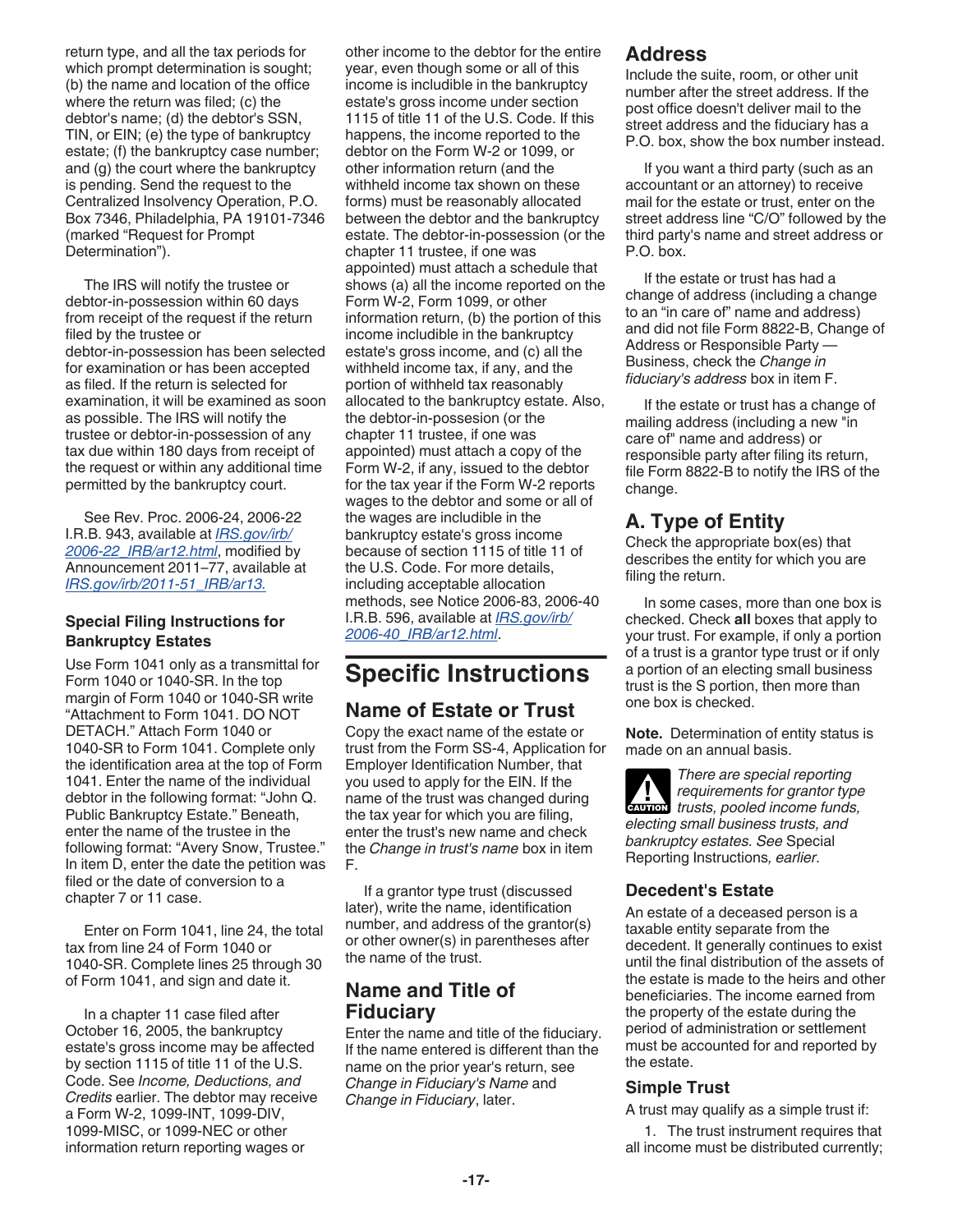2. The trust instrument doesn't provide that any amounts are to be paid, permanently set aside, or used for charitable purposes; and

3. The trust doesn't distribute amounts allocated to the corpus of the trust.

#### **Complex Trust**

A complex trust is any trust that doesn't qualify as a simple trust as explained above.

## **Qualified Disability Trust**

A qualified disability trust is any nongrantor trust:

1. Described in 42 U.S.C. 1396p(c) (2)(B)(iv) and established solely for the benefit of an individual under 65 years of age who is disabled, and

2. All the beneficiaries of which are determined by the Commissioner of Social Security to have been disabled for some part of the tax year within the meaning of 42 U.S.C. 1382c(a)(3).

A trust will not fail to meet item 2 above just because the trust's corpus may revert to a person who isn't disabled after the trust ceases to have any disabled beneficiaries.

## **ESBT (S Portion Only)**

The S portion of an ESBT is the portion of the trust that consists of S corporation stock and that isn't treated as owned by the grantor or another person. See *Electing Small Business Trusts (ESBTs)*, earlier, for more information about an ESBT.

## **Grantor Type Trust**

A grantor type trust is a legal trust under applicable state law that isn't recognized as a separate taxable entity for income tax purposes because the grantor or other substantial owners have not relinquished complete dominion and control over the trust.

Generally, for transfers made in trust after March 1, 1986, the grantor is treated as the owner of any portion of a trust in which he or she has a reversionary interest in either the income or corpus therefrom, if, as of the inception of that portion of the trust, the value of the reversionary interest is more than 5% of the value of that portion. Also, the grantor is treated as holding any power or interest that was held by either the grantor's spouse at the time that the power or interest was created or who became the grantor's spouse after the creation of that power or interest. See *Grantor Type Trusts*, earlier, for more information.

#### **Pre-need funeral trusts.** The

purchasers of pre-need funeral services are the grantors and the owners of pre-need funeral trusts established under state laws. See Rev. Rul. 87-127, 1987-2 C.B. 156. However, the trustees of pre-need funeral trusts can elect to file the return and pay the tax for qualified funeral trusts. For more information, see Form 1041-QFT, U.S. Income Tax Return for Qualified Funeral Trusts.

#### **Nonqualified deferred compensation**

**plans.** Taxpayers may adopt and maintain grantor trusts in connection with nonqualified deferred compensation plans (sometimes referred to as "rabbi trusts"). Rev. Proc. 92-64, 1992-2 C.B. 422, provides a "model grantor trust" for use in rabbi trust arrangements. The procedure also provides guidance for requesting rulings on the plans that use these trusts.

**QSSTs.** The beneficiary of a qualified subchapter S trust is treated as the substantial owner of that portion of the trust which consists of stock in an S corporation for which an election under section 1361(d)(2) has been made. See *QSSTs*, earlier.

## **Bankruptcy Estate**

A chapter 7 or 11 bankruptcy estate is a separate and distinct taxable entity from the individual debtor for federal income tax purposes. See *Bankruptcy Estates*, earlier.

For more information, see section 1398 and Pub. 908, Bankruptcy Tax Guide.

## **Pooled Income Fund**

A pooled income fund is a split-interest trust with a remainder interest for a public charity and a life income interest retained by the donor or for another person. The property is held in a pool with other pooled income fund property and doesn't include any tax-exempt securities. The income for a retained life interest is figured using the yearly rate of return earned by the trust. See section 642(c) and the related regulations for more information.

## **B. Number of Schedules K-1 Attached**

Every trust or decedent's estate claiming an income distribution deduction on page 1, line 18, must enter the number of Schedules K-1 (Form 1041) that are attached to Form 1041.

## **C. Employer Identification Number**

Every estate or trust that is required to file Form 1041 must have an EIN. An EIN may be applied for:

• Online at *[IRS.gov/EIN](https://www.irs.gov/EIN)*. The EIN is issued immediately once the application information is validated.

• By mailing or faxing Form SS-4, Application for Employer Identification Number.

If the estate or trust hasn't received its EIN by the time the return is due, write "Applied for" and the date you applied in the space for the EIN. For more details, see Pub. 583, Starting a Business and Keeping Records.

## **D. Date Entity Created**

Enter the date the trust was created, or, if a decedent's estate, the date of the decedent's death.

## **E. Nonexempt Charitable and Split-Interest Trusts**

## **Section 4947(a)(1) Trust**

Check this box if the trust is a nonexempt charitable trust within the meaning of section 4947(a)(1).

A nonexempt charitable trust is a trust:

• That isn't exempt from tax under section 501(a);

• In which all of the unexpired interests are devoted to one or more charitable purposes described in section 170(c)(2) (B); and

• For which a deduction was allowed under section 170 (for individual taxpayers) or similar Code section for personal holding companies, foreign personal holding companies, or estates or trusts (including a deduction for estate or gift tax purposes).

**Nonexempt charitable trust treated as a private foundation.** If a nonexempt charitable trust is treated as though it were a private foundation under section 509, then the fiduciary must file Form 990-PF, Return of Private Foundation, in addition to Form 1041.

If a nonexempt charitable trust is treated as though it were a private foundation, and it has no taxable income under Subtitle A, it may check the box on Form 990-PF, Part VI-A, line 15 and enter the tax-exempt interest received or accrued during the year on that line, instead of filing Form 1041 to meet its section 6012 filing requirement for that tax year.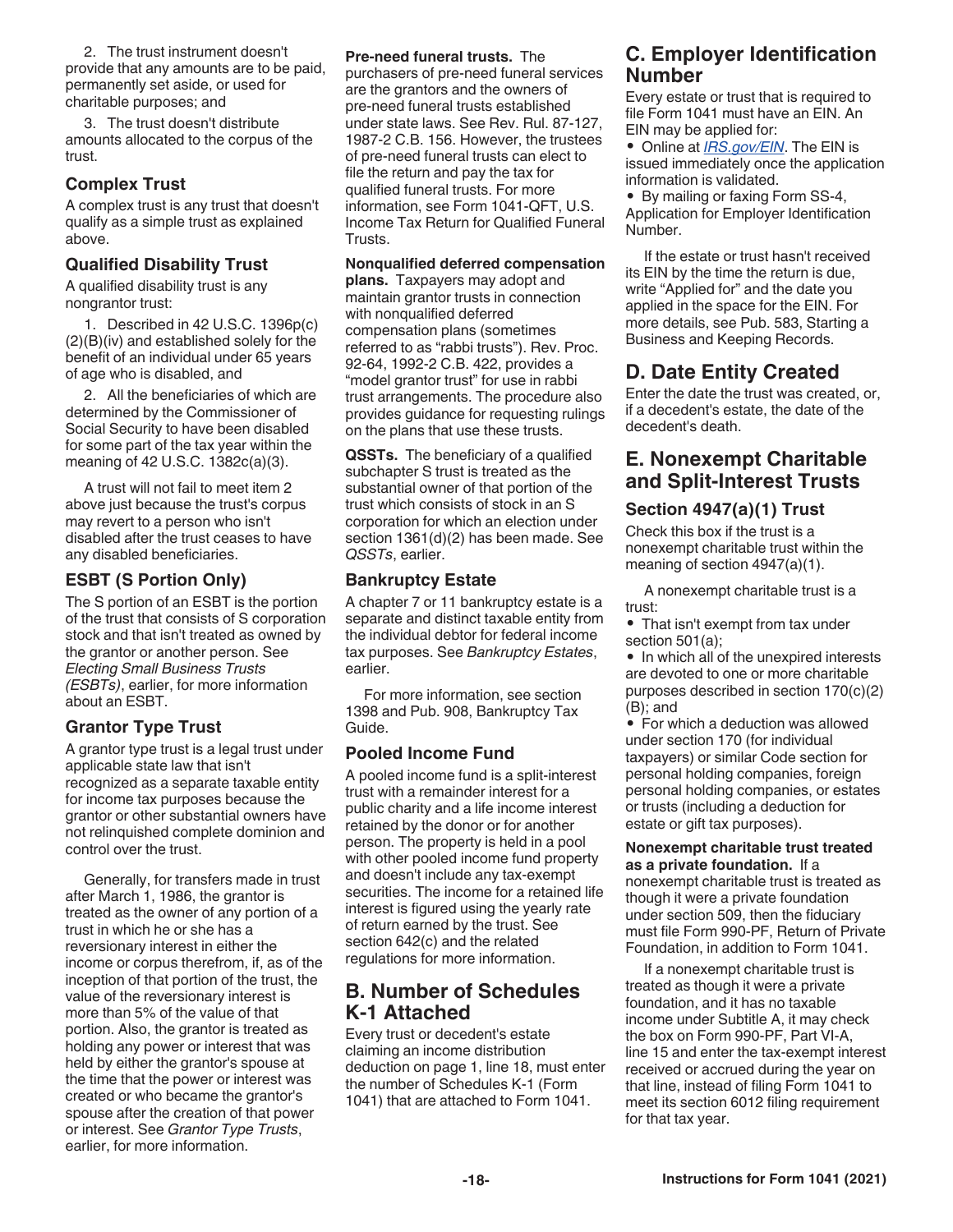*Excise taxes.* If a nonexempt charitable trust is treated as a private foundation, then it is subject to the same excise taxes under chapters 41 and 42 that a private foundation is subject to. If the nonexempt charitable trust is liable for any of these taxes (except the section 4940 tax), then it reports these taxes on Form 4720, Return of Certain Excise Taxes Under Chapters 41 and 42 of the Internal Revenue Code. Taxes paid by the trust on Form 4720 or on Form 990-PF (the section 4940 tax) can't be taken as a deduction on Form 1041.

#### **Not a Private Foundation**

Check this box if the nonexempt charitable trust (section 4947(a)(1)) isn't treated as a private foundation under section 509. For more information, see Regulations section 53.4947-1.

**Other returns that must be filed.** If a nonexempt charitable trust isn't treated as though it were a private foundation, the fiduciary must file Form 990, Return of Organization Exempt From Income Tax, or Form 990-EZ, Short Form Return of Organization Exempt From Income Tax, in addition to Form 1041, if the trust meets the filing requirements for either of those forms.

If a nonexempt charitable trust isn't treated as though it were a private foundation, and it has no taxable income under Subtitle A, it may answer "Yes" on Form 990, Part V, line 12a and enter the tax-exempt interest received or accrued during the year on Form 990, Part V, line 12b instead of filing Form 1041 to meet its section 6012 filing requirement for that tax year (or if Form 990-EZ is filed instead of Form 990, you may check the box on Form 990-EZ, line 43 and enter the tax-exempt interest received or accrued during the year on that line).

#### **Section 4947(a)(2) Trust**

Check this box if the trust is a split-interest trust described in section 4947(a)(2).

A split-interest trust is a trust that: • Isn't exempt from tax under section 501(a);

• Has some unexpired interests that are devoted to purposes other than religious, charitable, or similar purposes described in section 170(c)(2)(B); and • Has amounts transferred in trust after May 26, 1969, for which a deduction was allowed under section 170 (for individual taxpayers) or similar Code sections for personal holding companies, foreign personal holding

(including a deduction for estate or gift tax purposes).

**Other returns that must be filed.** The fiduciary of a split-interest trust must file Form 5227. However, see the Instructions for Form 5227 for the exception that applies to split-interest trusts other than section 664 charitable remainder trusts.

## **F. Initial Return, Amended Return, etc.**

#### **Amended Return**

If you are filing an amended Form 1041: • Check the "Amended return" box in Item F,

- Complete the entire return,
- Correct the appropriate lines with the new information, and
- Refigure the estate's or trust's tax liability.

**Note.** If you are amending the return for an NOL carryback, also check the "Net operating loss carryback" box in Item F.

If the total tax on line 24 is larger on the amended return than on the original return, you generally should pay the difference with the amended return. However, you should adjust this amount if there is any increase or decrease in the total payments shown on line 26.

Attach a sheet that explains the reason for the amendments and identifies the lines and amounts being changed on the amended return.

**Amended Schedule H (Form 1040).**  If you discover an error on a Schedule H that you previously filed with Form 1041, file an "Amended" Form 1041 and attach a corrected Schedule H.

In the top margin of your corrected Schedule H, write "CORRECTED" and the date you discovered the error. Also, on an attachment explain the reason for your correction. If you owe tax, pay the tax in full with your amended Form 1041. If you overpaid tax on a previously filed Schedule H, depending on whether you choose the adjustment or claim for refund process to correct the error, you must either repay or reimburse the employee's share of social security and Medicare tax or get the employee's consent to the filing of a refund claim for their share. See Pub. 926, Household Employer's Tax Guide, for more information.

#### **Amended Schedule K-1 (Form 1041).**

If the amended return results in a change to income, or a change in distribution of any income or other information provided to a beneficiary, an amended Schedule K-1 (Form 1041) must also be filed with the amended Form 1041 and given to each beneficiary. Check the "Amended K-1" box at the top of the amended Schedule K-1.

#### **Final Return**

Check this box if this is a final return because the estate or trust has terminated. Also, check the "Final K-1" box at the top of Schedule K-1.

If, on the final return, there are excess deductions, an unused capital loss carryover, or an NOL carryover, see the instructions for Schedule K-1, box 11, later.

#### **Change in Trust's Name**

If the name of the trust has changed from the name shown on the prior year's return (or Form SS-4 if this is the first return being filed), be sure to check this box.

#### **Change in Fiduciary**

If a different fiduciary enters his or her name on the line for *Name and title of fiduciary* than was shown on the prior year's return (or Form SS-4 if this is the first return being filed) and you didn't file a Form 8822-B, be sure to check this box. If there is a change in the fiduciary whose address is used as the mailing address for the estate or trust after the return is filed, use Form 8822-B to notify the IRS.

#### **Change in Fiduciary's Name**

If the fiduciary changed his or her name from the name that he or she entered on the prior year's return (or Form SS-4 if this is the first return being filed), be sure to check this box.

#### **Change in Fiduciary's Address**

If the same fiduciary who filed the prior year's return (or Form SS-4 if this is the first return being filed) files the current year's return and changed the address on the return (including a change to an "in care of" name and address), and didn't report the change on Form 8822-B, check this box.

If the address shown on Form 1041 changes after you file the form (including a change to an "in care of" name and address), file Form 8822-B to notify the IRS of the change.

## **G. Section 645 Election**

If a section 645 election was made by filing Form 8855, check the box in item G. See *Special Rule for Certain Revocable Trusts* under *Who Must File* 

companies, or estates or trusts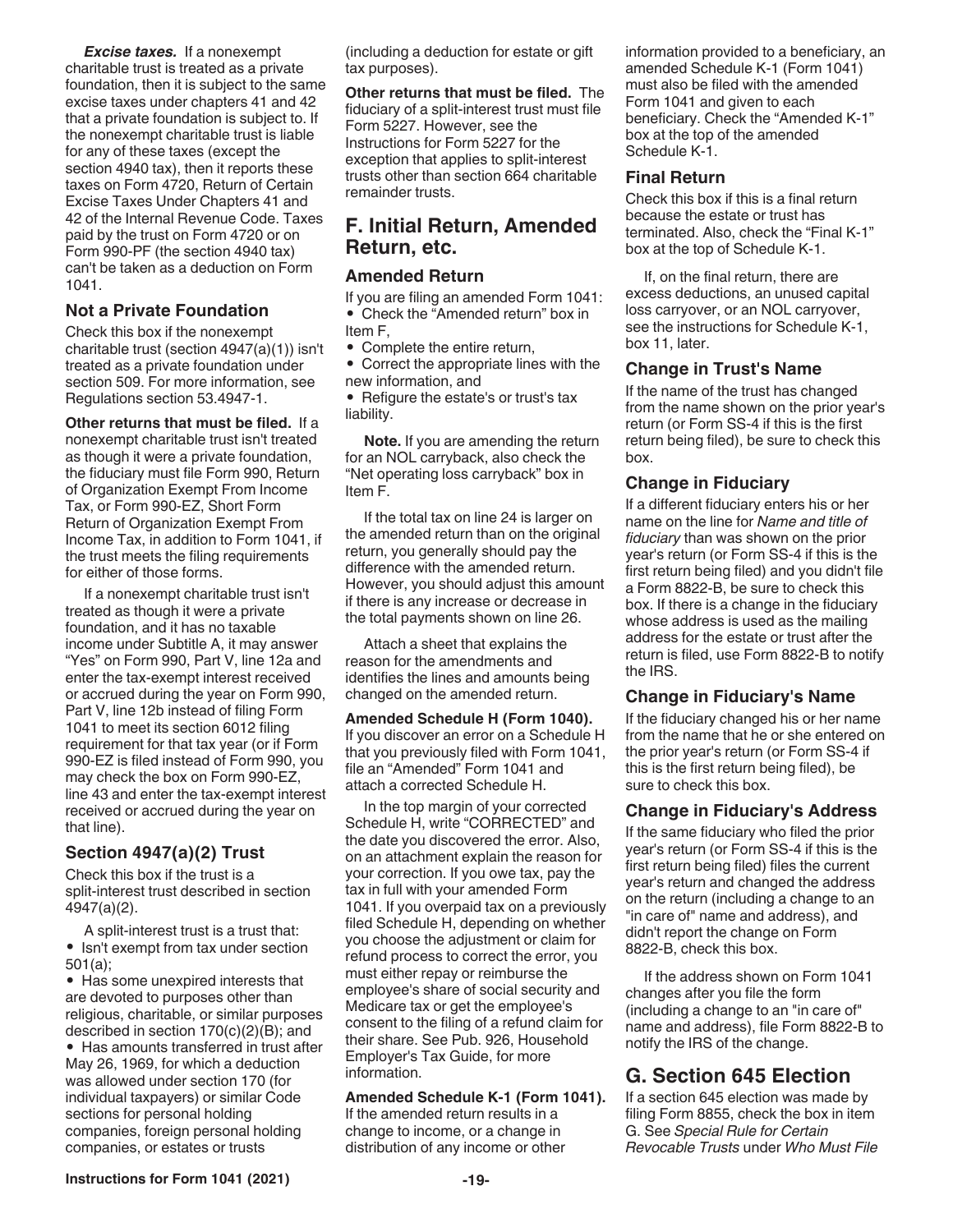and Form 8855 for more information about this election.

## **Income**

## **Determining Qualified Business Income**

The estate's or trust's qualified business income includes items of income, gain, deduction, and loss that are effectively connected with the conduct of a trade or business within the United States and included or allowed in determining taxable income for the year. This includes the estate's or trust's share of items of income, gain, deduction, and loss from trades or business conducted by partnerships (other than PTPs), S corporations, and other estates or trusts. For more information see section 199A, Form 8995 Instructions, and Form 8995-A Instructions.

## **Special Rule for Blind Trust**

If you are reporting income from a qualified blind trust (under the Ethics in Government Act of 1978), don't identify the payer of any income to the trust but complete the rest of the return as provided in the instructions. Also write "Blind Trust" at the top of page 1.

## **Extraterritorial Income Exclusion**

The extraterritorial income exclusion isn't allowed for transactions after 2006. However, income from certain long-term sales and leases may still qualify for the exclusion. For details and to figure the amount of the exclusion, see Form 8873, Extraterritorial Income Exclusion, and its separate instructions. The estate or trust must report the extraterritorial income exclusion on line 15a of Form 1041, page 1.

Although the extraterritorial income exclusion is entered on line 15a, it is an exclusion from income and should be treated as tax-exempt income when completing other parts of the return.

## **Line 1—Interest Income**

Report the estate's or trust's share of all taxable interest income that was received during the tax year. Examples of taxable interest include interest from:

• Accounts (including certificates of deposit and money market accounts) with banks, credit unions, and thrift institutions;

- Notes, loans, and mortgages;
- U.S. Treasury bills, notes, and bonds;
- U.S. savings bonds;
- Original issue discount; and

• Income received as a regular interest holder of a real estate mortgage investment conduit (REMIC).

For taxable bonds acquired after 1987, amortizable bond premium is treated as an offset to the interest income instead of as a separate interest deduction. See Pub. 550.

For the year of the decedent's death, Forms 1099-INT issued in the decedent's name may include interest income earned after the date of death that should be reported on the income tax return of the decedent's estate. When preparing the decedent's final income tax return, report on Schedule B (Form 1040), line 1 the total interest shown on Form 1099-INT. Under the last entry on line 1, subtotal all the interest reported on line 1. Below the subtotal, write "Form 1041" and the name and address shown on Form 1041 for the decedent's estate. Also, show the part of the interest reported on Form 1041 and subtract it from the subtotal.

## **Line 2a—Total Ordinary Dividends**

Report the estate's or trust's share of all ordinary dividends received during the tax year.

For the year of the decedent's death, Forms 1099-DIV issued in the decedent's name may include dividends earned after the date of death that should be reported on the income tax return of the decedent's estate. When preparing the decedent's final income tax return, report on Schedule B (Form 1040), line 5 the ordinary dividends shown on Form 1099-DIV. Under the last entry on line 5, subtotal all the dividends reported on line 5. Below the subtotal, write "Form 1041" and the name and address shown on Form 1041 for the decedent's estate. Also, show the part of the ordinary dividends reported on Form 1041 and subtract it from the subtotal.



*Report capital gain distributions on Schedule D (Form 1041), Line 13.*

## **Line 2b—Qualified Dividends**

Enter the beneficiary's allocable share of qualified dividends on line 2b(1) and enter the estate's or trust's allocable share on line 2b(2).

If the estate or trust received qualified dividends that were derived from IRD, you must reduce the amount on line 2b(2) by the portion of the estate tax deduction claimed on Form 1041,

page 1, line 19, that is attributable to those qualified dividends. Don't reduce the amounts on line 2b by any other allocable expenses.

**Note.** The beneficiary's share (as figured above) may differ from the amount entered on line 2b of Schedule K-1 (Form 1041).

**Qualified dividends.** Qualified dividends are eligible for a lower tax rate than other ordinary income. Generally, these dividends are reported to the estate or trust in box 1b of Form(s) 1099-DIV. See Pub. 550 for the definition of qualified dividends if the estate or trust received dividends not reported on Form 1099-DIV.

**Exception.** Some dividends may be reported to the estate or trust as in box 1b of Form 1099-DIV but aren't qualified dividends. These include: • Dividends received on any share of stock that the estate or trust held for less than 61 days during the 121-day period that began 60 days before the ex-dividend date. The ex-dividend date is the first date following the declaration of a dividend on which the purchaser of a stock isn't entitled to receive the next dividend payment. When counting the number of days the stock was held, include the day the estate or trust disposed of the stock but not the day it acquired the stock. However, you can't count certain days during which the estate's or trust's risk of loss was diminished. See Pub. 550 for more details.

• Dividends attributable to periods totaling more than 366 days that the estate or trust received on any share of preferred stock held for less than 91 days during the 181-day period that began 90 days before the ex-dividend date. When counting the number of days the stock was held, include the day the estate or trust disposed of the stock but not the day it acquired the stock. However, you can't count certain days during which the estate's or trust's risk of loss was diminished. See Pub. 550 for more details. Preferred dividends attributable to periods totaling less than 367 days are subject to the 61-day holding period rule above.

• Dividends on any share of stock to the extent that the estate or trust is under an obligation (including a short sale) to make related payments with respect to positions in substantially similar or related property.

• Payments in lieu of dividends, but only if you know or have reason to know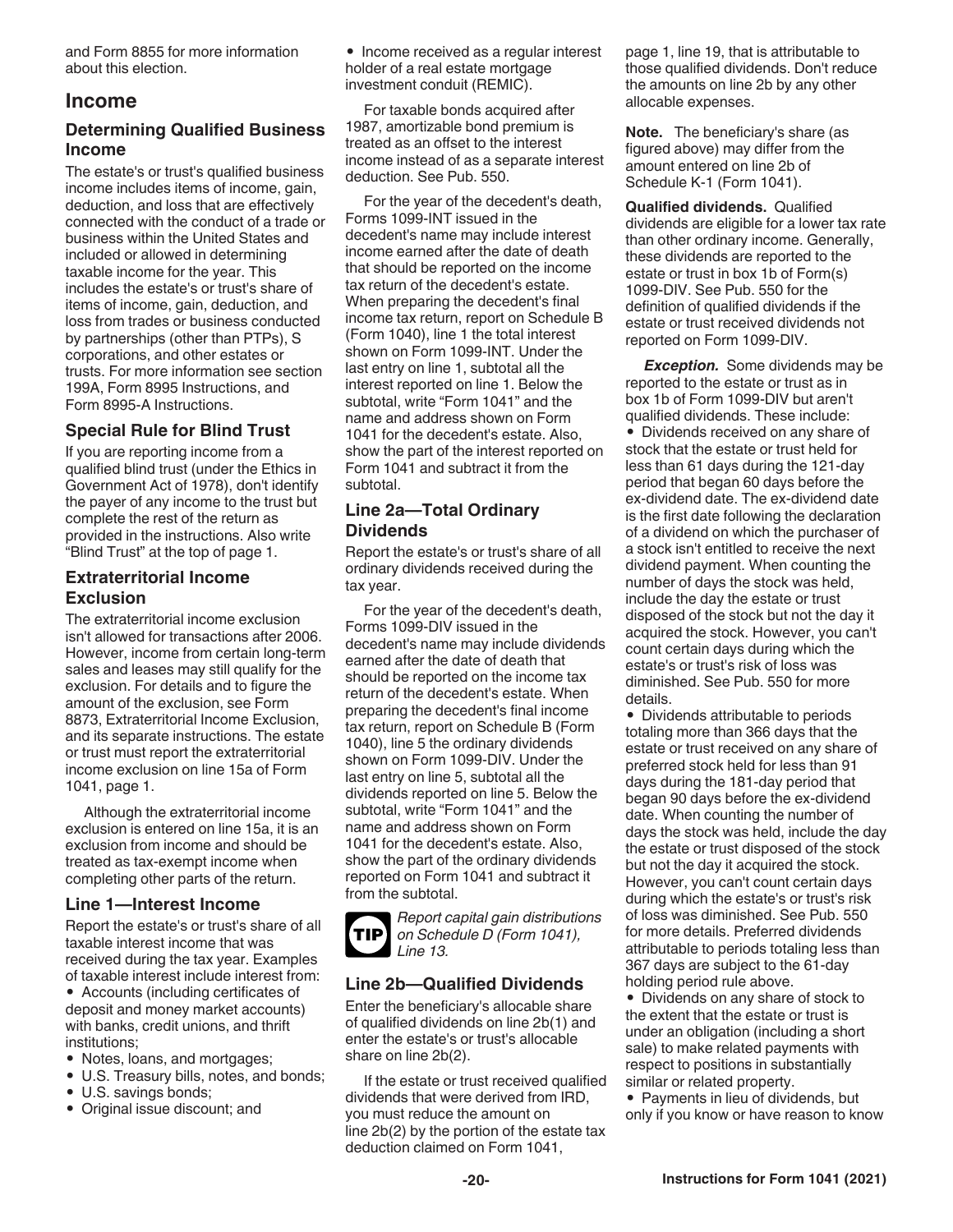that the payments are not qualified dividends.

*If you have an entry on line 2b(2), be sure you use*  **TIP** *Schedule D (Form 1041), the Schedule D Tax Worksheet, or the Qualified Dividends Tax Worksheet, whichever applies, to figure the estate's or trust's tax. Figuring the estate's or trust's tax liability in this manner will usually result in a lower tax.*

#### **Line 3—Business Income or (Loss)**

If the estate operated a business, report the income and expenses on Schedule C (Form 1040), Profit or Loss From Business. Enter the net profit or (loss) from Schedule C on line 3.

### **Line 4—Capital Gain or (Loss)**

Enter the gain from Schedule D (Form 1041), Part III, line 19, column (3) or the loss from Part IV, line 20.

If you deferred a capital gain into a qualified opportunity fund (QOF), you must file your return with Schedule D, Form 8949 and Form 8997 attached. You will need to file Form 8997 annually until you dispose of the investment. See the Form 8997 instructions.



*Don't substitute Schedule D (Form 1040) for Schedule D*  **(Form 1040)**<br> **(Form 1041).** 

#### **Line 5—Rents, Royalties, Partnerships, Other Estates and Trusts, etc.**

Use Schedule E (Form 1040), Supplemental Income and Loss, to report the estate's or trust's share of income or (losses) from rents, royalties, partnerships, S corporations, other estates and trusts, and REMICs. Also use Schedule E (Form 1040) to report farm rental income and expenses based on crops or livestock produced by a tenant. Enter the net profit or (loss) from Schedule E on line 5. See the Instructions for Schedule E (Form 1040) for reporting requirements.

If the estate or trust received a Schedule K-1 from a partnership, S corporation, or other flow-through entity, use the corresponding lines on Form 1041 to report the interest, dividends, capital gains, etc., from the flow-through entity.

#### **Line 6—Farm Income or (Loss)**

If the estate or trust operated a farm, use Schedule F (Form 1040), Profit or Loss From Farming, to report farm income and expenses. Enter the net

profit or (loss) from Schedule F on line 6.

*If an estate or trust has farm rental income and expenses*  **b**ased on crops or livestock **based** on crops or livestock *produced by a tenant, report the income and expenses on Schedule E (Form 1040). Don't use Form 4835, Farm Rental Income and Expenses, or Schedule F (Form 1040) to report such income and expenses and don't include the net profit or (loss) from such income and expenses on line 6.*

### **Line 7—Ordinary Gain or (Loss)**

Enter from line 17, Form 4797, Sales of Business Property, the ordinary gain or loss from the sale or exchange of property other than capital assets and also from involuntary conversions (other than casualty or theft).

#### **Line 8—Other Income**

Enter other items of income not included on lines 1, 2a, and 3 through 7. List the type and amount on an attached schedule if the estate or trust has more than one item.

Items to be reported on line 8 include the following.

- Unpaid compensation received by the decedent's estate that is IRD.
- Any part of a total distribution shown on Form 1099-R, Distributions From Pensions, Annuities, Retirement or Profit-Sharing Plans, IRAs, Insurance Contracts, etc., that is treated as ordinary income. For more information, see Form 4972, Tax on Lump-Sum Distributions, and its instructions.

• Taxable contributions received during the tax year by an Alaska Native Settlement Trust from an Alaska Native Corporation. Report gain from taxable contributions of non-cash property on Schedule D (Form 1041).

**Note.** Beginning in tax year 2021, there is no current year 965(a) income inclusion reported on line 8. However, see the instructions for Schedule G, Part I, line 8, later, for information about a triggering event for a section 965(i) net tax liability.

## **Deductions**

#### **Depreciation, Depletion, and Amortization**

A trust or decedent's estate is allowed a deduction for depreciation, depletion, and amortization only to the extent the deductions aren't apportioned to the beneficiaries. An estate or trust isn't allowed to make an election under

section 179 to expense depreciable business assets.

The estate's or trust's share of depreciation, depletion, and amortization is generally reported on the appropriate lines of Schedule C, E, or F (Form 1040), the net income or loss from which is shown on lines 3, 5, or 6 of Form 1041. If the deduction isn't related to a specific business or activity, then report it on line 15a.

**Depreciation.** For a decedent's estate, the depreciation deduction is apportioned between the estate and the heirs, legatees, and devisees on the basis of the estate's income allocable to each.

For a trust, the depreciation deduction is apportioned between the income beneficiaries and the trust on the basis of the trust income allocable to each, unless the governing instrument (or local law) requires or permits the trustee to maintain a depreciation reserve. If the trustee is required to maintain a reserve, the deduction is first allocated to the trust, up to the amount of the reserve. Any excess is allocated among the income beneficiaries and the trust in the same manner as the trust's accounting income. See Regulations section 1.167(h)-1(b).

**Depletion.** For mineral or timber property held by a decedent's estate, the depletion deduction is apportioned between the estate and the heirs, legatees, and devisees on the basis of the estate's income from such property allocable to each.

For mineral or timber property held in trust, the depletion deduction is apportioned between the income beneficiaries and the trust based on the trust income from such property allocable to each, unless the governing instrument (or local law) requires or permits the trustee to maintain a reserve for depletion. If the trustee is required to maintain a reserve, the deduction is first allocated to the trust, up to the amount of the reserve. Any excess is allocated among the beneficiaries and the trust in the same manner as the trust's accounting income. See Regulations section 1.611-1(c)(4).

**Amortization.** The deduction for amortization is apportioned between an estate or trust and its beneficiaries under the same principles used to apportion the deductions for depreciation and depletion.

The deduction for the amortization of reforestation expenditures under section 194 is allowed only to an estate.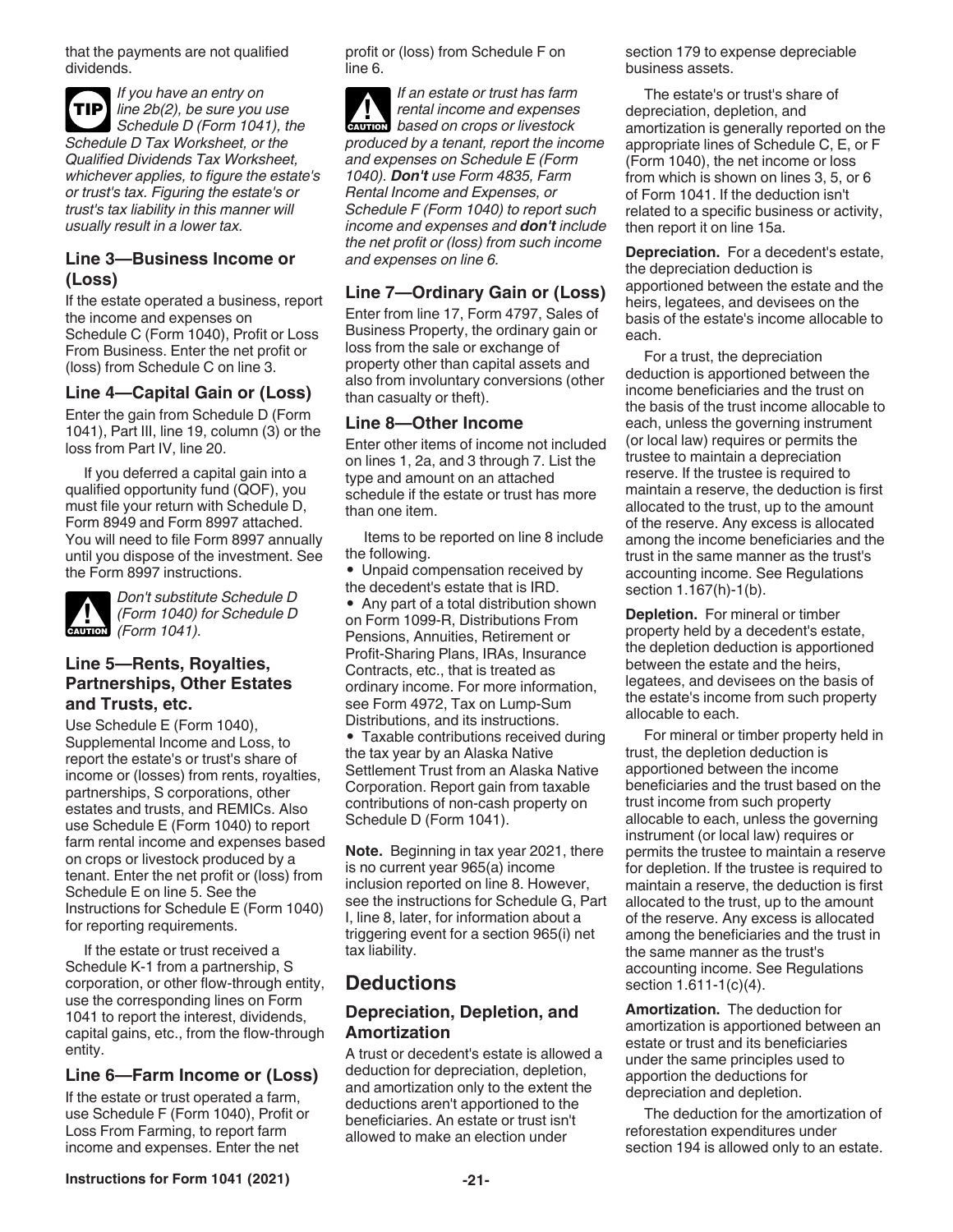#### **Allocable share from a pass-through**

**entity.** Depreciation, depletion, and amortization received from a pass-through entity on a Schedule K-1 is apportioned and reported in the same manner as discussed above. A section 179 expense received from a pass-through entity on a Schedule K-1 isn't deductible by the estate or trust.

### **Allocation of Deductions for Tax-Exempt Income**

Generally, no deduction that would otherwise be allowable is allowed for any expense (whether for business or for the production of income) that is allocable to tax-exempt income. Examples of tax-exempt income include:

• Certain death benefits (section 101),

- Interest on state or local bonds (section 103),
- Compensation for injuries or sickness (section 104), and
- Income from discharge of

indebtedness in a title 11 case (section 108).

**Exception.** State income taxes and business expenses that are allocable to tax-exempt interest are deductible.

Expenses that are directly allocable to tax-exempt income are allocated only to tax-exempt income. A reasonable proportion of expenses indirectly allocable to both tax-exempt income and other income must be allocated to each class of income.

## **Deductions That May Be Allowable for Estate Tax Purposes**

Administration expenses and casualty and theft losses deductible on Form 706 may be deducted, to the extent otherwise deductible for income tax purposes, on Form 1041 if the fiduciary files a statement waiving the right to deduct the expenses and losses on Form 706. The statement must be filed before the expiration of the statutory period of limitations for the tax year the deduction is claimed. See Pub. 559 for more information.

## **Accrued Expenses**

Generally, an accrual basis taxpayer can deduct accrued expenses in the tax year that (a) all events have occurred that determine the liability; and (b) the amount of the liability can be figured with reasonable accuracy. However, all the events that establish liability are treated as occurring only when economic performance takes place.

There are exceptions for recurring items. See section 461(h).

## **Limitations on Deductions**

### **At-Risk Loss Limitations**

Generally, the amount the estate or trust has "at-risk" limits the loss it can deduct for any tax year. Use Form 6198, At-Risk Limitations, to figure the deductible loss for the year and file it with Form 1041. For more information, see Pub. 925, Passive Activity and At-Risk Rules.

### **Passive Activity Loss and Credit Limitations**

**In general.** Section 469 and the regulations thereunder generally limit losses from passive activities to the amount of income derived from all passive activities. Similarly, credits from passive activities are generally limited to the tax attributable to such activities. These limitations are first applied at the estate or trust level.

Generally, an activity is a passive activity if it involves the conduct of any trade or business, and the taxpayer does not materially participate in the activity. Passive activities don't include working interests in oil and gas properties. See section 469(c)(3).

**Note.** Material participation standards for estates and trusts haven't been established by regulations.

For a grantor trust, material participation is determined at the grantor level.

If the estate or trust distributes an interest in a passive activity, the basis of the property immediately before the distribution is increased by the passive activity losses allocable to the interest, and such losses can't be deducted. See section 469(j)(12).



*Losses from passive activities are first subject to the at-risk rules. When the losses are deductible under the at-risk rules, the* 

*passive activity rules then apply.*

**Rental activities.** Generally, rental activities are passive activities, whether or not the taxpayer materially participates. However, certain taxpayers who materially participate in real property trades or businesses aren't subject to the passive activity limitations on losses from rental real estate activities in which they materially participate. For more details, see section 469(c)(7).

For tax years of an estate ending less than 2 years after the decedent's date of death, up to \$25,000 of deductions and deduction equivalents of credits from rental real estate activities in which the decedent actively participated are allowed. Any excess losses or credits are suspended for the year and carried forward.

**Portfolio income.** Portfolio income isn't treated as income from a passive activity, and passive losses and credits generally may not be applied to offset it. Portfolio income generally includes interest, dividends, royalties, and income from annuities. Portfolio income of an estate or trust must be accounted for separately.

**Forms to file.** See Form 8582, Passive Activity Loss Limitations, to figure the amount of losses allowed from passive activities. See Form 8582-CR, Passive Activity Credit Limitations, to figure the amount of credit allowed for the current year.

#### **Business Interest**

Business interest expense could be limited. For more information about limitations on deductions for business interest, see section 163(j) and *Line 10—Interest*, later.

## **Transactions Between Related Taxpayers**

Under section 267, a trust that uses the accrual method of accounting may only deduct business expenses and interest owed to a related party in the year the payment is included in the income of the related party. For this purpose, a related party includes:

1. A grantor and a fiduciary of any trust;

2. A fiduciary of a trust and a fiduciary of another trust, if the same person is a grantor of both trusts;

3. A fiduciary of a trust and a beneficiary of such trust;

4. A fiduciary of a trust and a beneficiary of another trust, if the same person is a grantor of both trusts;

5. A fiduciary of a trust and a corporation more than 50% in value of the outstanding stock of which is owned, directly or indirectly, by or for the trust or by or for a person who is a grantor of the trust; and

6. An executor of an estate and a beneficiary of that estate, except for a sale or exchange to satisfy a pecuniary bequest (that is, a bequest of a sum of money).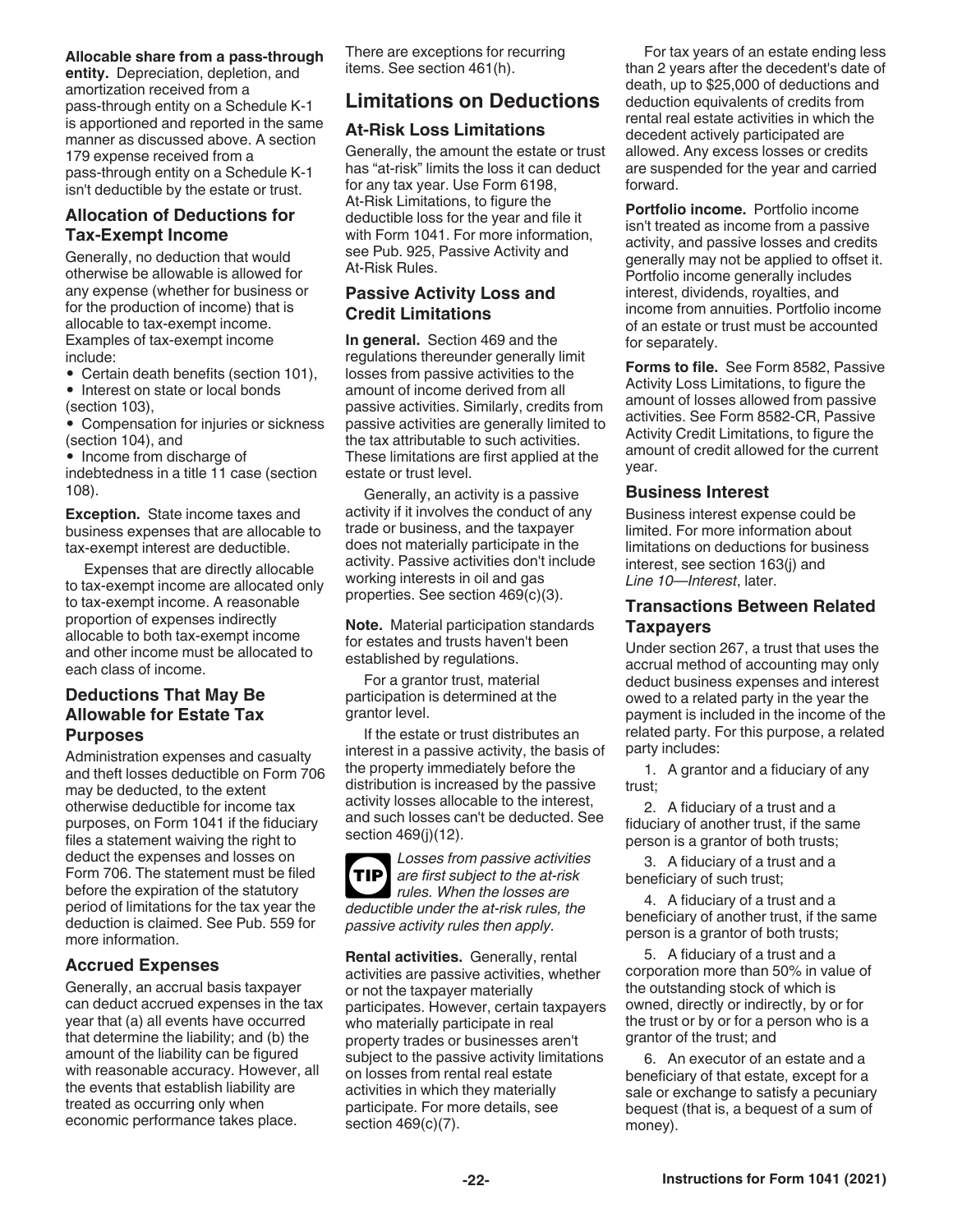#### **Line 10—Interest**

Enter the amount of interest (subject to limitations) paid or incurred by the estate or trust on amounts borrowed by the estate or trust, or on debt acquired by the estate or trust (for example, outstanding obligations from the decedent) that isn't claimed elsewhere on the return.

If the proceeds of a loan were used for more than one purpose (for example, to purchase a portfolio investment and to acquire an interest in a passive activity), the fiduciary must make an interest allocation according to the rules in Temporary Regulations section 1.163-8T.

Don't include interest paid on indebtedness incurred or continued to purchase or carry obligations on which the interest is wholly exempt from income tax.

Personal interest isn't deductible. Examples of personal interest include interest paid on:

• Revolving charge accounts used to purchase personal use property;

• Personal notes for money borrowed from a bank, credit union, or other person;

• Installment loans on personal use property; and

• Underpayments of federal, state, or local income taxes.

Interest that is paid or incurred on indebtedness allocable to a trade or business (including a rental activity) should be deducted on the appropriate line of Schedule C, E, or F (Form 1040), the net income or loss from which is shown on line 3, 5, or 6 of Form 1041.

Types of interest to include on line 10 are:

1. Any investment interest (subject to limitations—see below);

2. Any qualified residence interest (see later); and

3. Any interest payable under section 6601 on any unpaid portion of the estate tax attributable to the value of a reversionary or remainder interest in property for the period during which an extension of time for payment of such tax is in effect.

**Limitation on deduction of business interest.** Business interest expense is limited to the sum of business interest income, 30% of the adjusted taxable income and floor plan financing interest. Business interest expense includes any interest paid or accrued on indebtedness properly allocable to a

trade or business. A taxpayer, other than a tax shelter, that meets the gross receipts test is not required to limit business interest expense under section 163(j). A taxpayer meets the gross receipts test if the taxpayer has average annual gross receipts of \$26 million or less for the 3 prior tax years. Gross receipts include the aggregate gross receipts from all persons treated as a single employer such as a controlled group of corporations, commonly controlled partnerships or proprietorships, and affiliated service groups. If the taxpayer fails to meet the gross receipts test, Form 8990, Limitation on Business Interest Expense Under Section 163(j), is generally required.

**Investment interest.** Generally, investment interest is interest (including amortizable bond premium on taxable bonds acquired after October 22, 1986, but before January 1, 1988) that is paid or incurred on indebtedness that is properly allocable to property held for investment. Investment interest doesn't include any qualified residence interest, or interest that is taken into account under section 469 in figuring income or loss from a passive activity.

Generally, net investment income is the excess of investment income over investment expenses. Investment expenses (other than interest) are deductible only to the extent they are allowable under section 67(e).

The amount of the investment interest deduction may be limited. Use Form 4952, Investment Interest Expense Deduction, to figure the allowable investment interest deduction.

If you must complete Form 4952, check the box on line 10 of Form 1041 and attach Form 4952. Then, add the deductible investment interest to the other types of deductible interest and enter the total on line 10.

**Qualified residence interest.** Interest paid or incurred by an estate or trust on indebtedness secured by a qualified residence of a beneficiary of an estate or trust is treated as qualified residence interest if the residence would be a qualified residence (that is, the principal residence or the secondary residence selected by the beneficiary) if owned by the beneficiary. The beneficiary must have a present interest in the estate or trust or an interest in the residuary of the estate or trust. See Pub. 936, Home Mortgage Interest Deduction, for an explanation of the general rules for deducting home mortgage interest.

See section 163(h)(3) for a definition of qualified residence interest and for limitations on indebtedness.

**Qualified mortgage insurance premiums.** Enter (on the worksheet later) the qualified mortgage insurance premiums paid under a mortgage insurance contract issued after December 31, 2006, in connection with qualified residence acquisition debt that was secured by a principal or secondary residence. See *Prepaid mortgage insurance* later if the estate or trust paid any premiums allocable after 2021. If at least one other person was liable for and paid the premiums in connection with the loan, and the premiums were reported on Form 1098, Mortgage Interest Statement, include the estate's or trust's share of the 2021 premiums on the worksheet later.

Qualified mortgage insurance is mortgage insurance provided by the Department of Veterans Affairs, the Federal Housing Administration, or the Rural Housing Service (or their successor organizations), and private mortgage insurance (as defined in section 2 of the Homeowners Protection Act of 1998 as in effect on December 20, 2006).

Mortgage insurance provided by the Department of Veterans Affairs and the Rural Housing Service is commonly known as a funding fee and guarantee fee, respectively. These fees can be deducted fully in 2021 if the mortgage insurance contract was issued in 2021. Contact the mortgage insurance issuer to determine the deductible amount if it is not included in box 5 of Form 1098.

*Prepaid mortgage insurance.* If the estate or trust paid mortgage insurance premiums allocable to periods after 2021, such premiums must be allocated over the shorter of:

• The stated term of the mortgage, or

• 84 months, beginning with the month the insurance was obtained.

The premiums are treated as paid in the year to which they are allocated. If the mortgage is satisfied before its term, no deduction is allowed for the unamortized balance. See Pub. 936 for details. These allocation rules do not apply to qualified mortgage insurance provided by the Department of Veterans Affairs or the Rural Housing Service (or their successor organizations).

*Limit on the amount that is deductible.* The estate or trust cannot deduct mortgage insurance premiums if the estate's or trust's AGI is more than \$109,000. If the estate's or trust's AGI is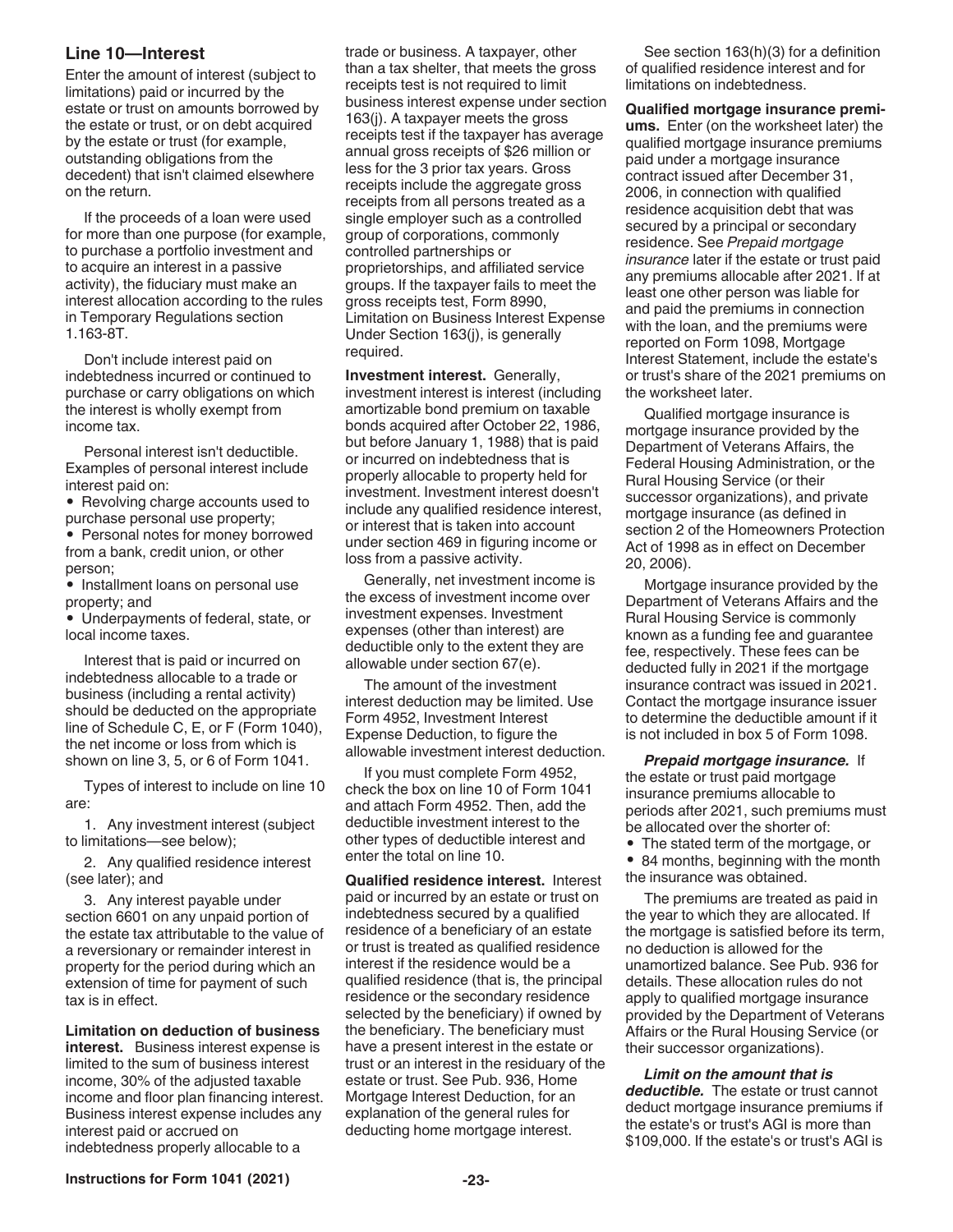| 1. |      | Enter the total premiums the estate or trust paid in 2021 for qualified mortgage insurance for a contract issued after                                                                        |  |  |
|----|------|-----------------------------------------------------------------------------------------------------------------------------------------------------------------------------------------------|--|--|
|    |      |                                                                                                                                                                                               |  |  |
| 2. |      |                                                                                                                                                                                               |  |  |
| 3. |      |                                                                                                                                                                                               |  |  |
| 4. |      | Is the amount on line 2 more than the amount on line 3?                                                                                                                                       |  |  |
|    | No.  | The deduction is not limited. Include the amount from line 1 above on Form 1041.<br>line 10. Don't complete the rest of this worksheet.                                                       |  |  |
|    | Yes. | Subtract line 3 from line 2. If the result is not a multiple of \$1,000, increase it to the next<br>multiple of \$1,000. For example, increase \$425 to \$1,000, increase \$2,025 to \$3,000, |  |  |
| 5. |      |                                                                                                                                                                                               |  |  |
| 6. |      |                                                                                                                                                                                               |  |  |
| 7. |      | <b>Qualified mortgage insurance premiums deduction.</b> Subtract line 6 from line 1. Enter the result here and include the                                                                    |  |  |

more than \$100,000, its deduction is limited and you must use the Qualified Mortgage Insurance Premiums Deduction Worksheet above to figure the deduction. See *Adjusted gross income (AGI)*, later, for information on figuring AGI.

### **Line 11—Taxes**

*The deduction for state and local taxes is limited to \$10,000.*  **IDENTIFY** *The limitation applies to the total of your state and local income taxes (or general sales taxes, if elected instead of income taxes), real estate taxes, and personal property taxes. The limitation does not apply to foreign income taxes, and state and local taxes paid or accrued in carrying on a trade or business or for the production of income.*

Enter any deductible taxes paid or incurred during the tax year that aren't deductible elsewhere on Form 1041. Deductible taxes include the following:

• State and local income taxes. You can deduct state and local income taxes unless you elect to deduct state and local general sales taxes. You can't deduct both.

• State and local general sales taxes. You can elect to deduct state and local general sales taxes instead of state and local income taxes. Generally, you can elect to deduct the actual state and local general sales taxes (including compensating use taxes) you paid in 2021 if the tax rate was the same as the general sales tax rate. However, sales taxes on food, clothing, medical supplies, and motor vehicles are deductible as a general sales tax even if the tax rate was less than the general sales tax rate. Sales taxes on motor vehicles are also deductible as a general sales tax if the tax rate was more than the general sales tax rate, but the tax is deductible only up to the amount of tax that would have been imposed at the general sales tax rate. Motor vehicles include cars, motorcycles, motor homes, recreational vehicles, sport utility vehicles, trucks, vans, and off-road vehicles. Also include any state and local general sales taxes paid for a leased motor vehicle.

Do not include sales taxes paid on items used in a trade or business. An estate or trust **cannot** use the Optional Sales Tax Tables for individuals in the Instructions for Schedule A (Form 1040), Itemized Deductions, to figure its deduction.

• State and local real property taxes.

**Note.** The deduction for foreign real property taxes is no longer allowed. • State and local personal property taxes.

• Foreign or U.S. possession income taxes. You may want to take a credit for the tax instead of a deduction. See the instructions for Schedule G, Part I, line 2a, later, for more details.

• The generation-skipping transfer (GST) tax imposed on income distributions.

Don't deduct:

- Federal income taxes;
- Estate, inheritance, legacy,
- succession, and gift taxes;
- Federal duties and excise taxes; or
- Foreign real property taxes.

**Safe harbor for certain charitable contributions made in exchange for a state or local tax credit.** If you made a charitable contribution in exchange for a state or local tax credit and your charitable contribution deduction must be reduced as a result of receiving or expecting to receive the tax credit, you may qualify for a safe harbor that allows you to treat some or all of the disallowed charitable contribution as a payment of state and local taxes. The safe harbor applies if you meet the following conditions.

1. You made a cash contribution to an entity described in section 170(c).

2. In return for the cash contribution, you received a state or local tax credit.

3. You must reduce your charitable contribution deduction by the amount of the state or local tax credit you receive.

If you meet these conditions, and to the extent you apply the state or local tax credit to this or a prior year's state or local tax liability, you may include this amount on line 11. To the extent you apply a portion of the credit to offset your state or local tax liability in a subsequent year (as permitted by law), you may treat this amount as state or local tax paid in the year the credit is applied. For more information about this safe harbor and examples, see *[Notice](https://www.irs.gov/irb/2019-27_IRB#NOT-2019-12) [2019-12](https://www.irs.gov/irb/2019-27_IRB#NOT-2019-12)*.

#### **Line 12—Fiduciary Fees**

Enter the deductible fees paid or incurred to the fiduciary for administering the estate or trust during the tax year.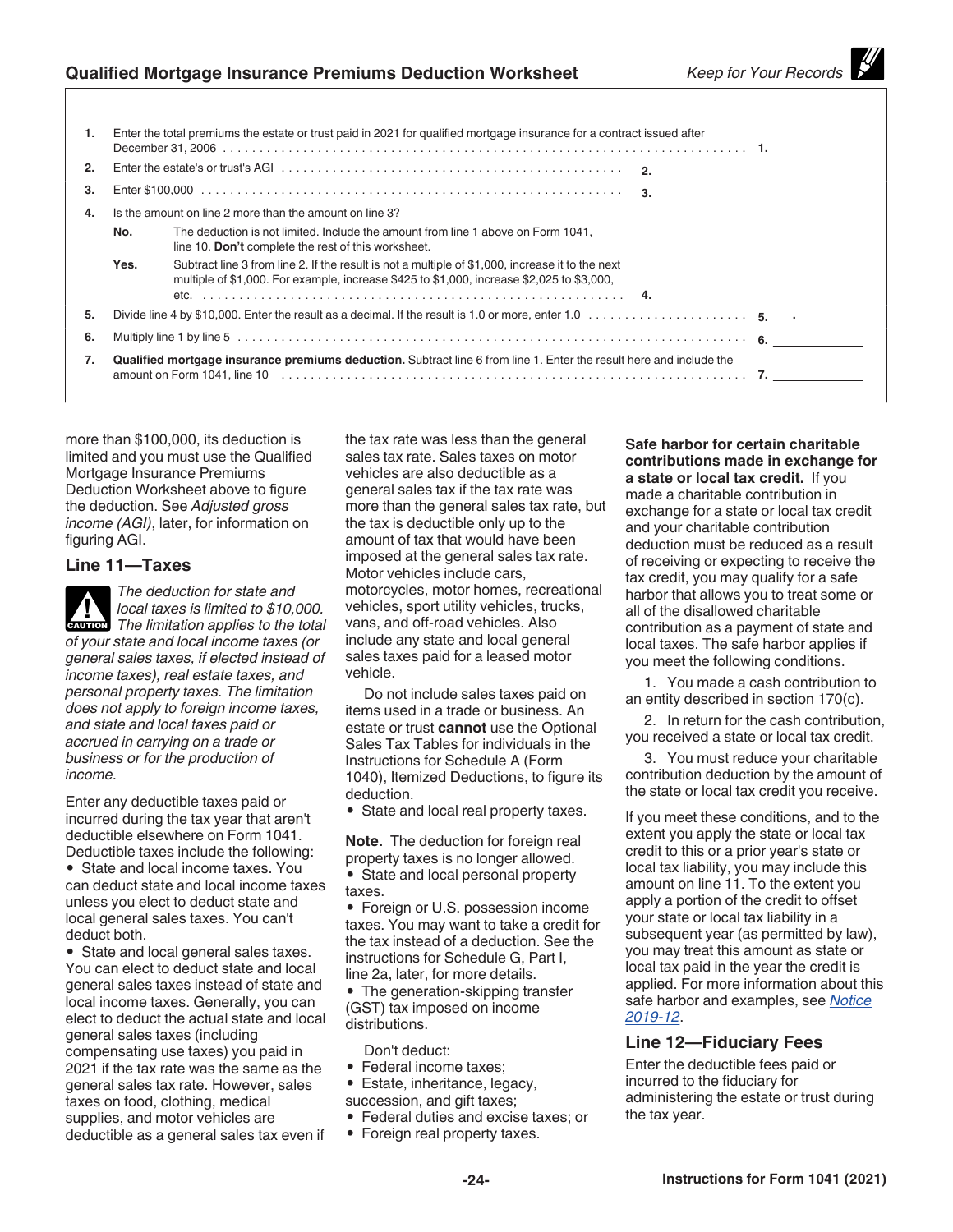Fiduciary expenses include probate court fees and costs, fiduciary bond premiums, legal publication costs of notices to creditors or heirs, the cost of certified copies of the decedent's death certificate, and costs related to fiduciary accounts.



*Fiduciary fees deducted on Form 706 can't be deducted on*  **TIP** *Form 1041.*

**Note.** Fiduciary fees are allowable under section 67(e) if they are costs that are paid or incurred in connection with the administration of an estate or a non-grantor trust that would not have been incurred if the property were not held in such estate or trust. See *[Final](https://www.govinfo.gov/content/pkg/FR-2020-10-19/pdf/2020-21162.pdf)  [Regulation - TD9918](https://www.govinfo.gov/content/pkg/FR-2020-10-19/pdf/2020-21162.pdf)* and Regulations section 1.67-4 for more information.

#### **Line 14—Attorney, Accountant, and Return Preparer Fees**

Expenses for preparation of fiduciary income tax returns, the decedent's final individual income tax returns, and all estate and generation-skipping transfer tax returns are fully deductible. However, expenses for preparing all other tax returns, including gift tax returns, are considered costs commonly and customarily incurred by individuals and are **not** deductible. For more information, see *[Final Regulations -](https://www.govinfo.gov/content/pkg/FR-2020-10-19/pdf/2020-21162.pdf) [TD9918](https://www.govinfo.gov/content/pkg/FR-2020-10-19/pdf/2020-21162.pdf)* and Regulations section 1.67-4.

#### **Line 15a—Other Deductions**

Attach your own statement, listing by type and amount all allowable deductions that aren't deductible elsewhere on Form 1041.

Allowable deductions include all deductions listed in section 67(b) (including estate taxes attributable to IRD under section 691(c)), and other costs allowable under section 67(e) paid or incurred in connection with the administration of the estate or trust that would not have been incurred if the property were not held in the estate or trust.

Don't include any losses on worthless bonds and similar obligations and nonbusiness bad debts. Report these losses as applicable on Form 8949, Sales and Other Dispositions of Capital Assets.

Don't deduct medical or funeral expenses on Form 1041. Medical expenses of the decedent paid by the estate may be deductible on the decedent's income tax return for the year incurred. See section 213(c).

Funeral expenses are deductible only on Form 706.

**Other costs paid or incurred by estates and non-grantor trusts.** Under section 67(e), deductions are allowable for costs which are paid or incurred by an estate or non-grantor trust in connection with the administration of the estate or trust and would **not** have been incurred if the property were **not** held in such trust or estate.

In determining whether a cost is deductible by an estate or non-grantor trust it must be determined whether the cost would be "commonly or customarily" incurred by a hypothetical individual owning the same property. If the cost would be deductible by a hypothetical individual, it is not deductible by the estate or non-grantor trust.

It is the type of product or service rendered to the estate or non-grantor trust in exchange for the cost, rather than the description of the cost of that product or service that is determinative.

Costs that are incurred commonly or customarily by individuals include costs incurred in defense of a claim against the estate, the decedent, or the non-grantor trust that are unrelated to the existence, validity, or administration of the estate or trust. These amounts are not allowable deductions.

**Ownership costs.** Ownership costs are costs that are chargeable to or incurred by an owner of property simply by reason of being the owner of the property. These costs are commonly or customarily incurred by a hypothetical individual owner of such property and are not deductible by an estate or non-grantor trust. Under section 67(b), they include, but are not limited to, condominium fees, insurance premiums, maintenance and lawn services, automobile registration and insurance costs, and partnership costs deemed to be passed through to and reportable by a partner. Other expenses incurred merely by reason of the ownership of property may be fully deductible under other provisions of the Code.

**Appraisal fees.** Appraisal fees incurred to determine the fair market value of assets as of the decedent's date of death (or the alternate valuation date), to determine value for purposes of making distributions, or as otherwise required to properly prepare the estate's or trust's tax returns, or a generation-skipping transfer tax return, are not incurred commonly or

customarily by an individual and are deductible. The cost of appraisals for other purposes (for example, insurance) is commonly or customarily incurred by individuals and is not an allowable deduction.

**Investment advisory fees.** Fees for investment advice, including any related services that would be provided to any individual investor as part of an investment advisory fee, are incurred commonly or customarily by a hypothetical individual investor and are not deductible. However, certain incremental costs of investment advice beyond the amount that normally would be charged to an individual investor are deductible.

An incremental cost is a special, additional charge that is added solely because the investment advice is rendered to a trust or estate rather than to an individual, including balancing beyond the usual varying interests of current beneficiaries and remaindermen. The deductible portion of the investment advisory fees is limited to the amount of those fees, if any, that exceeds the fees normally charged to an individual investor. See Regulations section 1.67-4(b)(4).

**Bundled fees.** If an estate or non-grantor trust pays a single fee, commission, or other expense, such as a fiduciary's commission, attorney's fee, or accountant's fee for both costs that are incurred commonly or customarily by individuals and costs (other than a de minimis amount) that are **not** incurred commonly or customarily by individuals, then (except to the extent provided otherwise by guidance published in the Internal Revenue Bulletin) the single fee, commission, or other expense (bundled fee) must be allocated between the costs that are incurred commonly or customarily by individuals, such costs not being deductible, and costs that are **not** incurred commonly or customarily by individuals, such costs being deductible.

There is an exception to the allocation rule if a bundled fee is not computed on an hourly basis. In this situation, only the portion of that fee that is attributable to investment advice is not deductible. The remaining portion **is**  deductible.

Out-of-pocket expenses billed to the estate or non-grantor trust are treated as separate from the bundled fee and are not subject to allocation.

Estates and non-grantor trusts cannot deduct payments made from the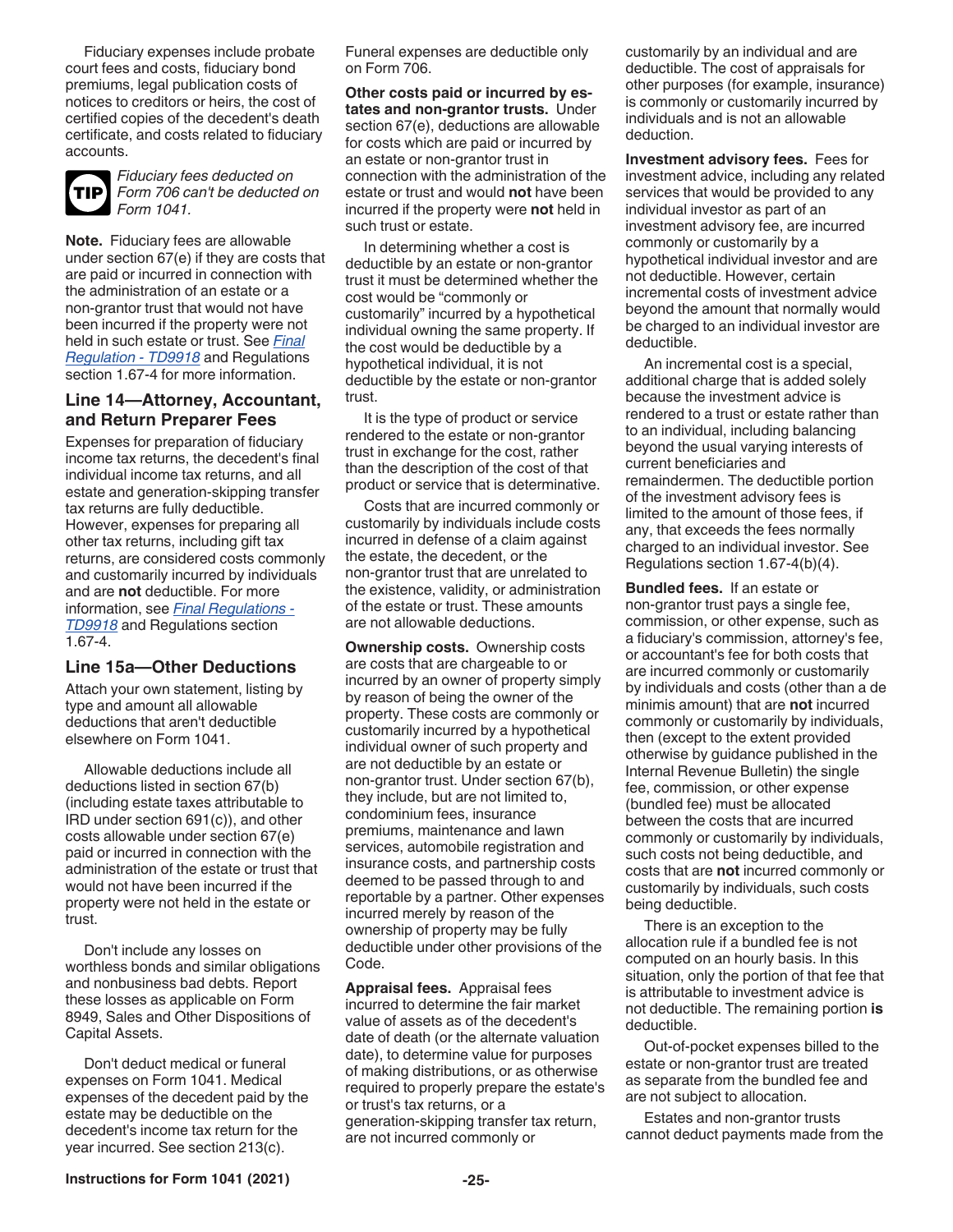bundled fee to third parties if such payments would not have been deductible if they had been paid directly by the estate or non-grantor trust.

Any reasonable method may be used to allocate a bundled fee, including without limitation the allocation of a portion of a fiduciary commission that is a bundled fee to investment advice. For more information, see Regulations section 1.67-4(c)(4).

**Note.** The reasonable method standard does not apply to determine the portion of the bundled fee attributable to payments made to third parties for commonly or customarily incurred by an individual or to any other separately assessed expense commonly or customarily incurred by an individual, because those payments and expenses are readily identifiable without any discretion on the part of the fiduciary or return preparer.

For more information, see Regulations 1.67-4.

#### **Other deductions reported on line 15a.**

**Bond premium(s).** For taxable bonds acquired before October 23, 1986, if the fiduciary elected to amortize the premium, report the amortization on this line. If you made the election to amortize the premium, the basis in the taxable bond must be reduced by the amount of amortization.

For tax-exempt bonds, you can't deduct the premium that is amortized. Although the premium can't be deducted, you must amortize the tax-exempt bond by the amount of premium amortized.

For more information, see section 171 and Pub. 550.

If you claim a bond premium deduction for the estate or trust, figure the deduction on a separate sheet and attach it to Form 1041.

**Casualty and theft losses.** Use Form 4684, Casualties and Thefts, to figure any deductible casualty and theft losses.

**Estate's or trust's share of amortization, depreciation, and depletion not claimed elsewhere.** If you can't deduct the estate's or trust's apportioned share of amortization, depreciation, and depletion as rent or royalty expenses on Schedule E (Form 1040), or as business or farm expenses on Schedule C, or F (Form 1040), itemize the estate's or trust's apportioned share of the deductions on

an attached sheet and include them on line 15a.

**Note.** Don't report the beneficiary's apportioned share of depreciation, depletion, and amortization on line 15a. Report the beneficiary's apportioned share of deductions on Schedule K-1 (Form 1041), box 9.

Itemize each beneficiary's apportioned share of the deductions and report them in the appropriate box of Schedule K-1 (Form 1041).

#### **Line 15b—Net Operating Loss Deduction**

An estate or trust is allowed a net operating loss deduction (NOLD) under section 172.

If you claim an NOLD for the estate or trust, figure the deduction on a separate sheet and attach it to the return.

#### **Line 18—Income Distribution Deduction**

If the estate or trust was required to distribute income currently or if it paid, credited, or was required to distribute any other amounts to beneficiaries during the tax year, complete Schedule B to determine the estate's or trust's income distribution deduction. However, if you are filing for a pooled income fund, don't complete Schedule B. Instead, attach a statement to support the computation of the income distribution deduction. For more information, see *Pooled Income Funds*, earlier.

If the estate or trust claims an income distribution deduction, complete and attach:

• Part I (through line 24) and Part II of Schedule I (Form 1041) to refigure the deduction on a minimum tax basis, and • Schedule K-1 (Form 1041) for each beneficiary to which a distribution was made or required to be made.

**Cemetery perpetual care fund.** On line 18, deduct the amount, not more than \$5 per gravesite, paid for maintenance of cemetery property. To the right of the entry space for line 18, enter the number of gravesites. Also write "Section 642(i) trust" in parentheses after the trust's name at the top of Form 1041. You don't have to complete Schedules B of Form 1041 and K-1 (Form 1041).

Don't enter less than zero on line 18.

#### **Line 19—Estate Tax Deduction (Including Certain Generation-Skipping Transfer Taxes)**

If the estate or trust includes IRD in its gross income, and such amount was included in the decedent's gross estate for estate tax purposes, the estate or trust is allowed to deduct in the same tax year that the income is included that portion of the estate tax imposed on the decedent's estate that is attributable to the inclusion of the IRD in the decedent's estate. For an example of the computation, see Regulations section 1.691(c)-1 and Pub. 559.

If any amount properly paid, credited, or required to be distributed by an estate or trust to a beneficiary consists of IRD received by the estate or trust, don't include such amounts in determining the estate tax deduction for the estate or trust. Figure the deduction on a separate sheet. Attach the sheet to your return.

*If you claim a deduction for estate tax attributable to*  **z** estate tax attributable to<br> **cAUTION** qualified dividends or capital *gains, you may have to adjust the amount on Form 1041, page 1, line 2b(2), or Schedule D (Form 1041), line 22.*

Also, a deduction is allowed for the GST tax imposed as a result of a taxable termination or a direct skip occurring as a result of the death of the transferor. See section 691(c)(3). Enter the estate's or trust's share of these deductions on line 19.

#### **Line 20—Qualified Business Income Deduction**

To figure your Qualified Business Income Deduction, use Form 8995, Qualified Business Income Deduction Simplified Computation, or Form 8995-A, Qualified Business Income Deduction, as applicable.

Use Form 8995 if:

• You have qualified business income (loss), REIT dividends, or PTP income (loss),

• Your 2021 taxable income before the qualified business income deduction is less than or equal to \$164,900, and

• You aren't a patron in a specified agricultural or horticultural cooperative.

If you don't meet these requirements, use Form 8995-A. Attach whichever form you use (Form 8995 or 8995-A) to your return. Also attach Schedules C, E, or F (Form 1040), whichever form you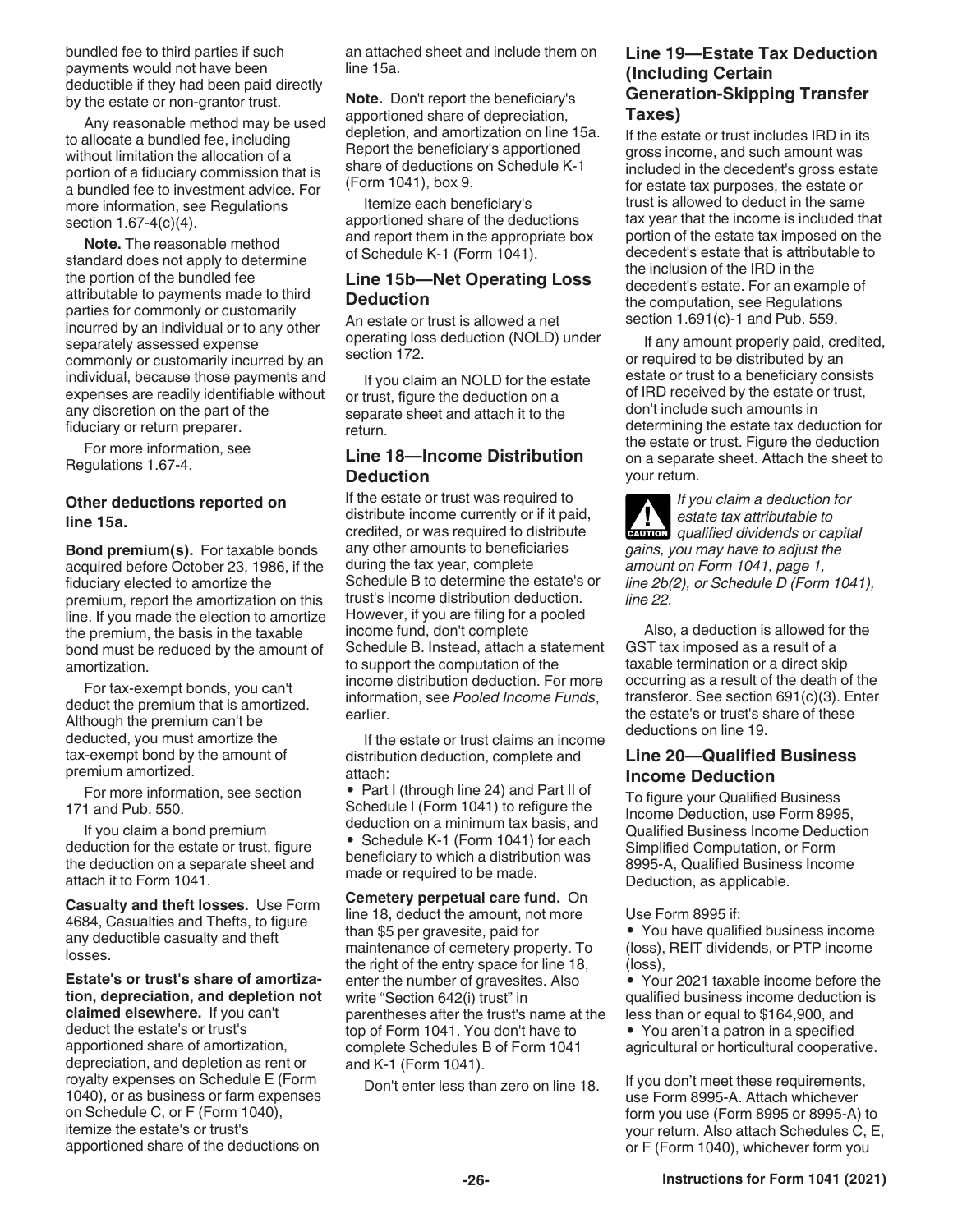use to report information about your qualified business income. See the instructions for Forms 8995 and 8995-A for more information for figuring and reporting your QBI deduction.

**Note.** Report the beneficiary's apportioned share of items of qualified business income (loss) subject to beneficiary specific determinations, W-2 wages, unadjusted basis immediately after acquisition (UBIA) of qualified property, qualified REIT dividends, and qualified publicly traded partnership income on a statement attached to Schedule K-1 (Form 1041). See the Instructions for Schedule K-1 (Form 1041), box 14, code I, later.

#### **Line 21—Exemption**

**Decedents' estates.** A decedent's estate is allowed a \$600 exemption.

**Trusts required to distribute all income currently.** A trust whose governing instrument requires that all income be distributed currently is allowed a \$300 exemption, even if it distributed amounts other than income during the tax year.

**Qualified disability trusts.** A qualified disability trust is allowed a \$4,300 exemption. This amount is not subject to phaseout.

A qualified disability trust is any trust:

1. Described in 42 U.S.C. 1396p(c) (2)(B)(iv) and established solely for the benefit of an individual under 65 years of age who is disabled, and

2. All of the beneficiaries of which are determined by the Commissioner of Social Security to have been disabled for some part of the tax year within the meaning of 42 U.S.C. 1382c(a)(3).

A trust will not fail to meet item 2 above just because the trust's corpus may revert to a person who isn't disabled after the trust ceases to have any disabled beneficiaries.

**All other trusts.** A trust not described above is allowed a \$100 exemption.

## **Tax and Payments**

## **Line 23—Taxable Income**

**Minimum taxable income.** Line 23 can't be less than the larger of:

• The inversion gain of the estate or trust, as figured under section 7874, if the estate or trust is an expatriated entity or a partner in an expatriated entity, or

• The sum of the excess inclusions of the estate or trust from Schedule Q

(Form 1066), Quarterly Notice to Residual Interest Holder of REMIC Taxable Income or Net Loss Allocation, line 2c.

**Net operating loss (NOL).** If line 23 (figured without regard to the minimum taxable income rule stated above) is a loss, the estate or trust may have an NOL. Don't include the deductions claimed on lines 13, 18, and 21 when figuring the amount of the NOL.

Generally, an NOL can only be carried forward to subsequent years and cannot be carried back. The 2-year carryback period only applies to the portion of an NOL attributable to a farming loss. For more information, see Pub. 536, Net Operating Losses (NOLs) for Individuals, Estates, and Trusts.

Complete Schedule A of Form 1045 to figure the amount of the NOL that is available for carryback or carryover. Use Form 1045 or file an amended return to apply for a refund based on an NOL carryback. For more information, see the Instructions for Form 1045, Application for Tentative Refund.

On the termination of the estate or trust, any unused NOL carryover that would be allowable to the estate or trust in a later tax year, but for the termination, is allowed to the beneficiaries succeeding to the property of the estate or trust. See the instructions for Schedule K-1 (Form 1041), box 11, codes E and F, later.

**Excess deductions on termination.** If the estate or trust has for its final year deductions (excluding the charitable deduction and personal exemption) in excess of its gross income, the excess deductions are allowed to the beneficiaries succeeding to the property of the estate or trust and retain their separate character as an amount allowed in arriving at adjusted gross income, a non-miscellaneous itemized deduction, or a miscellaneous itemized deduction. In general, an unused NOL carryover that is allowed to beneficiaries (as explained above) can't also be treated as an excess deduction. However, if the final year of the estate or trust is also the last year of the NOL carryover period, the NOL carryover not absorbed in that tax year by the estate or trust is included as an excess deduction. See the instructions for Schedule K-1 (Form 1041), box 11, codes A and B, later.

### **Line 25—Current Payment on Deferred Net 965 Tax Liability**

If you made a payment with respect to a current net 965 tax liability, enter the amount of the payment from Form 965-A, Part II, column (k).

#### **Line 27—Estimated Tax Penalty**

If line 28 is at least \$1,000 and more than 10% of the tax shown on Form 1041, or the estate or trust underpaid its 2021 estimated tax liability for any payment period, it may owe a penalty. See Form 2210 to determine whether the estate or trust owes a penalty and to figure the amount of the penalty.

**Note.** The penalty may be waived or reduced under certain conditions. See Pub. 505, Tax Withholding and Estimated Tax, and the Instructions for Form 2210 for details.

#### **Line 28—Tax Due**

You must pay the tax in full when the return is filed. You may pay by EFTPS. For more information about EFTPS, see *Electronic Deposits*, earlier. Also, you may pay by check or money order or by credit or debit card.

#### **To pay by check or money order.**

- If you pay by check or money order: • Make it payable to "United States Treasury",
- Make sure the name of the estate or trust appears on the payment,
- Write the estate's or trust's EIN and
- "2021 Form 1041" on the payment,

• Consider completing the 2021 Form 1041-V, and

• Enclose, but don't attach, the payment (and Form 1041-V, if completed) with Form 1041.

*Note.* The IRS can't accept a single check (including a cashier's check) for amounts of \$100,000,000 (\$100 million) or more. If you're sending \$100 million or more by check, you'll need to spread the payments over two or more checks with each check made out for an amount less than \$100 million. The \$100 million or more amount limit **doesn't** apply to other methods of payment (such as electronic payments), so please consider paying by means other than checks.

#### **To pay by credit or debit card.**

For information on paying your taxes electronically, including by credit or debit card, go to *[IRS.gov/E-pay](https://www.irs.gov/e-pay)*.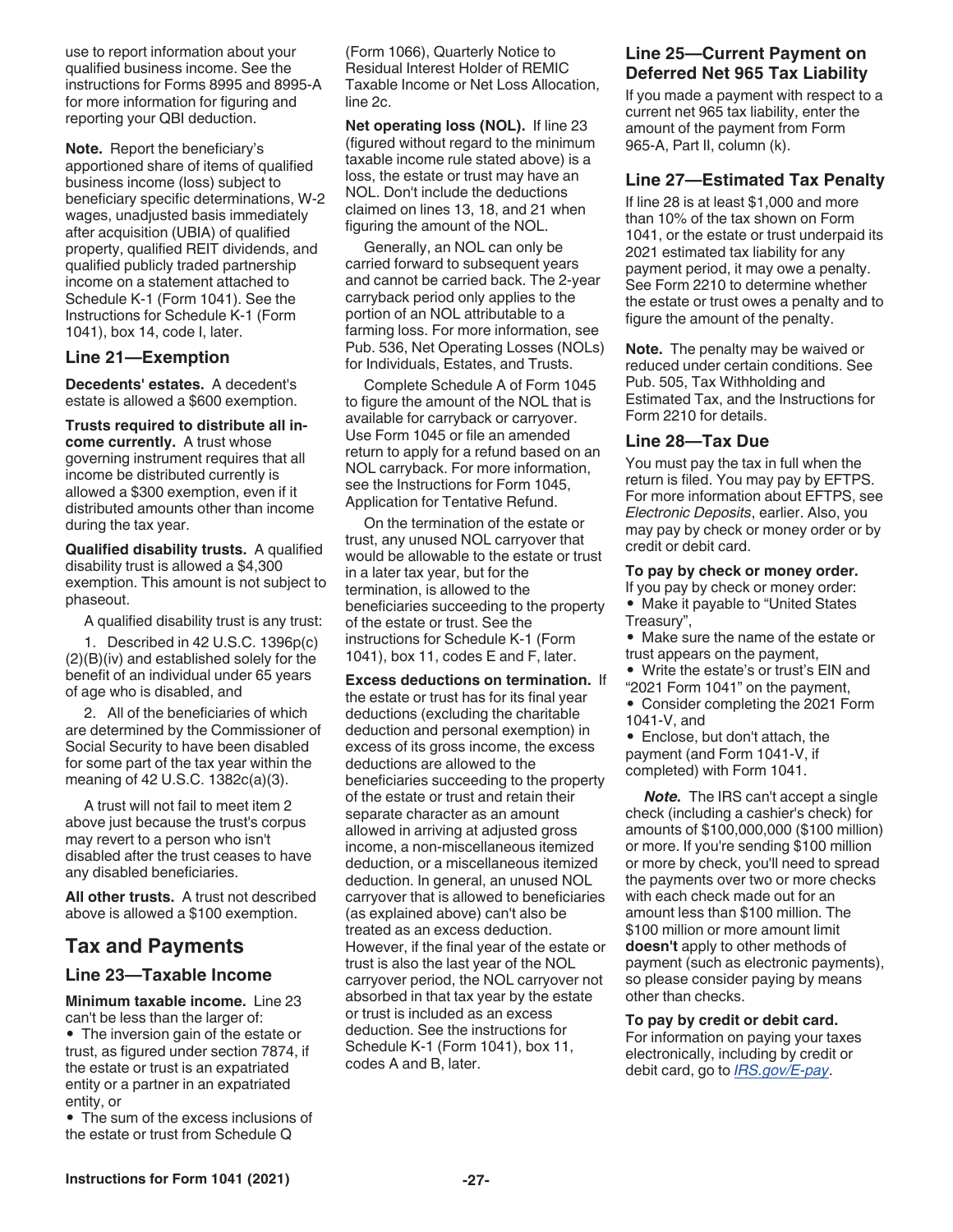#### **Line 30a—Credited to 2022 Estimated Tax**

Enter the amount from line 29 that you want applied to the estate's or trust's 2022 estimated tax.

## **Schedule A—Charitable Deduction**

### **General Instructions**

Generally, any part of the gross income of an estate or trust (other than a simple trust) that, under the terms of the will or governing instrument, is paid (or treated as paid) during the tax year for a charitable purpose specified in section 170(c) is allowed as a deduction to the estate or trust. It isn't necessary that the charitable organization be created or organized in the United States.

A pooled income fund or a section 4947(a)(1) nonexempt charitable trust treated as a private foundation must attach a separate sheet to Form 1041 instead of using Schedule A of Form 1041 to figure the charitable deduction.

**Additional return to be filed by trusts.** Trusts, other than split-interest trusts or nonexempt charitable trusts, that claim a charitable deduction also file Form 1041-A unless the trust is required to distribute currently to the beneficiaries all the income for the year determined under section 643(b) and related regulations.

Pooled income funds and charitable lead trusts also file Form 5227. See Form 5227 for information about any exceptions.

**Election to treat contributions as paid in the prior tax year.** The fiduciary of an estate or trust may elect to treat as paid during the tax year any amount of gross income received during that tax year or any prior tax year that was paid in the next tax year for a charitable purpose.

For example, if a calendar year estate or trust makes a qualified charitable contribution on February 7, 2022, from income earned in 2021 or prior, then the fiduciary can elect to treat the contribution as paid in 2021.

To make the election, the fiduciary must file a statement with Form 1041 for the tax year in which the contribution is treated as paid. This statement must include:

1. The name and address of the fiduciary;

2. The name of the estate or trust;

3. An indication that the fiduciary is making an election under section 642(c) (1) for contributions treated as paid during such tax year;

4. The name and address of each organization to which any such contribution is paid; and

5. The amount of each contribution and date of actual payment or, if applicable, the total amount of contributions paid to each organization during the next tax year, to be treated as paid in the prior tax year.

The election must be filed by the due date (including extensions) for Form 1041 for the next tax year. If the original return was filed on time, you may make the election on an amended return filed no later than 6 months after the due date of the return (excluding extensions). Write "Filed pursuant to section 301.9100-2" at the top of the amended return and file it at the same address you used for your original return.

For more information about the charitable deduction, see section 642(c) and related regulations.

#### **Specific Instructions**

### **Line 1—Amounts Paid or Permanently Set Aside for Charitable Purposes From Gross Income**

Enter amounts that were paid for a charitable purpose out of the estate's or trust's gross income, including any capital gains that are attributable to income under the governing instrument or local law. Include amounts paid during the tax year from gross income received in a prior tax year, but only if no deduction was allowed for any prior tax year for these amounts.

Estates, and certain trusts, may claim a deduction for amounts permanently set aside for a charitable purpose from gross income. Such amounts must be permanently set aside during the tax year to be used exclusively for religious, charitable, scientific, literary, or educational purposes, or for the prevention of cruelty to children or animals, or for the establishment, acquisition, maintenance, or operation of a public cemetery not operated for profit.

For a trust to qualify, the trust may not be a simple trust, and the set aside amounts must be required by the terms of a trust instrument that was created on or before October 9, 1969.

Further, the trust instrument must provide for an irrevocable remainder interest to be transferred to or for the use of an organization described in section 170(c); or the trust must have been created by a grantor who was at all times after October 9, 1969, under a mental disability to change the terms of the trust.

Also, certain testamentary trusts that were established by a will that was executed on or before October 9, 1969, may qualify. See Regulations section 1.642(c)-2(b).

Don't include any capital gains for the tax year allocated to corpus and paid or permanently set aside for charitable purposes. Instead, enter these amounts on line 4.

#### **Line 2—Tax-Exempt Income Allocable to Charitable Contributions**

Any estate or trust that pays or sets aside any part of its income for a charitable purpose must reduce the deduction by the portion allocable to any tax-exempt income. If the governing instrument specifically provides as to the source from which amounts are paid, permanently set aside, or to be used for charitable purposes, the specific provisions control. In all other cases, determine the amount of tax-exempt income allocable to charitable contributions by multiplying line 1 by a fraction, the numerator of which is the total tax-exempt income of the estate or trust, and the denominator of which is the gross income of the estate or trust. Don't include in the denominator any losses allocated to corpus.

#### **Line 4—Capital Gains for the Tax Year Allocated to Corpus and Paid or Permanently Set Aside for Charitable Purposes**

Enter the total of all capital gains for the tax year that are:

• Allocated to corpus, and

• Paid or permanently set aside for charitable purposes.

#### **Line 6—Section 1202 Exclusion Allocable to Capital Gains Paid or Permanently Set Aside for Charitable Purposes**

If the exclusion of gain from the sale or exchange of qualified small business (QSB) stock was claimed, enter the part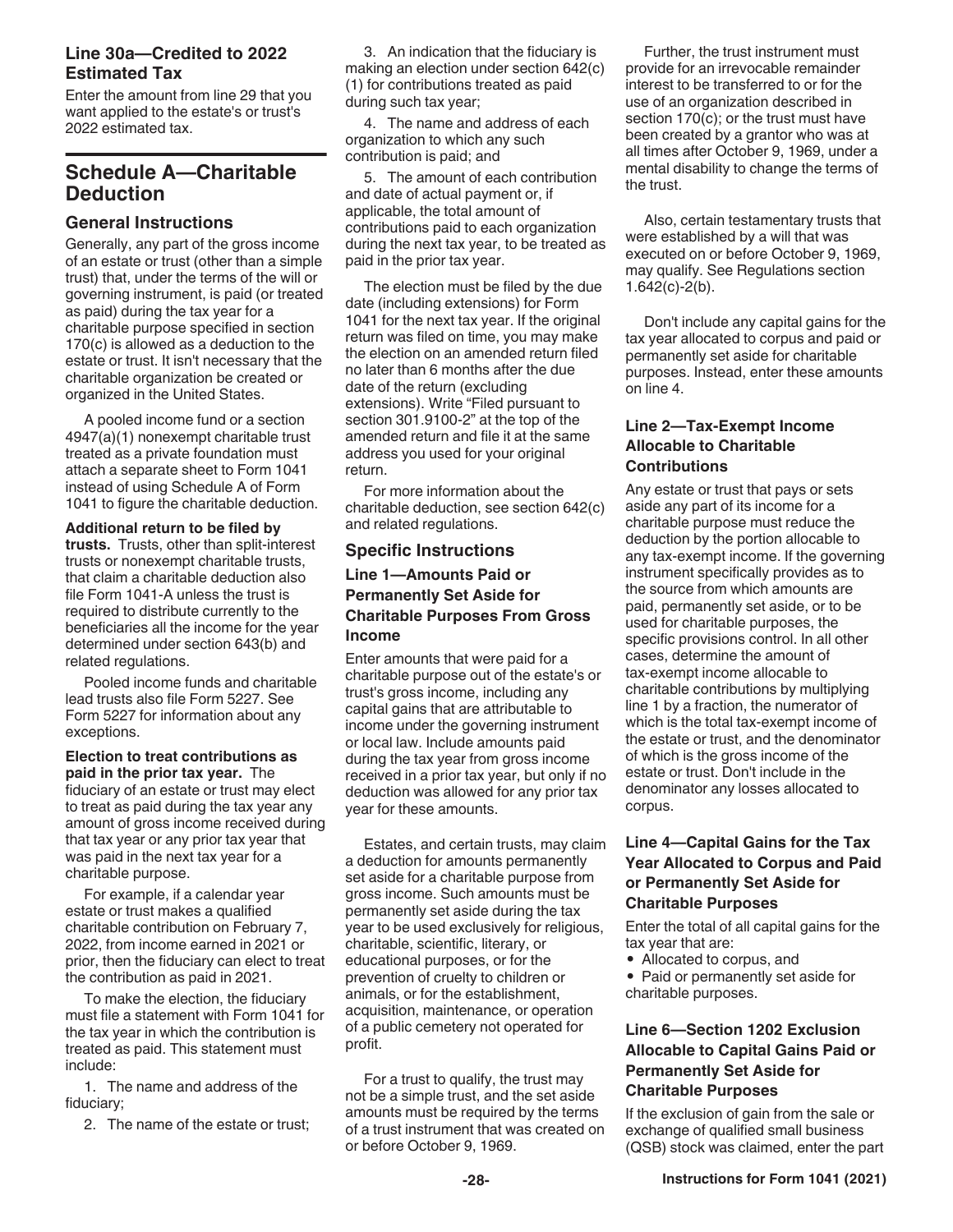of the gain included on Schedule A, lines 1 and 4, that was excluded under section 1202.

## **Schedule B—Income Distribution Deduction**

#### **General Instructions**

If the estate or trust was required to distribute income currently or if it paid, credited, or was required to distribute any other amounts to beneficiaries during the tax year, complete Schedule B to determine the estate's or trust's income distribution deduction.

**Note.** Use Schedule I (Form 1041) to compute the DNI and income distribution deduction on a minimum tax basis.

**Pooled income funds.** Don't complete Schedule B for these funds. Instead, attach a separate statement to support the computation of the income distribution deduction. See *Pooled Income Funds*, earlier, for more information.

**Separate share rule.** If a single trust or an estate has more than one beneficiary, and if different beneficiaries have substantially separate and independent shares, their shares are treated as separate trusts or estates for the sole purpose of determining the DNI allocable to the respective beneficiaries.

If the separate share rule applies, figure the DNI allocable to each beneficiary on a separate sheet and attach the sheet to this return. Any deduction or loss that is applicable solely to one separate share of the trust or estate isn't available to any other share of the same trust or estate.

For more information, see section 663(c) and related regulations.

#### **Withholding of tax on foreign per-**

**sons.** The fiduciary may be liable for withholding tax on distributions to beneficiaries who are foreign persons. For more information, see Pub. 515, Withholding of Tax on Nonresident Aliens and Foreign Entities, and Forms 1042 and 1042-S.

#### **Specific Instructions**

#### **Line 1—Adjusted Total Income**

Generally, enter on line 1, Schedule B, the amount from line 17 on page 1 of Form 1041. However, if both line 4 and line 17 on page 1 of Form 1041 are losses, enter on line 1, Schedule B, the smaller of those losses. If line 4 is zero

or a gain and line 17 is a loss, enter zero on line 1, Schedule B.

If you are filing for a simple trust, subtract from adjusted total income any extraordinary dividends or taxable stock dividends included on page 1, line 2, and determined under the governing instrument and applicable local law to be allocable to corpus.

#### **Line 2—Adjusted Tax-Exempt Interest**

To figure the adjusted tax-exempt interest:

**Step 1.** Add tax-exempt interest income on line 2 of Schedule A, any expenses allowable under section 212 allocable to tax-exempt interest, and any interest expense allocable to tax-exempt interest.

**Step 2.** Subtract the Step 1 total from the amount of tax-exempt interest (including exempt-interest dividends) received.

Section 212 expenses that are directly allocable to tax-exempt interest are allocated only to tax-exempt interest. A reasonable proportion of section 212 expenses that are indirectly allocable to both tax-exempt interest and other income must be allocated to each class of income.

Figure the interest expense allocable to tax-exempt interest according to the guidelines in Rev. Proc. 72-18, 1972-1 C.B. 740.

See Regulations sections 1.643(a)-5 and 1.265-1 for more information.

#### **Line 3**

Include all capital gains, whether or not distributed, that are attributable to income under the governing instrument or local law. For example, if the trustee distributed 50% of the current year's capital gains to the income beneficiaries (and reflects this amount in column (1), line 19 of Schedule D (Form 1041)), but under the governing instrument all capital gains are attributable to income, then include 100% of the capital gains on line 3. If the amount on Schedule D (Form 1041), line 19, column (1), is a net loss, enter zero.

If the exclusion of gain from the sale or exchange of QSB stock was claimed, don't reduce the gain on line 3 by any amount excluded under section 1202.

#### **Line 5**

In figuring the amount of long-term and short-term capital gain for the tax year included on Schedule A, line 1, the specific provisions of the governing instrument control if the instrument specifically provides as to the source from which amounts are paid, permanently set aside, or to be used for charitable purposes.

In all other cases, determine the amount to enter by multiplying line 1 of Schedule A by a fraction, the numerator of which is the amount of net capital gains that are included in the accounting income of the estate or trust (that is, not allocated to corpus) and are distributed to charities, and the denominator of which is all items of income (including the amount of such net capital gains) included in the DNI.

Reduce the amount on line 5 by any allocable section 1202 exclusion.

#### **Line 8—Accounting Income**

If you are filing for a decedent's estate or a simple trust, skip this line. If you are filing for a complex trust, enter the income for the tax year determined under the terms of the governing instrument and applicable local law. Don't include extraordinary dividends or taxable stock dividends determined under the governing instrument and applicable local law to be allocable to corpus.

#### **Lines 9 and 10**

Don't include any:

• Amount that was deducted on the prior year's return that was required to be distributed in the prior year;

• Amount that is paid or permanently set aside for charitable purposes or otherwise qualifying for the charitable deduction; or

• Amount that is properly paid or credited as a gift or bequest of a specific amount of money or specific property.

**Note.** An amount that can be paid or credited only from income isn't considered a gift or bequest. Also, to qualify as a gift or bequest, the amount must be paid in three or fewer installments.

### **Line 9—Income Required To Be Distributed Currently**

Line 9 is to be completed by all simple trusts as well as complex trusts and decedent's estates that are required to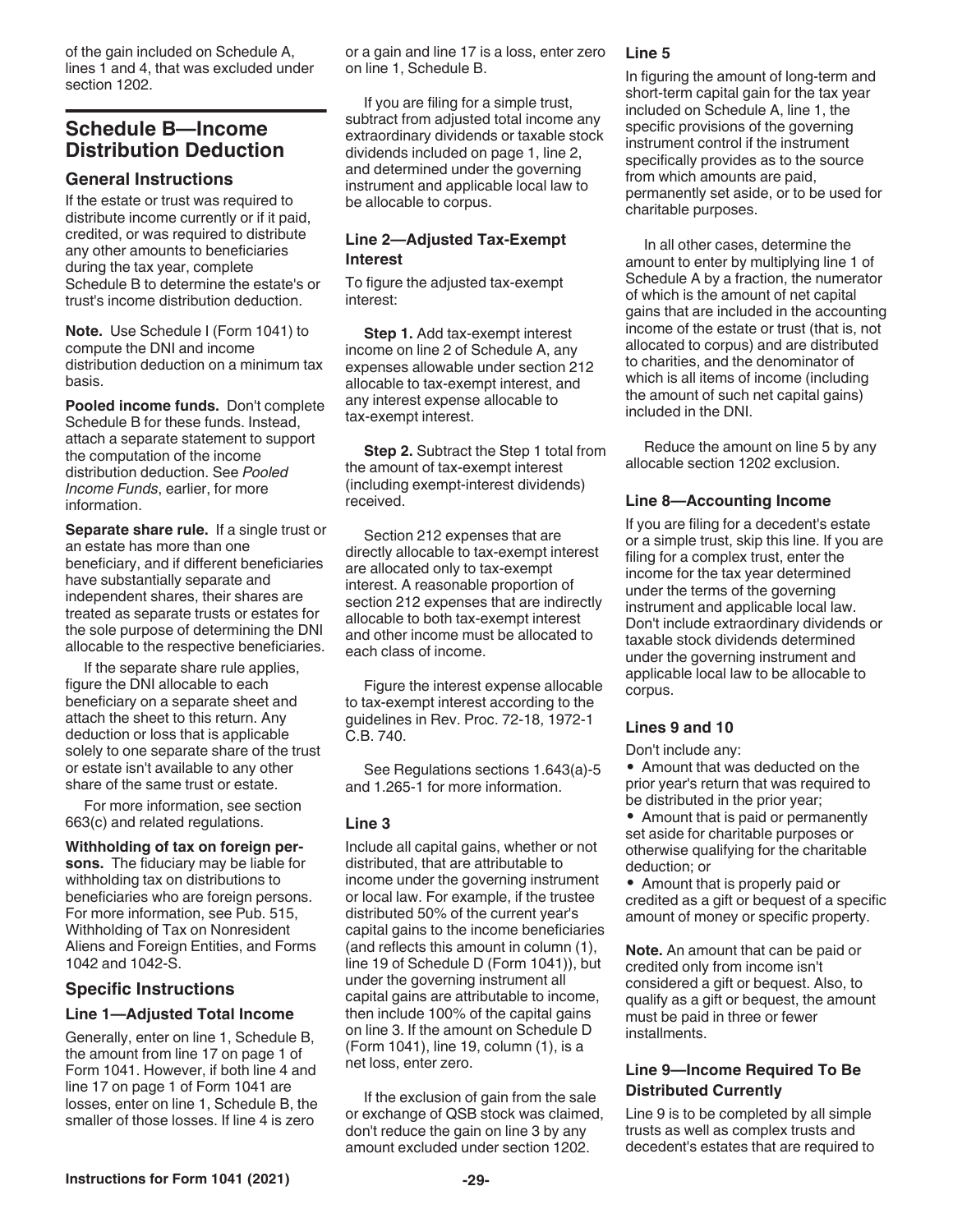distribute income currently, whether it is distributed or not. The determination of whether trust income is required to be distributed currently depends on the terms of the governing instrument and the applicable local law.

The line 9 distributions are referred to as first tier distributions and are deductible by the estate or trust to the extent of the DNI. The beneficiary includes such amounts in his or her income to the extent of his or her proportionate share of the DNI.

#### **Line 10—Other Amounts Paid, Credited, or Otherwise Required To Be Distributed**

Line 10 is to be completed only by a decedent's estate or complex trust. These distributions consist of any other amounts paid, credited, or required to be distributed and are referred to as second tier distributions. Such amounts include annuities to the extent not paid out of income, mandatory and discretionary distributions of corpus, and distributions of property in kind.

If Form 1041-T was timely filed to elect to treat estimated tax payments as made by a beneficiary, the payments are treated as paid or credited to the beneficiary on the last day of the tax year and must be included on line 10.

Unless a section 643(e)(3) election is made, the value of all noncash property actually paid, credited, or required to be distributed to any beneficiaries is the smaller of:

1. The estate's or trust's adjusted basis in the property immediately before distribution, plus any gain or minus any loss recognized by the estate or trust on the distribution (basis of beneficiary), or

2. The FMV of such property.

If a section 643(e)(3) election is made by the fiduciary, then the amount entered on line 10 will be the FMV of the property.

A fiduciary of a complex trust or a decedent's estate may elect to treat any amount paid or credited to a beneficiary within 65 days following the close of the tax year as being paid or credited on the last day of that tax year. To make this election, see the instructions for *Other Information*, *Question 6*, later.

The beneficiary includes the amounts on line 10 in his or her income only to the extent of his or her proportionate share of the DNI.

**Complex trusts.** If the second tier distributions exceed the DNI allocable to the second tier, the trust may have an accumulation distribution. See the line 11 instructions below.

#### **Line 11—Total Distributions**

If line 11 is more than line 8, and you are filing for a complex trust that has previously accumulated income, see the instructions for Schedule J, later, to see if you must complete Schedule J (Form 1041).

#### **Line 12—Adjustment for Tax-Exempt Income**

In figuring the income distribution deduction, the estate or trust isn't allowed a deduction for any item of the DNI that isn't included in the gross income of the estate or trust. Thus, for purposes of figuring the allowable income distribution deduction, the DNI (line 7) is figured without regard to any tax-exempt interest.

If tax-exempt interest is the only tax-exempt income included in the total distributions (line 11), and the DNI (line 7) is less than or equal to line 11, then enter on line 12 the amount from line 2.

If tax-exempt interest is the only tax-exempt income included in the total distributions (line 11), and the DNI is more than line 11 (that is, the estate or trust made a distribution that is less than the DNI), then figure the adjustment by multiplying line 2 by a fraction, the numerator of which is the total distributions (line 11), and the denominator of which is the DNI (line 7). Enter the result on line 12.

If line 11 includes tax-exempt income other than tax-exempt interest, figure line 12 by subtracting the total of the following from tax-exempt income included on line 11:

1. The charitable contribution deduction allocable to such tax-exempt income, and

2. Expenses allocable to tax-exempt income.

Expenses that are directly allocable to tax-exempt income are allocated only to tax-exempt income. A reasonable proportion of expenses indirectly allocable to both tax-exempt income and other income must be allocated to each class of income.

## **Schedule G—Tax Computation and Payments**

## **Part I – Tax Computation**

### **Line 1a**

**2021 tax rate schedule.** For tax years beginning in 2021, figure the tax using the following Tax Rate Schedule and enter the tax on line 1a. However, see the Instructions for Schedule D (Form 1041) and the Qualified Dividends Tax Worksheet, later.

|                             | 2021 Tax Rate Schedule |                    |                 |  |  |  |
|-----------------------------|------------------------|--------------------|-----------------|--|--|--|
| If taxable<br>income<br>is: |                        |                    |                 |  |  |  |
| Over-                       | But not<br>over—       | Its tax is: amount | Of the<br>over— |  |  |  |
| \$0                         | \$2.650                | 10%                | \$0             |  |  |  |
| 2,650                       | 9,550                  | $$265 + 24\%$      | 2,650           |  |  |  |
| 9.550                       | 13.050                 | $$1.921 + 35\%$    | 9,550           |  |  |  |
| 13,050                      |                        | $$3,146 + 37\%$    | 13,050          |  |  |  |

**Schedule D (Form 1041) and Schedule D Tax Worksheet.** Use Part V of Schedule D (Form 1041) or the Schedule D Tax Worksheet, whichever is applicable, to figure the estate's or trust's tax if the estate or trust files Schedule D (Form 1041) and has: • A net capital gain and any taxable

income, or

• Qualified dividends on line 2b(2) of Form 1041 and any taxable income.

**Qualified Dividends Tax Worksheet.**  If you don't have to complete Part I or Part II of Schedule D and the estate or trust has an amount entered on line 2b(2) of Form 1041 and any taxable income (line 23), then figure the estate's or trust's tax using the worksheet, later, and enter the tax on line 1a.

**Note.** You must reduce the amount you enter on line 2b(2) of Form 1041 by the portion of the section 691(c) deduction claimed on line 19 of Form 1041 if the estate or trust received qualified dividends that were IRD.

**Line 1c—AMT.** Attach Schedule I (Form 1041) if any of the following apply.

- The estate or trust must complete Schedule B.
- The estate or trust claims a credit on line 2b, 2c, or 2d of Schedule G.

• The estate's or trust's share of alternative minimum taxable income (line 27 of Schedule I (Form 1041)) exceeds \$25,700.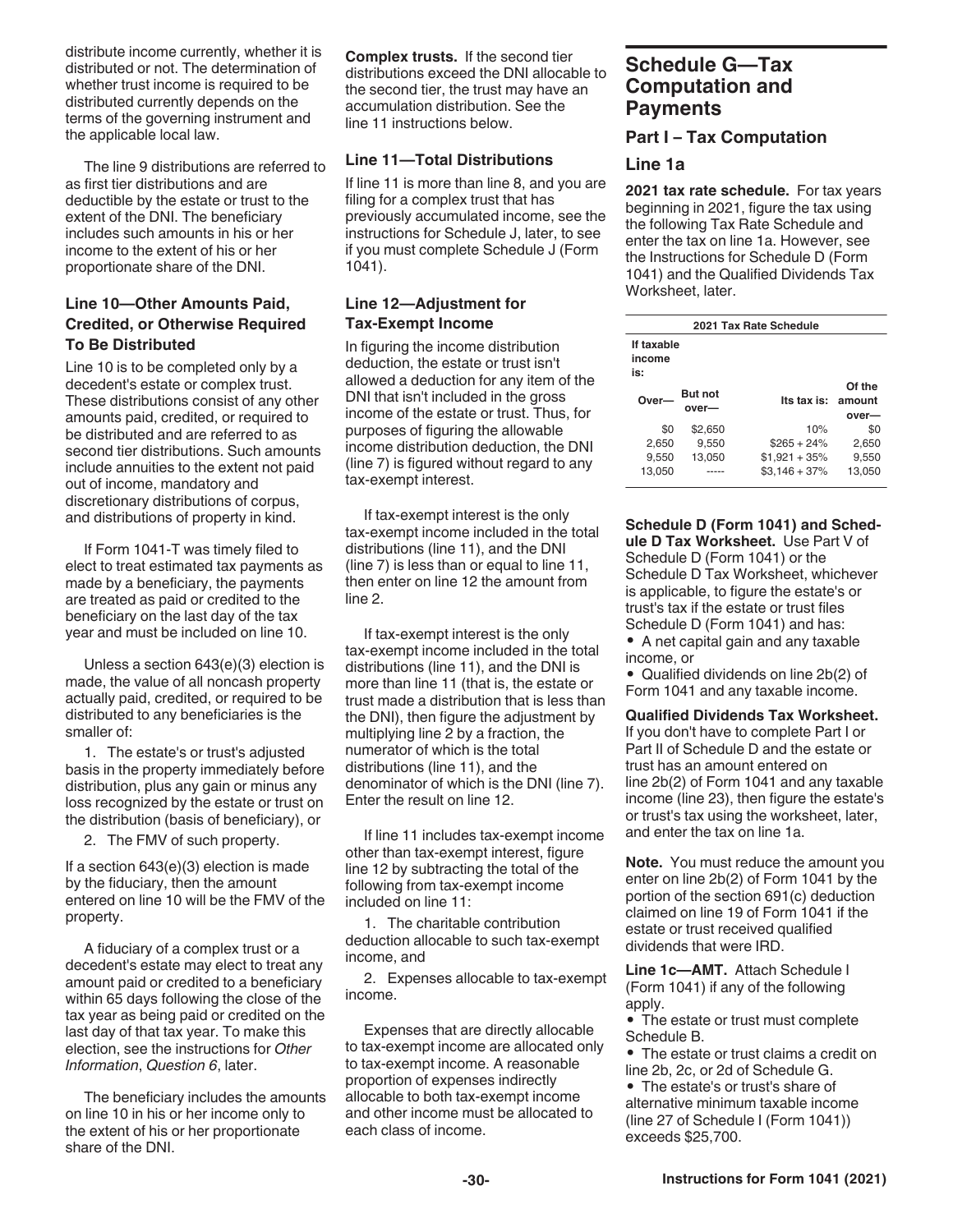|     | Qualified Dividends Tax Worksheet-Schedule G, Part I, line 1a<br>Caution: Don't use this worksheet if the estate or trust must complete Schedule D (Form 1041). |    | <b>Keep for Your Records</b> |  |
|-----|-----------------------------------------------------------------------------------------------------------------------------------------------------------------|----|------------------------------|--|
|     |                                                                                                                                                                 |    |                              |  |
| 1.  |                                                                                                                                                                 |    |                              |  |
| 2.  |                                                                                                                                                                 |    |                              |  |
| 3.  | If you are claiming investment interest expense on Form<br>4952, enter the amount from line 4g; otherwise                                                       |    |                              |  |
|     |                                                                                                                                                                 |    |                              |  |
| 4.  |                                                                                                                                                                 |    |                              |  |
| 5.  | Subtract line 4 from line 1. If zero or less, enter -0-                                                                                                         |    |                              |  |
| 6.  |                                                                                                                                                                 |    |                              |  |
| 7.  | Enter the smaller of the amount on line 5 or line 6                                                                                                             |    |                              |  |
| 8.  |                                                                                                                                                                 |    |                              |  |
| 9.  |                                                                                                                                                                 | 9. |                              |  |
| 10. |                                                                                                                                                                 |    |                              |  |
| 11. |                                                                                                                                                                 |    |                              |  |
| 12. |                                                                                                                                                                 |    |                              |  |
| 13. |                                                                                                                                                                 |    |                              |  |
| 14. |                                                                                                                                                                 |    |                              |  |
| 15. |                                                                                                                                                                 |    |                              |  |
| 16. |                                                                                                                                                                 |    |                              |  |
| 17. |                                                                                                                                                                 |    |                              |  |
| 18. |                                                                                                                                                                 |    |                              |  |
| 19. |                                                                                                                                                                 |    |                              |  |
| 20. |                                                                                                                                                                 |    |                              |  |
| 21. |                                                                                                                                                                 |    |                              |  |
| 22. |                                                                                                                                                                 |    |                              |  |
| 23. | Tax on all taxable income. Enter the smaller of line 21 or line 22 here and on Sch.                                                                             |    |                              |  |
|     |                                                                                                                                                                 |    |                              |  |

Enter the amount from line 54 of Schedule I (Form 1041) on line 1c.

**Line 1d—Total.** If the amount from line 14 of Form 8978 is a positive amount, include it in the total reported on line 1d.

#### **Line 2a—Foreign Tax Credit**

Attach Form 1116, Foreign Tax Credit (Individual, Estate, or Trust), if you elect to claim credit for income or profits taxes paid or accrued to a foreign country or a U.S. possession. The estate or trust may claim credit for that part of the foreign taxes not allocable to the beneficiaries (including charitable beneficiaries). Enter the estate's or trust's share of the credit on line 2a. See Pub. 514, Foreign Tax Credit for Individuals, for details.

#### **Line 2b—General Business Credit**

*Don't include any amounts that are allocated to a beneficiary. Credits that are allocated*  **CAUTION** *between the estate or trust and the beneficiaries are listed in the instructions for Schedule K-1, box 13, later. Generally, these credits are apportioned on the basis of the income allocable to the estate or trust and the beneficiaries.* **!**

Enter on line 2b the estate's or trust's total general business credit allowed for the current year from Form 3800. The estate or trust must file Form 3800 to claim any of the general business credits. Generally, if the estate's or trust's only source of a credit is from a pass-through entity and the beneficiary isn't entitled to an allocable share of a credit, you aren't required to complete the source form for that credit. However, certain credits have limitations and special computations that may require you to complete the source form. See the Instructions for Form 3800 for more information.

### **Line 2c—Credit for Prior Year Minimum Tax**

An estate or trust that paid AMT in a previous year may be eligible for a minimum tax credit in 2021. See Form 8801, Credit for Prior Year Minimum Tax—Individuals, Estates, and Trusts.

#### **Line 2d—Bond Credits**

Complete and attach Form 8912, Credit to Holders of Tax Credit Bonds, if the estate or trust claims a credit for holding a tax credit bond. Also, be sure to include the credit in interest income.

#### **Line 2e—Total Credits**

To claim a credit allowable to the estate or trust other than the credits entered on lines 2a through 2d, include the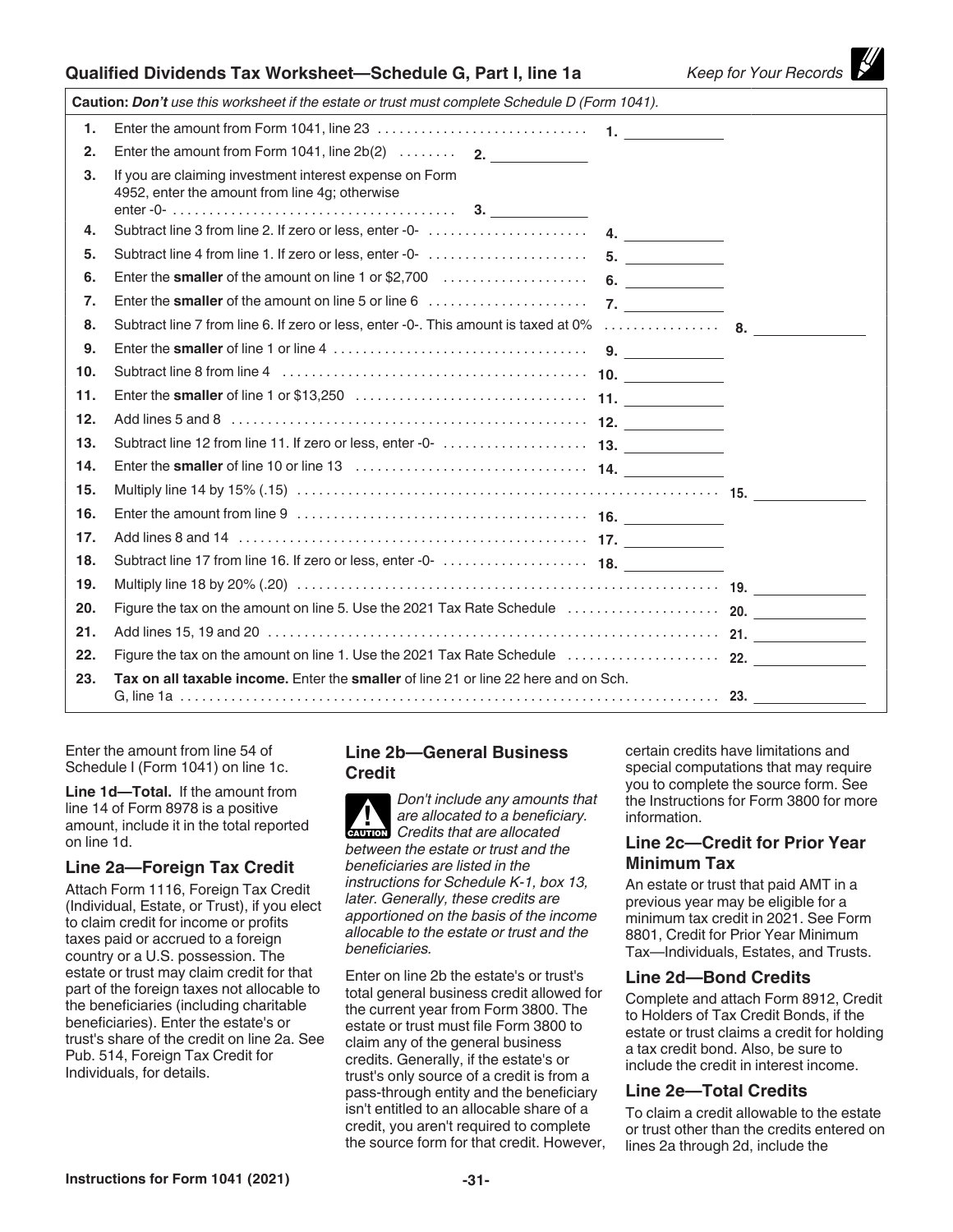|      | <b>Electing Small Business Trust Tax Computation</b>                                                                                                                                                                           |  |
|------|--------------------------------------------------------------------------------------------------------------------------------------------------------------------------------------------------------------------------------|--|
| 1.   |                                                                                                                                                                                                                                |  |
| 2a.  |                                                                                                                                                                                                                                |  |
| 2b.  |                                                                                                                                                                                                                                |  |
| З.   |                                                                                                                                                                                                                                |  |
| 4.   |                                                                                                                                                                                                                                |  |
| 5.   |                                                                                                                                                                                                                                |  |
| 6.   |                                                                                                                                                                                                                                |  |
| 7.   |                                                                                                                                                                                                                                |  |
| 8.   |                                                                                                                                                                                                                                |  |
| 9.   |                                                                                                                                                                                                                                |  |
| 10.  | Charitable contribution deduction. Check here if deduction includes prior year carryover [ ]  10.                                                                                                                              |  |
| 11.  | Qualified business income deduction (S portion). Attach Form 8995 or 8995-A                                                                                                                                                    |  |
| 12.  |                                                                                                                                                                                                                                |  |
| 13.  |                                                                                                                                                                                                                                |  |
| 14a. | Tax. Tax on taxable income. See instructions.  14a. __________________                                                                                                                                                         |  |
| 14b. | Alternative minimum tax (S portion). Attach Schedule I (Form 1041)  14b.                                                                                                                                                       |  |
| 14c. |                                                                                                                                                                                                                                |  |
| 15a. | Foreign tax credit (S portion). Attach Form 1116  15a.                                                                                                                                                                         |  |
| 15b. | General business credit (S portion). Attach Form 3800  15b. [CrossBusiness credit (S portion).                                                                                                                                 |  |
| 15c. | Credit for prior-year minimum tax (S portion). Attach Form 8801  15c.                                                                                                                                                          |  |
| 15d. | Bond credits (S portion). Attach Form 8912  15d.                                                                                                                                                                               |  |
| 15e. | Total credits. Add lines 15a through 15d (and the context of the context of the context of the context of the context of the context of the context of the context of the context of the context of the context of the context |  |
| 16.  | Recapture taxes (S portion). Check if from: Form 4255 [ ] or Form 8611 [ ]  16.                                                                                                                                                |  |
| 17.  | Total ESBT tax. Subtract line 15e from line 14c and add line 16. Enter here and on Form 1041,                                                                                                                                  |  |

allowable credit in the total for line 2e. Complete and attach the appropriate form and write the form number and amount of the allowable credit on the dotted line to the left of the entry space.

If the amount from line 14 of Form 8978 is a negative amount, treat it as a positive amount and add it to the total reported on line 2e.

### **Line 4—Tax on the ESBT Portion of the Trust**

Use the ESBT Tax Worksheet above to figure the ESBT tax. Enter the amount from line 17 of the ESBT Worksheet on line 4.

See *Electing Small Business Trusts (ESBTs)*, earlier, for the special tax computation rules that apply to the portion of an ESBT consisting of stock in one or more S corporations.

### **Line 5—Net Investment Income Tax**

Enter the amount of net investment income tax calculated and attach Form 8960. See the Instructions for Form 8960 to calculate the tax and *Net Investment Income Tax*, later, for more information.

#### **Line 6—Recapture Taxes**

**Recapture of investment credit.** If the estate or trust disposed of investment credit property or changed its use before the end of the recapture period, see Form 4255, Recapture of Investment Credit, to figure the recapture tax allocable to the estate or trust. Include the tax on line 6 and write "ICR" on the dotted line to the left of the entry space.

**Recapture of low-income housing credit.** If the estate or trust disposed of property (or there was a reduction in the qualified basis of the property) on which

the low-income housing credit was claimed, see Form 8611, Recapture of Low-Income Housing Credit, to figure any recapture tax allocable to the estate or trust. Include the tax on line 6 and write "LIHCR" on the dotted line to the left of the entry space.

**Recapture of qualified electric vehicle credit.** If the estate or trust claimed the qualified electric vehicle credit in a prior tax year for a vehicle that ceased to qualify for the credit, part or all of the credit may have to be recaptured. See Regulations section 1.30-1(b) for details. If the estate or trust owes any recapture tax, include it on line 6 and write "QEVCR" on the dotted line to the left of the entry space.

**Recapture of the Indian employment credit.** Generally, if the estate or trust terminates a qualified employee less than 1 year after the date of initial employment, any Indian employment credit allowed for a prior tax year by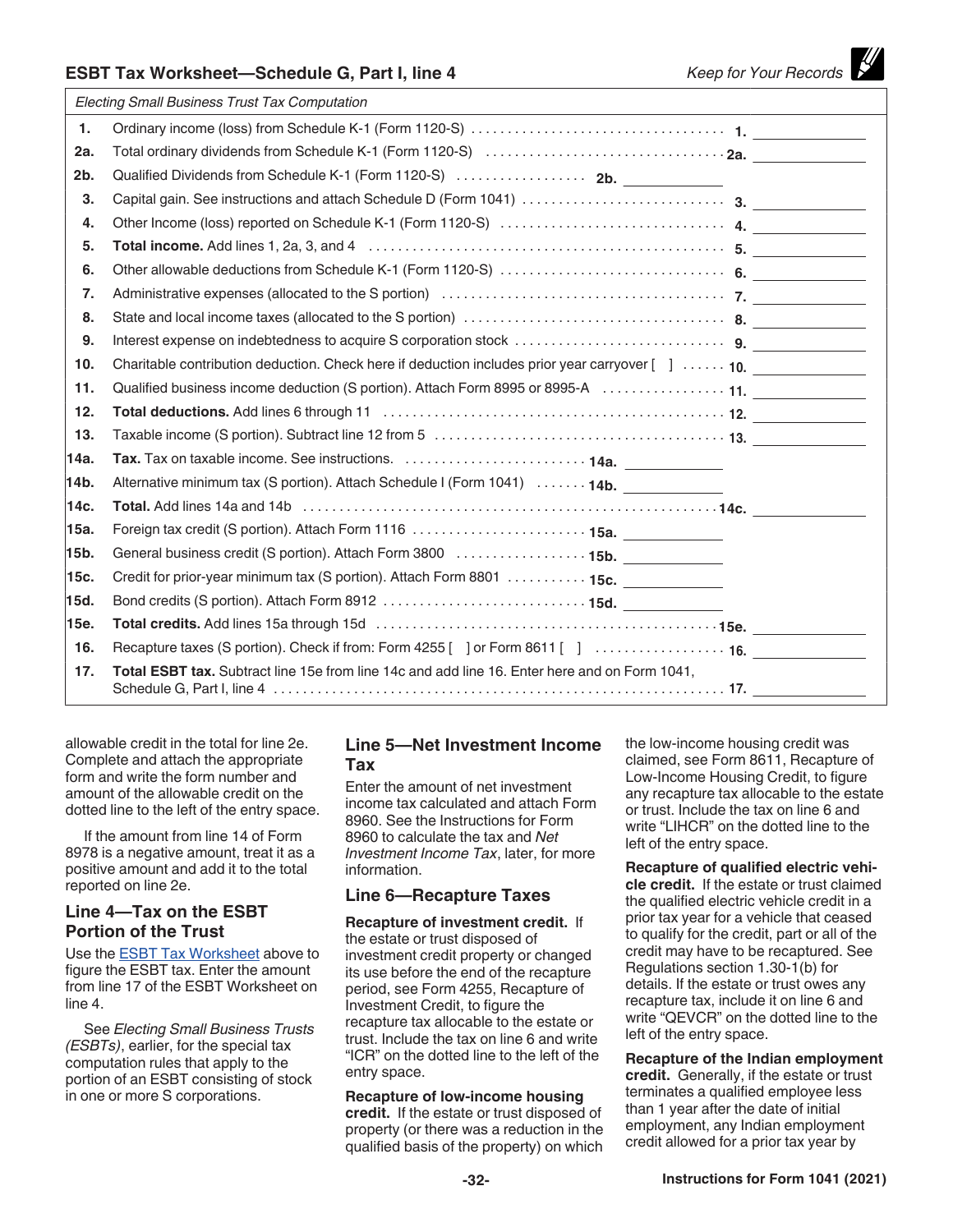reason of wages paid or incurred to that employee must be recaptured. See Form 8845 and section 45A for details. If the estate or trust owes any recapture tax, include it on line 6 and write "IECR" on the dotted line to the left of the entry space.

#### **Recapture of the new markets credit.**

If the estate or trust owes any new markets recapture tax, include it on line 6 and write "NMCR" on the dotted line to the left of the entry space. For more information, including how to figure the recapture amount, see section 45D(g).

#### **Recapture of the credit for employer-provided child care facilities.** If

the facility ceased to operate as a qualified child care facility or there was a change in ownership, part or all of the credit may have to be recaptured. See Form 8882 for details. If the estate or trust owes any recapture tax, include it on line 6 and write "ECCFR" on the dotted line to the left of the entry space.

**Recapture of the alternative motor vehicle credit.** See section 30B(h)(8) for details. Include the tax on line 6 and write "AMVCR" on the dotted line to the left of the entry space.

**Recapture of the alternative fuel vehicle refueling property credit.** See section 30C(e)(5) for details. Include the tax on line 6 and write "ARPCR" on the dotted line to the left of the entry space.

#### **Line 7 — Household Employment Taxes**

If any of the following apply, get Schedule H (Form 1040), Household Employment Taxes, and its instructions, to see if the estate or trust owes these taxes.

1. The estate or trust paid any one household employee cash wages of \$2,300 or more in 2021. Cash wages include wages paid by checks, money orders, etc. When figuring the amount of cash wages paid, combine cash wages paid by the estate or trust with cash wages paid to the household employee in the same calendar year by the household of the decedent or beneficiary for whom the administrator, executor, or trustee of the estate or trust is acting.

2. The estate or trust withheld federal income tax during 2021 at the request of any household employee.

3. The estate or trust paid total cash wages of \$1,000 or more in any calendar quarter of 2020 or 2021 to household employees.

Enter on line 7 any household employment taxes owed from Schedule H (Form 1040), Part I, line 8d, or Part III, line 26.

**Note.** See *Amended Schedule H (Form 1040 )* under *F. Initial Return, Amended Return, etc.*, earlier, for information on filing an amended Schedule H (Form 1040) for a Form 1041.

#### **Line 8 — Other Taxes and Amounts Due**

**Triggering event under section 965(i).** If you had a triggering event under section 965(i) during the year, enter on *Line 8, Other taxes and amounts due*, the current year tax liability from the triggered deferred net 965 tax liability from Form 965-A, Part IV, column (f).

**ESBTs.** If a triggering event occurred in the S portion of the ESBT, also include on the attachment that shows the amount of the net 965 tax liability attributable to the S portion of the trust the triggered deferred net 965 tax liability from Form 965-A, Part IV, column (f).

**Interest on deferred tax attributable to installment sales of certain timeshares and residential lots and certain nondealer real property installment obligations.** If an obligation arising from the disposition of real property to which section 453(l) or 453A applies is outstanding at the close of the year, the estate or trust must include the interest due under section 453(l)(3)(B) or 453A(c), whichever is applicable, in the amount to be entered on line 8 of Schedule G, Form 1041, with the notation "Section 453(l) interest" or "Section 453A(c) interest," whichever is applicable. Attach a schedule showing the computation.

**Form 4970, Tax on Accumulation Distribution of Trusts.** Include on this line any tax due on an accumulation distribution from a trust. To the left of the entry space, write "From Form 4970" and the amount of the tax.

**Form 8697, Interest Computation Under the Look-Back Method for Completed Long-Term Contracts.**  Include the interest due under the look-back method of section 460(b)(2). To the left of the entry space, write "From Form 8697" and the amount of interest due.

**Form 8866, Interest Computation Under the Look-Back Method for Property Depreciated Under the Income Forecast Method.** Include the

interest due under the look-back method of section 167(g)(2). To the left of the entry space, write "From Form 8866" and the amount of interest due.

**Interest on deferral of gain from certain constructive ownership transactions.** Include the interest due under section 1260(b) on any deferral of gain from certain constructive ownership transactions. To the left of the entry space, write "1260(b)" and the amount of interest due.

**Form 5329, Additional Taxes on Qualified Plans (Including IRAs) and Other Tax-Favored Accounts.** If the estate or trust fails to receive the minimum distribution under section 4974, use Form 5329 to pay the excise tax. To the left of the entry space, write "From Form 5329" and the amount of the tax.

#### **Additional tax on the early disposition of noncash property for which a section 247(g)(3) election was made by an Alaska Native Settlement**

**Trust.** This additional 10% tax only should be shown on an amended return filed by a Settlement Trust for the year in which the Settlement Trust received a contribution of noncash property from an Alaska Native Corporation and elected to defer the recognition of income related to such property, but disposed of the property within the first tax year subsequent to the tax year the Settlement Trust received the property. Determine the increase in tax due to the inclusion of the deferred income and include on this line the additional tax due, equal to 10% of the increase in tax due to the inclusion of the deferred income. The increase in tax due to the inclusion of the deferred income, which is the base amount for the computation of the additional 10% tax shown on this line, should be shown elsewhere on Schedule G. If the amended return also shows changes to income, deductions, or credits unrelated to the inclusion of the deferred income, attach a schedule showing the computation of the additional tax due only to the inclusion of the deferred income. To the left of the entry space, write "Section 247(g)(3) tax."

#### **Line 9—Total Tax**

Add Schedule G, Part I, lines 3 through 8. Enter the total on Schedule G, Part I, line 9; and page 1 of Form 1041, line 24.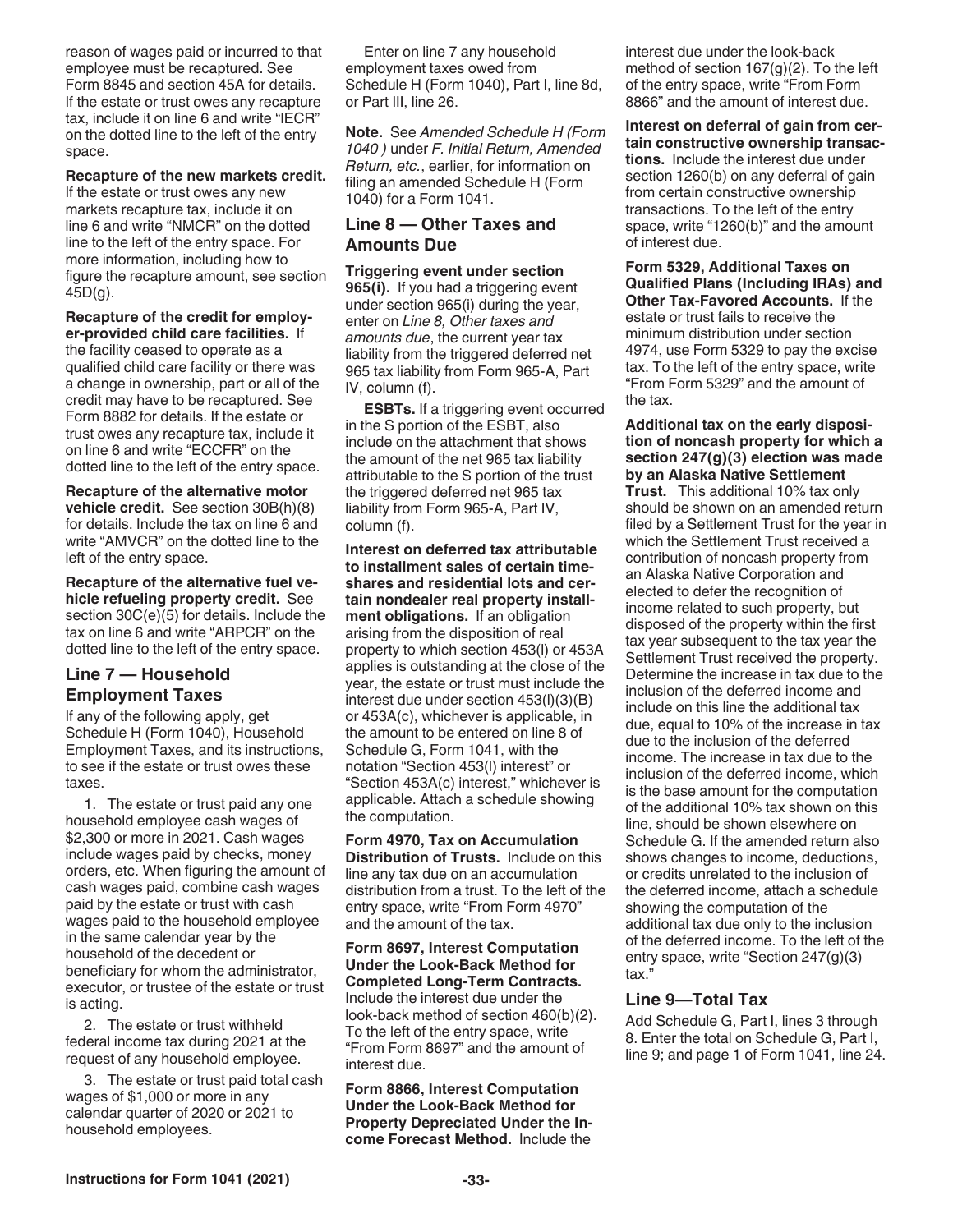### **Part II – Payments**

## **Line 10—2021 Estimated Tax Payments and Amount Applied From 2020 Return**

Enter the amount of any estimated tax payment you made with Form 1041-ES for 2021 plus the amount of any overpayment from the 2020 return that was applied to the 2021 estimated tax.

If the estate or trust is the beneficiary of another trust and received a payment of estimated tax that was credited to the trust (as reflected on the Schedule K-1 issued to the trust), then report this amount separately with the notation "section 643(g)" in the space next to line 10 and include this amount in the amount entered on line 10.

*Don't include on Form 1041 estimated tax paid by an estimated tax paid by an individual before death. Instead, include those payments on the decedent's final income tax return.*

### **Line 11—Estimated Tax Payments Allocated to Beneficiaries (from Form 1041-T)**

The trustee (or executor, for the final year of the estate) may elect under section 643(g) to have any portion of its estimated tax treated as a payment of estimated tax made by a beneficiary or beneficiaries. The election is made on Form 1041-T, Allocation of Estimated Tax Payments to Beneficiaries, which must be filed by the 65th day after the close of the trust's tax year. Form 1041-T shows the amounts to be allocated to each beneficiary. This amount is reported on the beneficiary's Schedule K-1 (Form 1041), box 13, code A.

Attach Form 1041-T to your return only if you haven't yet filed it; however, attaching Form 1041-T to Form 1041 doesn't extend the due date for filing Form 1041-T. If you have already filed Form 1041-T, don't attach a copy to your return.



#### *Failure to file Form 1041-T by the due date (March 7, 2022, for*  **calendar year estates and <b>calendar** year estates and

*trusts) will result in an invalid election. An invalid election will require the filing of amended Schedules K-1 for each beneficiary who was allocated a payment of estimated tax.*

### **Line 13—Tax Paid with Form 7004**

If you filed Form 7004 to request an extension of time to file Form 1041, enter the amount that you paid with the extension request.

## **Line 14—Federal Income Tax Withheld**

Use line 14 to claim a credit for any federal income tax withheld (and not repaid) by (a) an employer on wages and salaries of a decedent received by the decedent's estate; (b) a payer of certain gambling winnings (for example, state lottery winnings); or (c) a payer of distributions from pensions, annuities, retirement or profit-sharing plans, IRAs, insurance contracts, etc., received by a decedent's estate or trust. Attach a copy of Form W-2, Form W-2G, or Form 1099-R to the front of the return.

*Except for backup withholding (as explained below), withheld*   $\int$  (as explained below), withher<br>
income tax can't be passed *through to beneficiaries on either Schedule K-1 or Form 1041-T.*

**Backup withholding.** If the estate or trust received a 2021 Form 1099 showing federal income tax withheld (that is, backup withholding) on interest income, dividends, or other income, check the box and include the amount withheld on income retained by the estate or trust in the total for line 14.

Report on Schedule K-1 (Form 1041), box 13, code B, any credit for backup withholding on income distributed to the beneficiary.

### **Line 15—Current Net 965 Tax Liability - Eligible for Installment Payment Election**

If you have a section 965(i) net tax liability for which a triggering event has occurred in the current year and you are making a section 965(h) election with respect to that section 965 net tax liability, enter this amount from Form 965-A, Part I, column (f).

### **Line 16a—Credit for Tax Paid on Undistributed Capital Gains**

Attach Copy B of Form 2439, Notice to Shareholder of Undistributed Long-Term Capital Gains.

## **Line 16b—Credit for Federal Tax on Fuels**

Enter any credit for federal excise taxes paid on fuels that are ultimately used for nontaxable purposes (for example, an off-highway business use). Attach Form 4136, Credit for Federal Tax Paid on

Fuels. See Pub. 510, Excise Taxes, for more information.

## **Line 17— Credit for Qualified Sick and Family Leave Wages for Leave Taken Before April 1, 2021**

Enter the refundable portion of the qualified sick and family leave credit from Schedule H (Form 1040), Part I, line 8e on line 17.

## **Line 18—Credit for Qualified Sick and Family Leave Wages for Leave Taken After March 31, 2021**

Enter the refundable portion of the qualified sick and family leave credit from Schedule H (Form 1040), Part I, line 8f on line 18.

## **Net Investment Income Tax**

Certain estates and trusts may be subject to the Net Investment Income Tax (NIIT). Estates and trusts use Form 8960 to report their Net Investment Income (NII) and calculate the tax. The amount of NIIT payable by the estate or trust is reported on Form 1041, Schedule G, line 5.

The NIIT is imposed on estates and trusts to the extent that they have undistributed net investment income and adjusted gross income (AGI) exceeding \$13,050. See *Definitions*, earler, for the calculation of an estate or trust's AGI. The following types of estates and trusts may owe the NIIT in addition to their regular income tax liability:

- Decedent's estates,
- Simple and complex trusts,
- Electing small business trusts (ESBTs),
- Pooled income funds, and
- Bankruptcy estates.

However, in the case of bankruptcy estates, the adjusted gross income threshold is \$125,000.

## **Calculation of Net Investment In-**

**come.** In general, an estate or trust's NII is calculated in the same way as an individual. However, there are special rules for the calculation of NII in the case of an ESBT. See instructions to Form 8960 and Regulations section 1.1411-3(e) for information on the calculation (and Regulations section 1.1411-3(c)(1) for information on the ESBT calculation).

**Distributions on Net Investment Income.** The NIIT is imposed on estates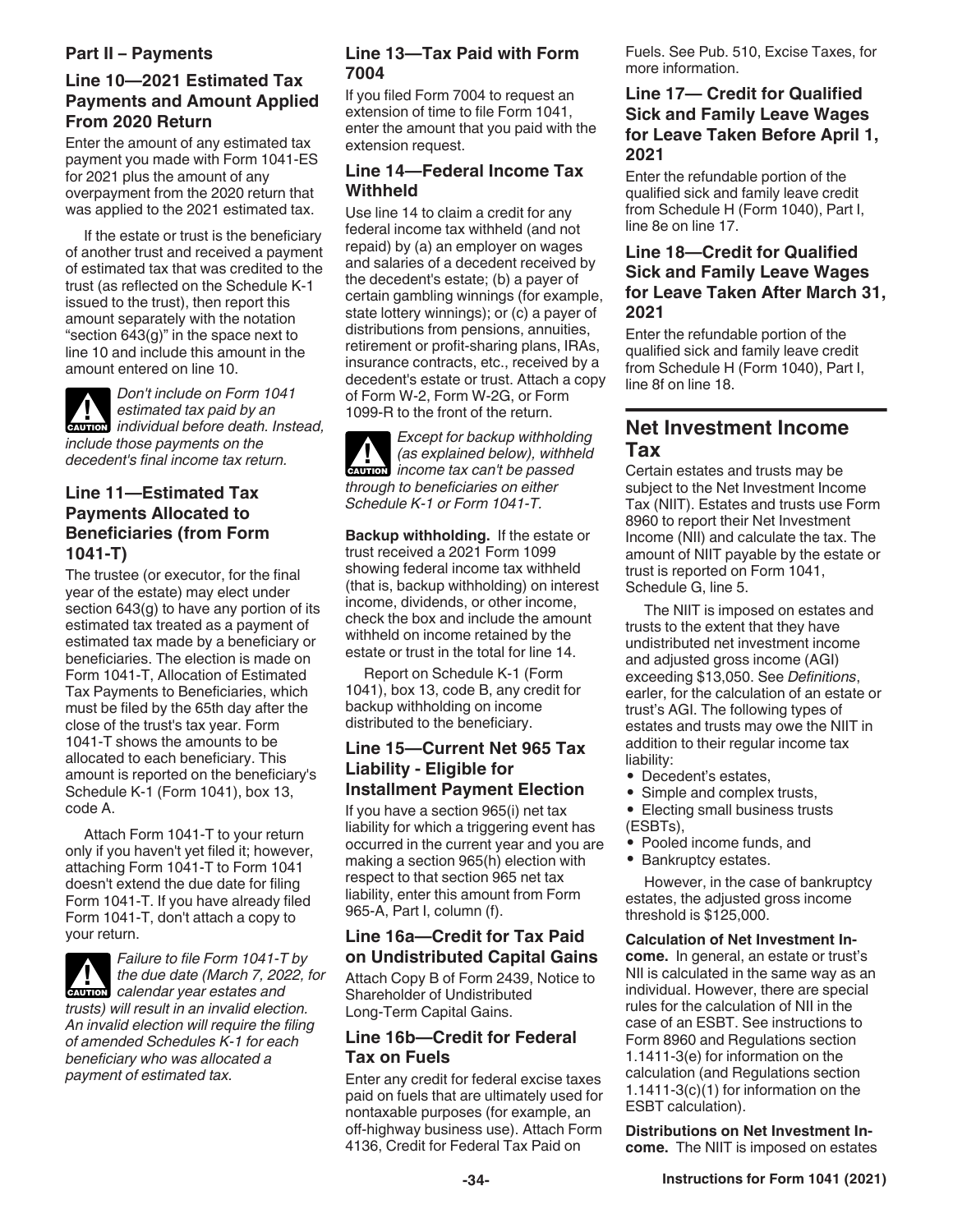and trusts to the extent it has undistributed net investment income. In order to arrive at the estate or trust's undistributed net investment income, the estate or trust's NII is reduced for (1) distributions of NII to beneficiaries, and (2) NII allocable to charities when the estate or trust is allowed a deduction under section 642(c). Instructions for Form 8960, line 18, provide more information on the calculation of undistributed net investment income.

#### **NII allocable to the deduction under**

**section 642(c).** An estate, trust, or pooled income fund's NII is reduced by the amount of NII allocable to the charitable deduction allowed under section 642(c). In the case of an estate, trust, or pooled income fund that has NII and non-NII income in a year when a section 642(c) deduction is claimed, the amount of the NII deduction allocable to the section 642(c) deduction will be less than the amount reported on Form 1041, Schedule A, line 7 (or on the separate calculation in the case of a pooled income fund).

**Beneficiary reporting.** In general, the amount of the income distribution deduction (from Form 1041, Schedule B, line 15) that reduces the estate or trust's NII will be the amount of NII that will be taxable to the beneficiaries on their Schedules K-1 (Form 1041).

The Schedule K-1 has a code H in box 14 to report the amount of net investment income distributed to the beneficiary. The amount reported in code H represents an adjustment (either positive or negative) that the beneficiary must use in completing its Form 8960 (if necessary). In the case where the trust's income distribution deduction allowed in calculating undistributed net investment income is less than the amount on Schedule B, line 15, then code H will show a negative number that is the difference between the two amounts. In the case of an estate or trust that issues more than one Schedule K-1 for a year, the sum of the amounts reported in code H on all of the Schedules K-1 will be the difference between Schedule B, line 15, and the amount deducted on Form 8960, line 18b, for amounts of NII distributed to a beneficiary.



*The beneficiary's NII will equal all taxable amounts reported on the Schedule K-1, adjusted by the amount reported in box 14, code H.*



*The only instance where code H will be a positive number is when:*

*• The estate or trust owns directly, or indirectly, an (a) interest in a section 1291 fund, or (b) interest in a controlled foreign corporation or qualified electing fund and no election under Regulations section 1.1411–10(g) has been made with respect to that interest, and*

*• The distribution from one of the entities described above is (a) net investment income to the estate or trust, but not included in its taxable income, and (b) the distributions from the estate or trust to the beneficiary(ies) in the year exceed the amount of the income distribution deduction allowed for regular tax purposes (from Schedule B, line 15).*

**Special rules.** In the final year of an estate or trust, deductions in excess of income may be reported to the beneficiary on Schedule K-1, box 11. These deductions may also be deductible by the beneficiary for NIIT purposes. In this situation, the terminating estate or trust should provide the beneficiary information regarding whether the amounts reported in box 11, codes A through E, include any amounts that are deductible for NIIT purposes. See Regulations section  $1.1411 - 4(g)(4)$ .

## **Other Information**

#### **Question 1**

If the estate or trust received tax-exempt income, figure the allocation of expenses between tax-exempt and taxable income on a separate sheet and attach it to the return. Enter only the deductible amounts on the return. Don't figure the allocation on the return itself. For more information, see the instructions for *Allocation of Deductions for Tax-Exempt Income*, earlier.

Report the amount of tax-exempt interest income received or accrued in the space provided below Question 1.

Also, include any exempt-interest dividends the estate or trust received as a shareholder in a mutual fund or other regulated investment company.

**Paycheck Protection Program (PPP) loan forgiveness reporting.** Report tax-exempt income resulting from the forgiveness of a PPP loan on this line. Attach a statement to the trust's or estate's return for each tax year in which the trust or estate is applying Rev. Proc. 2021-48, sections 3.01(1), (2), or (3). The statement should include the

following information, for each PPP loan:

a) The trust's or estate's name, address, and EIN; b) A statement that the trust or estate is applying section 3.01(1), (2), or (3) of Rev. Proc. 2021-48, as applicable;

c) The amount of tax-exempt income from forgiveness of the PPP loan that the trust or estate is treating as received or accrued during the tax year; and d) Whether forgiveness of the PPP loan has been granted as of the date the return is filed.

A trust or estate that did not report tax-exempt income from a PPP loan on its 2020 return may file an amended return to apply Rev. Proc. 2021-48 and should do so according to these instructions. A trust or estate that reported tax-exempt income from a PPP loan on its 2020 return, the timing of which corresponds to one of the options presented in Rev. Proc. 2021-48, need not file an amended return solely to attach the statement that is described in these instructions.

As explained in section 3.03 of Rev. Proc. 2021-48, if a trust or estate treats tax-exempt income resulting from a PPP loan as received or accrued prior to when forgiveness of the PPP loan is granted and the amount of forgiveness granted is less than the amount of tax-exempt income that was previously treated as received or accrued, the trust or estate must make appropriate adjustments (if any) on an amended return for the tax year in which the trust or estate treated the tax-exempt income as received or accrued. The trust or estate should attach a statement to such amended return that includes the following information:

a) The trust's or estate's name, address, and EIN; b) A statement that the trust or estate is making adjustments in accordance with section 3.03 of Rev. Proc. 2021-48; and c) The tax year in which tax-exempt income was originally reported, the amount of tax-exempt income that was originally reported in such tax year, and the amount of tax-exempt income being adjusted on the amended return.

#### **Question 2**

All salaries, wages, and other compensation for personal services must be included on the return of the person who earned the income, even if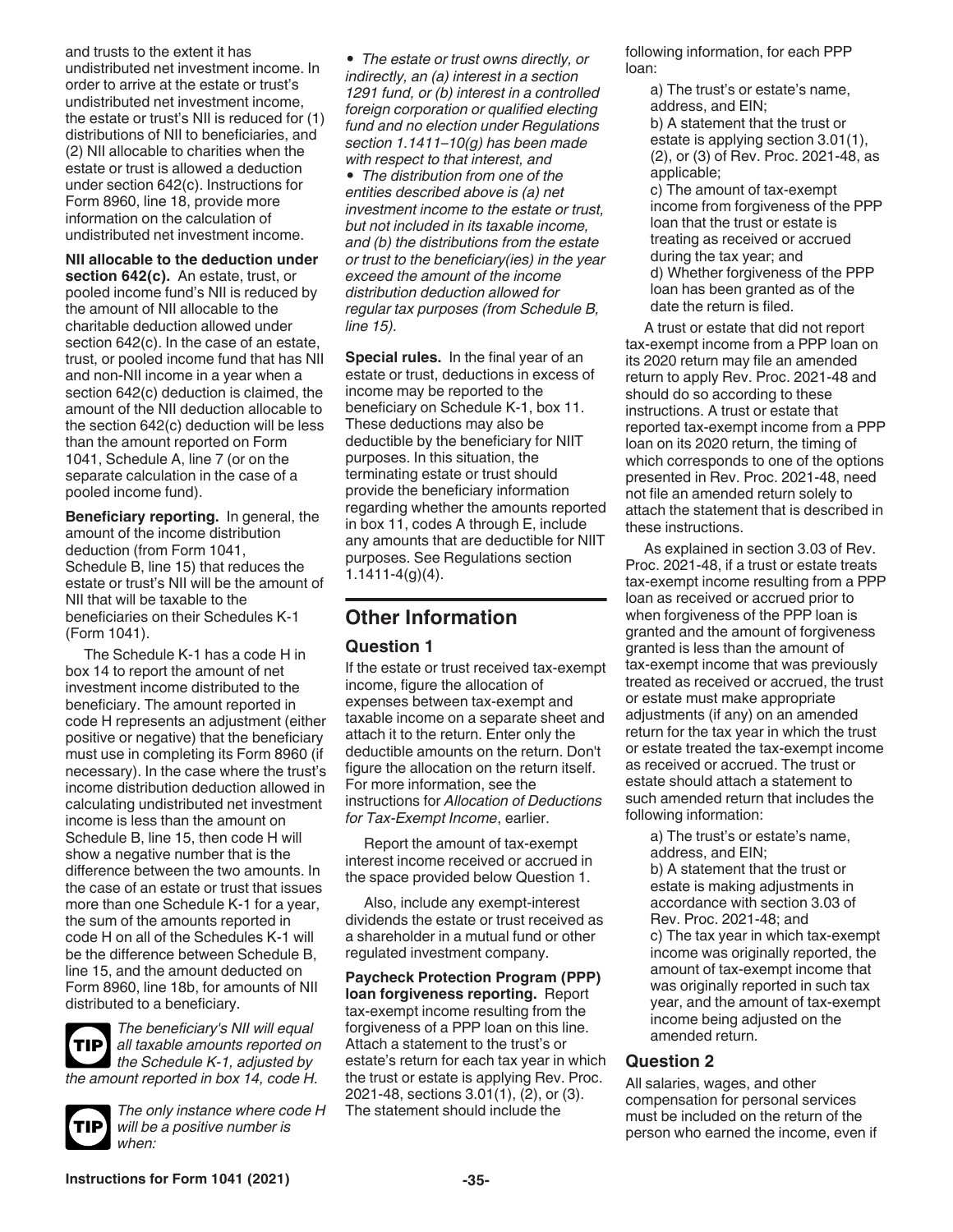the income was irrevocably assigned to a trust by a contract assignment or similar arrangement.

The grantor or person creating the trust is considered the owner if he or she keeps "beneficial enjoyment" of or substantial control over the trust property. The trust's income, deductions, and credits are allocable to the owner.

If you checked "Yes" for Question 2, see *Special Reporting Instructions*, earlier.

#### **Question 3**

Check the "Yes" box and enter the name of the foreign country if either 1 or 2 below applies.

1. The estate or trust owns more than 50% of the stock in any corporation that owns one or more foreign bank accounts.

2. At any time during the year the estate or trust had an interest in or signature or other authority over a bank, securities, or other financial account in a foreign country.

**Exception.** Check "No" if either of the following applies to the estate or trust:

• The combined value of the accounts was \$10,000 or less during the whole year, or

• The accounts were with a U.S. military banking facility operated by a U.S. financial institution.

If you checked "Yes" for Question 3, electronically file FinCEN Form 114, Report of Foreign Bank and Financial Accounts (FBAR), with the Department of the Treasury using the FinCEN's BSA E-Filing Sytem. Because FinCEN Form 114 isn't a tax form, don't file it with Form 1041.

See *[fincen.gov](https://www.fincen.gov)* for more information.



*If you are required to file FinCEN Form 114 but don't, you FinCEN Form 114 but don't, you***<br>** *may have to pay a penalty of up to \$10,000 (or more in some cases).*

#### **Question 4**

The estate or trust may be required to file Form 3520, Annual Return To Report Transactions With Foreign Trusts and Receipt of Certain Foreign Gifts, if:

• It directly or indirectly transferred property or money to a foreign trust. For this purpose, any U.S. person who created a foreign trust is considered a transferor;

• It is treated as the owner of any part of the assets of a foreign trust under the grantor trust rules; or

• It received a distribution from a foreign trust.

*An owner of a foreign trust must ensure that the trust files an annual information return on Form 3520-A, Annual Information Return of Foreign Trust With a U.S. Owner.* **TIP**

### **Question 5**

An estate or trust claiming an interest deduction for qualified residence interest (as defined in section 163(h)(3)) on seller-provided financing must include on an attachment to the 2021 Form 1041 the name, address, and TIN of the person to whom the interest was paid or accrued (that is, the seller).

If the estate or trust received or accrued such interest, it must provide identical information on the person liable for such interest (that is, the buyer). This information doesn't need to be reported if it duplicates information already reported on Form 1098.

#### **Question 6**

To make the section 663(b) election to treat any amount paid or credited to a beneficiary within 65 days following the close of the tax year as being paid or credited on the last day of that tax year, check the box. This election can be made by the fiduciary of a complex trust or the executor of a decedent's estate. For the election to be valid, you must file Form 1041 by the due date (including extensions). Once made, the election is irrevocable.

#### **Question 7**

To make the section 643(e)(3) election to recognize gain on property distributed in kind, check the box and see the Instructions for Schedule D (Form 1041).

#### **Question 9**

Generally, a beneficiary is a skip person if the beneficiary is in a generation that is two or more generations below the generation of the transferor to the trust.

To determine if a beneficiary that is a trust is a skip person, and for exceptions to the general rules, see the definition of a skip person in the instructions for Schedule R of Form 706.

#### **Question 10**

A domestic trust that is a specified domestic entity must file Form 8938 along with Form 1041 for the tax year. Form 8938 must be filed each year the value of the trust's specified foreign financial assets meets or exceeds the reporting threshold. A trust exceeds the threshold amount if the total value of the specified foreign financial assets is more than \$50,000 on the last day of the tax year or more than \$75,000 at any time during the tax year. For more information on domestic trusts that are specified domestic entities, the filing threshold, and the types of foreign financial assets that must be reported, see the Instructions for Form 8938.

A domestic trust that is required to file Form 8938 along with Form 1041 for the tax year must check "Yes" to Question 10 under *Other Information*, Form 1041.

### **Question 11a**

A distribution of S corporation stock by an estate or trust that results in a change of ownership for federal income tax purposes is a triggering event described in Regulations section 1.965-7 $(c)(3)$ . If the estate or trust transfers less than all of its shares of stock of the S corporation, the transfer will be a triggering event only with respect to the portion of the estate's or trust's section 965(i) net tax liability that is properly allocable to the transferred shares. If the person who received the distribution of S corporation stock is an eligible section 965(i) transferee, the estate or trust may enter into a transfer agreement with the eligible section 965(i) transferee to prevent the assessment of the estate's or trust's section 965(i) net tax liability in the tax year that includes the triggering event.

The estate or trust must report in Part IV, column (g) of Form 965-A, Individual Report of Net 965 Tax Liability, the transfer out of the section 965 tax liability properly allocable to S corporation shares for which the estate or trust entered into a transfer agreement with an eligible section 965(i) transferee. See the instructions for Form 965-A for additional information.

*The transfer agreement must be filed within 30 days of the*  **h**<br>**CAUTION** *triggering event. See Form 965-D, Transfer Agreement Under 965(i)(2), and the related instructions for additional information.*

## **Question 11b**

If the estate or trust distributed S corporation shares and the estate or trust did not enter into a timely transfer agreement for all shares transferred during the tax year, the transfer of shares not covered by a transfer agreement is a triggering event. See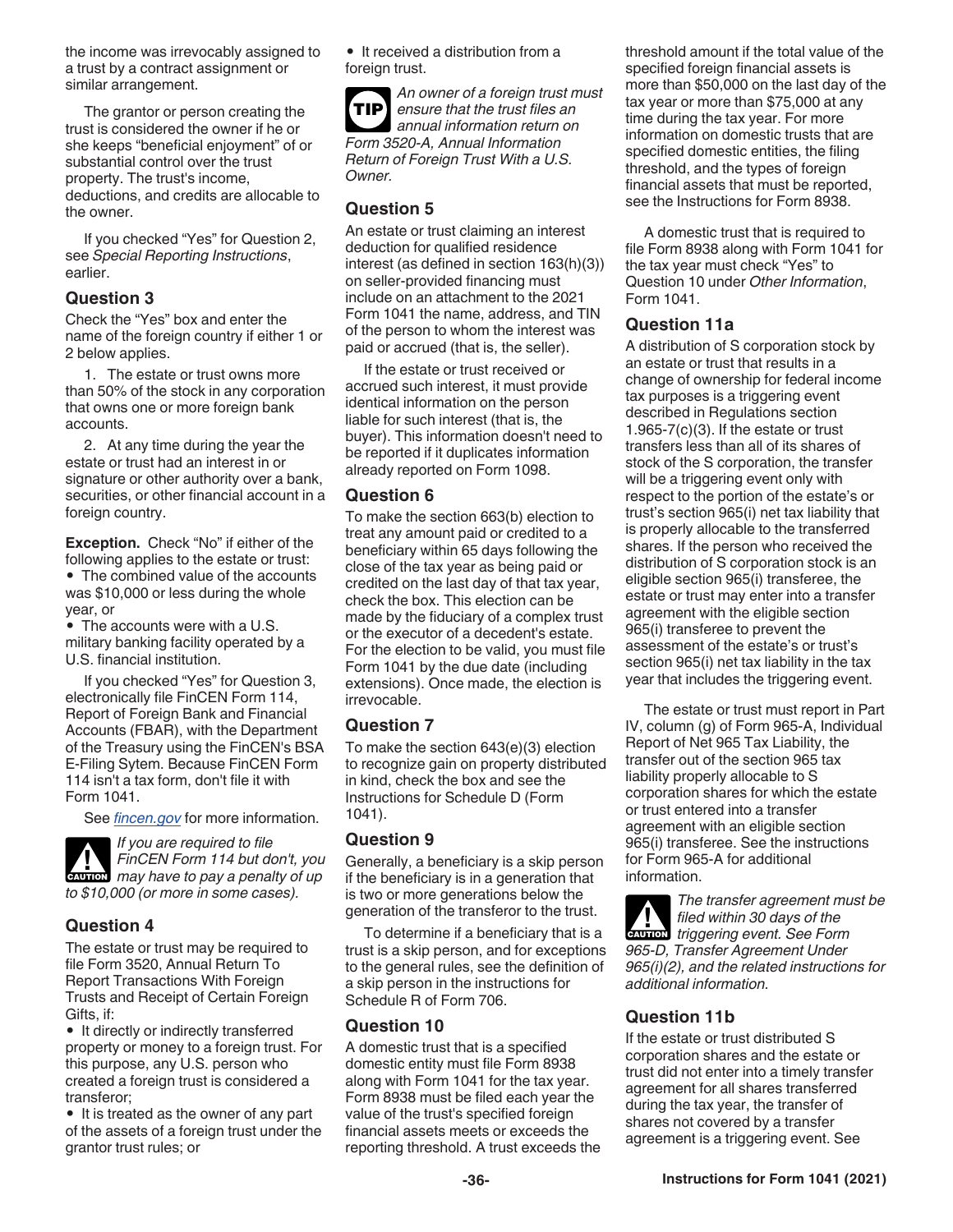*Triggering event under section 965(i)*, earlier.

The estate or trust may file a consent agreement under section 965(i)(4)(D) to make the election under section 965(h) to pay in installments the triggered section 965(i) net tax liability. See Form 965-E, Consent Agreement Under Section 965(i)(4)(D), and the related instructions for how to file the consent agreement. See the instructions for *Triggered deferred S* 

*corporation-related net 965 tax liability*, in Part I of the instructions for Form 965-A for how to make the installment election.



*The due date of the original Form 965-E is within 30 days of the triggering event.* 

*The due date of the election to pay in installments is the due*  **d** *date of the return for the tax date of the return for the tax year, including extension. The actual payment of the first installment is due no later than the due date of the return for the tax year without extension, even if the election is made on a return filed by the extended due date.*

### **Question 12**

**Note.** Check the "Yes" box if the estate or trust entered into a transfer agreement as an eligible 965(i) transferee.

If during the tax year the estate or trust entered into a transfer agreement as an eligible 965(i) transferee, the estate or trust must report the transfer in of that liability on Part IV of Form 965-A. See the instructions for Form 965-A for additional information.

#### **Question 13**

If the deemed owner of a grantor portion of the ESBT is a nonresident alien, the items of income, deduction, and credit from that grantor portion must be reallocated to the S portion. See *Schedule G, Part I, line 4, Tax on the ESBT Portion of the Trust,* earlier for how to figure the tax on the S portion of the trust.

#### **Question 14**

The S portion of the ESBT must take into account the qualified items of income, gain, deduction, and loss and other items from any S corporation owned by the ESBT, and any qualified items of income, gain, deduction, and loss and other items reallocated to the S portion. See Question 13, earlier. For purposes of determining whether the taxable income of an ESBT exceeds the threshold amount, the S portion and the non-S portion of an ESBT are treated as a single trust. See Regulations section 1.199A-6(d)(3)(vi).

## **Schedule J (Form 1041) — Accumulation Distribution for Certain Complex Trusts**

#### **General Instructions**

Use Schedule J (Form 1041) to report an accumulation distribution for a domestic complex trust that was: • Previously treated at any time as a foreign trust (unless an exception is provided in future regulations), or • Created before March 1, 1984, unless that trust would not be aggregated with other trusts under the rules of section 643(f) if that section applied to the trust.

An accumulation distribution is the excess of amounts properly paid, credited, or required to be distributed (other than income required to be distributed currently) over the DNI of the trust reduced by income required to be distributed currently. To have an accumulation distribution, the distribution must exceed the accounting income of the trust.

#### **Specific Instructions**

**Part I—Accumulation Distribution in 2021**

#### **Line 1—Distribution Under Section 661(a)(2)**

Enter the amount from Form 1041, Schedule B, line 10, for 2021. This is the amount properly paid, credited, or required to be distributed other than the amount of income for the current tax year required to be distributed currently.

#### **Line 2—DNI**

Enter the amount from Form 1041, Schedule B, line 7, for 2021. This is the amount of DNI for the current tax year determined under section 643(a).

### **Line 3—Distribution Under Section 661(a)(1)**

Enter the amount from Form 1041, Schedule B, line 9, for 2021. This is the amount of income for the current tax year required to be distributed currently.

#### **Line 5—Accumulation Distribution**

If line 11 of Form 1041, Schedule B, is more than line 8 of Form 1041, Schedule B, complete the rest of Schedule J and file it with Form 1041, unless the trust has no previously accumulated income.

Generally, amounts accumulated before a beneficiary reaches age 21 may be excluded by the beneficiary. See sections 665 and 667(c) for exceptions relating to multiple trusts. The trustee reports to the IRS the total amount of the accumulation distribution before any reduction for income accumulated before the beneficiary reaches age 21. If the multiple trust rules don't apply, the beneficiary claims the exclusion when filing Form 4970, as you may not be aware that the beneficiary may be a beneficiary of other trusts with other trustees.

For examples of accumulation distributions that include payments from one trust to another trust, and amounts distributed for a dependent's support, see Regulations section 1.665(b)-1A(b).

#### **Part II—Ordinary Income Accumulation Distribution**

Enter the applicable year at the top of each column for each throwback year.

#### **Line 6—DNI for Earlier Years**

Enter the applicable amounts as follows:

| <b>Throwback</b><br>$\text{year}(s)$ |              | <b>Amount from line</b>       |
|--------------------------------------|--------------|-------------------------------|
| 1969-1977                            | $\mathbf{r}$ | Form 1041, Schedule C, line 5 |
| 1978-1979                            |              | Form 1041, line 61            |
| $1980 \ldots$                        |              | Form 1041, line 60            |
| 1981-1982                            |              | Form 1041, line 58            |
| 1983-1996                            | $\sim$       | Form 1041. Schedule B. line 9 |
| 1997-2020                            |              | Form 1041, Schedule B, line 7 |

For information about throwback years, see the instructions for line 13. For purposes of line 6, in figuring the DNI of the trust for a throwback year, subtract any estate tax deduction for IRD if the income is includible in figuring the DNI of the trust for that year.

#### **Line 7—Distributions Made During Earlier Years**

Enter the applicable amounts as follows: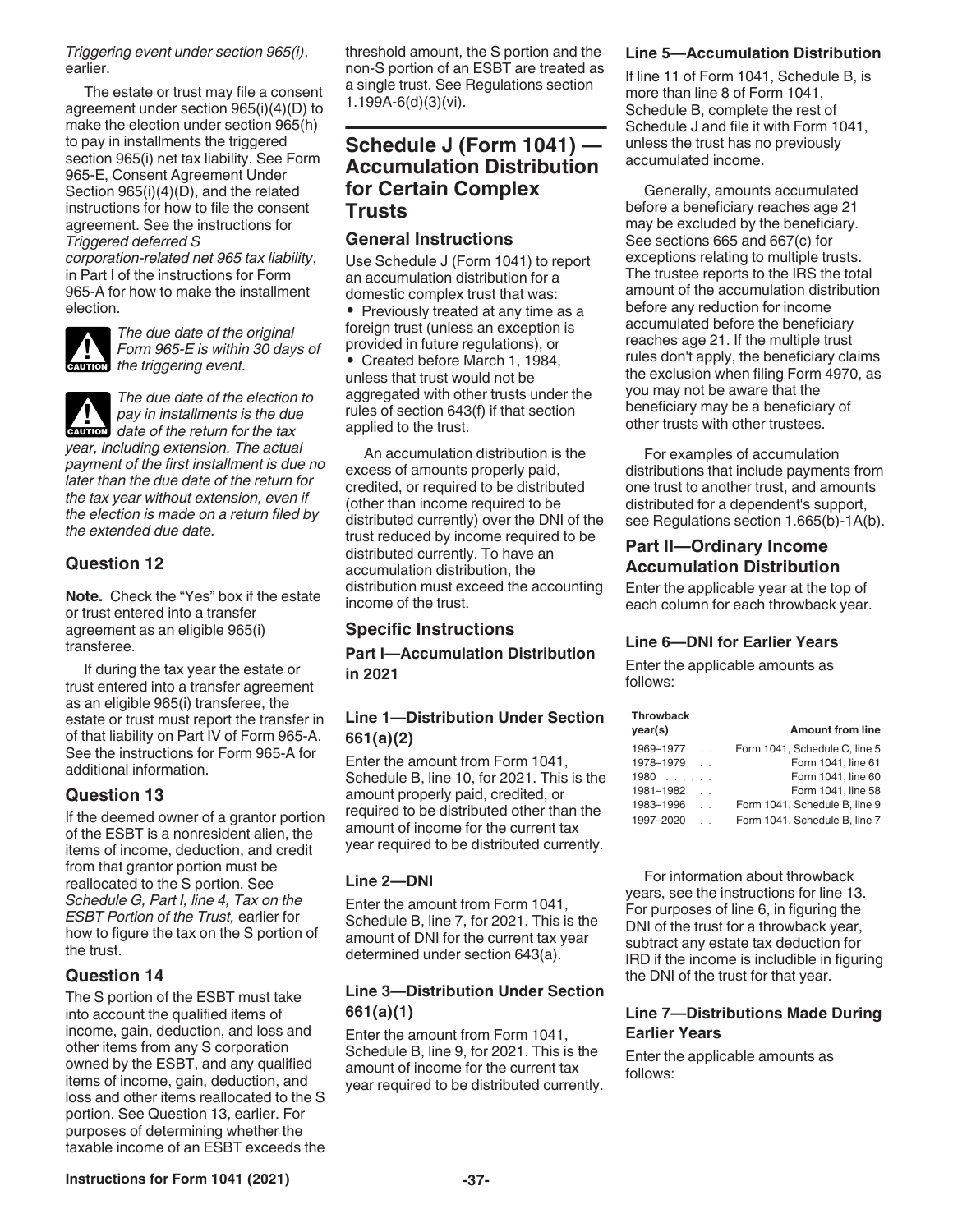| <b>Throwback</b><br>$\mathsf{year}(s)$ | <b>Amount from line</b>        |
|----------------------------------------|--------------------------------|
| 1969-1977                              | Form 1041, Schedule C, line 8  |
| 1978<br>and a state                    | Form 1041, line 64             |
| $1979$                                 | Form 1041, line 65             |
| $1980$                                 | Form 1041, line 64             |
| 1981-1982                              | Form 1041, line 62             |
| 1983-1996<br>$\sim$                    | Form 1041, Schedule B, line 13 |
| 1997-2020                              | Form 1041, Schedule B, line 11 |

#### **Line 11—Prior Accumulation Distribution Thrown Back to Any Throwback Year**

Enter the amount of prior accumulation distributions thrown back to the throwback years. Don't enter distributions excluded under section 663(a)(1) for gifts, bequests, etc.

#### **Line 13—Throwback Years**

Allocate the amount on line 5 that is an accumulation distribution to the earliest applicable year first, but don't allocate more than the amount on line 12 for any throwback year. An accumulation distribution is thrown back first to the earliest preceding tax year in which there is undistributed net income (UNI). Then, it is thrown back beginning with the next earliest year to any remaining preceding tax years of the trust. The portion of the accumulation distribution allocated to the earliest preceding tax year is the amount of the UNI for that year. The portion of the accumulation distribution allocated to any remaining preceding tax year is the amount by which the accumulation distribution is larger than the total of the UNI for all earlier preceding tax years.

A tax year of a trust during which the trust was a simple trust for the entire year isn't a preceding tax year unless (a) during that year the trust received outside income, or (b) the trustee didn't distribute all of the trust's income that was required to be distributed currently for that year. In this case, UNI for that year must not be more than the greater of the outside income or income not distributed during that year.

The term "outside income" means amounts that are included in the DNI of the trust for that year but that aren't "income" of the trust as defined in Regulations section 1.643(b)-1. Some examples of outside income are (a) income taxable to the trust under section 691; (b) unrealized accounts receivable that were assigned to the trust; and (c) distributions from another

trust that include the DNI or UNI of the other trust.

#### **Line 16—Tax-Exempt Interest Included on Line 13**

For each throwback year, divide line 15 by line 6 and multiply the result by the following:

| <b>Throwback</b><br>year(s) | <b>Amount from line</b>       |
|-----------------------------|-------------------------------|
| 1969-1977                   | Form 1041, Schedule C,        |
|                             | line $2(a)$                   |
| 1978-1979                   | Form 1041, line 58(a)         |
| 1980<br>and a state of      | Form 1041, line 57(a)         |
| 1981-1982                   | Form 1041, line 55(a)         |
| 1983-2020                   | Form 1041. Schedule B. line 2 |

## **Part III—Taxes Imposed on Undistributed Net Income**

For the regular tax computation, if there is a capital gain, complete lines 18 through 25 for each throwback year. If the trustee elected the alternative tax on capital gains, complete lines 26 through 31 instead of lines 18 through 25 for each applicable year. If there is no capital gain for any year, or there is a capital loss for every year, enter on line 9 the amount of the tax for each year identified in the instruction for line 18 and don't complete Part III. If the trust received an accumulation distribution from another trust, see Regulations section 1.665(b)-1A.

**Note.** The alternative tax on capital gains was repealed for tax years beginning after December 31, 1978. The maximum rate on net capital gain for 1981, 1987, and 1991 through 2020 isn't an alternative tax for this purpose.

#### **Line 18—Regular Tax**

Enter the applicable amounts as follows:

| <b>Throwback</b><br>year(s) | <b>Amount from line</b>    |
|-----------------------------|----------------------------|
| 1969-1976                   | Form 1041, page 1, line 24 |
| 1977                        | Form 1041, page 1, line 26 |
| 1978-1979                   | Form 1041, line 27         |
| 1980-1984                   | Form 1041, line 26c        |
| 1985-1986                   | Form 1041, line 25c        |
| 1987<br>in a cardiach       | Form 1041, line 22c        |
| 1988-2020                   | Form 1041, Schedule G,     |
|                             | line 1a                    |

#### **Line 19—Trust's Share of Net Short-Term Gain**

For each throwback year, enter the smaller of the capital gain from the two lines indicated. If there is a capital loss

or a zero on either or both of the two lines indicated, enter zero on line 19.

| Throwback year(s) | <b>Amount from line</b>                     |
|-------------------|---------------------------------------------|
| 1969-1970         | Schedule D, line 10,<br>column 2, or        |
|                   | Schedule D, line 12,<br>column 2            |
| 1971–1978         | Schedule D, line 14,<br>column 2, or        |
|                   | Schedule D, line 16,<br>column <sub>2</sub> |
| 1979.             | Schedule D, line 18,<br>column (b), or      |
|                   | Schedule D, line 20,<br>column (b)          |
| 1980–1981         | Schedule D, line 14,<br>column (b), or      |
|                   | Schedule D, line 16,<br>column (b)          |
| 1982              | Schedule D, line 16,<br>column (b), or      |
|                   | Schedule D, line 18,<br>column (b)          |
| 1983-1996         | Schedule D, line 15,<br>column (b), or      |
|                   | Schedule D, line 17,<br>column (b)          |
| 1997-2002         | Schedule D, line 14,<br>column (2), or      |
|                   | Schedule D, line 16,<br>column (2)          |
| 2003              | Schedule D, line 14a,<br>column (2), or     |
|                   | Schedule D, line 16a,<br>column (2)         |
| 2004–2012         | Schedule D, line 13,<br>column (2), or      |
|                   | Schedule D, line 15,<br>column (2)          |
| 2013–2020         | Schedule D, line 17,<br>column (2), or      |
|                   | Schedule D, line 19,<br>column (2)          |
|                   |                                             |

## **Line 20—Trust's Share of Net Long-Term Gain**

Enter the applicable amounts as follows:

| <b>Amount from line</b>            | Throwback year(s) |
|------------------------------------|-------------------|
| 50% of Schedule D.<br>line $13(e)$ | 1969-1970         |
| 50% of Schedule D.<br>line $17(e)$ | 1971-1977         |
| Schedule D, line 17(e), or<br>line | 1978<br>.         |
| 31, whichever is                   |                   |
| applicable,                        |                   |
| less Form 1041, line 23            |                   |
| Schedule D, line 25 or             | 1979              |
| line 27.                           |                   |
| whichever is applicable,           |                   |
| less                               |                   |
| Form 1041, line 23                 |                   |
| Schedule D, line 21, less          | 1980-1981         |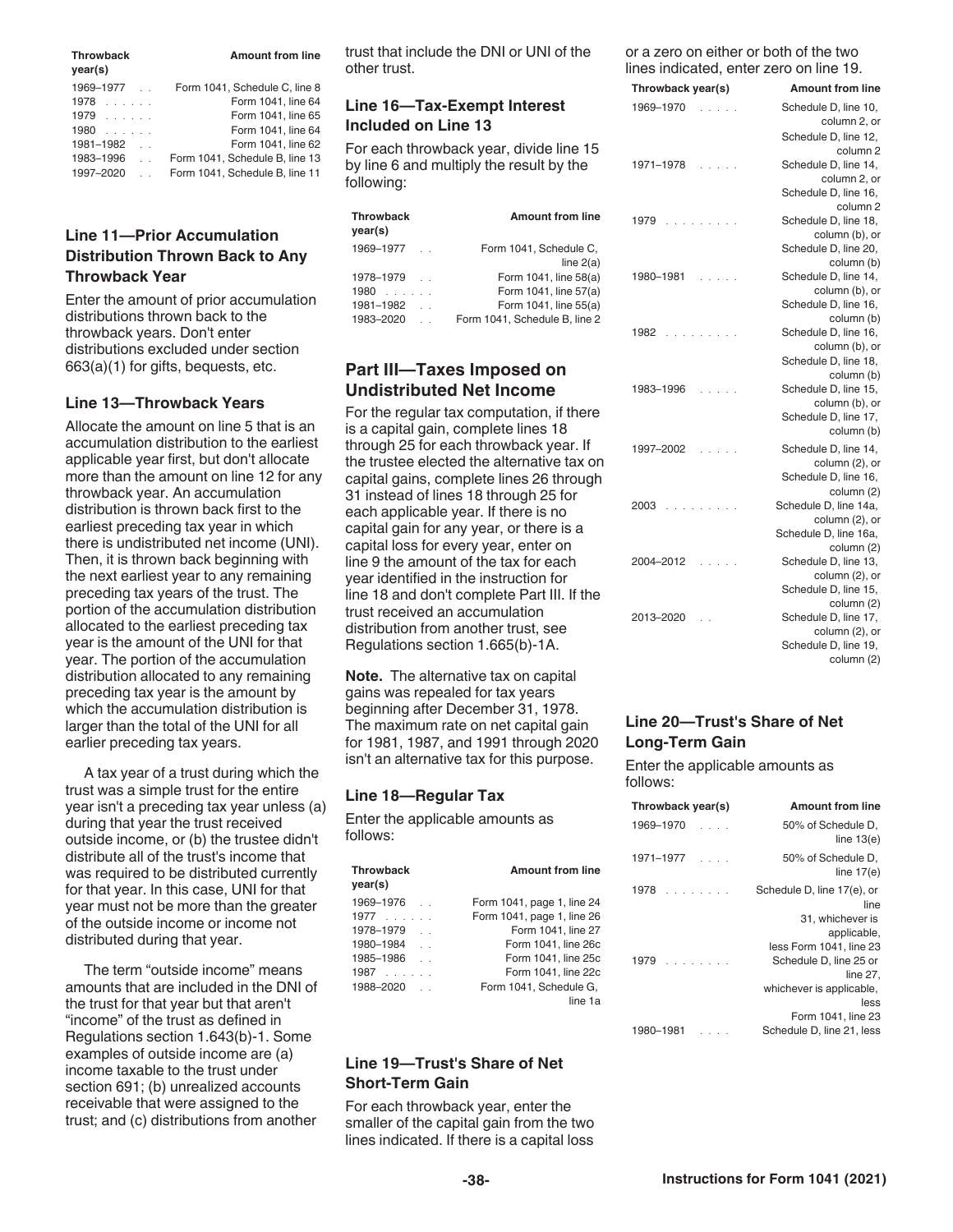| Throwback year(s)            | <b>Amount from line</b>                                                                                |
|------------------------------|--------------------------------------------------------------------------------------------------------|
| $1982$                       | Schedule D, line 22<br>Schedule D, line 23, less<br>Schedule D, line 24                                |
| 1983–1986<br>$1 - 1 - 1 = 1$ | Schedule D, line 22, less<br>Schedule D, line 23                                                       |
| 1987–1996                    | Schedule D, the smaller<br>of any gain on line 16<br>or line 17, column (b)                            |
| 1997-2001                    | Schedule D, the smaller<br>of any gain on line 15c or<br>line 16, column (2)                           |
| $2002$                       | Schedule D, the smaller<br>of any gain on line 15a or<br>line 16, column (2)                           |
| $2003$                       | Schedule D, the smaller<br>of any gain on line 15a or<br>line 16a, column (2)                          |
| 2004-2012                    | Schedule D, the smaller<br>of any gain on line 14a                                                     |
| 2013-2020                    | or line 15, column (2)<br>Schedule D, the smaller of<br>any gain on line 18a or<br>line 19, column (2) |

#### **Line 23—Taxable Income**

Enter the applicable amounts as follows:

| <b>Throwback</b><br>year(s)                                                                                                 | <b>Amount from line</b>                                                                                                                                                |
|-----------------------------------------------------------------------------------------------------------------------------|------------------------------------------------------------------------------------------------------------------------------------------------------------------------|
| 1969–1976<br>$1977$<br>1978–1979<br>$\sim$ $\sim$ $\sim$<br>$1980 - 1984$<br>1985–1986<br>$1987 \ldots \ldots$<br>1988–1996 | Form 1041, page 1, line 23<br>Form 1041, page 1, line 25<br>Form 1041, line 26<br>Form 1041, line 25<br>Form 1041, line 24<br>Form 1041, line 21<br>Form 1041, line 22 |
| $1997$<br>$1998 - 2018$<br>$2019 - 2020$                                                                                    | Form 1041, line 23<br>Form 1041, line 22<br>Form 1041, line 23                                                                                                         |

### **Line 26—Tax on Income Other Than Long-Term Capital Gain**

Enter the applicable amounts as follows:

| <b>Throwback</b><br>$\text{year}(s)$  | <b>Amount from line</b> |
|---------------------------------------|-------------------------|
| $1969$                                | Schedule D. line 20     |
| $1970$                                | Schedule D. line 19     |
| 1971<br>in a construction of the con- | Schedule D. line 50     |
| 1972–1975                             | Schedule D. line 48     |
| 1976-1978                             | Schedule D, line 27     |

#### **Line 27—Trust's Share of Net Short-Term Gain**

If there is a loss on any of the following lines, enter zero on line 27 for the applicable throwback year. Otherwise, enter the applicable amounts as follows:

#### **Throwback year(s) Amount from line** 1969–1970 . Schedule D, line 10, column 2 1971–1978 . Schedule D, line 14, column 2

#### **Line 28—Trust's Share of Taxable Income Less Section 1202 Deduction**

Enter the applicable amounts as follows:

#### **Throwback year(s) Amount from line**

| $1969$                   | Schedule D. line 19 |
|--------------------------|---------------------|
| $1970$                   | Schedule D. line 18 |
| 1971                     | Schedule D. line 38 |
| 1972-1975<br>and a state | Schedule D. line 39 |
| 1976-1978<br>and a state | Schedule D. line 21 |
|                          |                     |

## **Part IV—Allocation to Beneficiary**

Complete Part IV for each beneficiary. If the accumulation distribution is allocated to more than one beneficiary, attach an additional copy of Schedule J with Part IV completed for each additional beneficiary. Give each beneficiary a copy of his or her respective Part IV information. If more than 5 throwback years are involved, use another Schedule J, completing Parts II and III for each additional throwback year.

If the beneficiary is a nonresident alien individual or a foreign corporation, see section 667(e) about retaining the character of the amounts distributed to determine the amount of the U.S. withholding tax.

The beneficiary uses Form 4970 to figure the tax on the distribution. The beneficiary also uses Form 4970 for the section 667(b)(6) tax adjustment if an accumulation distribution is subject to estate or generation-skipping transfer tax. This is because the trustee can't be the estate or generation-skipping transfer tax return filer.

## **Schedule K-1 (Form 1041)— Beneficiary's Share of Income, Deductions, Credits, etc.**

#### **General Instructions**

Use Schedule K-1 (Form 1041) to report the beneficiary's share of income, deductions, and credits from a trust or a decedent's estate.

*Grantor type trusts don't use Schedule K-1 (Form 1041) to*  **Schedule K-1 (Form 1041) to**<br> **exurion** report the income, deductions, *or credits of the grantor (or other person treated as owner). See* Grantor Type Trusts*, earlier.*

### **Who Must File**

The fiduciary (or one of the joint fiduciaries) must file Schedule K-1. A copy of each beneficiary's Schedule K-1 is attached to the Form 1041 filed with the IRS, and each beneficiary is given a copy of his or her respective Schedule K-1. One copy of each Schedule K-1 must be retained for the fiduciary's records.

#### **Beneficiary's Identifying Number**

As a payer of income, you are required to request and provide a proper identifying number for each recipient of income. Enter the beneficiary's number on the respective Schedule K-1 when you file Form 1041. Individuals and business recipients are responsible for giving you their TINs upon request. You may use Form W-9 to request the beneficiary's identifying number.

**Penalty.** You may be charged a \$50 penalty for each failure to provide a required TIN, unless reasonable cause is established for not providing it. Explain any reasonable cause in a signed affidavit and attach it to this return.

#### **Truncating recipient's identification number on beneficiary's statement.**

The estate or trust can truncate a beneficiary's identifying number on the Schedule K-1 the estate or trust sends to the beneficiary. Truncation isn't allowed on the Schedule K-1 the estate or trust files with the IRS. Also, the estate or trust can't truncate its own identification number on any form.

To truncate, where allowed, replace the first five digits of the nine-digit number with asterisks (\*) or Xs (for example, an SSN xxx-xx-xxxx would appear as \*\*\*-\*\*-xxxx or XXX-XX-xxxx). For more information, see Regulations section 301.6109-4.

#### **Substitute Forms**

You don't need IRS approval to use a substitute Schedule K-1 if it is an exact copy of the IRS schedule. The boxes must use the same numbers and titles and must be in the same order and format as on the comparable IRS Schedule K-1. The substitute schedule must include the OMB number and the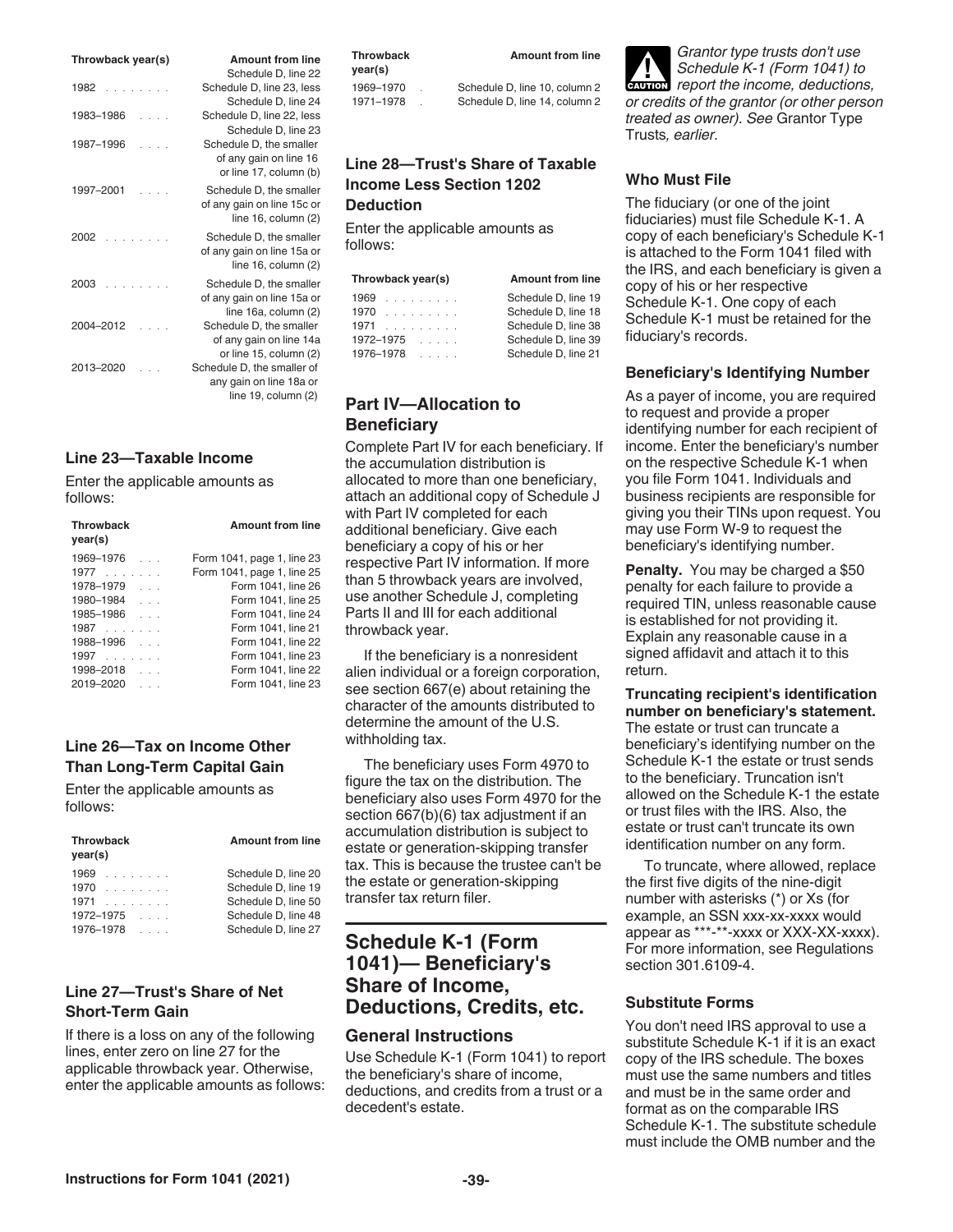six-digit form ID code in the upper right-hand corner of the schedule.

You must provide each beneficiary with the Instructions for Beneficiary Filing Form 1040 or other prepared specific instructions for each item reported on the beneficiary's Schedule K-1.

#### **Inclusion of Amounts in Beneficiaries' Income**

**Simple trust.** The beneficiary of a simple trust must include in his or her gross income the amount of the income required to be distributed currently, whether or not distributed, or if the income required to be distributed currently to all beneficiaries exceeds the DNI, his or her proportionate share of the DNI. The determination of whether trust income is required to be distributed currently depends on the terms of the trust instrument and applicable local law. See Regulations section 1.652(c)-4 for a comprehensive example.

**Estates and complex trusts.** The beneficiary of a decedent's estate or complex trust must include in his or her gross income the sum of:

1. The amount of the income required to be distributed currently, or if the income required to be distributed currently to all beneficiaries exceeds the DNI (figured without taking into account the charitable deduction), his or her proportionate share of the DNI (as so figured), and

2. All other amounts properly paid, credited, or required to be distributed, or if the sum of the income required to be distributed currently and other amounts properly paid, credited, or required to be distributed to all beneficiaries exceeds the DNI, his or her proportionate share of the excess of DNI over the income required to be distributed currently.

See Regulations section 1.662(c)-4 for a comprehensive example.

For complex trusts that have more than one beneficiary, and if different beneficiaries have substantially separate and independent shares, their shares are treated as separate trusts for the sole purpose of determining the amount of DNI allocable to the respective beneficiaries. A similar rule applies to treat substantially separate and independent shares of different beneficiaries of an estate as separate estates. For examples of the application of the separate share rule, see the regulations under section 663(c).

**Gifts and bequests.** Don't include in the beneficiary's income any gifts or bequests of a specific sum of money or of specific property under the terms of the governing instrument that are paid or credited in three installments or less.

Amounts that can be paid or credited only from income of the estate or trust don't qualify as a gift or bequest of a specific sum of money.

**Past years.** Don't include in the beneficiary's income any amounts deducted on Form 1041 for an earlier year that were credited or required to be distributed in that earlier year.

**Character of income.** The beneficiary's income is considered to have the same proportion of each class of items entering into the computation of DNI that the total of each class has to the DNI (for example, half dividends and half interest if the income of the estate or trust is half dividends and half interest).

*Allocation of deductions.*  Generally, items of deduction that enter into the computation of DNI are allocated among the items of income to the extent such allocation isn't inconsistent with the rules set out in section 469 and its regulations, relating to passive activity loss limitations, in the following order.

First, all deductions directly attributable to a specific class of income are deducted from that income. For example, rental expenses, to the extent allowable, are deducted from rental income.

Second, deductions that aren't directly attributable to a specific class of income generally may be allocated to any class of income, as long as a reasonable portion is allocated to any tax-exempt income. Deductions considered not directly attributable to a specific class of income under this rule include fiduciary fees, and state income and personal property taxes. The charitable deduction, however, must be ratably apportioned among each class of income included in DNI.

Finally, any excess deductions that are directly attributable to a class of income may be allocated to another class of income. However, in no case can excess deductions from a passive activity be allocated to income from a nonpassive activity, or to portfolio income earned by the estate or trust. Excess deductions attributable to tax-exempt income can't offset any other class of income.

In no case can deductions be allocated to an item of income that isn't included in the computation of DNI, or attributable to corpus.

You can't show any negative amounts for any class of income shown in boxes 1 through 8 of Schedule K-1. However, for the final year of the estate or trust, certain deductions or losses can be passed through to the beneficiary(ies). See the instructions for box 11 for more information on these deductions and losses. Also, the beneficiary's share of depreciation and depletion is apportioned separately. These deductions may be allocated to the beneficiary(ies) in amounts greater than his or her income. See *Depreciation, Depletion, and Amortization*, earlier, and Rev. Rul. 74-530, 1974-2 C.B. 188.

#### **Beneficiary's Tax Year**

The beneficiary's income from the estate or trust must be included in the beneficiary's tax year during which the tax year of the estate or trust ends. See Pub. 559 for more information, including the effect of the death of a beneficiary during the tax year of the estate or trust.

#### **General Reporting Information**

If the return is for a fiscal year or a short tax year, fill in the tax year space at the top of each Schedule K-1. On each Schedule K-1, enter the information about the estate or trust and the beneficiary in Parts I and II (items A through H). In Part III, enter the beneficiary's share of each item of income, deduction, credit, and any other information the beneficiary needs to file his or her income tax return.

**Codes.** In box 9 and boxes 11 through 14, identify each item by entering a code in the column to the left of the entry space for the dollar amount. These codes are identified in these instructions and on the back of the Schedule K-1.

**Attached statements.** Enter an asterisk (\*) after the code, if any, in the column to the left of the dollar amount entry space for each item for which you have attached a statement providing additional information. For those informational items that can't be reported as a single dollar amount, enter the code and asterisk in the left-hand column and enter "STMT" in the entry space to the right to indicate that the information is provided on an attached statement. More than one attached statement can be placed on the same sheet of paper and should be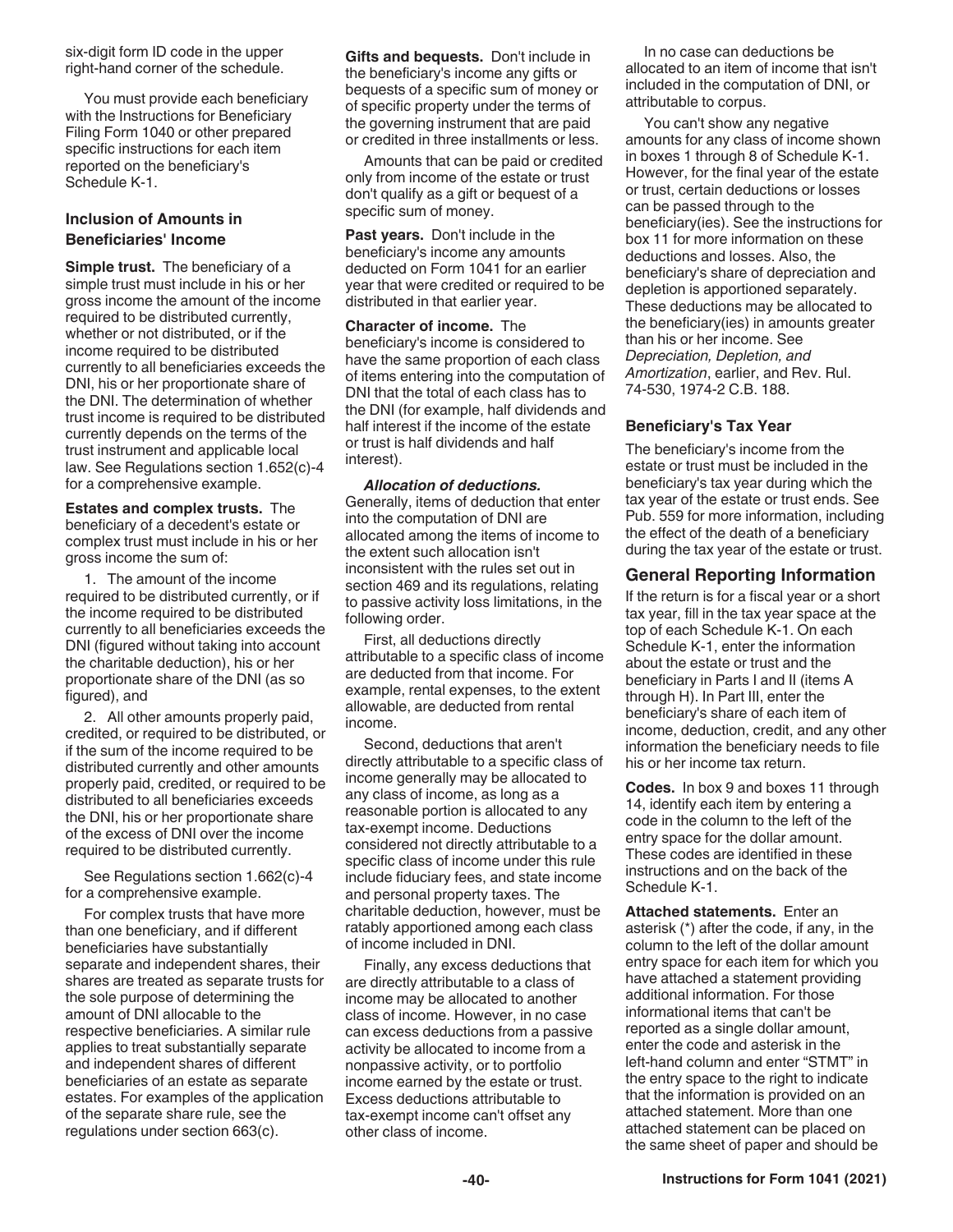identified in alphanumeric order by box number followed by the letter code (if any). For example: "Box 9, Code A—Depreciation" (followed by the information the beneficiary needs).

#### **Too few entry spaces on Sched-**

**ule K-1?** If the estate or trust has more coded items than the number of spaces in box 9 or boxes 11 through 14, don't enter a code or dollar amount in the last entry space of the box. In the last entry space, enter an asterisk in the left column and enter "STMT" in the entry space to the right. Report the additional items on an attached statement and provide the box number, code, description, and dollar amount or information for each additional item. For example: "Box 13, Code H—Biofuel Producer Credit, \$500.00."

### **Specific Instructions**

## **Part I. Information About the Estate or Trust**

On each Schedule K-1, enter the name, address, and identifying number of the estate or trust. Also, enter the name and address of the fiduciary.

#### **Item D**

If the fiduciary of a trust or decedent's estate filed Form 1041-T, you must check this box and enter the date it was filed.

#### **Item E**

If this is the final year of the estate or trust, you must check this box.

**Note.** If this is the final K-1 for the beneficiary, check the "Final K-1" box at the top of Schedule K-1.

### **Part II. Information About the Beneficiary**

Complete a Schedule K-1 for each beneficiary. On each Schedule K-1, enter the beneficiary's name, address, and identifying number.

#### **Item H**

Check the foreign beneficiary box if the beneficiary is a nonresident alien individual, a foreign corporation, or a foreign estate or trust. Otherwise, check the domestic beneficiary box.

#### **Part III. Beneficiary's Share of Current Year Income, Deductions, Credits, and Other Items**

#### **Box 1—Interest**

Enter the beneficiary's share of the taxable interest income minus allocable deductions.

#### **Box 2a—Total Ordinary Dividends**

Enter the beneficiary's share of ordinary dividends minus allocable deductions.

#### **Box 2b—Total Qualified Dividends**

Enter the beneficiary's share of qualified dividends minus allocable deductions.

#### **Box 3—Net Short-Term Capital Gain**

Enter the beneficiary's share of the net short-term capital gain from Schedule D (Form 1041), line 17, column (1), minus allocable deductions. Don't enter a loss in box 3. If, for the final year of the estate or trust, there is a capital loss carryover, enter in box 11, code C, the beneficiary's share of short-term capital loss carryover. However, if the beneficiary is a corporation, enter in box 11, code C, the beneficiary's share of all short- and long-term capital loss carryovers as a single item. See section 642(h) and related regulations for more information.

#### **Boxes 4a through 4c—Net Long-Term Capital Gain**

Enter the beneficiary's share of the net long-term capital gain from Schedule D (Form 1041), lines 18a through 18c, column (1), minus allocable deductions.

Don't enter a loss in boxes 4a through 4c. If, for the final year of the estate or trust, there is a capital loss carryover, enter in box 11, code D, the beneficiary's share of the long-term capital loss carryover. (If the beneficiary is a corporation, see the instructions for box 3.) See section 642(h) and related regulations for more information.

Gains or losses from the complete or partial disposition of a rental, rental real estate, or trade or business activity that is a passive activity must be shown on an attachment to Schedule K-1.

#### **Box 5—Other Portfolio and Nonbusiness Income**

Enter the beneficiary's share of annuities, royalties, or any other income, minus allocable deductions (other than directly apportionable deductions), that isn't subject to any passive activity loss limitation rules at the beneficiary level. Use boxes 6 through 8 to report income items subject to the passive activity rules at the beneficiary's level.

#### **Boxes 6 through 8—Ordinary Business Income, Rental Real Estate, and Other Rental Income**

Enter the beneficiary's share of trade or business, rental real estate, and other rental income, minus allocable deductions (other than directly apportionable deductions). To assist the beneficiary in figuring any applicable passive activity loss limitations, also attach a separate schedule showing the beneficiary's share of income derived from each trade or business, rental real estate, and other rental activity.

#### **Box 9—Directly Apportioned Deductions**

*The limitations on passive activity losses and credits under*  **z** activity losses and credits un<br>section 469 apply to estates *and trusts. Estates and trusts that distribute income to beneficiaries are allowed to apportion depreciation, depletion, and amortization deductions to the beneficiaries. These deductions are referred to as "directly apportionable deductions."*

*Rules for treating a beneficiary's income and directly apportionable deductions from an estate or trust and other rules for applying the passive loss and credit limitations to beneficiaries of estates and trusts haven't yet been issued.*

Any directly apportionable deduction, such as depreciation, is treated by the beneficiary as having been incurred in the same activity as incurred by the estate or trust. However, the character of such deduction may be determined as if the beneficiary incurred the deduction directly.

To assist the beneficiary in figuring any applicable passive activity loss limitations, also attach a separate schedule showing the beneficiary's share of directly apportionable deductions derived from each trade or business, rental real estate, and other rental activity.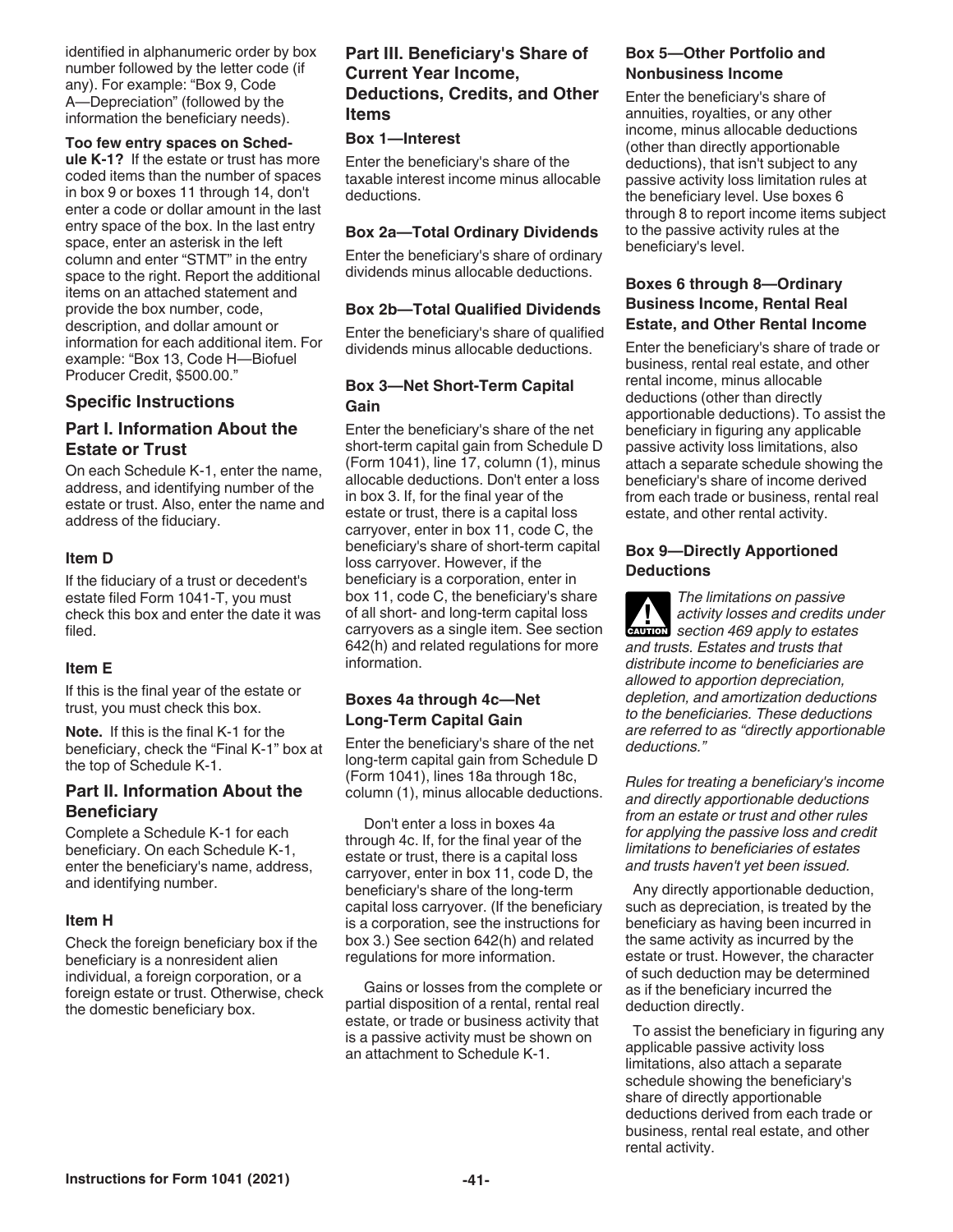Enter the beneficiary's share of directly apportioned deductions using codes A through C.

**Depreciation (code A).** Enter the beneficiary's share of the depreciation deductions directly apportioned to each activity reported in boxes 5 through 8. See the instructions under *Deductions*, earlier, for a discussion of how the depreciation deduction is apportioned between the beneficiaries and the estate or trust. Report any AMT adjustment or tax preference item attributable to depreciation separately in box 12, using code G.

**Note.** An estate or trust can't make an election under section 179 to expense certain depreciable business assets.

**Depletion (code B).** Enter the beneficiary's share of the depletion deduction under section 611 directly apportioned to each activity reported in boxes 5 through 8. See *Depreciation, Depletion, and Amortization*, earlier, for a discussion of how the depletion deduction is apportioned between the beneficiaries and the estate or trust. Report any tax preference item attributable to depletion separately in box 12, using code H.

**Amortization (code C).** Itemize the beneficiary's share of the amortization deductions directly apportioned to each activity reported in boxes 5 through 8. Apportion the amortization deductions between the estate or trust and the beneficiaries in the same way that the depreciation and depletion deductions are divided. Report any AMT adjustment attributable to amortization separately in box 12, using code I.

### **Box 10—Estate Tax Deduction (Including Certain Generation-Skipping Transfer Taxes)**

If the distribution deduction consists of any IRD, and the estate or trust was allowed a deduction under section 691(c) for the estate tax paid attributable to such income (see the line 19 instructions), then the beneficiary is allowed an estate tax deduction in proportion to his or her share of the distribution that consists of such income. For an example of the computation, see Regulations section 1.691(c)-2. Figure the computation on a separate sheet and attach it to the return.

### **Box 11, Code A—Excess Deductions on Termination - Section 67(e) Expenses**

If this is the final return of the estate or trust, and there are excess deductions on termination (see the instructions for line 23), enter the beneficiary's share of excess deductions for section 67(e) expenses (amounts allowed in arriving at adjusted gross income) in box 11, using code A. See *[Final Regulations-](https://www.govinfo.gov/content/pkg/FR-2020-10-19/pdf/2020-21162.pdf)[TD9918](https://www.govinfo.gov/content/pkg/FR-2020-10-19/pdf/2020-21162.pdf)*, for examples of allowable excess deductions on termination of an estate or trust.

**Note.** The beneficiary may deduct the excess deductions shown in box 11, code A, as an adjustment to income on Schedule 1 (Form 1040), Part II, line 24k.

Excess deductions on termination occur only during the last tax year of the trust or decedent's estate when the total deductions (excluding the charitable deduction and exemption) are greater than the gross income during that tax year.

Generally, a deduction based on an NOL carryover isn't available to a beneficiary as an excess deduction. However, if the last tax year of the estate or trust is also the last year in which an NOL carryover may be taken (see section 172(b)), the NOL carryover is considered an excess deduction on the termination of the estate or trust to the extent it isn't absorbed by the estate or trust during its final tax year. For more information, see Regulations section 1.642(h)-4 for a discussion of the allocation of the carryover among the beneficiaries.

Only the beneficiary of an estate or trust that succeeds to its property is allowed to deduct that entity's excess deductions on termination. A beneficiary who doesn't have enough income in that year to absorb the entire deduction can't carry the balance over to any succeeding year.

#### **Box 11, Code B—Excess Deductions on Termination - Non-Miscellaneous Itemized Deductions**

If this is the final return of the estate or trust, and there are excess deductions on termination (see the instructions for line 23), enter the beneficiary's share of excess deductions for nonmiscellaneous itemized deductions in box 11, using code B. Figure the

deductions on a separate sheet and attach it to the return.

An individual beneficiary must be able to itemize deductions in order to claim excess deductions that are non-miscellaneous itemized deductions in determining taxable income.

**Note.** Section 67(g) suspends miscellaneous itemized deductions subject to the 2% floor for tax years 2018 through 2025. Therefore, miscellaneous itemized deductions are not deductible as excess deductions on termination of an estate or trust. Consult your state taxing authority for information about deducting miscellaneous itemized deductions on your state tax return.

#### **Box 11, Codes C and D—Unused Capital Loss Carryover**

Upon termination of the trust or decedent's estate, the beneficiary succeeding to the property is allowed as a deduction any unused capital loss carryover under section 1212. If the estate or trust incurs capital losses in the final year, use the Capital Loss Carryover Worksheet in the Instructions for Schedule D (Form 1041) to figure the amount of capital loss carryover to be allocated to the beneficiary.

#### **Box 11, Codes E and F—NOL Carryover**

Upon termination of a trust or decedent's estate, a beneficiary succeeding to its property is allowed to deduct any unused NOL (and any ATNOL) carryover for regular and AMT purposes if the carryover would be allowable to the estate or trust in a later tax year but for the termination. Enter in box 11, using codes E and F, the unused carryover amounts.

#### **Box 12—AMT Items**

**Adjustment for minimum tax purposes (code A).** Enter the beneficiary's share of the adjustment for minimum tax purposes.

To figure the adjustment, subtract the beneficiary's share of the *income distribution deduction* figured on Schedule B, line 15, from the beneficiary's share of the *income distribution deduction on a minimum tax basis* figured on Schedule I (Form 1041), line 42. The difference is the beneficiary's share of the adjustment for minimum tax purposes.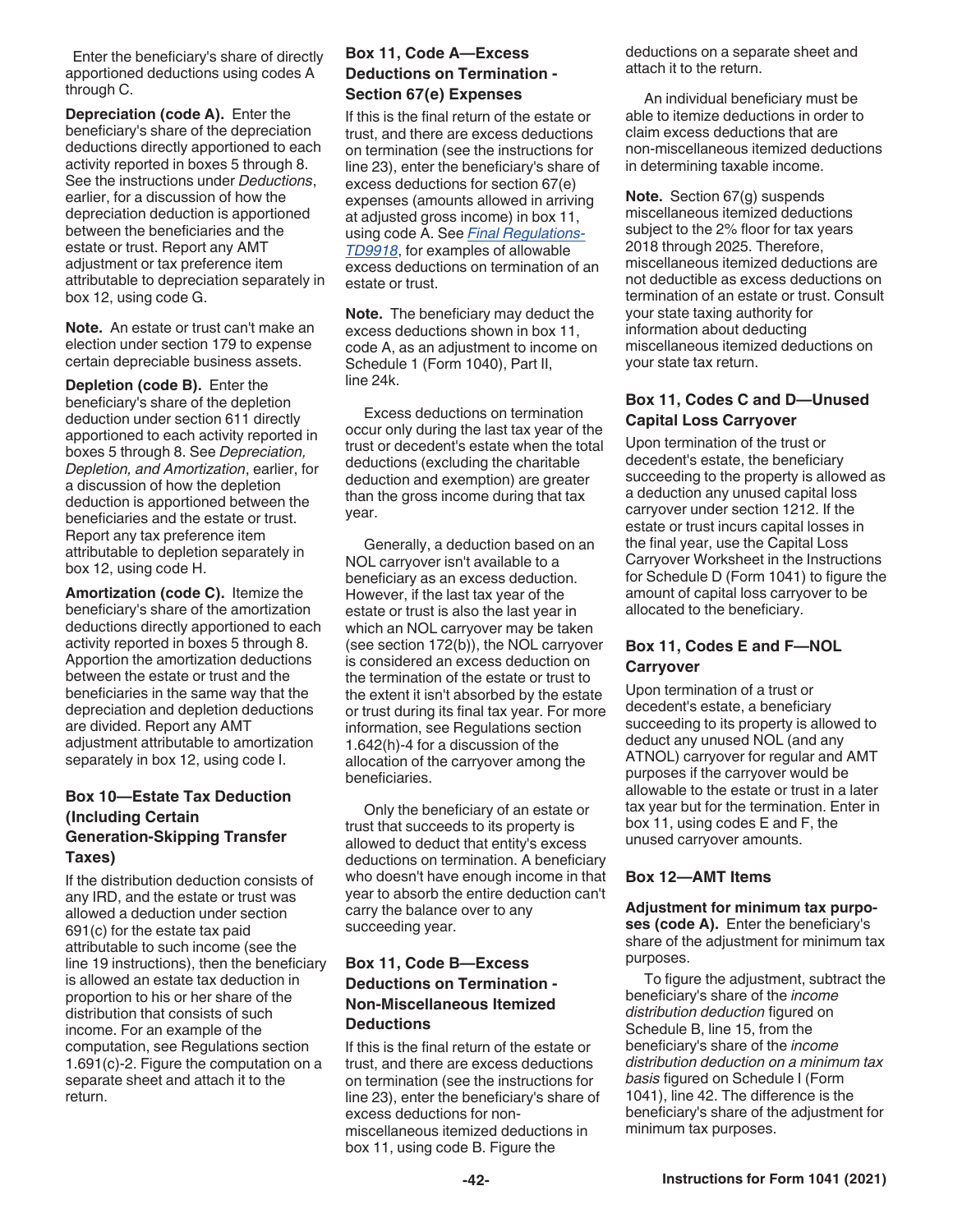**Note.** Schedule B, line 15 equals the sum of all Schedules K-1, boxes 1, 2a, 3, 4a, 5, 6, 7, and 8.

**AMT adjustment attributable to qualified dividends, net short-term capital gains, or net long-term capital gains (codes B through D).** If any part of the amount reported in box 12, code A, is attributable to qualified dividends (code B), net short-term capital gain (code C), or net long-term capital gain (code D), enter that part using the applicable code.

**AMT adjustment attributable to unrecaptured section 1250 gain or 28% rate gain (codes E and F).** Enter the beneficiary's distributive share of any AMT adjustments to the unrecaptured section 1250 gain (code E) or 28% rate gain (code F), whichever is applicable, in box 12.

#### **Accelerated depreciation, depletion, and amortization (codes G through**

**I).** Enter any adjustments or tax preference items attributable to depreciation, depletion, or amortization that were directly apportioned to the beneficiary. For property placed in service before 1987, report separately the accelerated depreciation of real and leased personal property.

**Exclusion items (code J).** Enter the beneficiary's share of the adjustment for minimum tax purposes from Schedule K-1, box 12, code A, that is attributable to exclusion items (Schedule I (Form 1041), lines 2, 3, 4, 5, and 7).

## **Box 13—Credits and Credit Recapture**

Enter each beneficiary's share of the credits and credit recapture using the applicable codes. Listed below are the credits that can be allocated to the beneficiary(ies). Attach a statement if additional information must be provided to the beneficiary as explained below.

• Credit for estimated taxes (code A). Payment of estimated tax to be credited to the beneficiary (section 643(g)).

*See the instructions for Schedule G, Part II, line 11*  **b**efore you make an entry to **caution** *allocate any estimated tax payments to a beneficiary. If the fiduciary doesn't make a valid election, then the IRS will disallow the estimated tax payment that is reported on Schedule K-1 and claimed on the beneficiary's return.*

• Credit for backup withholding (code B).



*Income tax withheld on wages can't be distributed to the beneficiary.*

• The low-income housing credit (code C). Attach a statement that shows the beneficiary's share of the amount, if any, entered on line 6 of Form 8586, Low-Income Housing Credit, with instructions to report that amount on Form 8586, line 4 or Form 3800, Part III, line 4d, if the beneficiary's only source for the credit is a pass-through entity. • Rehabilitation credit and energy

credit (code D). Attach a statement that shows the beneficiary's apportioned share of basis, expenditures, and other information that is necessary for the beneficiary to complete Form 3468, Investment Credit, for the rehabilitation credit and the energy credit. See the Instructions for Form 3468 for more information.

• Other qualifying investment credit (code E). Attach a statement that shows the beneficiary's apportioned share of qualified investment and other information that is necessary for the beneficiary to complete Form 3468 for the qualifying advanced coal project credit, qualifying gasification project credit, and qualifying advanced energy project credit. See the Instructions for Form 3468 for more information.

- Work opportunity credit (code F).
- Credit for small employer health
- insurance premiums (code G). • Biofuel producer credit (code H).
- Credit for increasing research activities (code I).

• Renewable electricity, refined coal, and Indian coal production credit (code J). Attach a statement that shows separately the amount of the credit the beneficiary must report on line 19 of Form 8835, including the allocation of the Part II credit for production during the 4-year period beginning on the date the facility was placed in service and for production after that period.

- Empowerment zone employment credit (code K).
- Indian employment credit (code L).
- Orphan drug credit (code M).
- Credit for employer provided child care and facilities (code N).

• Biodiesel and renewable diesel fuels credit (code O). If the credit includes the small agri-biodiesel credit, attach a statement that shows the beneficiary's share of the small agri-biodiesel credit, the number of gallons claimed for the small agri-biodiesel credit, and the estate's or trust's productive capacity for agri-biodiesel.

• Credit to holders of tax credit bonds (code P).

**!** • Credit for employer differential wage payments (code Q).

• Recapture of credits (code R). On an attached statement to Schedule K-1, provide any information the beneficiary will need to report recapture of credits.

• Other credits (code Z). Use code Z to report the beneficiary's share of the employee retention credit. See Form 5884-A and its instructions for more information about the employee retention credit.

#### **Box 14—Other Information**

Enter the dollar amounts and applicable codes for the items listed under Other Information.

**Foreign taxes (code B).** Enter the beneficiary's allocable share of taxes paid or accrued to a foreign country. Attach a statement reporting the beneficiary's share of foreign tax (paid or accrued) and income by category including interest, dividends, rents and royalties, and other income. See Form 1116 and Pub. 514 for more information.

### **Foreign trading gross receipts**

**(code G).** Enter the beneficiary's share, if any, of foreign trading gross receipts. See Form 8873, Extraterritorial Income Exclusion, for more information.

**Net investment income tax (code H).** 

Use code H to identify the amount of the beneficiary's adjustment for section 1411 net investment income or deductions. See the Instructions for Form 8960. An attachment may be provided with the K-1 informing the beneficiary of the detailed items to be reported on Form 1040 or 1040-SR. See *Net Investment Income Tax*, earlier, for more information on these amounts.

**Section 199A information (code I).**  In the case of a trust or estate, the qualified business income (QBI) deduction, also known as the section 199A deduction, is determined at the beneficiary level for the portions of QBI, qualified REIT dividends, and qualified publicly traded partnership items apportioned to the beneficiaries. To allow beneficiaries to correctly figure their QBI deduction, the trust or estate must enter an asterisk (\*) on each beneficiary's Schedule K-1 next to code I and enter "STMT" in the right column to indicate that the information is provided on an attached statement. Do not add amounts into a single number and report it on Schedule K-1. The information must be separately identified for each trade or business the trust or estate directly conducts,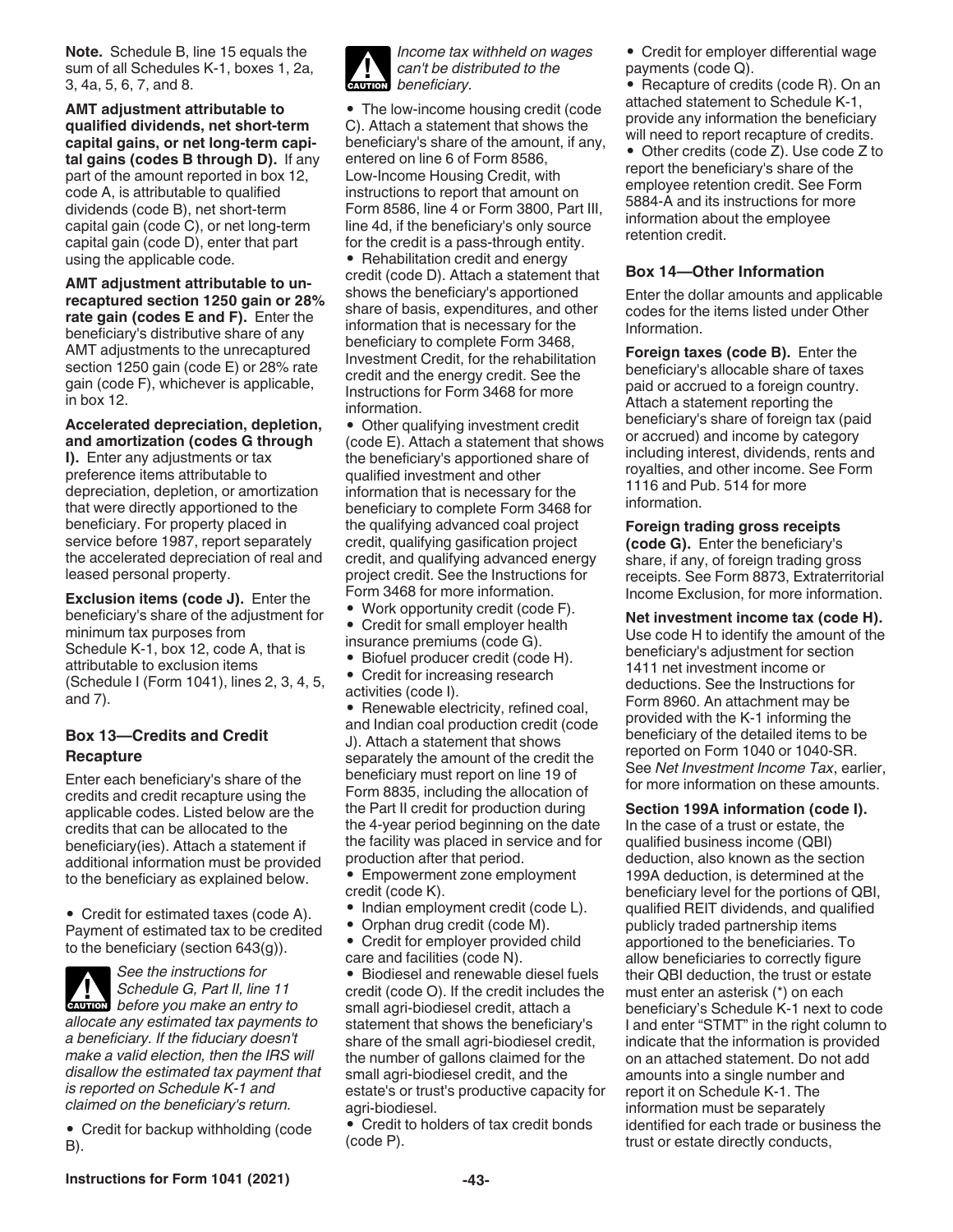including specified service trades or businesses (SSTBs). The trust or estate must attach the statement to each Schedule K-1, separately identifying the beneficiary's allocable share of:

1. Qualified items of income, gain, deduction, and loss;

2. W-2 wages;

3. Unadjusted basis immediately after acquisition (UBIA) of qualified property;

4. Qualified PTP items; and

5. Section 199A dividends, also known as qualified real estate investment trust (REIT) dividends.

The trust or estate must make an initial determination of which items are qualified items of income, gain, deduction, and loss at its level and report to each beneficiary their share of all items that may be qualified items at the beneficiary level. See the heading *Determining the Trust or Estate's QBI or Qualified PTP Income*, later. The beneficiary must then determine whether each item is includible in QBI.

In addition, the trust or estate must also report on whether any of its trades or businesses are SSTBs and identify on the statement any trades or businesses that are aggregated.

Trusts and estates should use Statement A—QBI Pass-through Entity Reporting, in these instructions, or a substantially similar statement, to report each beneficiary's allocable information from each trade or business, including QBI items, W-2 wages, UBIA of qualified property, qualified PTP items, and section 199A dividends by attaching the completed statement(s) to each beneficiary's Schedule K-1. The trust or estate should also use Statement A—QBI Pass-through Entity Reporting to report each beneficiary's share of QBI items, W-2 wages, UBIA of qualified property, qualified PTP items, and section 199A dividends reported to the trust or estate by another entity.

**Note.** The estate or trust must report each beneficiary's share of qualified items of income, gain, deduction and loss from a PTP. The PTP component is not limited by the W-2 wages and UBIA of qualified property limitations. Therefore, neither the PTP nor its owners (including estates and trusts) is required to report W-2 wages or UBIA of qualified property amounts related to a trade or business operated by a PTP.

Trusts and estates should use Statement B—QBI Pass-through Entity Aggregation Election(s), in these instructions, or a substantially similar statement, to report aggregated trades or businesses and provide supporting information to beneficiaries on each Schedule K-1.

Trusts and estates should use Statement C—QBI Pass-through Entity Reporting- Patrons of Specified Agricultural and Horticultural Cooperatives, in these instructions, or a substantially similar statement, to report allocable QBI and W-2 wages allocable to qualified payments from a specified agricultural or horticultural cooperative for each trade or business. This statement should also be used to report each beneficiary's allocable section 199A(g) deduction reported to the trust or estate by the specified cooperative.

*Determining the trust or estate's qualified trades or businesses.* The trust or estate's qualified trades or businesses include its section 162 trades or businesses, except for specified service trades or businesses, or the trade or business of providing services as an employee. A section 162 trade or business generally includes any activity carried on to make a profit and with considerable, regular, and continuous activity. For more information on what qualifies as a trade or business for purposes of section 199A, see the Instructions for Form 8995, Qualified Business Income Deduction Simplified Computation, or Form 8995-A, Qualified Business Income Deduction.

*Rental real estate.* Rental real estate may constitute a trade or business for purposes of the QBI deduction if the rental real estate: • Rises to the level of a trade or business under section 162, • Satisfies the requirements for the rental real estate safe harbor in Rev. Proc. 2019-38, 2019-42 I.R.B. 942, or • Meets the self-rental exception (that is, the rental or licensing of property to a commonly controlled trade or business conducted by an individual or relevant pass-through entity (RPE)) in Regulations section 1.199A-1(b)(14).

The determination of whether rental real estate constitutes a trade or business for purposes of the QBI deduction is made by the trust or estate. The trust or estate must first make this determination and then only include the allocable share of rental real estate

items of income, gain, loss, and deduction on the statement provided to beneficiaries. Rental real estate that does not meet one of the three conditions noted above does not constitute a trade or business for purposes of the QBI deduction and must not be included in the QBI information provided to beneficiaries.

*Specified service trades or businesses excluded from qualified trades or businesses.* SSTBs are generally excluded from the definition of a qualified trade or business. An SSTB is any trade or business providing services in the fields of health, law, accounting, actuarial science, performing arts, consulting, athletics, financial services, brokerage services, investing and investment management, trading or dealing in securities, trust or estate interests, or commodities or any other trade or business where the principal asset is the reputation or skill of one or more of its employees or owners. The term any trade or business where the principal asset is the reputation or skill of one or more of its employees or owners means any trade or business that consists of any of the following: (i) a trade or business in which a person receives fees, compensation, or other income for endorsing products or services; (ii) a trade or business in which a person licenses or receives fees, compensation, or other income for the use of an individual's image, likeness, name, signature, voice, trademark, or any other symbols associated with the individual's identity; or (iii) receiving fees, compensation, or other income for appearing at an event or on radio, television, or another media format.

*Exception.* If the beneficiary's taxable income is equal to or less than the threshold for the reporting 2021 tax year, \$164,900 (\$329,800 if married filing jointly or \$164,925 if married filing separately), the QBI from the SSTB may be used by the beneficiary to compute their QBI deduction. If the beneficiary's taxable income is within the phase-in range, the threshold amount plus \$50,000 (\$100,000 if married filing jointly), an applicable percentage of the QBI, W-2 wages, and UBIA of qualified property from an SSTB may be used by the beneficiary to compute their QBI deduction. Therefore, the statement attached to the Schedule K-1 issued to each beneficiary must identify any items relating to SSTBs.

*Aggregation.* A trust or estate engaged in more than one trade or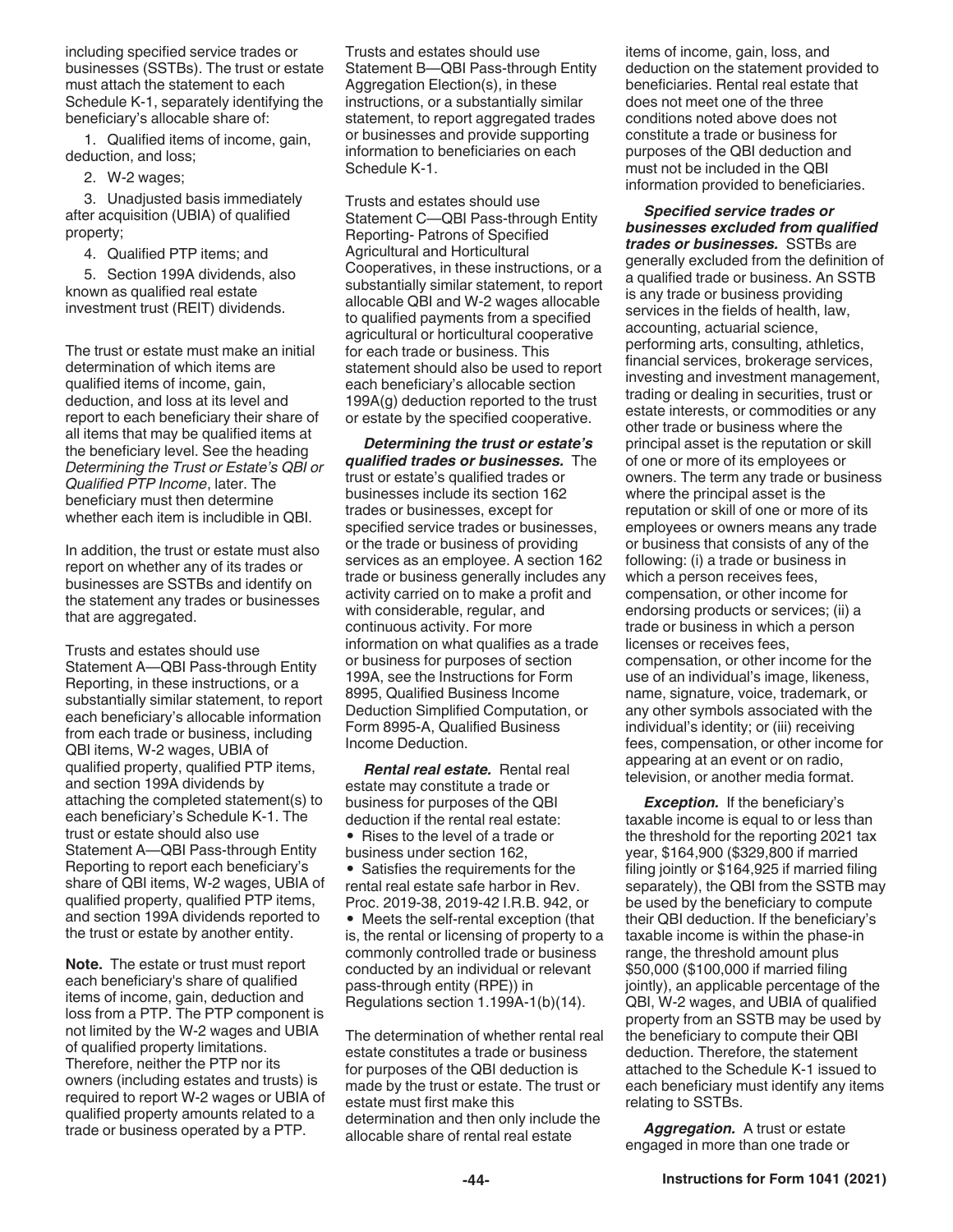business may choose to aggregate multiple trades or businesses into a single trade or business for purposes of section 199A if it meets the following requirements.

1. The same person, or group of persons, either directly or through attribution, owns 50% or more of each trade or business for a majority of the tax year, including the last day of the tax year, and all trades or businesses use the same tax year-end;

2. None of the trades or businesses are an SSTB; and

3. The trades or businesses to be aggregated meet at least two of the following three factors:

a. They provide products, property, or services that are the same or that are customarily offered together;

b. They share facilities or share significant centralized business elements, such as personnel, accounting, legal, manufacturing, purchasing, human resources, or information technology resources; or

c. They are operated in coordination with, or reliance upon, one or more of the businesses in the aggregated group.

If the trust or estate chooses to aggregate multiple trades or businesses, it must report the aggregation on Statement B, or a substantially similar statement, and attach it to each Schedule K-1. The statement must provide the information necessary to identify each separate trade or business included in each aggregation, a description of the aggregated trades or businesses, and an explanation of the factors met that allow the aggregation in accordance with Regulations section 1.199A-4. The aggregation statement must be completed each year to show the trust or estate's trade or business

aggregations. Failure to disclose the aggregations may cause them to be disaggregated.

The trust or estate's aggregations must be reported consistently for all subsequent years, unless there is a change in facts and circumstances that changes or disqualifies the aggregation. The trust or estate must provide a written explanation for any changes to prior year aggregations that describes the change in facts and circumstances.

If the trust or estate directly or indirectly owns an interest in a relevant RPE that aggregates multiple trades or businesses, it must attach a copy of the RPE's aggregation to each Schedule K-1. The trust or estate cannot break apart the aggregation of another RPE, but it may add trades or businesses to the aggregation, assuming the requirements above are satisfied.

*Determining the trust or estate's*  **QBI or qualified PTP items.** The trust or estate's items of QBI that must be reported to beneficiaries include the allocated amounts of qualified items of income, gain, deduction, and loss from the trust or estate's trades or businesses that are effectively connected with the conduct of a trade or business within the United States. This may include, but is not limited to, items such as ordinary business income or (losses), section 1231 gains or (losses), section 179 deductions, and interest from debt financed distributions.

QBI may also include rental income (losses) or royalty income, if the activity rises to the level of a trade or business; and gambling gains or (losses), but only if the trust or estate is engaged in the trade or business of gambling. Whether an activity rises to the level of a trade or business must be determined at the

entity level and, once made, is binding on beneficiaries.

Qualified PTP items that must be reported to the beneficiaries include the allocated amounts of the trust or estate's share of qualified items of income, gain, deduction, and loss from a PTP and may also include gain or loss recognized on the disposition of the trust or estate's partnership interest that is not treated as a capital gain or loss.

However, QBI and qualified PTP items don't include any of the following.

- Items that are treated as capital gain
- or loss under any provision of the Code.
- Dividends or dividend equivalents, including qualified REIT dividends.
- Interest income (unless received in
- connection with the trade or business).
- Wage income.

• Income that is not effectively connected with the conduct of a trade or business within the United States (for more information, go to IRS.gov and type in the key word "effectively connected income").

• Commodities transactions, or foreign currency gains or losses described in section 954(c)(1)(C) or (D).

• Income, loss, or deductions from notional principal contracts under section 954(c)(1)(F).

• Annuities (unless received in

connection with the trade or business).

• Guaranteed payments described in section 707(c) received by the entity for services rendered to a partnership.

• Payments described in section 707(a) received by the entity for services rendered to a partnership.

*QBI flowchart.* Trusts or estates may use the QBI flowchart, later, to help them determine if an allocated item of income, gain, deduction, or loss is includible in QBI reportable to beneficiaries.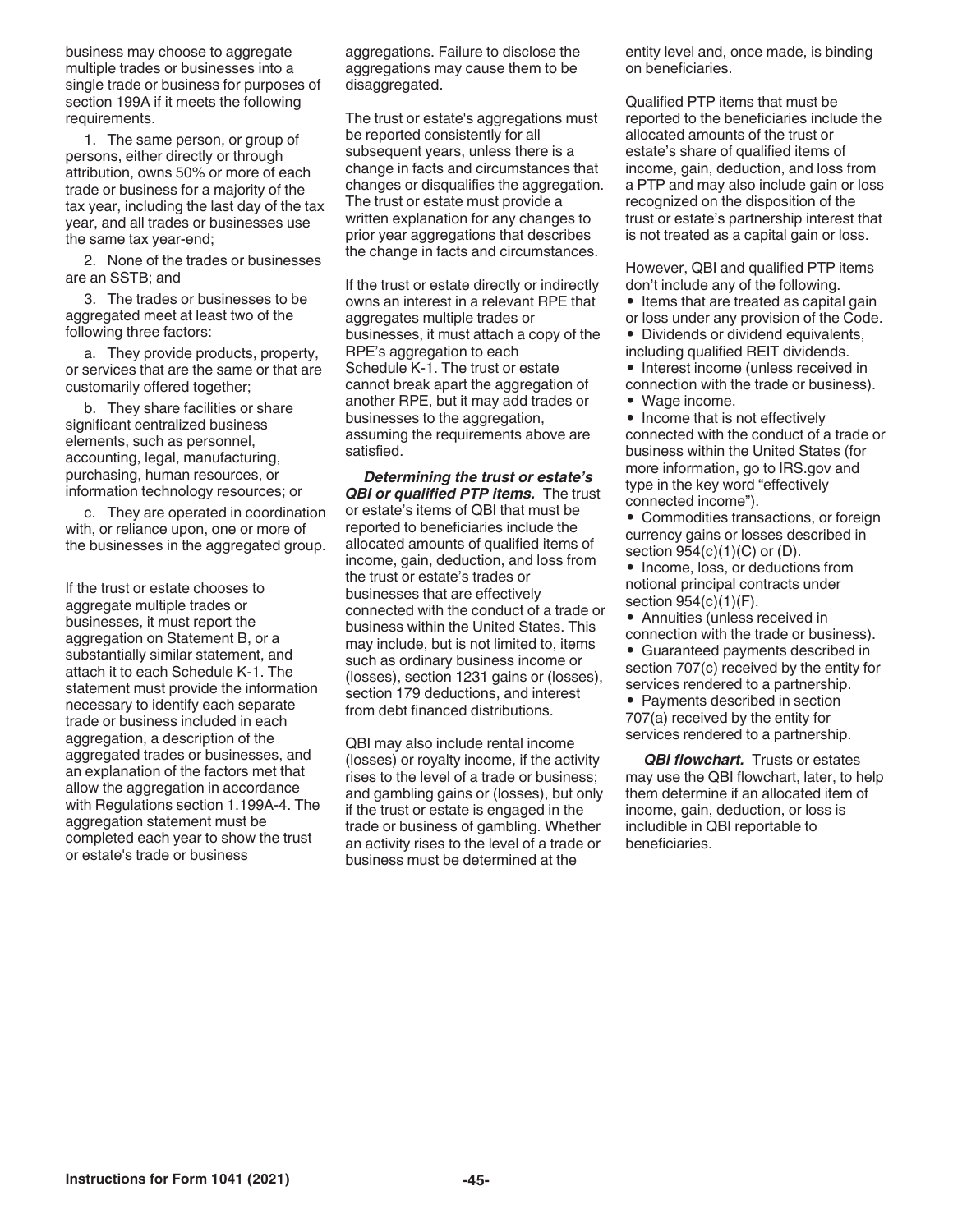#### **QBI Flowchart**

| <b>Questions</b>                                                                                                                                                                                                                                                                                                                                                                                                                                                                                                     | <b>Yes</b>                                                                                                                                                                    | <b>No</b>                                                                                          |  |
|----------------------------------------------------------------------------------------------------------------------------------------------------------------------------------------------------------------------------------------------------------------------------------------------------------------------------------------------------------------------------------------------------------------------------------------------------------------------------------------------------------------------|-------------------------------------------------------------------------------------------------------------------------------------------------------------------------------|----------------------------------------------------------------------------------------------------|--|
| Is the item effectively connected with the conduct of a trade or business within the United<br>States?                                                                                                                                                                                                                                                                                                                                                                                                               | Continue                                                                                                                                                                      | Stop, this item isn't QBI.                                                                         |  |
| Is the item attributable to a trade or business (this may include section 1231 gain (loss),<br>section 179 deductions, interest from debt financed distributions, etc.)? Examples of an item<br>not considered attributable to the trade or business at the entity level include gambling<br>income (loss) where the entity isn't engaged in trade or business of gambling, income (loss)<br>from vacation properties when the entity isn't in that trade or business, activities not engaged<br>in for profit, etc. | Continue                                                                                                                                                                      | <b>Stop</b> , this item isn't QBI.                                                                 |  |
| Is the item treated as a capital gain or loss under any provision of the Internal Revenue Code<br>or is it a dividend or dividend equivalent?                                                                                                                                                                                                                                                                                                                                                                        | Stop, this item isn't QBI.                                                                                                                                                    | Continue                                                                                           |  |
| Is the item interest income other than interest income properly allocable to a trade or<br>business? (Note that interest income attributable to an investment of working capital,<br>reserves, or similar accounts isn't properly allocable to a trade or business).                                                                                                                                                                                                                                                 | Stop, this item isn't QBI.                                                                                                                                                    | Continue                                                                                           |  |
| Is the item an annuity, other than an annuity received in connection with the trade or business? Stop, this item isn't QBI.                                                                                                                                                                                                                                                                                                                                                                                          |                                                                                                                                                                               | Continue                                                                                           |  |
| Is the item gain or loss from a commodities transaction or foreign currency gain or loss<br>described in sections $954(c)(1)(C)$ or $(D)?$                                                                                                                                                                                                                                                                                                                                                                           | Stop, this item isn't QBI.                                                                                                                                                    | Continue                                                                                           |  |
| Is the item gain or loss from a notional principal contract under section $954(c)(1)(F)$ ?                                                                                                                                                                                                                                                                                                                                                                                                                           | Stop, this item isn't QBI.                                                                                                                                                    | Continue                                                                                           |  |
| Is the item of income or loss from a qualified publicly traded partnership?                                                                                                                                                                                                                                                                                                                                                                                                                                          | This item is a qualified PTP<br>item. Report this item as<br>qualified PTP income or<br>loss, subject to<br>beneficiary-specific<br>determinations, and<br>check the PTP box. | This item is QBI. Report this<br>item as QBI subject to<br>beneficiary-specific<br>determinations. |  |

#### **Specific Instructions for Statement A—QBI Pass-through Entity Reporting.**

*QBI or qualified PTP items.* The trust or estate must first determine if it is engaged in one or more trades or businesses. It must then determine if any of its trades or businesses are SSTBs. The trust or estate must also determine whether it has qualified PTP items from an interest in a PTP. The trust or estate must indicate the status on the appropriate check boxes for each trade or business (or aggregated trade or business) or PTP interest reported.

**Note.** SSTBs and PTPs cannot be aggregated with any other trade or business. So, if the aggregation box is checked, the SSTB and PTP boxes for that specific aggregated trade or business should not be checked.

Next, the trust or estate must report to each beneficiary their allocable share of all apportioned items that are QBI or qualified PTP items for each trade or business the trust or estate owns directly or indirectly. Use the QBI Flow Chart above to determine if an allocated item is reportable as a QBI item or qualified PTP item subject to beneficiary-specific determinations. Each item included under "Other" must be stated separately, identifying the nature and amount of each item.

*W-2 wages and UBIA of qualified property.* The trust or estate must determine the W-2 wages and UBIA of qualified property properly allocable to QBI for each qualified trade or business and report the allocable share to each beneficiary on Statement A, or a substantially similar statement, attached to Schedule K-1. This includes the allocable share of W-2 wages and UBIA of qualified property reported to the trust or estate from any qualified trades or businesses of an RPE the trust or estate owns directly or indirectly. However, trusts or estates that own a direct or indirect interest in a PTP may not include any amounts for W-2 wages or UBIA of qualified property from the PTP, as the W-2 wages and UBIA of qualified property from a PTP are not allowed in computing the W-2 wage and UBIA limitations.

The W-2 wages are amounts paid to employees described in section 6051(a) (3) and (8). If the trust or estate conducts more than one trade or business, it must allocate the W-2 wages among its trades or businesses. See Rev. Proc. 2019-11, 2019-09 I.R.B. 742 for more information.

The unadjusted basis of qualified property is figured by adding the unadjusted basis of all qualified assets immediately after acquisition. Qualified property includes all tangible property

subject to depreciation under section 167 for which the depreciable period hasn't ended that is held and used for the production of QBI by the trade or business during the tax year and held on the last day of the tax year. The depreciable period ends on the later of 10 years after the property is placed in service or the last day of the full year for the applicable recovery period under section 168.

*Section 199A dividends.* The trust or estate must report the apportioned allocable share of any REIT dividends to each beneficiary on Statement A, or a substantially similar statement, attached to Schedule K-1. Section 199A dividends do not have to be reported by trade or business and can be reported as a single amount to beneficiaries. Section 199A dividends include dividends the trust or estate receives from a REIT held for more than 45 days, for which the payment is not obligated to someone else, is not a capital gain dividend under section 857(b)(3) and is not a qualified dividend under section 1(h)(11), plus any apportioned qualified REIT dividends received from a regulated investment company (RIC).

*Fiscal year trusts and estates.* For purposes of determining the QBI or qualified PTP items, UBIA of qualified property, and the aggregate amount of qualified section 199A dividends, fiscal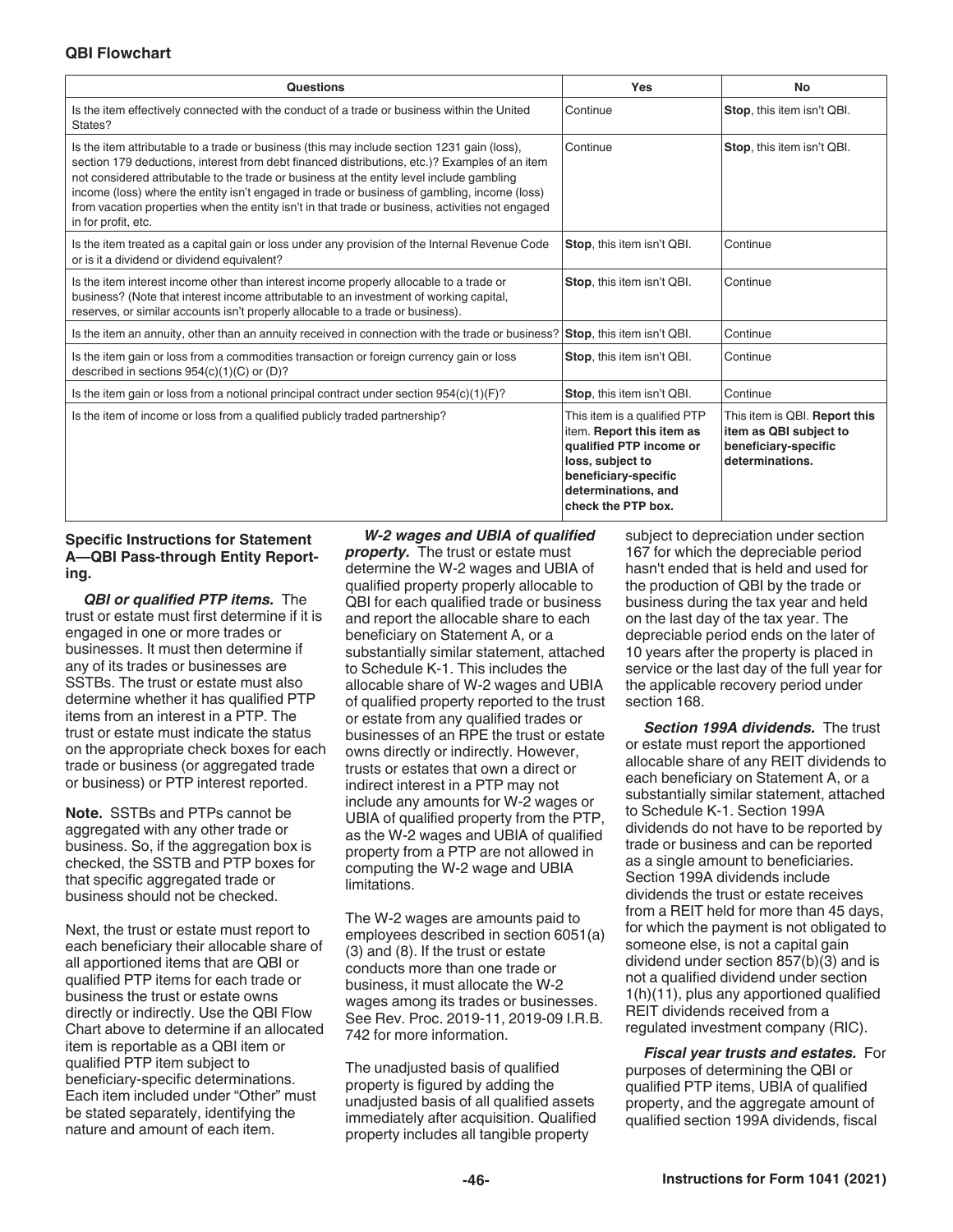year trusts or estates include all items from the fiscal tax year.

For purposes of determining W-2 wages, fiscal year trusts or estates include apportioned amounts paid to employees under section 6051(a)(3) and (8) for the calendar year ended with or within the trust or estate's tax year. If the trust or estate conducts more than one trade or business, it must allocate W-2 wages among its trades or businesses. See Rev. Proc. 2019-11 for more information.

**Note.** The trust or estate must report each beneficiary's share of qualified

items of income, gain, deduction and loss from a PTP, but the W-2 wages and UBIA of qualified property from the PTP should not be reported as the beneficiary cannot use that information in computing their QBI deduction.

|  |  | <b>Statement A-QBI Pass-through Entity Reporting</b> |  |  |
|--|--|------------------------------------------------------|--|--|
|--|--|------------------------------------------------------|--|--|

| Pass-through entity's name:                                               |                          |                   | Pass-through entity's EIN:        |                   |  |  |
|---------------------------------------------------------------------------|--------------------------|-------------------|-----------------------------------|-------------------|--|--|
| Beneficiary's name:                                                       |                          |                   | Benificiary's identifying number: |                   |  |  |
|                                                                           |                          | $\square$ PTP     | $\square$ PTP                     | $\square$ PTP     |  |  |
| Beneficiary's Share of:                                                   |                          | $\Box$ Aggregated | $\Box$ Aggregated                 | $\Box$ Aggregated |  |  |
|                                                                           |                          | $\square$ SSTB    | $\square$ SSTB                    | $\square$ SSTB    |  |  |
| QBI or Qualified PTP Items Subject to Beneficiary-specific Determinations |                          | TB <sub>1</sub>   | TB <sub>2</sub>                   | TB <sub>3</sub>   |  |  |
|                                                                           | Ordinary business income |                   |                                   |                   |  |  |
|                                                                           | Rental income            |                   |                                   |                   |  |  |
|                                                                           | Other                    |                   |                                   |                   |  |  |
|                                                                           |                          |                   |                                   |                   |  |  |
|                                                                           |                          |                   |                                   |                   |  |  |
|                                                                           |                          |                   |                                   |                   |  |  |
|                                                                           |                          |                   |                                   |                   |  |  |
|                                                                           |                          |                   |                                   |                   |  |  |
| W-2 Wages                                                                 |                          |                   |                                   |                   |  |  |
| <b>UBIA of Qualified Property</b>                                         |                          |                   |                                   |                   |  |  |
|                                                                           |                          |                   |                                   |                   |  |  |
| <b>Section 199A Dividends</b>                                             |                          |                   |                                   |                   |  |  |

**Specific Instructions for Statement B—QBI Pass-through Entity Aggregation Election(s).** If the trust or estate elects to aggregate more than one trade or business that meet all the requirements to aggregate, the trust or estate must report the aggregation to beneficiaries on Statement B, or a substantially similar statement, and attach it to each Schedule K-1. The trust or estate must indicate trades or businesses that were aggregated by checking the appropriate box for each aggregated trade or business. The trust or estate must also provide a description of the aggregated trade or

business and an explanation of the factors met that allow the aggregation.

The aggregation statement must be completed each year to show the trust's or estate's trade or business aggregations. Failure to disclose the aggregations may cause them to be disaggregated. The trust's or estate's aggregations must be reported consistently for all subsequent years, unless there is a change in facts and circumstances that changes or disqualifies the aggregation. The trust or estate must provide a written explanation for any changes to prior

year aggregations that describes the change in facts and circumstances.

If the trust or estate holds a direct or indirect interest in an RPE that aggregates multiple trades or businesses, the trust or estate must also include a copy of the RPE's aggregations with each beneficiary's Schedule K-1. The trust or estate cannot break apart the aggregation of another RPE, but it may add trades or businesses to the aggregation, assuming the aggregation requirements are satisfied.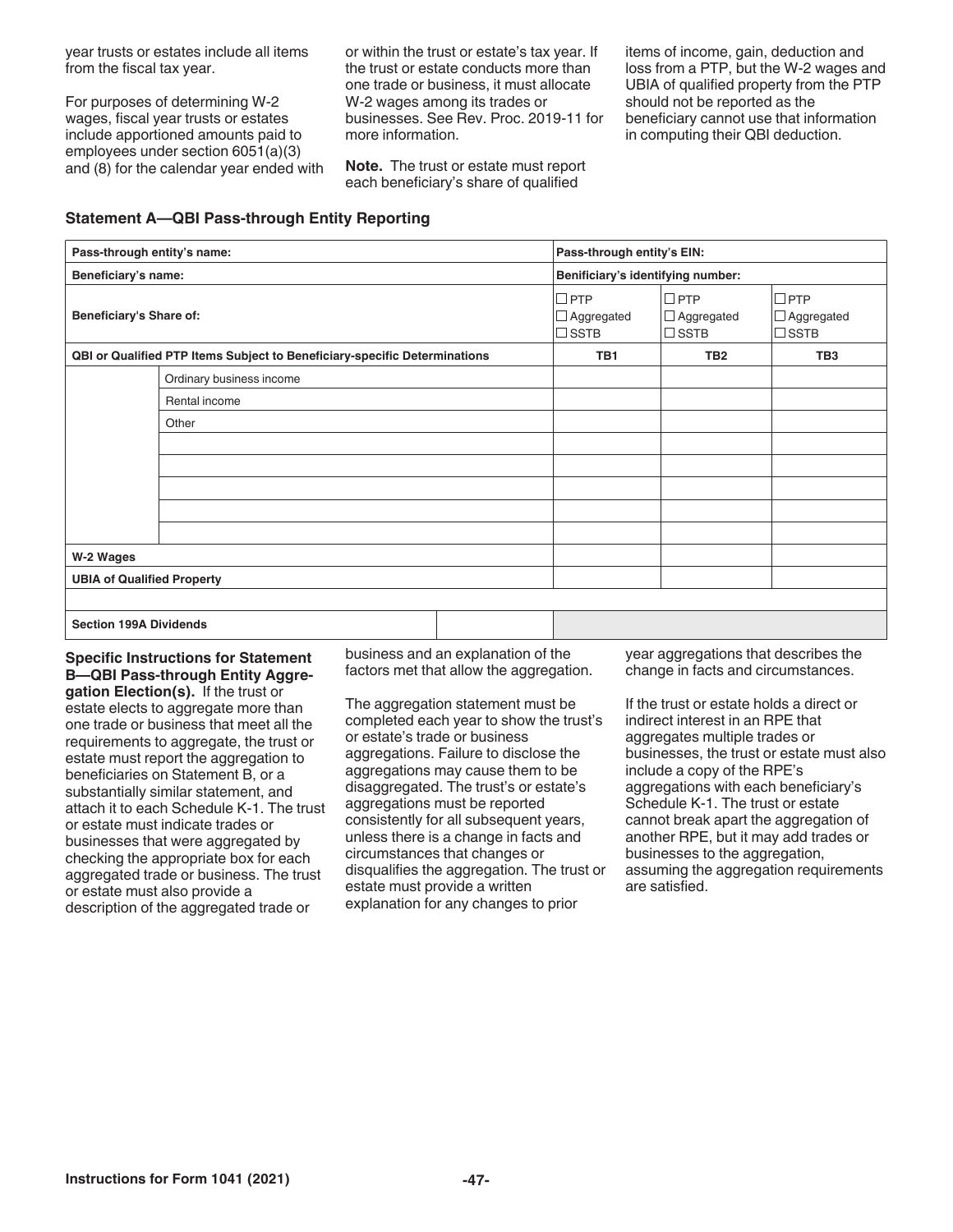| Pass-through entity's name:                                                                                                                                                                                          | Pass-through entity's EIN:                                                                                                                                                                                                                                                                                                                                                                       |  |  |  |  |
|----------------------------------------------------------------------------------------------------------------------------------------------------------------------------------------------------------------------|--------------------------------------------------------------------------------------------------------------------------------------------------------------------------------------------------------------------------------------------------------------------------------------------------------------------------------------------------------------------------------------------------|--|--|--|--|
| <b>Aggregation of Pass-through Business Operations</b>                                                                                                                                                               |                                                                                                                                                                                                                                                                                                                                                                                                  |  |  |  |  |
| <b>Aggregation 1</b>                                                                                                                                                                                                 |                                                                                                                                                                                                                                                                                                                                                                                                  |  |  |  |  |
|                                                                                                                                                                                                                      | Provide a description of the aggregated trades or businesses and an explanation of the factors met that allow the aggregation in accordance with<br>Regulations section 1.199A-4. In addition, if the pass-through entity holds a direct or indirect interest in a relevant pass-through entity (RPE) that<br>aggregates multiple trades or businesses, attach a copy of the RPE's aggregations. |  |  |  |  |
|                                                                                                                                                                                                                      |                                                                                                                                                                                                                                                                                                                                                                                                  |  |  |  |  |
|                                                                                                                                                                                                                      |                                                                                                                                                                                                                                                                                                                                                                                                  |  |  |  |  |
|                                                                                                                                                                                                                      |                                                                                                                                                                                                                                                                                                                                                                                                  |  |  |  |  |
| Has this trade or business aggregation changed from the prior year? This includes changes in the aggregation due to a trade or business being<br>formed, acquired, disposed, or ceasing operations. If yes, explain. |                                                                                                                                                                                                                                                                                                                                                                                                  |  |  |  |  |
|                                                                                                                                                                                                                      |                                                                                                                                                                                                                                                                                                                                                                                                  |  |  |  |  |
| Note. If you have more than one aggregated group, attach additional Statements B. Name the additional aggregations 2, 3, 4, and so forth.                                                                            |                                                                                                                                                                                                                                                                                                                                                                                                  |  |  |  |  |

**Specific Instructions for Statement C—QBI Pass-through Entity Reporting - Patrons of Specified Agricultural and Horticultural Cooperatives.** 

*QBI items and wages allocable to qualified payments.* If the trust or estate is a patron of a specified agricultural or horticultural cooperative, the trust or estate must provide the allocable share of QBI items and W-2 wages allocable to qualified payments

from each trade or business to each of its beneficiaries on Statement C, or a substantially similar statement, and attach it to Schedules K-1 so each beneficiary can compute their patron reduction under section 199A(b)(7).

QBI items and W-2 wages allocable to qualified payments include apportioned QBI items included on Statement A that are allocable to the qualified payments

reported to the trust or estate on Form 1099-PATR from the cooperative.

*Section 199A(g) deduction.* The trust or estate must report to its beneficiaries their allocable share of any apportioned section 199A(g) deduction passed through the cooperative, as reported on Form 1099-PATR. Section 199A(g) deductions do not have to be reported by trade or business and can be reported as a single amount to beneficiaries.

## **Statement C—QBI Pass-through Entity Reporting - Patrons of Specified Agricultural and Horticultural Cooperatives**

| Pass-through entity's name:                                                                               |                          | Pass-through entity's EIN:                        |                                                      |                                                   |  |  |  |
|-----------------------------------------------------------------------------------------------------------|--------------------------|---------------------------------------------------|------------------------------------------------------|---------------------------------------------------|--|--|--|
| Beneficiary's name:                                                                                       |                          | Beneficiary's identifying number:                 |                                                      |                                                   |  |  |  |
| Beneficiary's Share of:                                                                                   |                          | $\square$ PTP<br>$\Box$ Aggregated<br>$\Box$ SSTB | $\exists$ PTP<br>$\Box$ Aggregated<br>$\square$ SSTB | $\square$ PTP<br>$\Box$ Aggregated<br>$\Box$ SSTB |  |  |  |
| <b>QBI Items Allocable to Qualified Payments Subject to Beneficiary-Specific</b><br><b>Determinations</b> |                          | TB <sub>1</sub>                                   | TB <sub>2</sub>                                      | TB <sub>3</sub>                                   |  |  |  |
|                                                                                                           | Ordinary business income |                                                   |                                                      |                                                   |  |  |  |
|                                                                                                           | Rental income            |                                                   |                                                      |                                                   |  |  |  |
|                                                                                                           | Other                    |                                                   |                                                      |                                                   |  |  |  |
|                                                                                                           |                          |                                                   |                                                      |                                                   |  |  |  |
|                                                                                                           |                          |                                                   |                                                      |                                                   |  |  |  |
|                                                                                                           |                          |                                                   |                                                      |                                                   |  |  |  |
|                                                                                                           |                          |                                                   |                                                      |                                                   |  |  |  |
|                                                                                                           |                          |                                                   |                                                      |                                                   |  |  |  |
| W-2 Wages Allocable to Qualified Payments                                                                 |                          |                                                   |                                                      |                                                   |  |  |  |
|                                                                                                           |                          |                                                   |                                                      |                                                   |  |  |  |
| Section 199A(g) Deduction                                                                                 |                          |                                                   |                                                      |                                                   |  |  |  |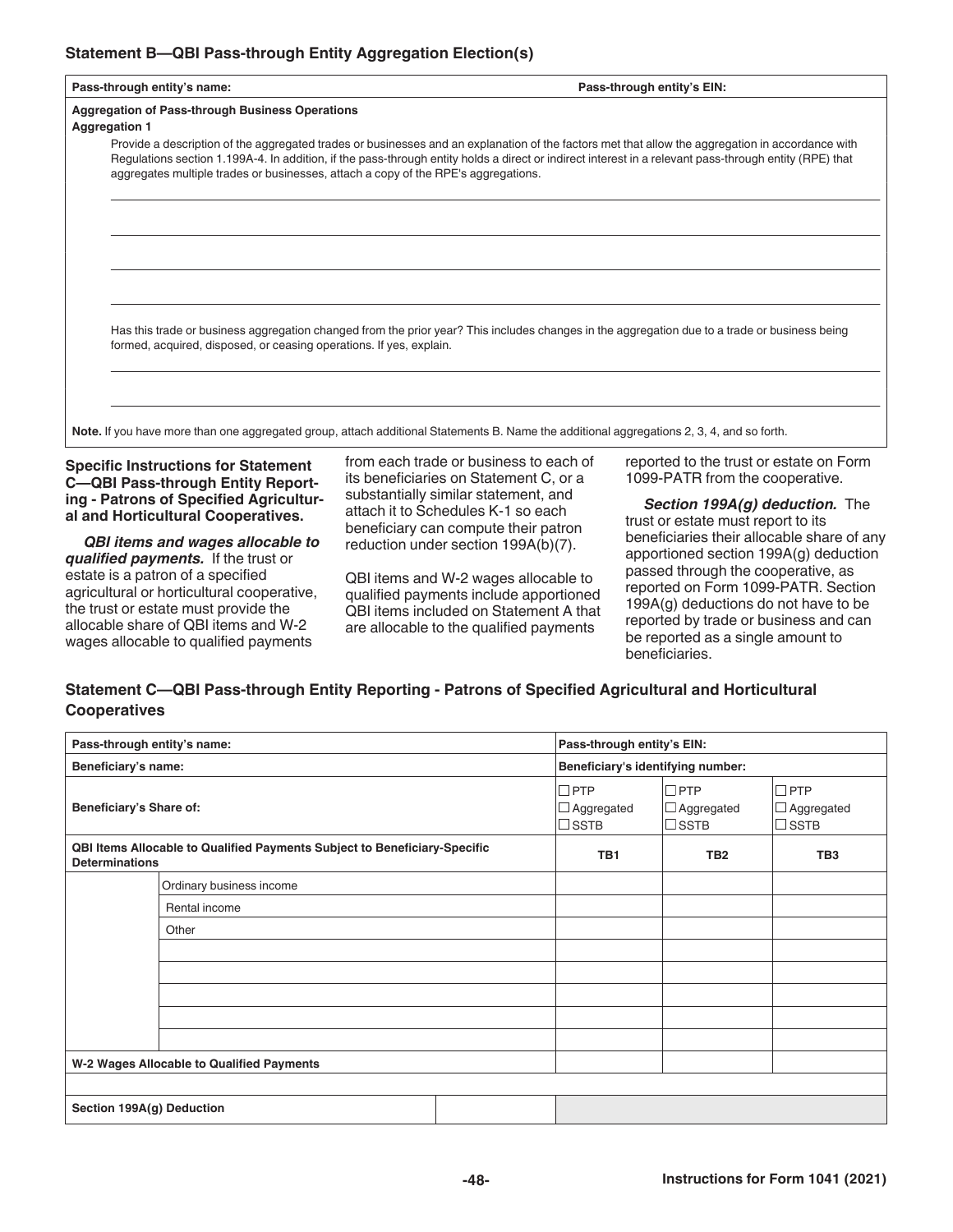**Other information (code Z).** List on a separate sheet the tax information the beneficiary will need to complete his or her return that isn't entered elsewhere on Schedule K-1.

For example, if the estate or trust participates in a transaction that must be disclosed on Form 8886 (see earlier), both the estate or trust and its beneficiaries may be required to file Form 8886. The estate or trust must determine if any of its beneficiaries are required to disclose the transaction and provide those beneficiaries with information they will need to file Form 8886. This determination is based on the category(ies) under which a transaction qualified for disclosure. See the Instructions for Form 8886 for details.

In addition, if the beneficiary is a "covered person" in connection with a foreign tax credit splitter arrangement under section 909, attach a statement

that identifies the arrangement including the foreign taxes paid or accrued.

**Inclusion of global intangible low-taxed income (GILTI).** Section 951A requires U.S. shareholders of controlled foreign corporations to report their ratable share of GILTI in taxable income. If applicable, provide the information necessary to figure the GILTI inclusion to each beneficiary. See the Instructions for Form 8992 for details.

*Foreign-derived intangible income (FDII).* Public Law 115-97 enacted section 250, which allows a domestic corporation a deduction for the eligible percentage of FDII and GILTI. Section 250 is effective for tax years beginning after 2017. If applicable, provide the necessary information to each domestic corporate beneficiary for its calculation of FDII benefit. See section 250 for more

information. See the Instructions for Form 8993 for details.

**Limitation on business interest expense.** If an estate or trust is required to file Form 8990, the adjusted taxable income of an estate or trust beneficiary is reduced by any income (including any distributable net income) received from the estate or trust by the beneficiary to the extent such income supported a deduction for business interest expense under section 163(j)(1)(B) in computing the estate's or trust's taxable income. If applicable, provide the beneficiary the necessary information to calculate this amount in an attachment to Schedule K-1. See Form 8990 and the Instructions for Form 8990 for additional information.

**Tax-exempt income related to PPP Loans.** Enter the beneficiary's share of tax-exempt income related to PPP loan forgiveness.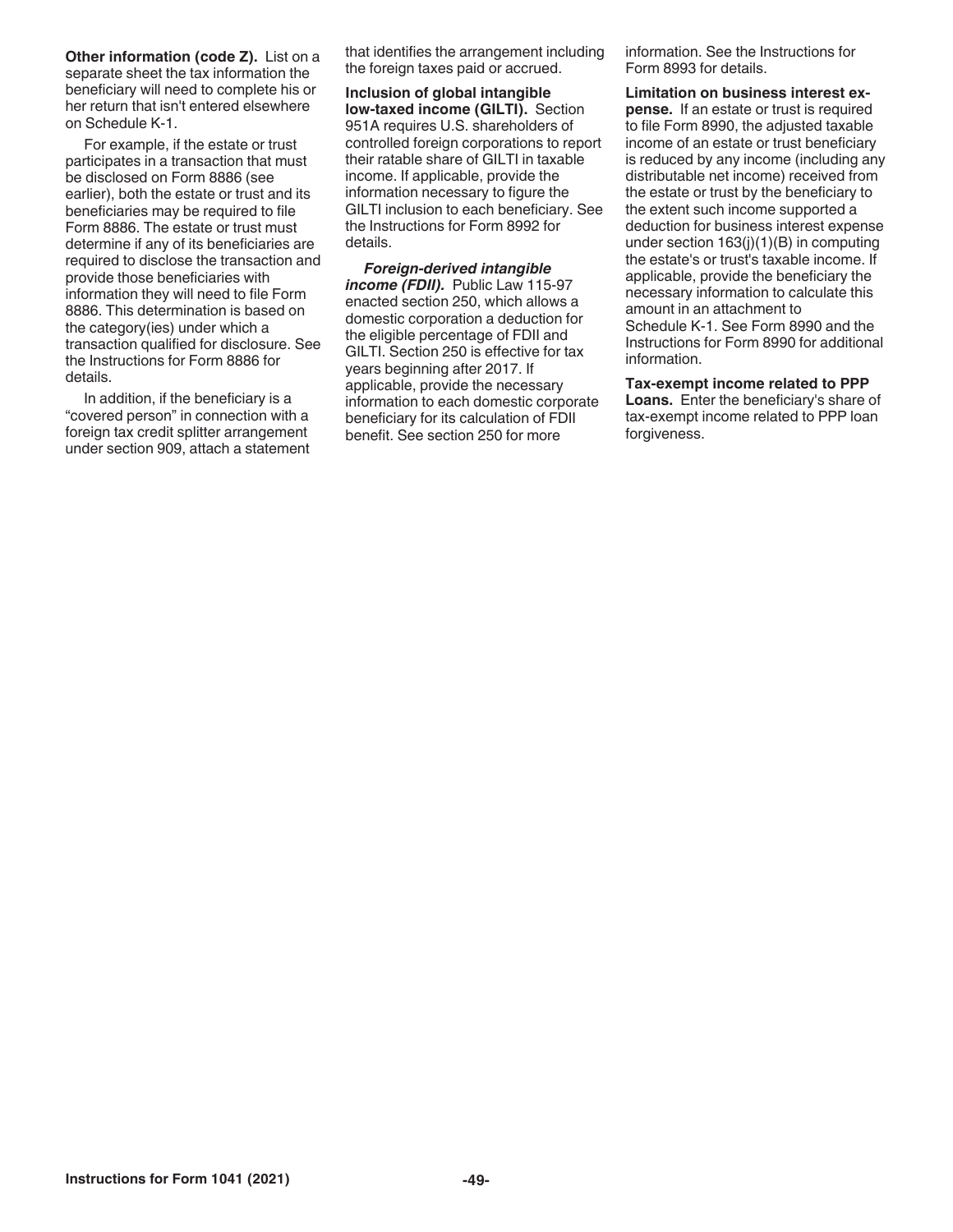**Paperwork Reduction Act Notice.** We ask for the information on this form to carry out the Internal Revenue laws of the United States. You are required to give us the information. We need it to ensure that you are complying with these laws and to allow us to figure and collect the right amount of tax.

You aren't required to provide the information requested on a form that is subject to the Paperwork Reduction Act unless the form displays a valid OMB control number. Books or records relating to a form or its instructions must be retained as long as their contents may become material in the administration of any Internal Revenue law. Generally, tax returns and return information are confidential, as required by Code section 6103.

The time needed to complete and file this form and related schedules will vary depending on individual circumstances. The estimated average times are:

|                             | <b>Form 1041</b> | <b>Schedule D</b> | Schedule I      | Schedule J      | Schedule K-1   | Form 1041-V   |
|-----------------------------|------------------|-------------------|-----------------|-----------------|----------------|---------------|
| Recordkeeping               | 25 hr., 35 min.  | 14 hr., 35 min.   | 17 hr., 42 min. | 11 hr., 00 min. | 6 hr., 27 min. | 43 min.       |
| Learning about the law      |                  |                   |                 |                 |                |               |
| or the form                 | 15 hr., 52 min.  | 3 hr., 38 min.    | 4 hr., 22 min.  | 1 hr 27 min.    | 35 min.        | $- - - -$     |
| Preparing the form          | 30 hr., 1 min.   | 4 hr., 58 min.    | 4 hr., 51 min.  | 2 hr., 37 min.  | 43 min.        | $\frac{1}{2}$ |
| Copying, assembling, and    |                  |                   |                 |                 |                |               |
| sending the form to the IRS | 3 hr., 45 min.   | 16 min.           | $\frac{1}{2}$   | 16 min.         | $- - - -$      | $\frac{1}{2}$ |

If you have comments concerning the accuracy of these time estimates or suggestions for making this form and related schedules simpler, we would be happy to hear from you. You can send us your comments from *[IRS.gov/FormComments](https://www.irs.gov/uac/comment-on-tax-forms-and-publications)*. Or you can send comments to Internal Revenue Service, Tax Forms and Publications Division,1111 Constitution Ave. NW, IR-6526, Washington, DC 20224. Don't send Form 1041 to this address. Instead, see *Where To File*, earlier.